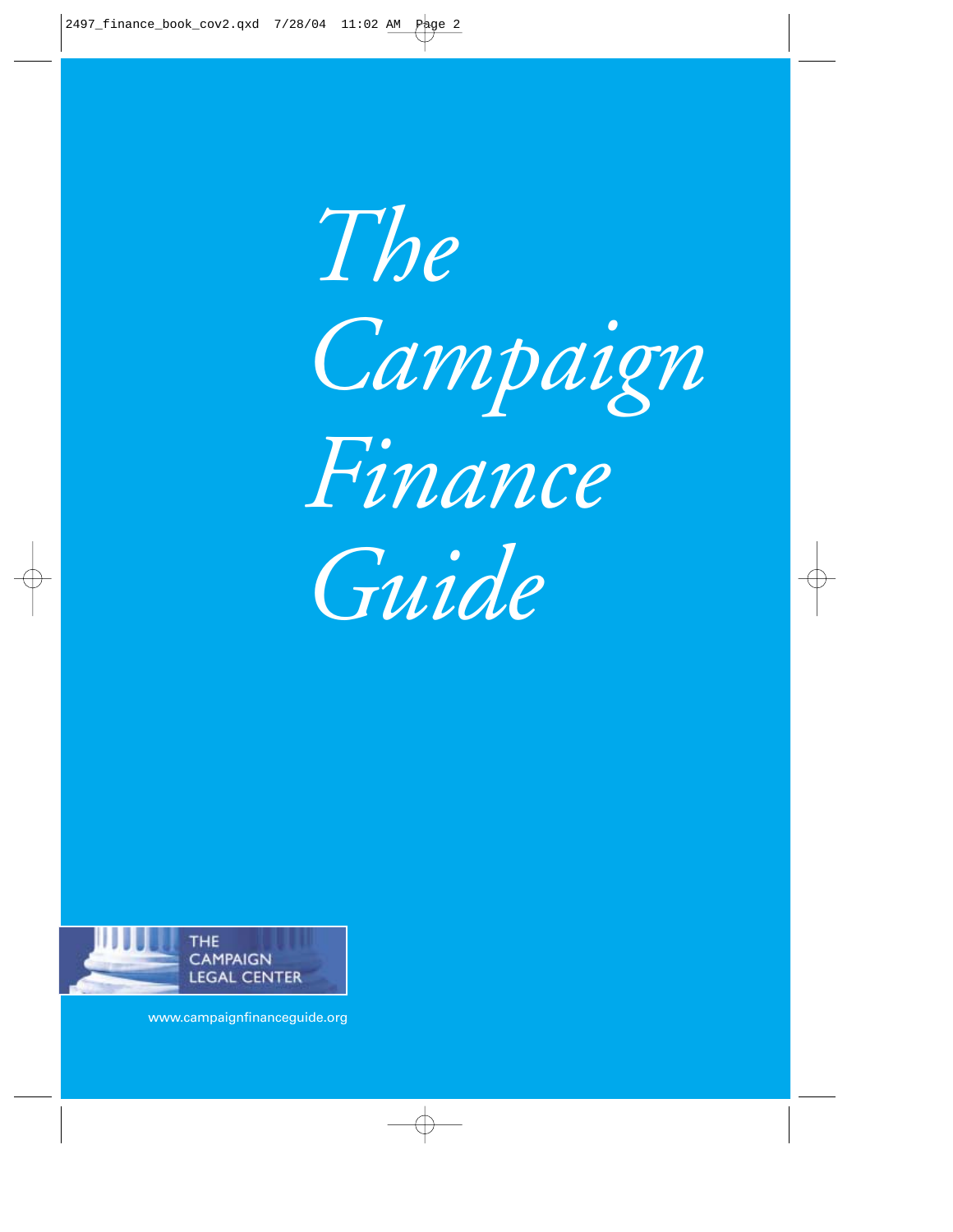*This Guide provides citizens, candidates, political organizations and the news media with a brief overview of current federal campaign finance laws. It summarizes the rules governing the financing of federal political activities and describes how the laws are enforced.*

The Legal Center grants the right to reproduce *The Campaign Finance Guide* in its entirety (but not to reproduce, copy, or print it with any alterations). Copies of the *Guide* can be requested by contacting the Legal Center at info@campaignlegalcenter.org or downloaded from the internet at: www.campaignfinanceguide.org.

© 2004 The Campaign Legal Center First printing, July 2004.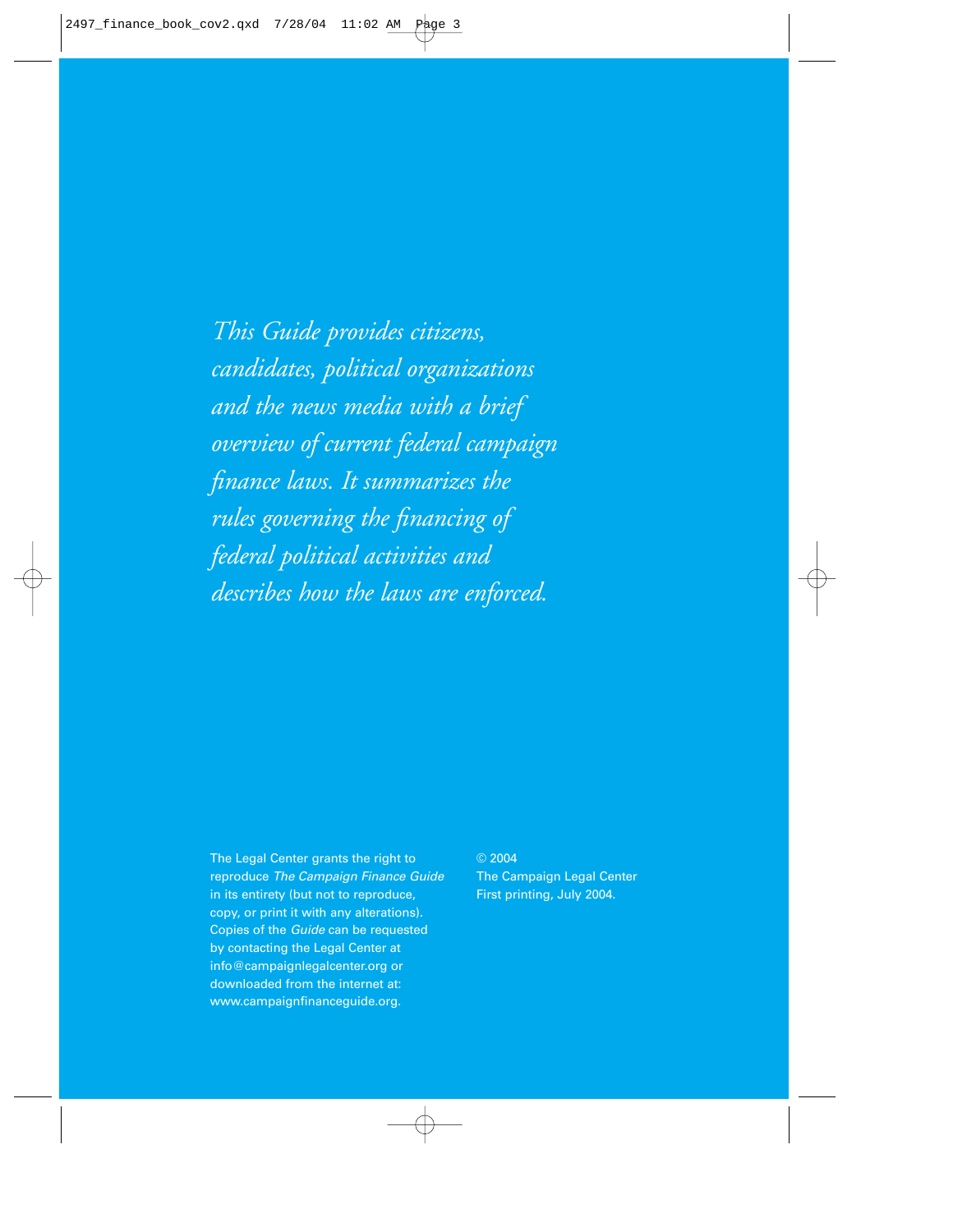

We have recently entered a new era in federal campaign finance. In March 2002 Congress passed the Bipartisan Campaign Reform Act of 2002, better known as the McCain-Feingold law – the most comprehensive change in federal campaign finance law in more than two decades. Twenty-one months later, the Supreme Court upheld the law's constitutionality in a decision that solidly affirmed the premises on which the law was based.

*The Campaign Finance Guide* offers a practical explanation of the new campaign finance laws that governs how money can be raised and spent in federal elections. It provides a broad overview of the federal laws governing political actors and their activities. It also explains how these laws are administered and enforced – and what you can do if you want to seek redress under campaign finance law.

As an introductory *Guide*, this publication does not address every question or concern that may arise under the campaign finance laws, but instead provides access to many additional sources if you want to pursue a technical question. New questions arise regularly in the campaign-finance world. For this reason, the online version of *The Campaign Finance Guide* (www.campaignfinanceguide.org) will be updated regularly and offers links and more information on the issues covered herein.

**Trevor Potter** President and General Counsel, Campaign Legal Center; Fmr. Commissioner and Chairman, Federal Election Commission; Member, Caplin and Drysdale, Chartered

Jan DR. St.

**Daniel R. Ortiz** Member, Board of Advisors, Campaign Legal Center; John Allan Love Professor of Law and Horace W. Goldsmith Research Professor, University of Virginia School of Law

Authory Conado

**Anthony Corrado** Member, Board of Trustees, Campaign Legal Center; Charles A. Dana Professor of Government, Colby College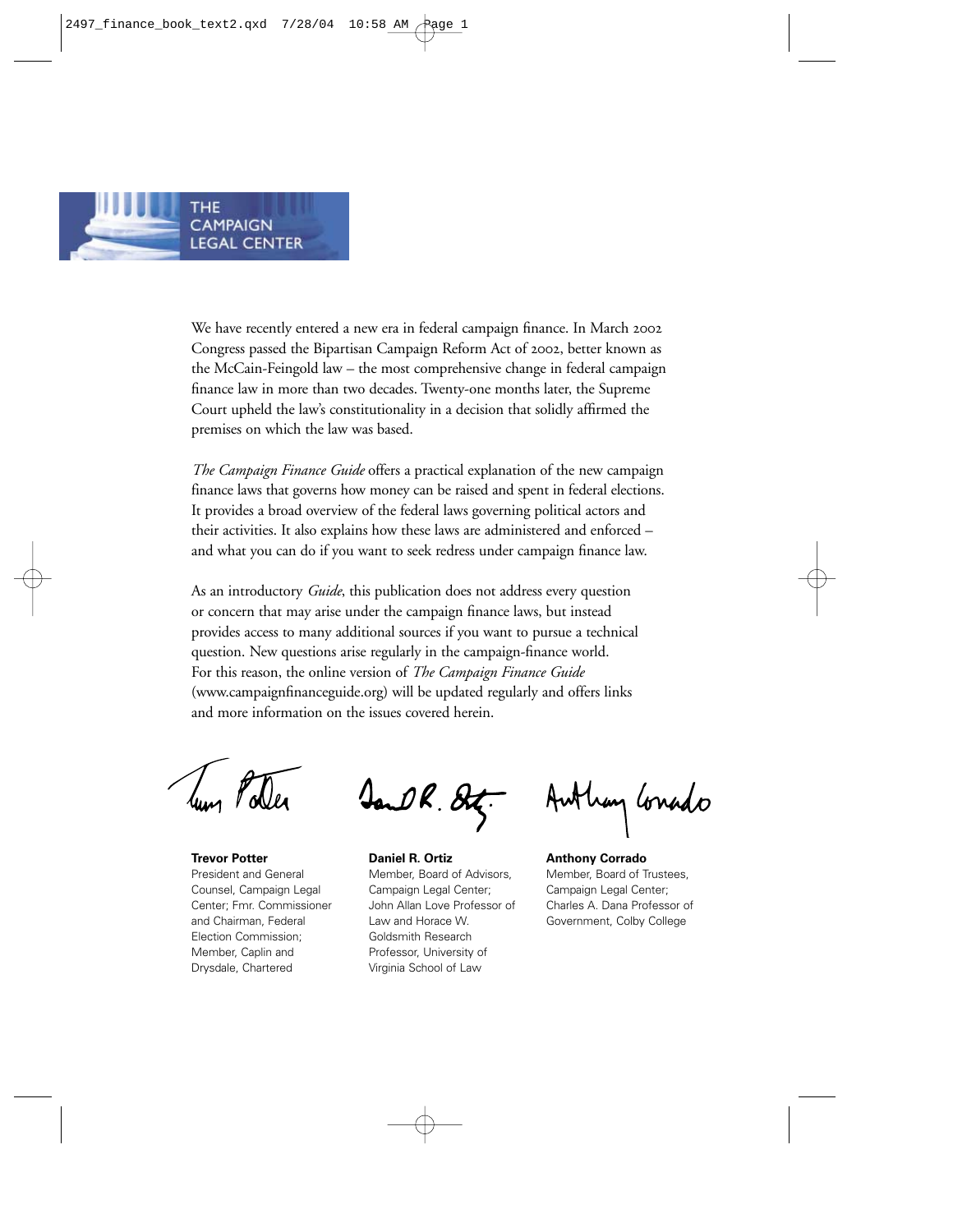#### *Table of Contents* **I. A Brief History of Money and Politics**

- a. The Nineteenth Century: Spoils and **Assessments**
- b. The Early 1900s: Progressive Era Legislation
- c. The New Deal: Expanding the Law
- d. The 1950s and 1960s: A Changing Landscape
- e. The Federal Election Campaign Act: A New Era of Reform
- f. The Bipartisan Campaign Reform Act: Restoring the Reforms
- g. Constitutional Challenge to New Law

#### *Charts & Sidebars*

- *History of Campaign Finance Legislation (p. )*
- *Soft Money Fundraising 1- (p. 11)*
- *Excerpts from the Supreme Court's Decision in McConnell v. FEC (p. 1)*

#### **<sup>1</sup> II. Political Actors and their Activities**

- a. Individuals
- b. Federal Candidates
- c. National Party Committees
- d. State Parties
- e. Political Committees
- f. Corporations and Labor Unions
- g. Other Players

#### *Charts & Sidebars*

- *- Individual Volunteer Activities (p. 1)*
- *Case Study: Millionaires' Amendment at Work in the Cycle (p. 1)*
- *Contribution and Expenditure Disclosure Required of Campaign Committees (p. 22-23)*
- *Federal Contribution & Spending Limits (p.)*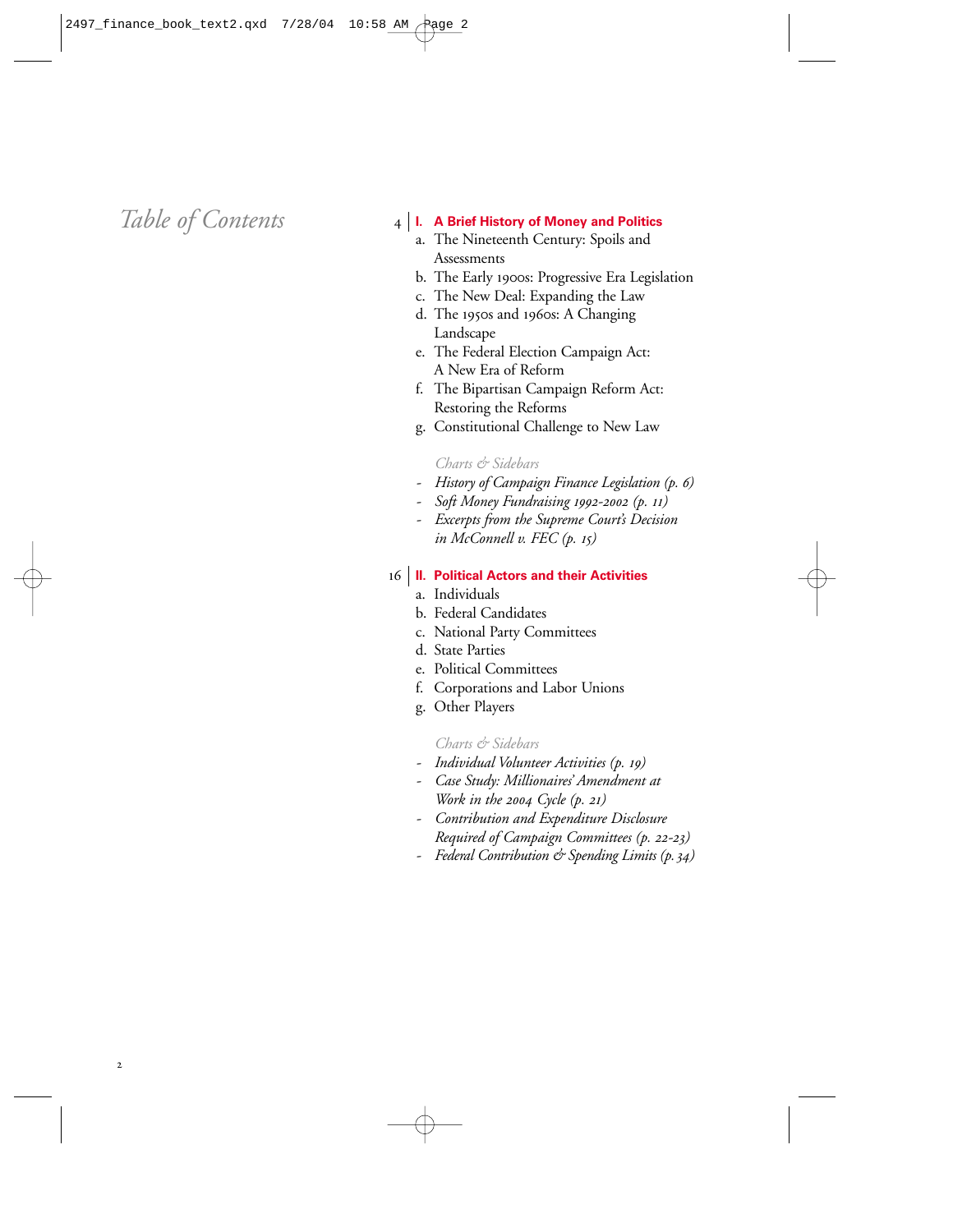#### **16 | III. Regulation of Political Advertising**

- a. Source and Disclosure Requirements
- b. Press Exemption
- c. Sponsorship Identification Requirements: Candidates
- d. Sponsorship Identification Requirements: Individuals and Groups

#### *Charts & Sidebars*

- *- Case Study: The NRA* (p. *38*)
- *Checklist for Electioneering Communications (p. 1)*
- *Timeline of Express Advocacy v. Electioneering Communications (p. 2)*
- *Case Study: Comparing Express Advocacy and Electioneering Communication Standards (p. 43)*

#### **18 | IV. Public Funding of Presidential Elections**

- a. Background
- b. Primary Election
- c. General Election
- d. National Party Nominating Conventions
- e. Problems of the Public Funding System

#### *Charts & Sidebars*

- *Checkoff Question on Tax Returns (p. 49)*
- *How Public Funding Works (p. )*
- *Presidential Public Funding Aggregate Spending Limits 1- (p. 3)*
- *Private Fundraising for Conventions 1992-2004* (p. 54)

#### **V. The Federal Election Commission**

- a. The History and Purpose of the FEC
- b. FEC Responsibilities
- c. Concerns with FEC Structure and Enforcement

#### *Charts & Sidebars*

- *Summary of Facts Needed to File a Complaint (p. 1)*
- *Case Study: FEC Enforcement Action Mandated by the Courts (p. 62)*
- *Case Study: FEC Prodded Into Action by the Courts (p. 62)*

#### **VI. Resources: Where to Go for More Information on Campaign Finance**

- a. Campaign Finance Laws
- b. Publications
- c. Research and Advocacy Websites
- d. Think Tank Websites
- e. Government Websites
- f. Political Party Websites

#### **VII. Federal Election Commission Contact Information**

- a. Fax Service
- b. Public Records
- c. Complaints
- **VIII. Glossary**
- **IX. Index & Footnotes**
- **X. Acknowledgements**

A note about the text: words bolded in their first appearance in text are defined in the Glossary, starting on page 70.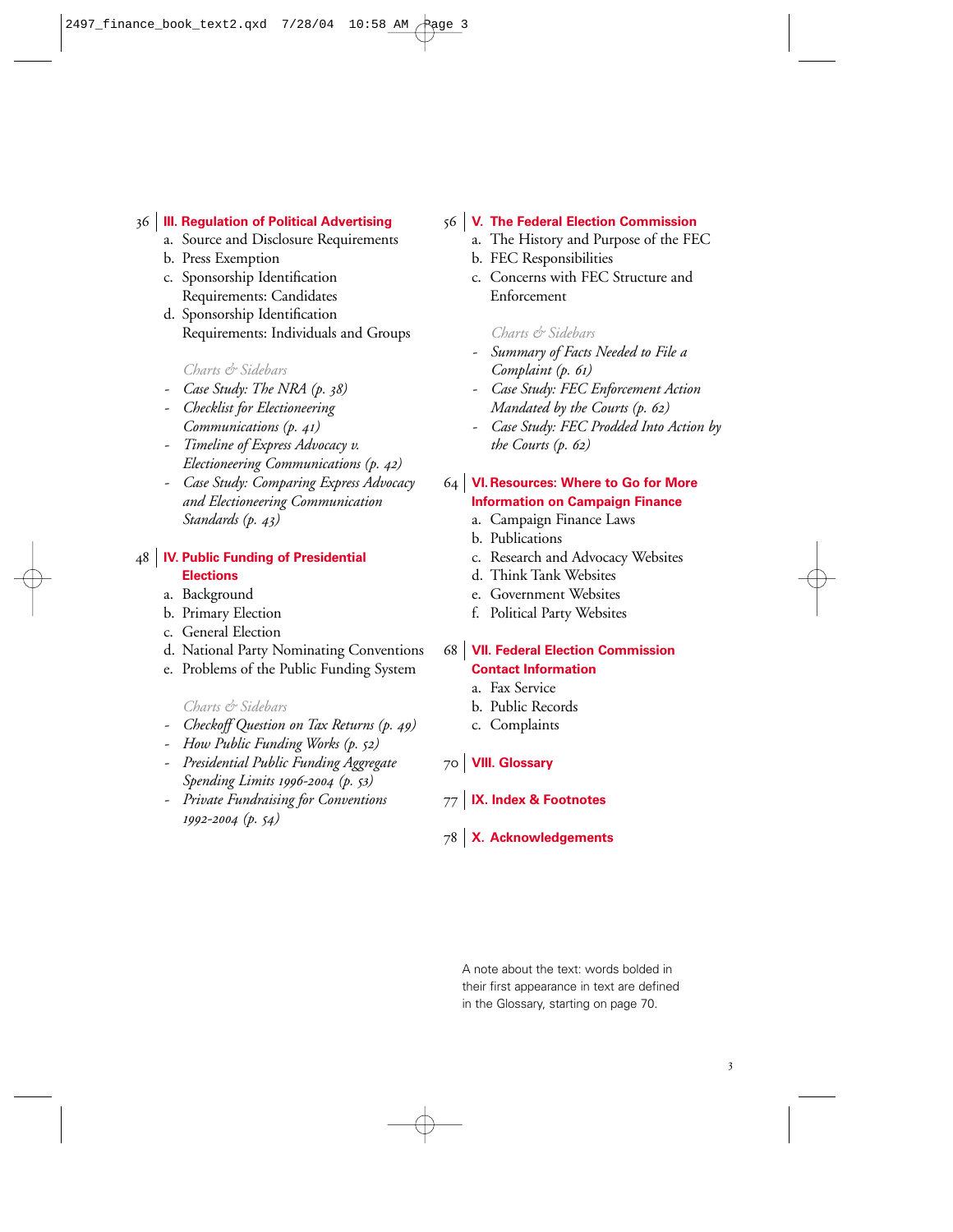# *I*

*A Brief History of Money and Politics*

*Money has played an important role in the American political process at least since George Washington used his fortune to pay for alcoholic refreshment for voters in colonial Virginia, and it has often been a source of controversy. Large-scale reform efforts have typically followed major scandals involving unusually large contributions, bribery, or other controversial or illegal activities.* 

*The following summary sketches the longstanding relationship between money and politics and the efforts to regulate contributions and expenditures.*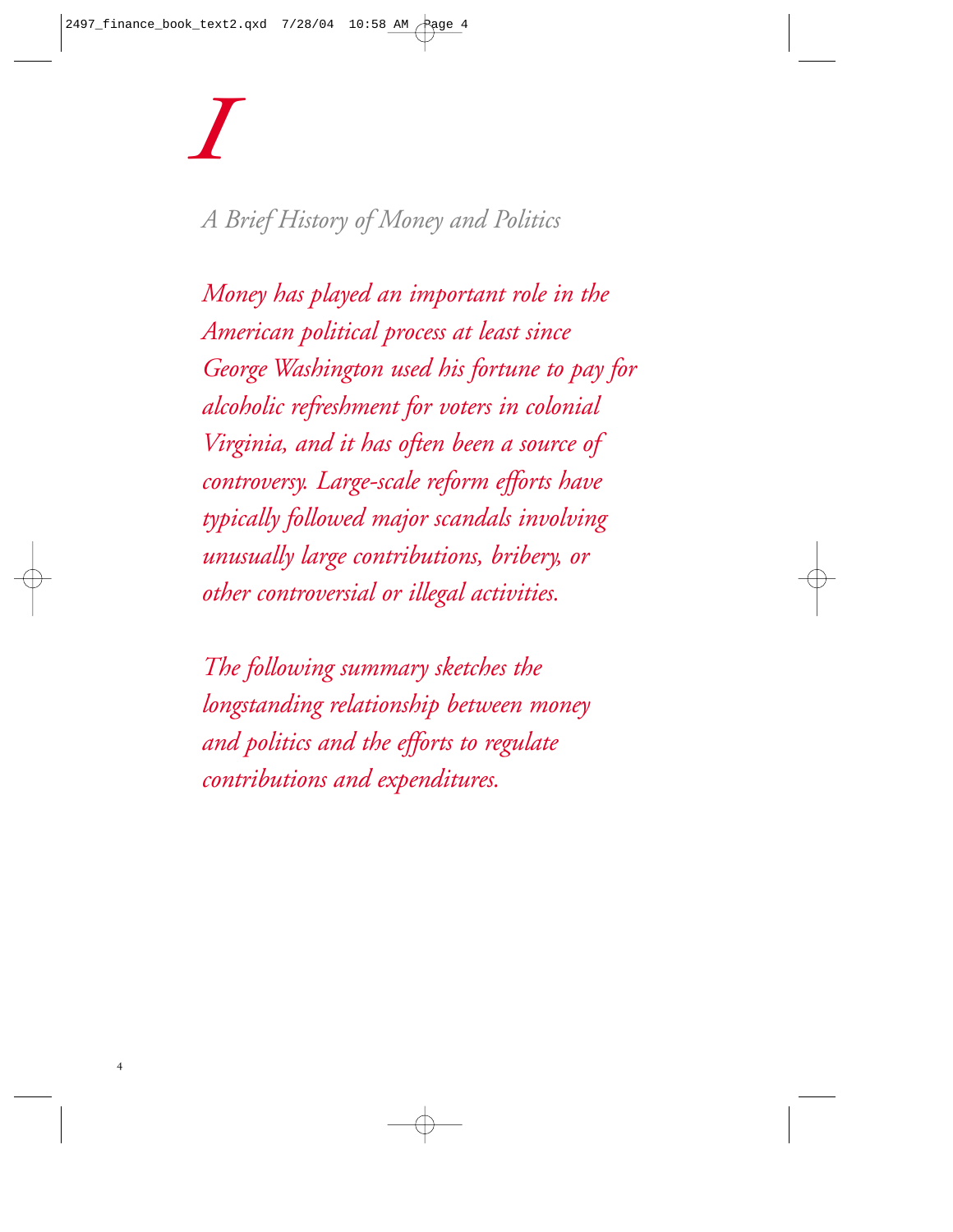As America's political system matured in the eighteenth and early nineteenth centuries, political parties developed a spoils system in which loyal party supporters were appointed to government jobs and were then required to give portions of their government salaries to the political party to support the party's political activities. These **contributions** from government employees were called assessments, and were the primary source of campaign funding in the mid-nineteenth century. Congress first took action against the assessment of government employees by banning solicitations of political contributions from naval yard employees as part of the 1868 Naval Appropriations Act. This legislation is generally considered to be the first federal law regulating the financing of campaigns, but it had little effect as parties continued to raise contributions from other political appointees and federal employees.**<sup>1</sup>**

In 1883, Congress took a broader step to end the spoils system and change the way campaigns were financed. The Pendleton Civil Service Act of 1883 created a class of federal employment available only through competitive exams. These jobs could not be given away through the spoils system. The law led to an overall reduction in party reliance on government employees for political contributions, which then shifted the fundraising burden to business interests with major stakes in federal policy-making.

During the 1880s and 1890s, business interests – banks, oil companies, steel firms, and railroad developers – became the primary source of party funding. As the U.S. government and economy grew, and congressional regulation and federal spending became more important, large corporate contributions to federal candidates and parties became a more dominant feature of presidential elections.

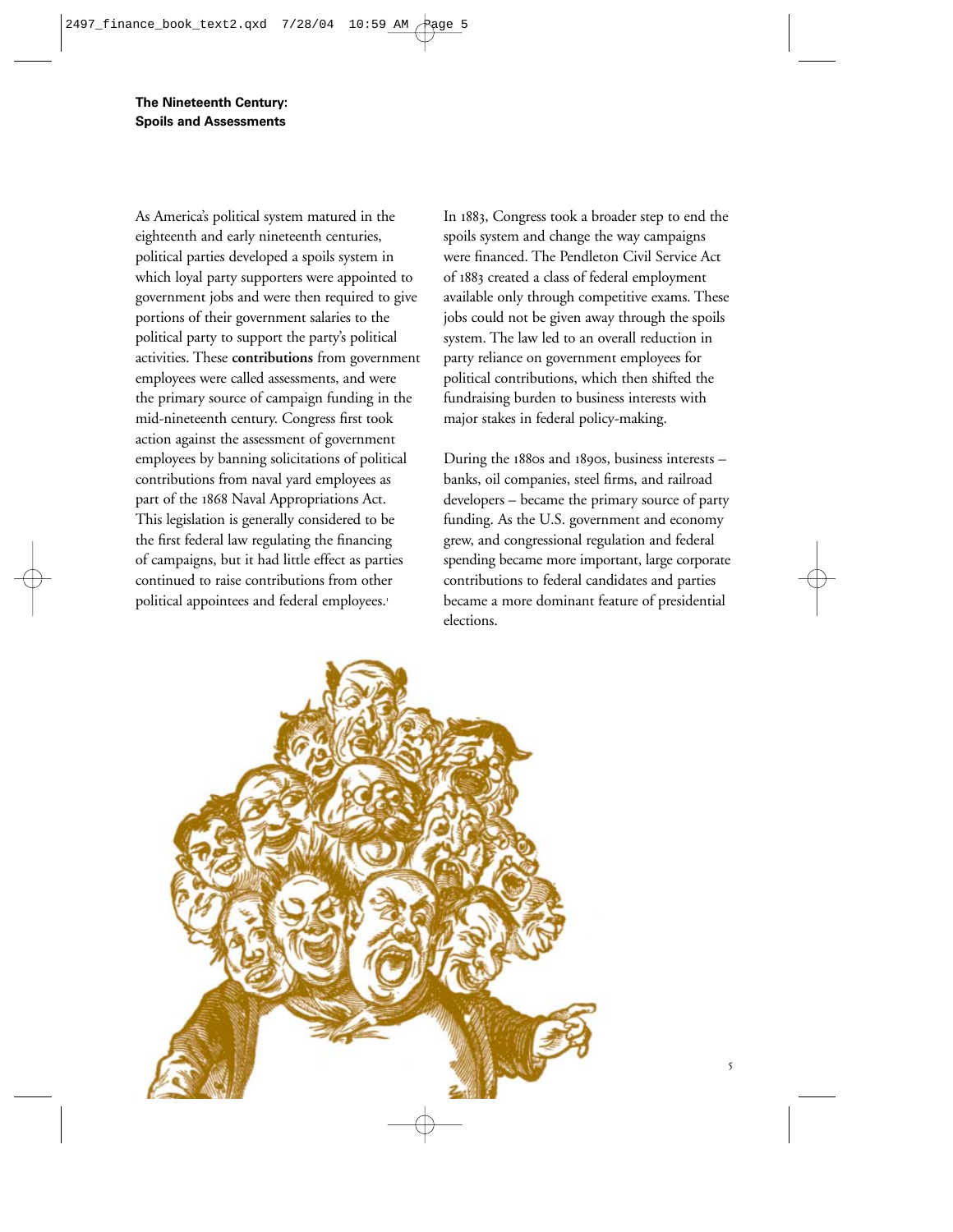In 1907, after being criticized for contributions he received from business interests in his **1** presidential campaign, President Theodore Roosevelt responded by urging Congress to ban corporate contributions in federal elections and provide for funding from the U.S. Treasury for political parties. Congress then passed the Tillman Act, which banned corporate contributions and gifts to federal candidates. Although this act was a significant change, many reformers felt that the wealthy still had disproportionate influence on the political process. In 1910, additional reform legislation made its way through Congress. The Federal Corrupt Practices Act (and amendments) created campaign spending limits for parties in congressional races. It also required **national party committees** to file reports of their contributions and **expenditures**, thus establishing the first public **disclosure** rules at the federal level.

A major scandal arose in the early 1920s when oil developers were caught giving federal officials gifts in return for oil leases on public lands. Congress reacted to these revelations, which came to be known as the Teapot Dome scandal,

by implementing the Federal Corrupt Practices Act of 1925. This law served as the basis for federal campaign finance law from the 1920s until the 1970s.

The Corrupt Practices Act tightened the disclosure rules imposed on federal candidate and national party campaign committees (defined as **party committees** operating in more than one state) by requiring these committees to file quarterly contribution reports. The Act also reaffirmed the contribution and spending limits established under previous federal law, while it increased the spending limit for senatorial campaigns. Even though the law laid down clear disclosure requirements, an effective regulatory system never took hold. There was no independent enforcement agency, and penalties for noncompliance were not defined. Additionally, the public had difficulty seeing the reports, which were in the custody of House and Senate officials and never published. Although many candidates and party committees failed to file reports regularly, no one was ever prosecuted for failure to comply with the law.

**History of Campaign Finance Legislation**

**Civil Service Reform Act** Prevented party assessments of civil servants

# *1883 1907 1910*

**Tillman Act** Banned political contributions from corporations

#### **Federal Corrupt Practices Act\***

*(amended 1911 & 1925)*

- Required federal **•** candidate disclosure of expenditures for the first time
- Limited expenditures **•** by political committees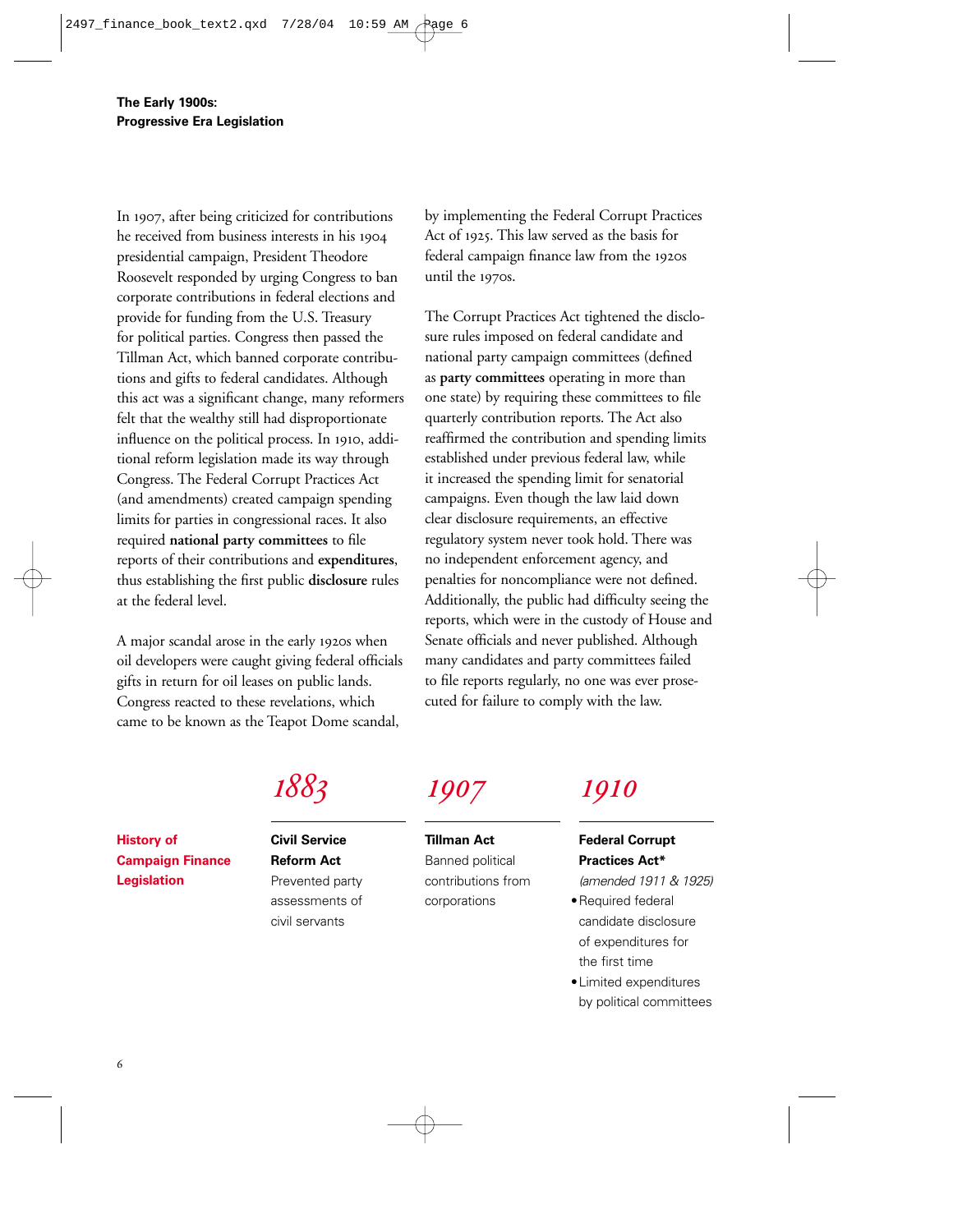After President Franklin Roosevelt implemented the New Deal programs, many reformers became concerned about the political vulnerability of the enlarged federal workforce. Many federal employees, especially the thousands enrolled in the public works programs, were not covered by the 1883 Pendleton Act and could possibly be subjected to the party system of spoils and assessments. The Hatch Act of 1939 (and subsequent amendments) banned political activity by federal employees not already covered by the civil service law and banned the solicitation of political donations from all government employees. The Act also limited how much an individual employee could contribute to each party committee or federal candidate, and placed an aggregate limit on the amount an individual could give to parties and candidates. Although the individual **contribution limit** was effective, the aggregate contribution limit was ignored and unenforced.

Another major development at this time was the rising power of labor unions and their growing importance as a source of campaign contributions.



Concerns regarding the influence of labor unions' political contributions prompted Congress to extend the ban on corporate giving to labor union treasury funds in the Taft-Hartley Act of 1947. The Act also banned corporate and union expenditures on behalf of federal candidates (*e.g.*, paying for campaign services or buying ads instead of giving funds to a candidate) as a way of keeping unions and businesses from circumventing direct contribution limitations.

In response to the ban on union contributions and expenditures, labor unions began to organize auxiliary committees to support federal candidates, funded by members' contributions apart from their dues. These **political action committees** (PACs) did not use union treasury funds but operated on voluntary donations pooled from individual union members to fund voter turnout efforts and to make contributions to national parties and federal candidates. Labor unions dominated PAC activity from the late 1940s until the early 1960s, when business interests entered the game and began to form their own PACs.

#### **Hatch Act**

- Prevented the solicita-**•** tion of political contributions from federal government employees
- Limited individual **•** contributions to \$5,000 per year per federal candidate
- Applied campaign finance regulations to primary as well as general elections

## *1 1*

#### **Taft-Hartley Act**

- **•** Applied campaign **Banned direct political** contributions and expenditures by labor unions
- Extended the ban on corporate contributions to include corporate expenditures

\*As upheld by the U.S. Supreme Court.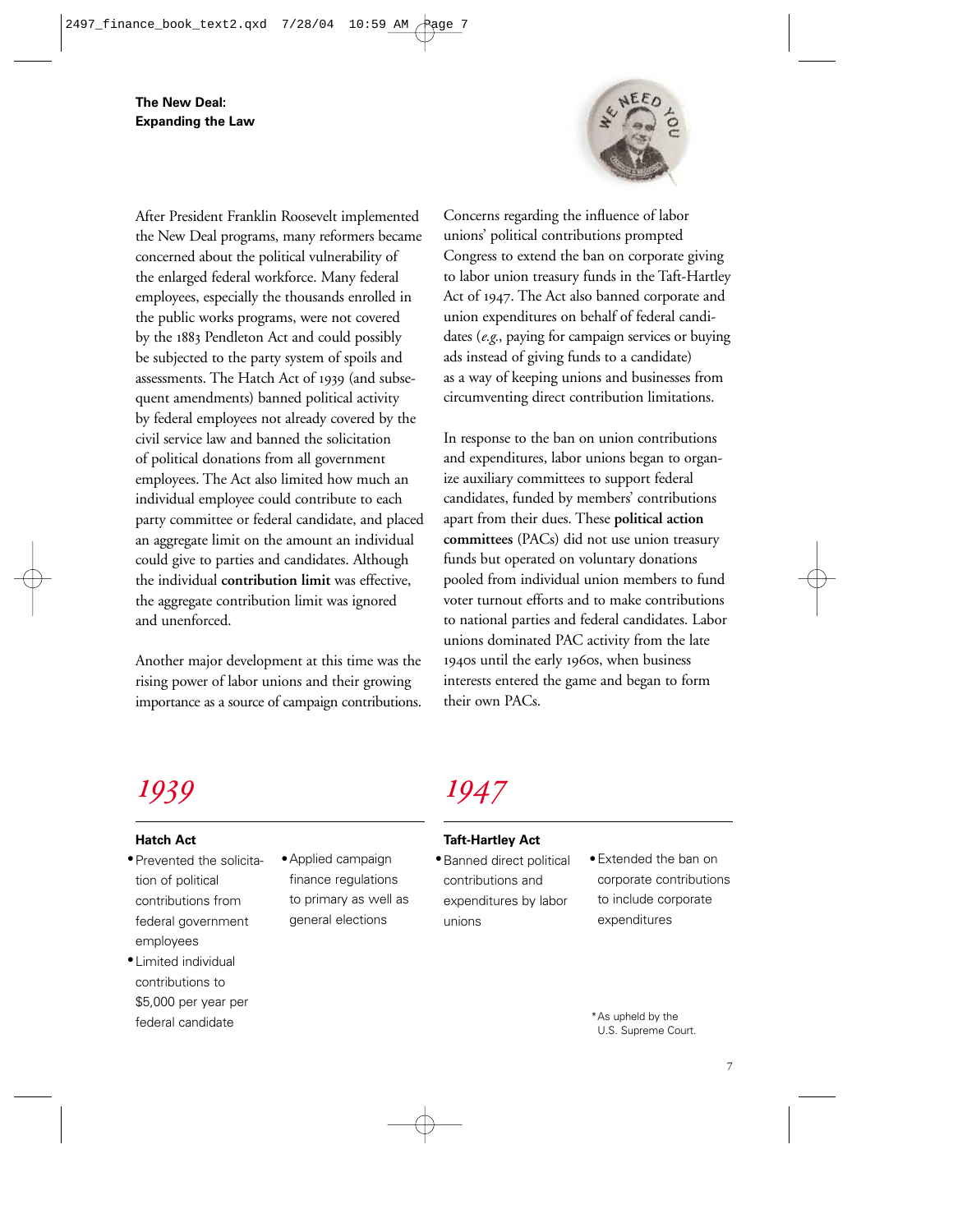The principal change during this period was a gradual shift away from a political system dominated by political parties to one dominated by candidates. Although political parties were still important sources of money, campaigns became more and more focused on candidates, and candidates assumed a growing share of the responsibility for raising the monies needed to finance their campaigns.

The focus on candidates rather than parties was exacerbated by the use of television and radio as tools for communicating messages to voters. The use of broadcast advertising also dramatically increased the cost of political campaigns. In 1956, the total cost of federal elections was  $$155$  million with nearly  $$10$  million spent on television advertising. In 1968, the cost of elections had almost doubled to \$300 million, while the amount spent on media rose to nearly \$59 million, an increase of almost 500% over **1956**.<sup>2</sup>

By the end of the 1960s, it was clear that the spending limits and disclosure requirements of the 1925 Federal Corrupt Practices Act were ineffective. Members of Congress began to express growing concern about the rapid increase in election costs and its implications regarding the influence of money in the electoral process. Changing practices thus led to a renewed interest in campaign finance legislation.



# *11*

#### **Federal Election Campaign Act of 1971\***

*(amended 1974, 1976 & 1979)*

- Required full and time-**•** ly disclosure of expenditures and contributions for all candidates, political committees and parties
- Prohibited corporate **•** and labor union contributions
- Limited individual **•** contributions to \$1,000 per candidate per election, \$5,000 per year to a PAC, and \$20,000 per year to a national party committee
- Limited PAC contribu-**•** tions to candidates to \$5,000 per election and to national party committees to \$15,000 per year
- Limited the aggregate **•** amount contributed by an individual to \$25,000 per year
- Created the Federal **•** Election Commission
- Created the **•** presidential public funding system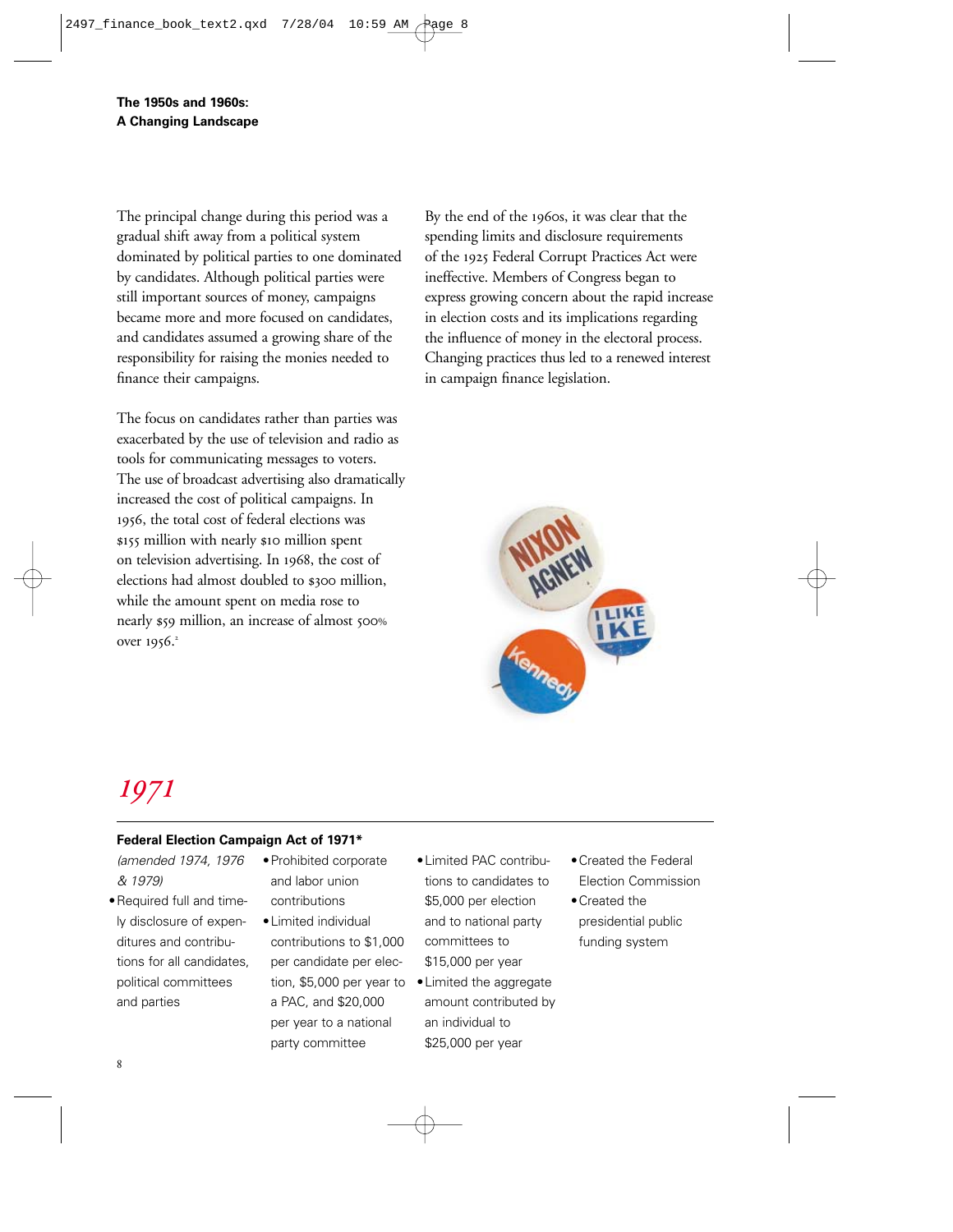In **11**, Congress crafted a stringent new law in an effort to address the rising costs of federal campaigns and the weaknesses in previous disclosure policies. The 1971 Federal Election **Campaign Act (FECA)** changed campaign finance regulations in two major ways. First, in an effort to address rising campaign costs, it limited the amount of money a candidate could give to his or her own campaign and placed limits on the amount a candidate could spend on television advertising. Second, it revised the regulations for disclosing contributions and expenditures by requiring candidates, PACs, and all party committees active in federal elections to file reports on a quarterly basis. The information to be disclosed included the name, occupation, address and business of each contributor or spender of more than \$100. For large contributions of \$5,000 or more, disclosure was required within 48 hours of receiving the contribution.

The many shortcomings of disclosure under the Corrupt Practices Act became readily apparent with the implementation of the new FECA regulations. In 1968, under the old law, federal

candidates reported \$8.5 million in spending. In 1972, under FECA, spending reported by federal candidates soared to \$88.9 million.

Despite FECA's increased disclosure requirements and new media spending limits, campaign spending continued to grow at a rapid pace, rising to \$425 million in 1972. The Watergate scandal and other campaign finance abuses in the 1972 election spurred Congress to draft additional provisions that overhauled the **1<sup>1</sup>** law and established a more comprehensive regulatory regime. The 1974 FECA Amendments strengthened disclosure requirements, placed stricter limits on political contributions, replaced the media spending limits with overall spending limits for federal campaigns, and limited party spending on behalf of candidates. These amendments also created a new federal agency responsible for administering and enforcing federal campaign finance laws, the **Federal Election Commission (FEC)** (*see chapter V on the FEC*).

Another notable component of the 1974 FECA was the creation of a public funding program for presidential candidates. This system, financed through a tax checkoff on individual federal

### 2002

#### **The Bipartisan Campaign Reform Act\***

- **•** Banned national party committees from raising or spending soft money
- **•** Regulated the use of corporate and union treasury funds for federal electioneering communications \*As upheld by the communications \*
- Increased individual contribution amounts to candidates to \$2,000 per election and to national party committees to \$25,000
- Banned national party Increased individual Limited the aggregate amount an individual may contribute to \$95,000 every two years
- Required disclosure on electioneering communications by individuals who exceed \$10,000 in aggregate spending per year

U.S. Supreme Court.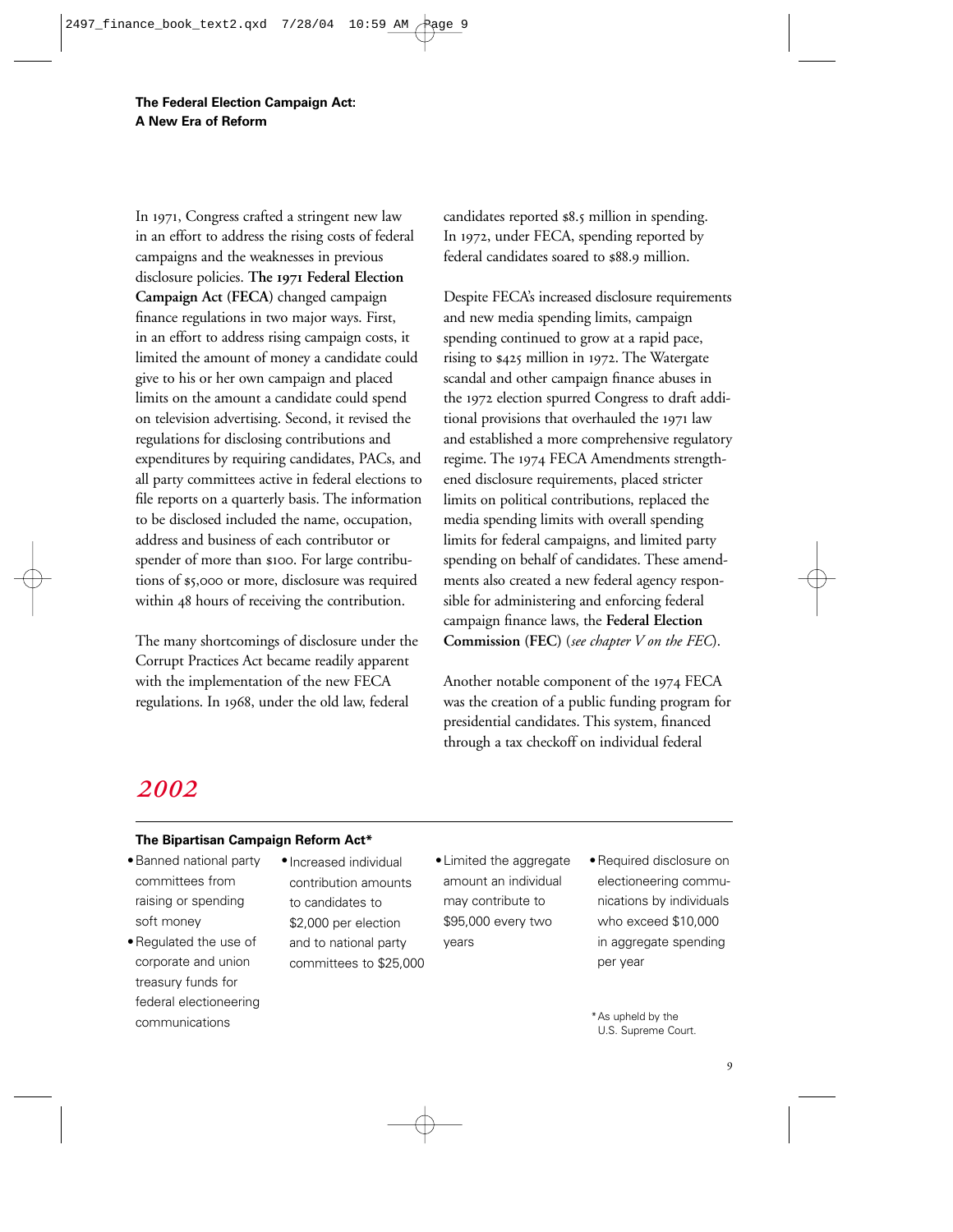income tax forms, offered candidates the opportunity to participate in a voluntary program of public funding. Participating candidates were eligible for matching subsidies in primary elections, based on a dollar-for-dollar match on individual contributions of up to \$250. In the general election, candidates were eligible for a grant of public money to be used to finance the entire campaign. To be eligible for public funding, candidates have to agree to not raise any private funds for their campaigns. They also have to abide by spending limits and caps on the amounts of money they could contribute to their own campaigns. The program also provided a subsidy to party committees to pay for their presidential nominating conventions.

Even before FECA was fully implemented, Congress was forced to revisit its regulatory approach as a result of the Supreme Court's **1** decision in *Buckley v. Valeo* (424 U.S. 1, 1976), the landmark case that determined the constitutionality of FECA's major provisions. In its decision, the Supreme Court created a framework for future campaign finance decisions and congressional regulation. The Court concluded that Congress did not have the authority to limit political spending as a means of promoting equality, but did have the right to regulate political contributions as a means of preventing "corruption and the appearance of corruption." Congress amended FECA in light of *Buckley* in 1976 and removed or revised the provisions found to be unconstitutional. Most importantly, the 1976 law was brought into conformity with

the Court's ruling by eliminating campaign spending limits or caps on the amount a candidate could give to his or her own campaign, except in the case of presidential candidates who accepted public funding.

In 1979, Congress revised the law once again, this time to allay some critics' concerns about overly burdensome reporting requirements and to ease party spending restrictions. The law's disclosure rules were modified so that only contributions or expenditures of more than \$200 had to be reported. The new rules also allowed political parties to spend without limit on get-out-the-vote and voter registration activities conducted primarily for a presidential candidate, so long as the funds used to pay for these activities came from monies raised under FECA **contribution limits** (so-called **hard money**). This exemption was designed to promote political party grass-root activity while limiting the amount of funds parties could spend on political advertisements.

During its first decade, FECA had a tremendous effect in both increasing the transparency of campaign funding and improving the enforcement of the law. The contribution limits also did away with the large financial gifts that had sparked public outcries in 1972. But changing campaign tactics and other financial innovations eventually began to erode the regulatory structure, reducing its overall effectiveness.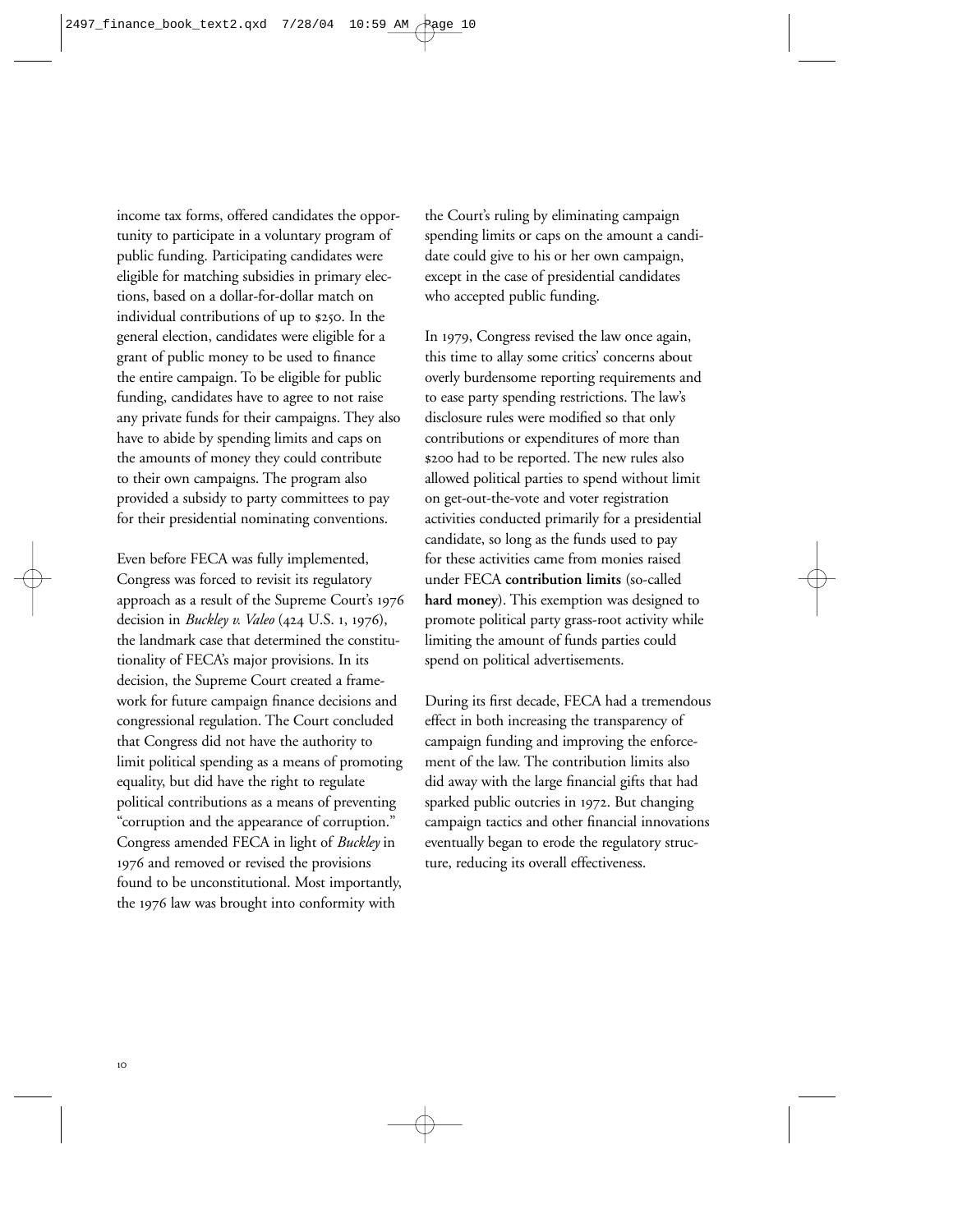

#### **Soft Money Fundraising** 1992- 2002

*Source: Federal Election Commission figures. http://www.opensecrets.org/softmoney/softglance.asp*

Over time, FECA's restrictions on campaign funding were significantly undermined by aggressive party fundraising practices and weak or non-existent responses to these practices by the FEC. One major problem that emerged in the 1980s stemmed from the use of unregulated monies by party committees, which came to be known as **soft money**. In the 1970s, the political parties asked the FEC if they could raise and spend unregulated money – including corporate and labor union donations and unlimited funds from individuals – on non-federal party-building activities and administrative costs. The FEC eventually allowed both the state and the national political parties to do so. The parties soon began

to use these funds on voter registration and turnout programs, as well as other activities that supported the election of specific federal candidates.

Beginning with the 1988 campaign, both presidential campaigns for the first time concentrated on raising large sums of soft money, which were then spent by their party committees on activities designed to influence federal elections. Following that election, soft money became a major part of the financing of presidential and congressional elections for the next fifteen years *(see Soft Money Fundraising - chart, above)*. Presidential candidates and members of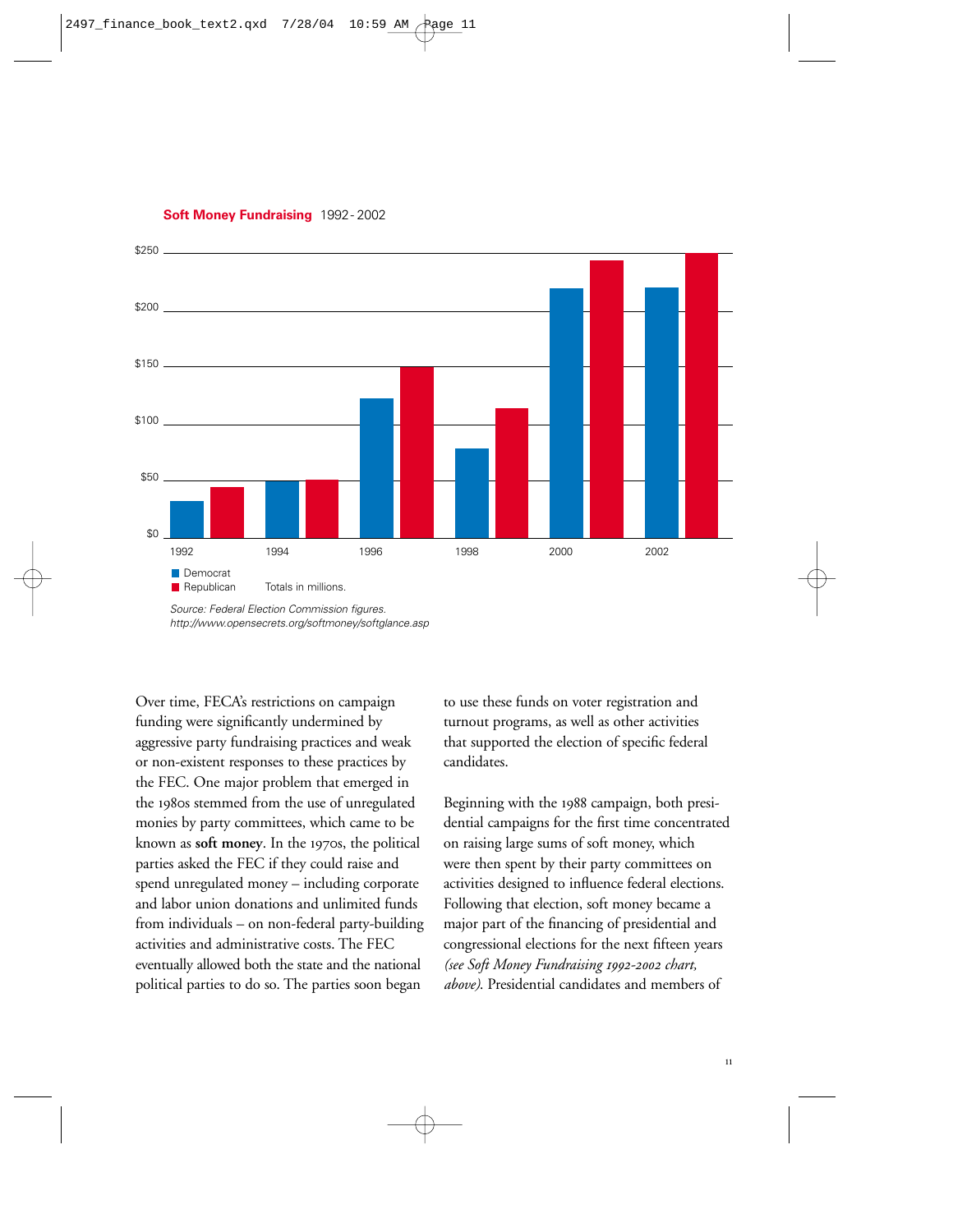#### **The Bipartisan Campaign Reform Act: Restoring the Reforms**

Congress began to play an active role in helping the parties to raise soft money, often to pay for activities that would directly benefit their own campaigns. Parties also began seeking increasingly large soft money gifts, especially from corporations with interests in federal policies. Consequently, the amounts of soft money available to parties grew at a rapid rate.

One of the reasons why soft money became such a prominent feature of federal elections was that party committees aggressively pushed new ways to spend these funds to affect federal elections, with little or no objection from the Federal Election Commission. Beginning in the **1** election, national and state party committees began to use these funds to pay for candidatespecific **issue ads** that featured their respective presidential nominees, but were not subject to the contribution or spending limits imposed on parties or publicly funded presidential candidates. The parties claimed that these ads were not subject to FECA limits because they did not expressly advocate the election or defeat of a candidate. The parties argued that because their ads did *not* use such words as "vote for," "elect," or "defeat," – words that the Supreme Court had cited in *Buckley* as examples of **express advocacy** that could be regulated by Congress – the ads could be financed with soft money. In each election between 1996 and 2002, the parties spent millions of dollars in soft money on issue ads to help elect their candidates.

Between 1986 and 2002, Congress debated campaign finance reform legislation almost every year, yet strong partisan differences over the best way to rewrite the laws made it impossible to agree on new legislation.

As with many other reform efforts, the most recent was sparked by financial abuses and controversies over the undue influence of money in the political process. The 1996 presidential campaign was replete with questionable fundraising practices, including contributions to party committees from foreign nationals, the "selling" of access to the White House by offering coffee meetings and sleepovers in the Lincoln bedroom to large soft money donors, the creation of non-federal PACs by federal candidates, and corporate and labor funding of candidate specific "issue ads". These practices led many legislators to conclude that campaign finance laws were being widely circumvented and, in some cases, openly violated. Three separate federal investigations were launched into the financing of the 1996 presidential race and campaign finance reform once again became a high priority for Congress.

The principal legislative proposal to address the problems that characterized the 1996 election was sponsored by Senators John McCain of Arizona and Russell Feingold of Wisconsin and was dubbed the McCain-Feingold bill. In the House, this legislation was sponsored by Representatives Martin Meehan of Massachusetts and Christopher Shays of Connecticut. Versions of this bill were presented in every session of Congress between **1** and 2002, but the sponsors were unable to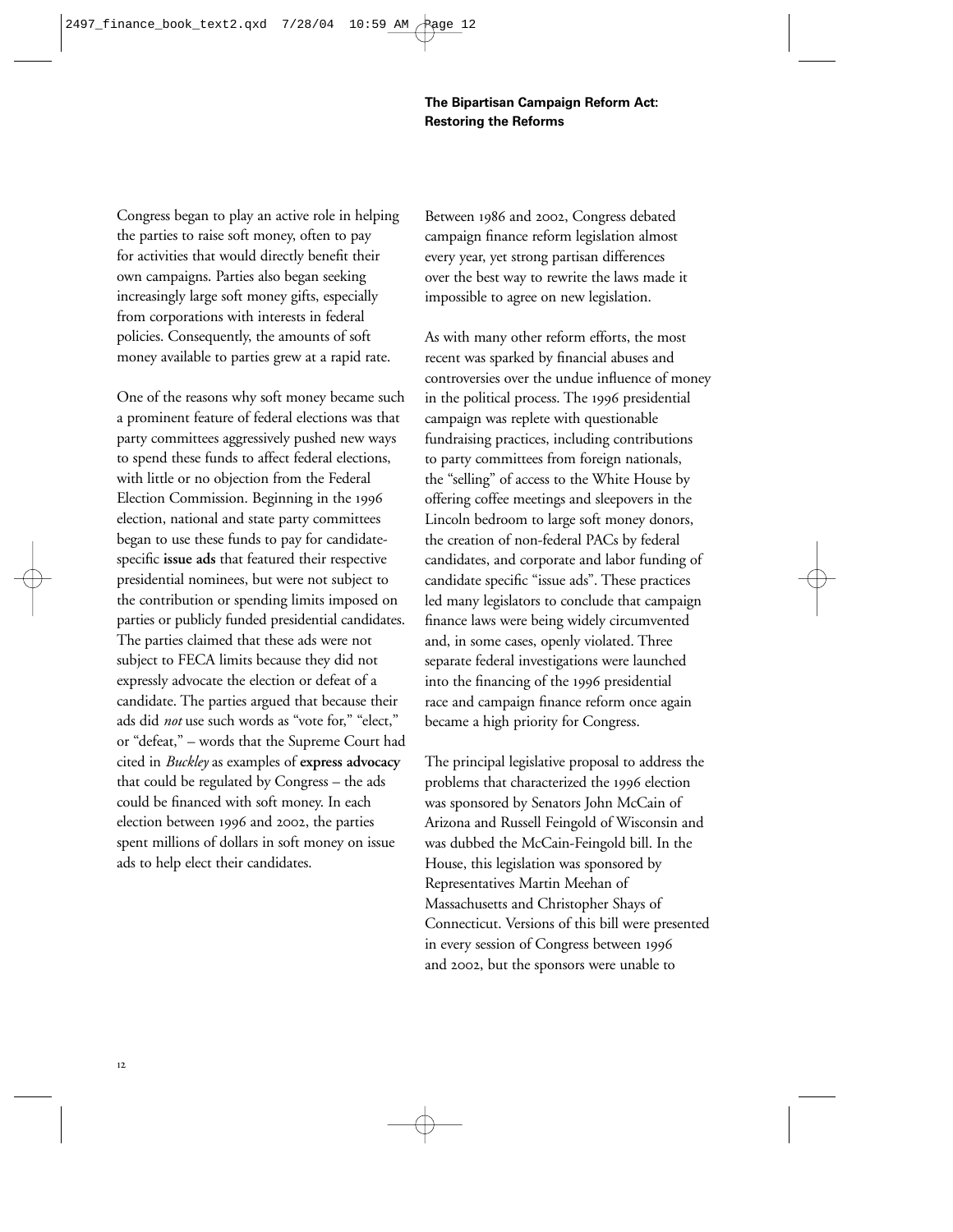overcome procedural obstacles until March of , when the **Bipartisan Campaign Reform** Act of 2002 (BCRA) was finally adopted and enacted into law.

Securing final passage of BCRA over the determined opposition of the House leadership and anti-reform Senators proved to be an unusual and challenging process. After the Senate voted in favor of the bill, the House supporters had to force a floor vote on the proposal by relying on a discharge petition (a rarely used procedure in which a majority of the House of Representatives sign a petition that moves a bill out of committee and brings it directly to the House floor). The House eventually approved a revised version of the bill after a late-night session in which supporters turned back multiple attempts to defeat the bill. Senate supporters decided to have the Senate pass the House bill, rather than allow anti-reform congressional leaders to appoint members to a conference committee to reconcile differences between the bills. The Senate ultimately approved the bill by a 60 to 40 vote and on March  $27$ ,  $2002$ , President George W. Bush signed the bill into law without the traditional public ceremony.



Primarily, BCRA did two things. First, it reinstituted limits on the sources and size of political party contributions; and second, it regulated how corporate and labor treasury funds could be used in federal elections. Specifically, BCRA resolved the problem of soft money by prohibiting national party committees from raising or spending soft money. Under the new rules, national party committees can only use hard money raised in accordance with federal contribution limits to pay for their political activities. To address the problem of candidate-specific issue advertising, BCRA sets forth a new definition of **electioneering communications** that provides broader regulation of the monies used to pay for campaign advertising. This new definition is designed to restrict the use of corporate and labor union money to pay for campaign advertising.

As this history demonstrates, BCRA was not a wild departure by Congress to regulate activities that it had previously not regulated; rather, BCRA merely reinstated the FECA limits on contributions to political parties that had been destroyed by the flood of unregulated soft money over the prior decade and restored the nearly century-old ban on corporate money (established in the Tillman Act of 1907) and the half-century-old limits on union treasury expenditures in federal elections (established in the Taft-Hartley Act of 1947).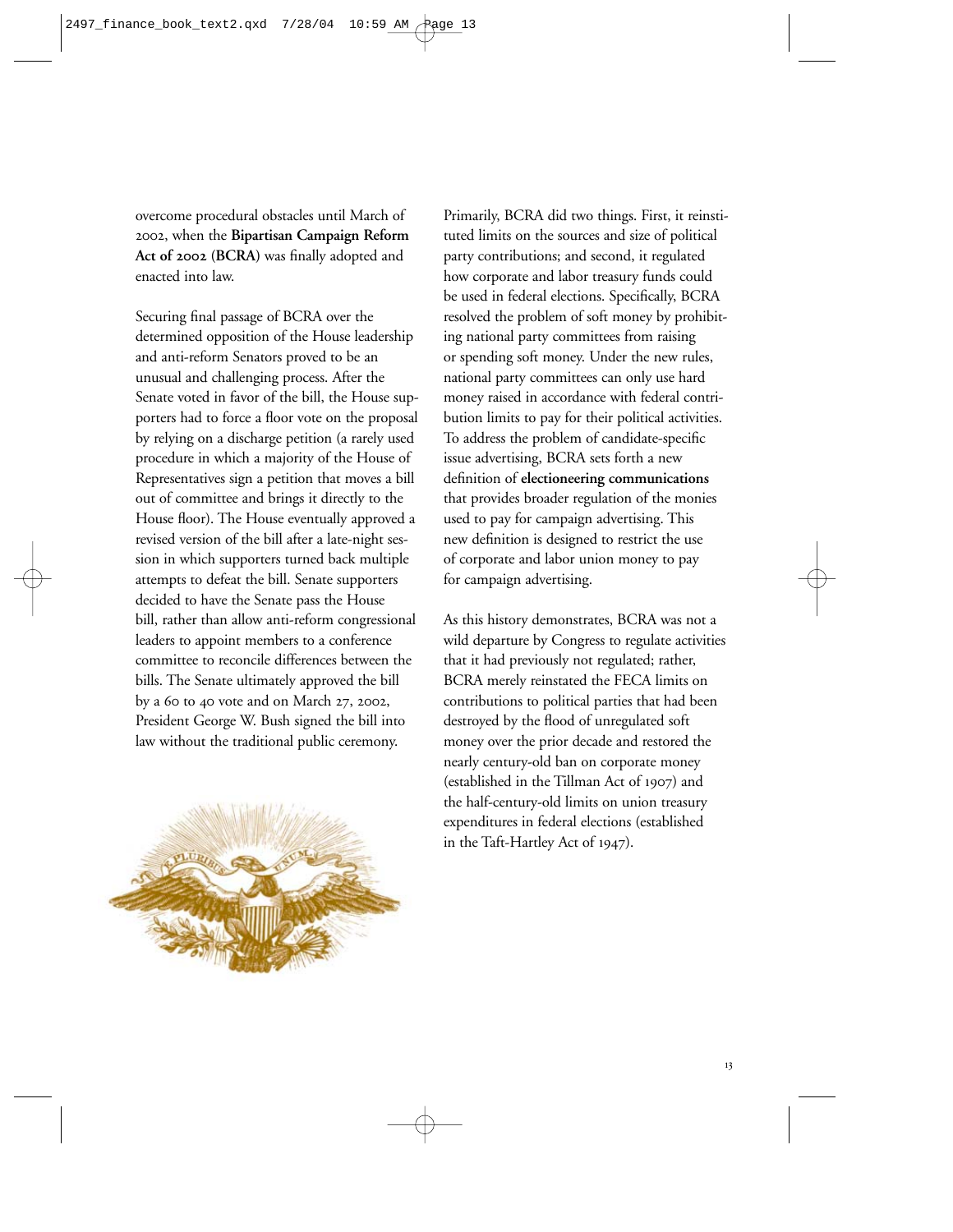The same day the law was signed, Senator Mitch McConnell and the National Rifle Association filed lawsuits challenging the law's constitutionality. Other parties quickly joined suit and the final court case, *McConnell v. Federal Election Commission* (540 U.S. [10] 2003; 124 S. Ct. 619), involved **<sup>11</sup>** separate lawsuits and more than 80 plaintiffs, ranging from the Republican national party and California Democratic party to the American Civil Liberties Union and the National Rifle Association.

The case was heard by a three-judge District Court panel on an expedited schedule and then went directly to the Supreme Court on appeal because of the need to resolve quickly the constitutional challenge to the newly enacted campaign finance regime. The case was decided by the three-judge panel on May 1, 2003, in a split 1,600-page decision, but upon immediate appeal to the Supreme Court, the District Court stayed its decision so that the law could remain intact until the matter was resolved by the Supreme Court.

During the district court proceedings, the Federal Election Commission, charged with implementing and enforcing the new law, had eight months to write regulations to implement it. After the FEC issued these regulations, BCRA's congressional sponsors challenged more than a dozen of them as inconsistent with the law. That challenge, *Shays v. FEC*, is currently before the United States District Court.

The Supreme Court decided to hear the *McConnell* litigation before the start of its fall 2003 term to allow the parties four hours of oral argument – four times the normal amount of time before the Court. On December 10, 2003, the Supreme Court issued its decision and upheld virtually all provisions of the law *(see page 1 for Excerpts from the Supreme Court's Decision in McConnell v. FEC)*.

*For further information on the legislative history of BCRA and the District and Supreme Court decisions in McConnell, please visit the Campaign Legal Center's website at: www.campaignlegalcenter.org*

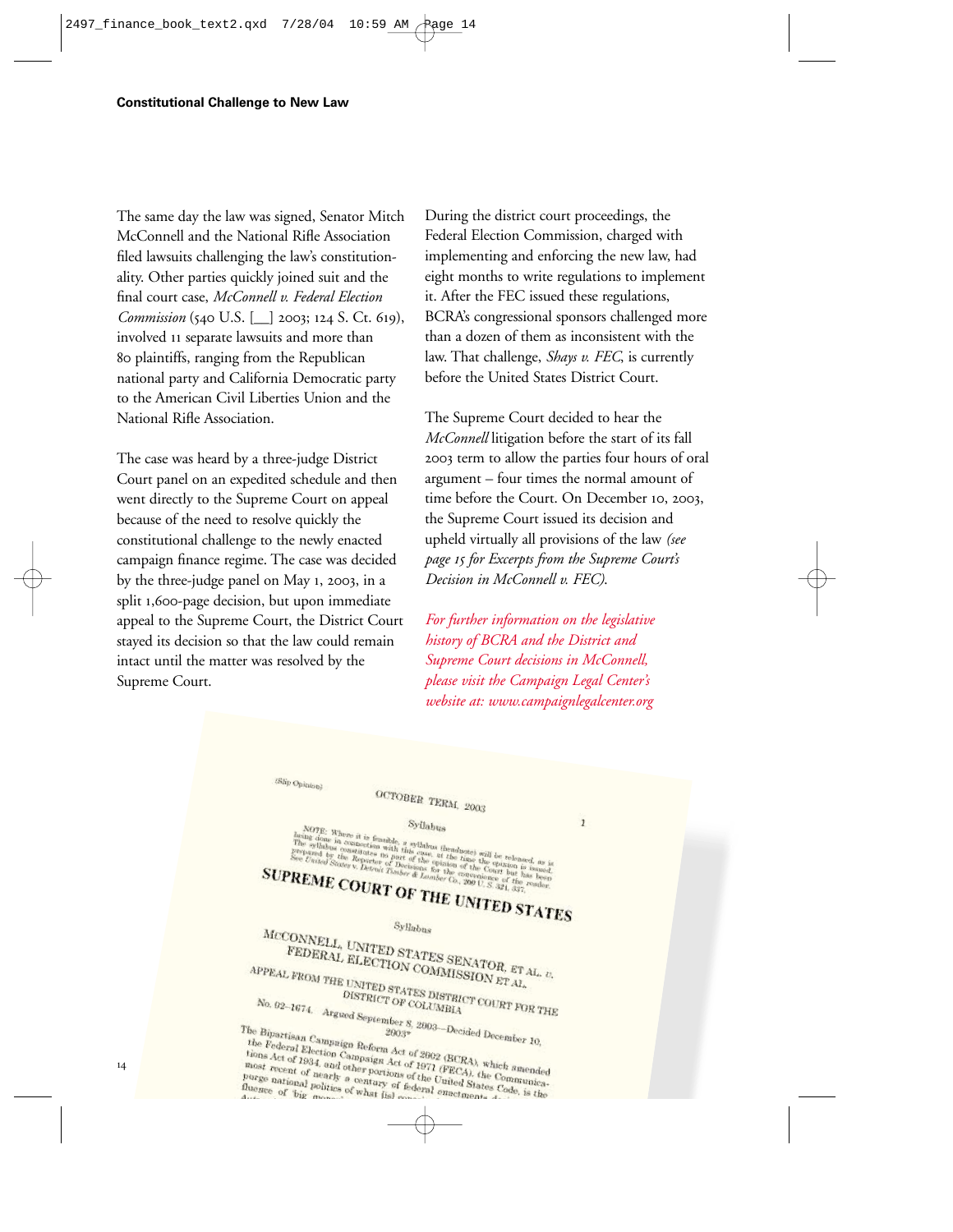#### **Soft money contributions have the potential and appearance of corruption and may be regulated:**

"The evidence connects soft money to manipulations of the legislative calendar, leading to Congress's failure to enact, among other things, generic drug legislation, tort reform, and tobacco legislation…Our cases have firmly established that Congress's legitimate interest extends beyond preventing simple cash-for-votes corruption to curbing 'undue influence on an officeholder's judgment, and the appearance of such influence.'…"

"[I]t is the manner in which parties have sold access to federal candidates and officeholders that has given rise to the appearance of undue influence. Implicit (and … sometimes explicit) in the sale of access is the suggestion that money buys influence. It is no surprise then that purchasers of such access unabashedly admit that they are seeking to purchase just such influence. It was not unwarranted for Congress to conclude that the selling of access gives rise to the appearance of corruption."

"[L]obbyists, CEO's and wealthy individuals alike all have candidly admitted donating substantial sums of soft money to national committees not on ideological grounds, but for the express purpose of securing influence over federal officials."

"It is not only plausible, but likely, that candidates would feel grateful for such donations and that donors would seek to exploit that gratitude."

#### **Express advocacy is not constitutionally required:**

"Thus, a plain reading of *Buckley* makes clear that the express advocacy limitation, in both the expenditure and the disclosure contexts, was the product of statutory interpretation rather than a constitutional demand.… Our decisions in *Buckley* and *MCFL* were specific to the statutory language before us; they in no way drew a constitutional boundary that forever fixed the permissible scope of provisions regulating campaign-related speech."

#### **Express Advocacy is not useful in defining political speech:**

"Nor are we persuaded, independent of our precedents, that the First Amendment erects a rigid barrier between express advocacy and so-called issue advocacy. That notion cannot be squared with our longstanding recognition that the presence or absence of magic words cannot meaningfully distinguish electioneering speech from a true issue ad … Indeed, the unmistakable lesson from the record in this litigation, as all three judges on the District Court agreed, is that *Buckley's* magic-words requirement is functionally meaningless.…"

"Not only can advertisers easily evade the line by eschewing the use of magic words, but they would seldom choose to use such words even if permitted.… And although the resulting advertisements do not urge the viewer to vote for or against a candidate in so many words, they are no less clearly intended to influence the election.… *Buckley's* express advocacy line, in short, has not aided the legislative effort to combat real or apparent corruption, and Congress enacted BCRA to correct the flaws it found in the existing system."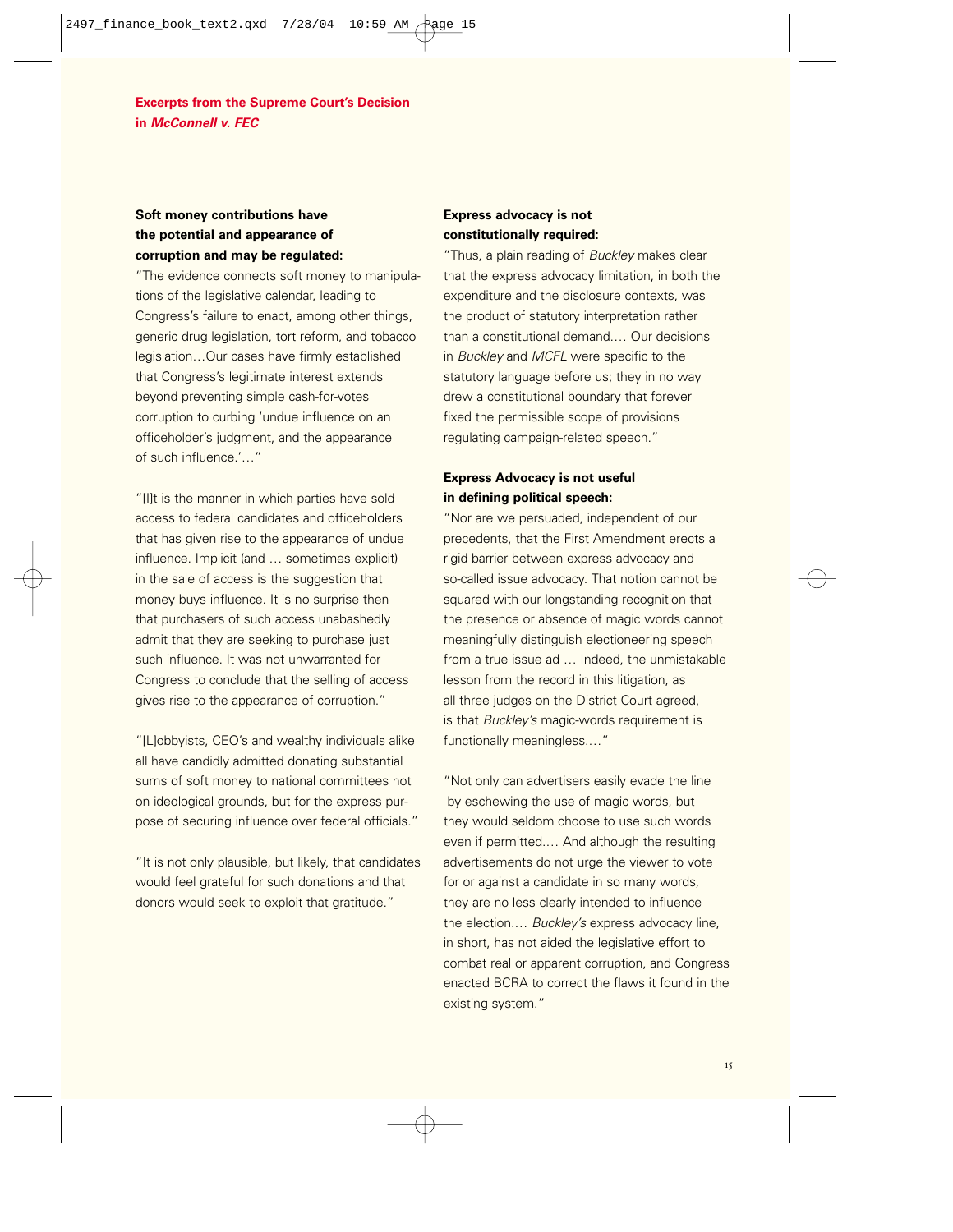# *II*

*Political Actors and their Activities*

*Federal campaign finance laws regulate the money spent by various political actors to influence federal elections. The regulations are of different kinds: there are contribution limits on what political actors can receive; source prohibitions on money allowed in federal elections; and public disclosure requirements on the monies that are raised and spent in federal elections. Different actors are subject to different rules.*

*This section describes the general rules that apply to individuals, candidates, political parties, political committees, unions and corporations, and section groups (see page - for summary chart of federal regulations governing political activities).*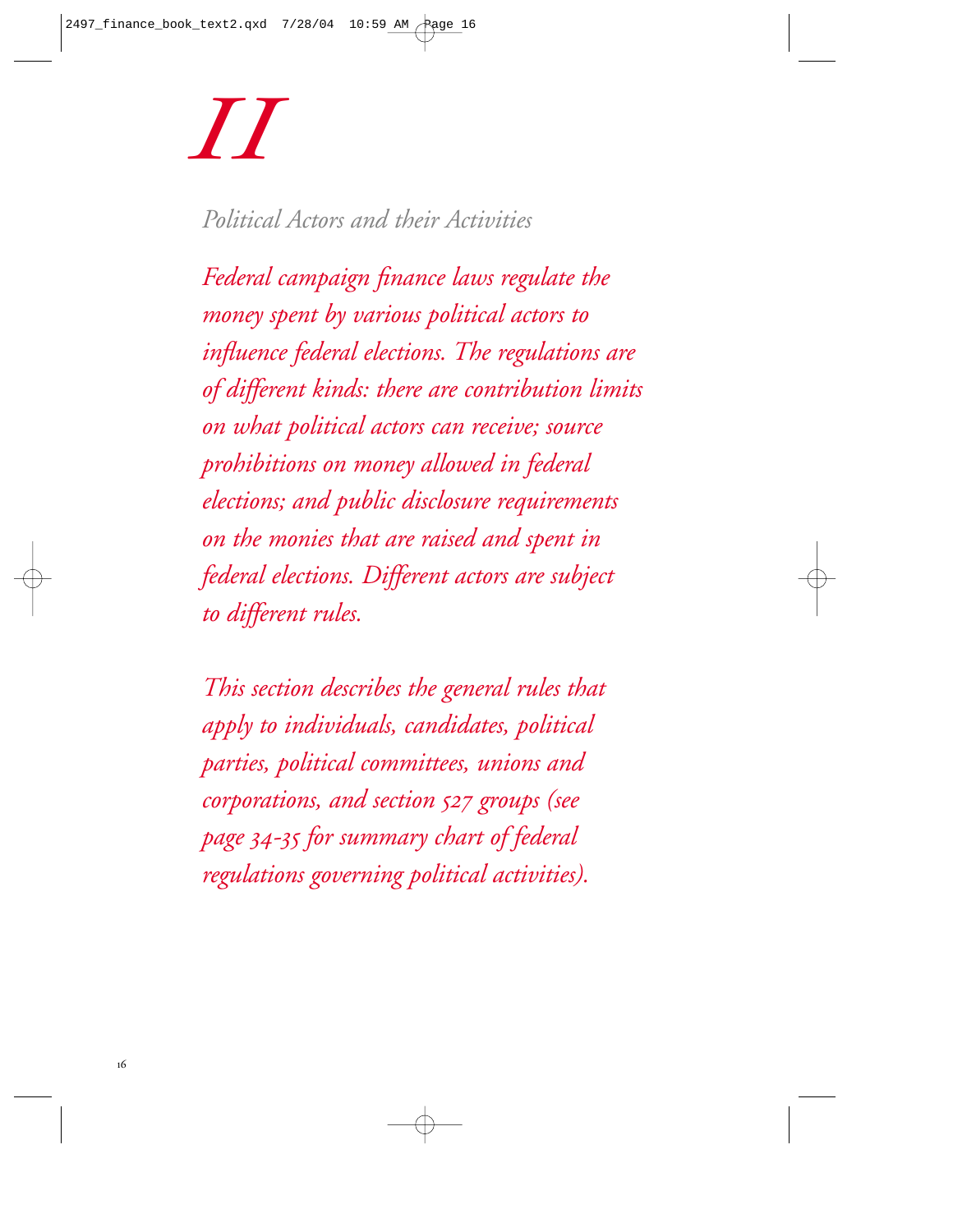#### **Contribution Limits**

An individual may spend personal funds to make contributions to influence federal elections subject to specific limits. An individual may give \$2,000 per election to a federal candidate (primary and general elections count separately, for a total of \$4,000 to a single congressional candidate in an election cycle). An individual may also contribute \$25,000 per year to the national committee of a political party and \$10,000 per year to the federal account of a state party committee. An individual may also give \$5,000 per year to a political action committee

or "PAC" *(see page for discussion on the different types of PACs)*. In addition, a person may make contributions to the non-federal account of a state party which cannot be used by the state party for **federal election activity**. The limits and other rules for such contributions to state parties are governed by state law and vary from state to state. *(See the discussion on state party contributions on page .)*

A contributor's spouse has his or her own separate limits as described above. The FEC is currently considering new regulations for

| Give to a federal                                                          | \$                                                           | 2,000.     | per election                           |
|----------------------------------------------------------------------------|--------------------------------------------------------------|------------|----------------------------------------|
| on coordinated<br>expenditures                                             | \$                                                           | 37,500.    | per cycle on all<br>federal candidates |
| Give to national party                                                     | \$                                                           | 25,000.    | per year                               |
|                                                                            | \$                                                           | $57,500.*$ | per cycle                              |
| Give to state and local                                                    | \$                                                           | 10,000.    | per year                               |
|                                                                            | \$                                                           | $37,500.*$ | per cycle                              |
| Give to multicandidate                                                     | \$                                                           | 5,000.     | per year                               |
|                                                                            | \$                                                           | 37,500.    | per cycle                              |
| Give to "Levin"<br>accounts                                                | \$                                                           | 10,000.    | as permitted by state law              |
| Spend on independent<br>expenditures or election-<br>eering communications |                                                              | unlimited  | but disclosed                          |
|                                                                            | candidate or spend<br>committees<br>party committees<br>PACs |            |                                        |

\* Individuals are subject to a \$95,000 per two-year election cycle aggregate limit. Of that limit, there is a \$57,500 limit on federal non-candidate contributions,

including no more than \$37,500 to PACs and state/local parties' federal accounts, and a \$37,500 limit on federal candidate contributions.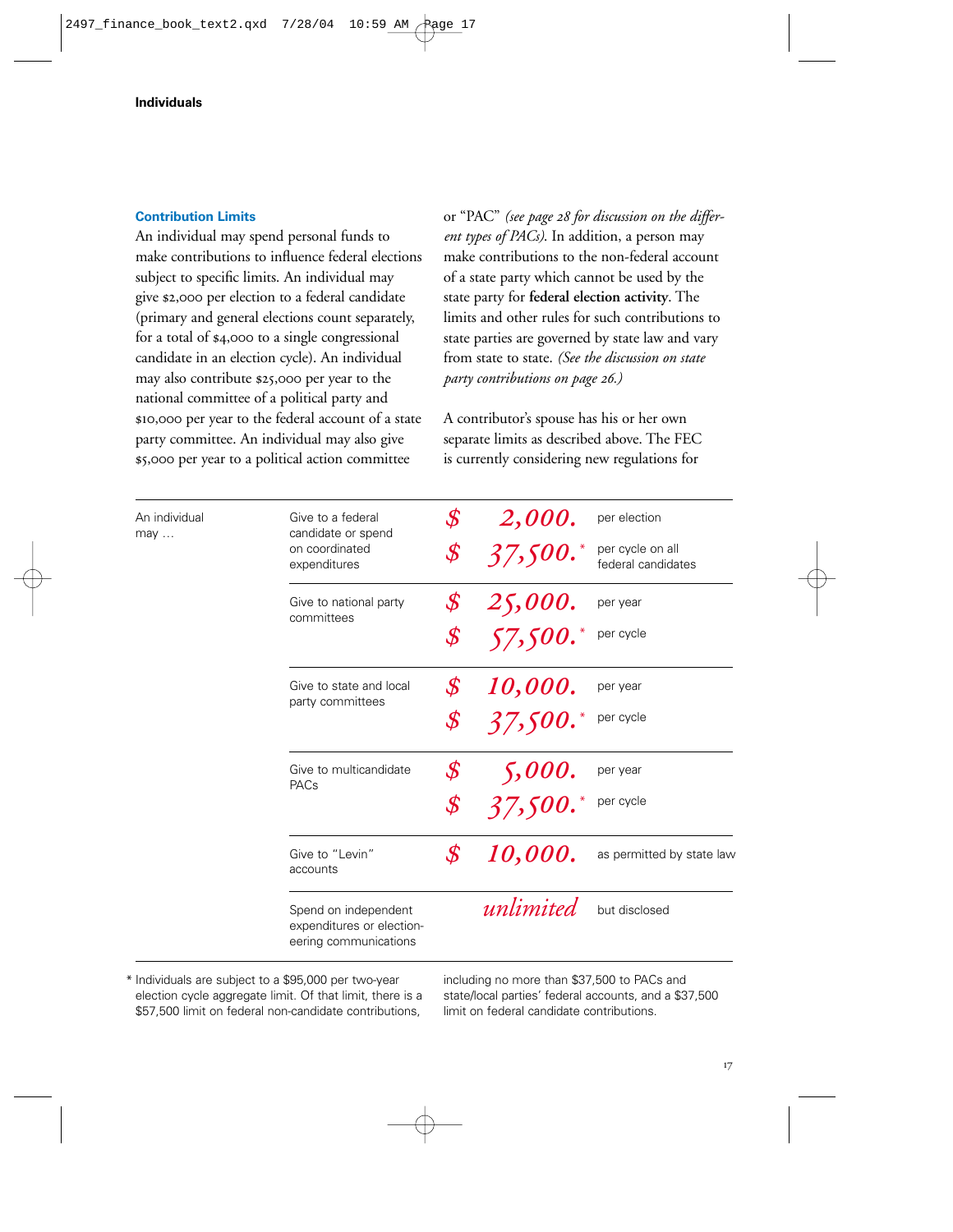contributions by a child (17 years or under), but in general, such contributions are only permissible if the child owns or controls the funds from which the contribution is made.

For all these types of federal contributions by individuals, there is an aggregate contribution limit of \$95,000 per two-year election cycle. There are sub-limits within this  $$95,000$  aggregate limit: contributions to candidates are limited to \$37,500 and contributions to PACs and state and local party committees are limited to no more than \$37,500 per two-year election cycle. Contributions to all committees, including national party committees, are limited to an aggregate of \$57,500.

Federal law prohibits certain foreign individuals from making political contributions. Foreign nationals (individuals who are not citizens of the United States, except for green card holders who are lawfully admitted in the U.S. for permanent residence) are prohibited from making any contribution in connection with any election in the U.S. – federal, state or local – including a contribution to a political party. They are also prohibited from making an expenditure, including an independent expenditure, or any disbursement for an electioneering communication in connection with a federal election.

#### **Exceptions to Contribution Limits**

The law provides a list of exceptions to individual contribution limits *(see Individual Volunteer Activities, page 1*). An individual, for example, may volunteer his or her services to a campaign without the value of the services being considered a contribution. Likewise, an individual may provide the use of his or her home to a candidate for a fundraising event and spend up to \$1,000 per candidate on food or beverages, all without making a contribution. If the campaign activity is jointly sponsored by a husband and wife, then the limit is increased to \$2,000  $(i.e., $1,000$  for the husband and  $$1,000$  for the wife). Likewise, an individual may spend up to \$1,000 per election for his or her own travel expenses related to services as a campaign volunteer. Finally, campaign work by a company employee during normal working hours does not constitute a corporate contribution if that time is made up by the employee. Generally, a person is allowed to volunteer one hour per week or four hours per month for campaign work during normal working hours.

Individuals may spend as much of their own time and money as they like in creating and maintaining a personal website devoted to political issues without incurring any reporting requirements by the FEC, so long as the content does not involve expressly advocating the election or defeat of a federal candidate.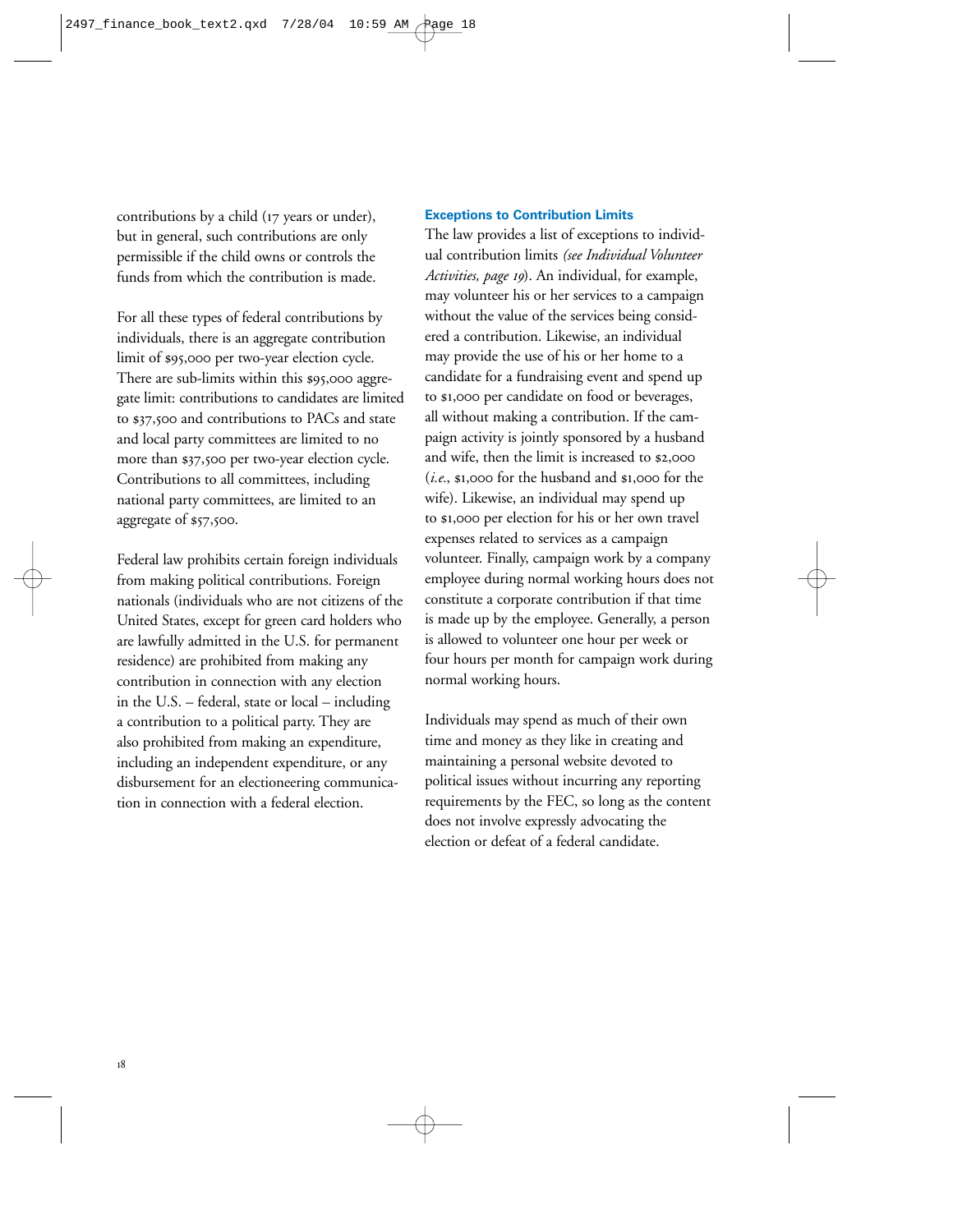Individuals may volunteer their time and services to federal candidates or political committees. Some expenses count toward the individual contribution limits. In these instances, any amount that exceeds the exempt allowance of \$1,000 per candidate per election (or \$2,000 annually on behalf of all political committees of the same party) is treated as an in-kind contribution and counts toward the individual contribution limit. Other activities do not count toward contribution limits.

#### **Activities subject to contribution limits**

- Event invitations, food and beverages **•**
- Travel expenses related to a party **•** or candidate activity
- Cumulative value of vendor discounts **•** to a party or candidate

#### **Activities not subject to contribution limits**

- Volunteered time and personal services **•** not reimbursed or paid for by a candidate or political party
- Use of an individual's home and **•** living expenses
- Use of a community building if the **•** building is regularly used by community members freely for noncommercial events, regardless of political affiliation
- Personal websites to discuss political **•** issues without expressly advocating for or against a candidate so long as there is no coordination with a candidate
- Personal e-mails about candidates and **•** political issues

#### **Expenditures**

If an individual wants to engage in express advocacy (such as newspaper or television ads), or otherwise influence a federal election, he or she may do so without limit so long as the activity is not coordinated with a candidate or a candidate's committee, but must report costs above \$250 to the FEC. If an individual does choose to coordinate with a candidate or a candidate's committee, the expenditures count against the individual's contribution limits toward that candidate.

The FEC has issued rules defining **coordination** in order to determine the applicability of federal contribution limits to particular expenditures. Under these rules, a communication is coordinated if it meets both a *content test* and a *conduct test*.

- The *content test* requires that the communication either expressly advocate the election or defeat of a candidate, mention the name of a candidate within 120 days of the election, or republish a candidate's campaign literature.
- The *conduct test* examines whether the commu-• nication is made at the request or suggestion of the candidate, whether the candidate has had material involvement in decisions about the communication, whether there has been substantial discussion about the communication with the candidate, and whether the spender is using vendors also used by the candidate.

This definition appears to allow extensive candidate involvement in any independent communications appearing more than 120 days before an election. Congressmen Shays and Meehan, two of BCRA's sponsors, have criticized this regulation and are suing to overturn it in court.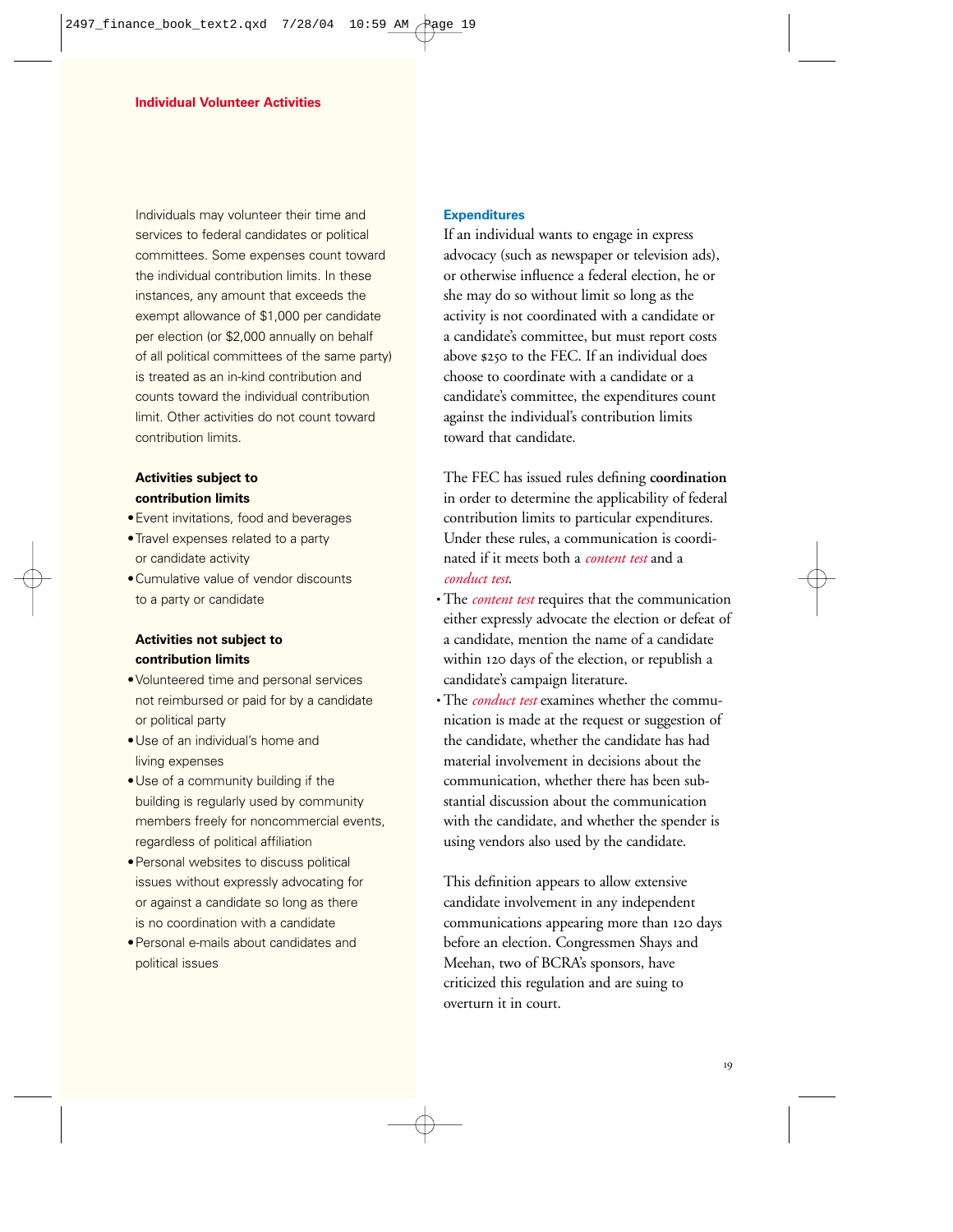#### **Express Advocacy and Electioneering Communications**

Independent expenditures made by individuals for certain **public communications**, while unlimited, do trigger disclosure requirements. If the communication contains express advocacy – words such as "vote for," "defeat," and "vote against," which advocate the election or defeat of an identifiable federal candidate – or if it is an **electioneering communication** (a cable, satellite, or broadcast ad that refers to a federal candidate, is aired within 60 days before a general or 30 days before a primary election, and is targeted to the electorate of the candidate), spending for it must be publicly disclosed if it exceeds certain thresholds. Independent expenditures by individuals, including funds spent on ads containing express advocacy, must be disclosed by the individual spender as soon as the expenditure exceeds \$250. Every expenditure thereafter must be reported to the FEC. An individual also must disclose to the FEC if he or she spends more than \$10,000 for the direct costs of producing and airing electioneering communications within a calendar year. Such reporting must take place within 48 hours after each expenditure over \$10,000.

#### **Contribution Limits and Source Prohibitions**

Candidates for federal office can raise only hard money – that is, money that complies with federal contribution limits and **source prohibitions**. No corporate, labor, or foreign national (without a green card) funds are allowed.

Federal candidates can receive contributions of up to \$2,000 per primary or general election from any single individual and up to \$5,000 from any single PAC. Federal law prohibits candidates from accepting contributions from corporate or labor union general treasury funds. Instead, a corporation or labor union can establish a PAC, raise funds from individuals and contribute those individual funds to a candidate in amounts of up to \$5,000 per election. Federal law also prohibits candidates from receiving contributions from government contractors and national banks.

#### **Exceptions to Contribution Limits: The "Millionaires' Amendment"**

A federal candidate – other than a presidential candidate who accepts public funds – may use an unlimited amount of his or her own personal funds to finance his or her own campaign. Presidential candidates who accept public funds must agree to accept spending limits as a condition of eligibility and agree to limit their use of personal funds to no more than \$50,000.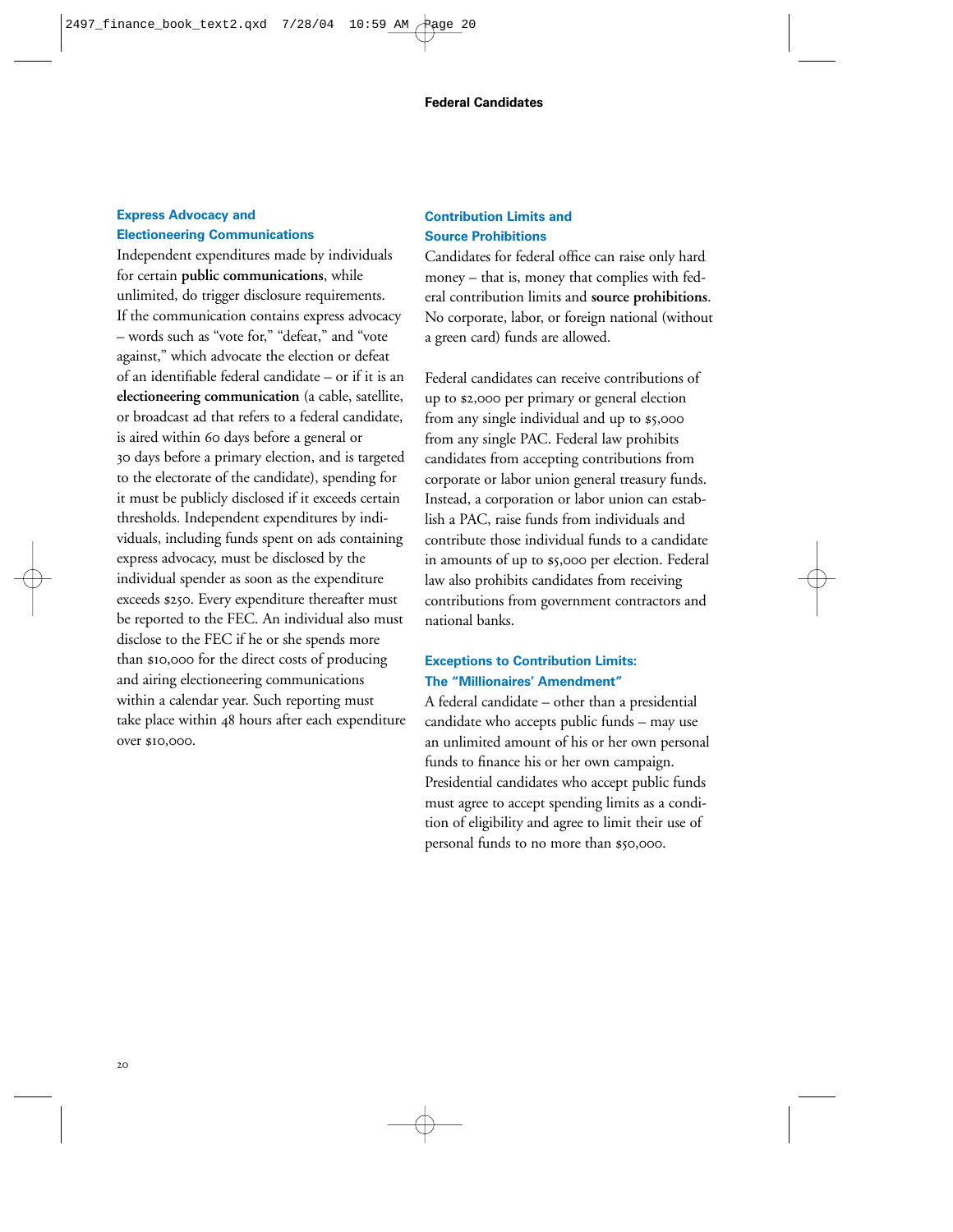When using personal funds for a campaign, a candidate may only use funds that the candidate individually owns and controls or up to one-half of funds owned jointly by a candidate and his or her spouse, if no specific share is indicated on a document of ownership.

A candidate who uses personal funds to finance a campaign has the option of contributing the money to the campaign (and thus giving up any option for repayment) or loaning the money to the campaign. However, if a candidate loans money to his or her own campaign, the law restricts payment following the election to \$250,000.

If a candidate does rely on personal funds to provide full or partial funding for a campaign, this action may serve to increase the amounts

**Case Study: Millionaires' Amendment in the 2004 Cycle**

In the 2004 Illinois Democratic primary election for U.S. Senate, four candidates vied on the Democratic ticket for the seat being vacated by Peter Fitzgerald. Blair Hull, a securities trader worth about \$500 million, was one of the four candidates. By February 2004, Hull had spent about \$20 million of his own money in the campaign. Barack Obama, one of the candidates running in the primary against Hull, utilized the new "millionaires' provision" which made it possible for him to receive individual contributions of more than \$2,000. He was thus able to raise \$2 million more than he could have otherwise, which amounted to about one-third of his total campaign finances. Obama won the Democratic primary with 53% of the vote.

| A federal candidate<br>may receive | From individuals or non-<br>multicandidate PACs                                                                                                | \$                         | 2,000.            | per election                                                     |
|------------------------------------|------------------------------------------------------------------------------------------------------------------------------------------------|----------------------------|-------------------|------------------------------------------------------------------|
|                                    | From national<br>party committees                                                                                                              | \$<br>\$                   | 5,000.<br>35,000. | per election for<br>President & House<br>per election for Senate |
|                                    | From state and local<br>party committees                                                                                                       | \$                         | 5,000.            | per election                                                     |
|                                    | From multicandidate<br><b>PACs</b>                                                                                                             | \$                         | 5,000.            | per election                                                     |
|                                    | From corporations,<br>unions, foreign nationals<br>without green cards,<br>section 527s not<br>registered with the<br>FEC or 501(c)4s or (c)6s | $\boldsymbol{\mathcal{S}}$ |                   | prohibited                                                       |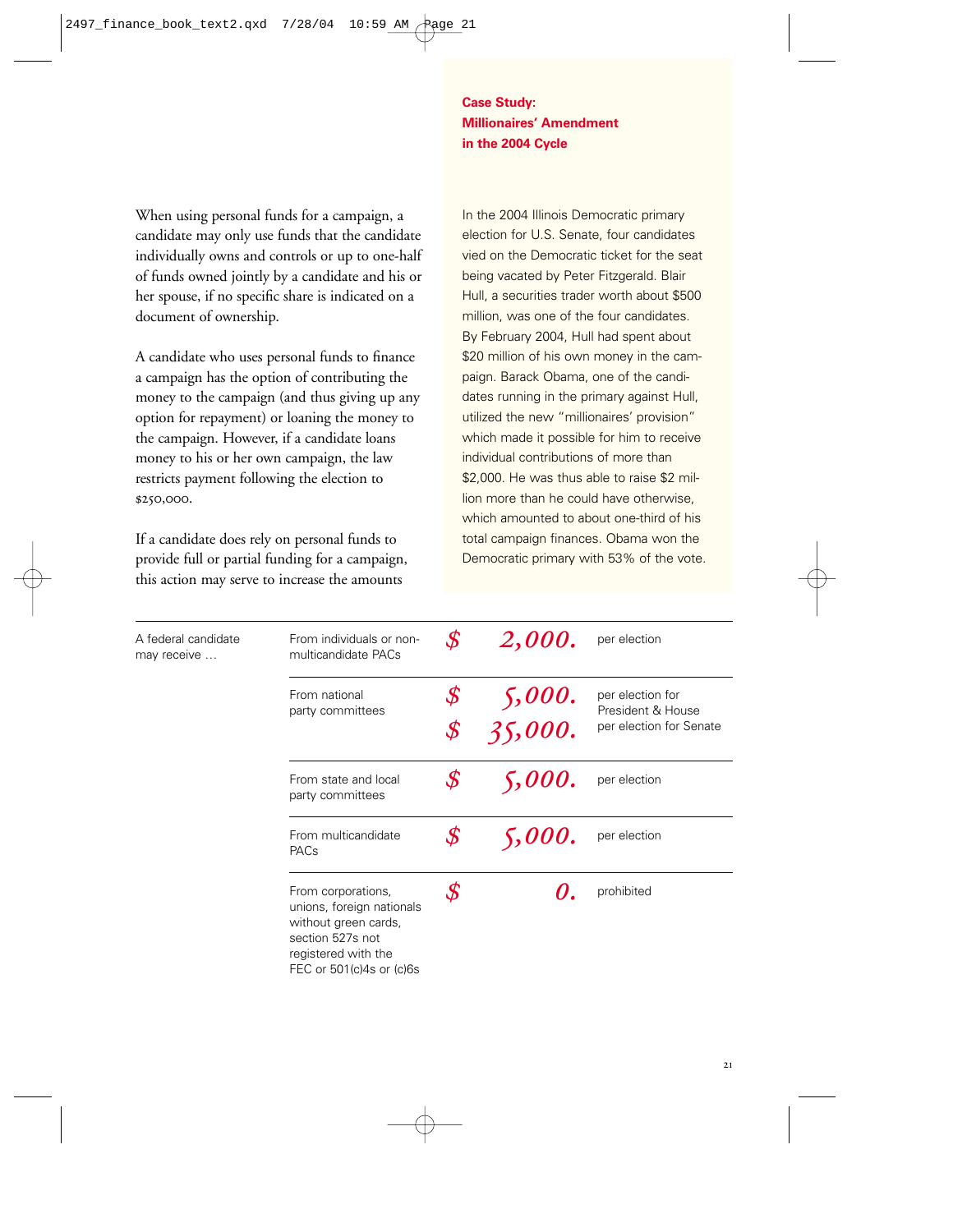others may contribute to his or her opponent. BCRA includes an exception to the contribution limits for candidates who are running against wealthy opponents who use a great deal of their personal wealth to finance their campaigns. In such cases, under a complex formula, a less wellfinanced candidate for a House seat may accept contributions from individuals in amounts up to  $$6,000$ , while a less wealthy candidate for a Senate seat may accept contributions in amounts up to **1**, *(see www.fec.gov/pages/bcra/ rulemakings/millionaire.htm for detailed chart on*

*alternate contribution limits triggered by a self-financed candidate)*. This provision has been successfully utilized by candidates in several well-publicized races in 2004.

#### **No Expenditure Limits**

There are no limits on the amount of money a House or Senate campaign may spend, provided that the funds are raised from permissible sources and in permissible amounts. (Candidates for the presidency who accept federal funds are, however, subject to spending limits in exchange for these federal funds.)

| Any information copied from such Reports and Statements may not be sold or used by any person for the purpose of soliciting contributions.<br>SCHEDULE A (FEC Form 3)<br>Any information copied from such Reports and Statements may not be sold or used by any person for the purpose of soliciting contributions<br>Any information copied from such Reports and Statements may not be sold or used by a<br><b>ITEMIZED RECEIPTS</b> | Use separate schedule(s)                             | OF<br>PAGE<br>FOR LINE NUMBER:<br>(check only one)<br>111 <sub>b</sub><br>11a                                         |
|----------------------------------------------------------------------------------------------------------------------------------------------------------------------------------------------------------------------------------------------------------------------------------------------------------------------------------------------------------------------------------------------------------------------------------------|------------------------------------------------------|-----------------------------------------------------------------------------------------------------------------------|
| NAME OF COMMITTEE (In Full)<br>Full Name (Last, First, Middle Initial)<br>Mailing Address<br>А.                                                                                                                                                                                                                                                                                                                                        | Zip Code<br>State                                    | <b>TANK AND REAL</b><br>Date of Receipt<br>W.M. LESE<br>Amount of Each Receipt this Period                            |
| City<br>FEC ID number of contributing<br>federal political committee.<br>Name of Employer<br>Receipt For:<br>General<br>Primary<br>Other (specify)                                                                                                                                                                                                                                                                                     | $\mathsf{C}$<br>Occupation<br>Election Cycle-to-Date | Limits Increased Due to Opponent's<br>Spending (2 U.S.C. \$441ally441a-1)<br>Date of Receipt<br>12222222<br>×<br>$-1$ |
| Full Name (Last, First, Middle Initial)<br><b>B.</b> Mailing Address<br>City<br>FEC ID number of contributing<br>tederal political committee.                                                                                                                                                                                                                                                                                          | Zip Code<br>State<br>C<br>Occupation                 | w<br>Amount of Each Receipt this Period<br><b>Burningham</b><br>Limits Increased Due to Opponent's                    |
| Name of Employer<br>Receipt For:<br>General<br>Primary<br>Other (specify)<br>22<br>Full Mame (Last, First, Middle Initial)                                                                                                                                                                                                                                                                                                             | Election Cycle-to-Date                               | Spending (2 U.S.C. §441ally441a-1)<br>Date of Receipt<br>ALLAS I LOLOS I LABARAS                                      |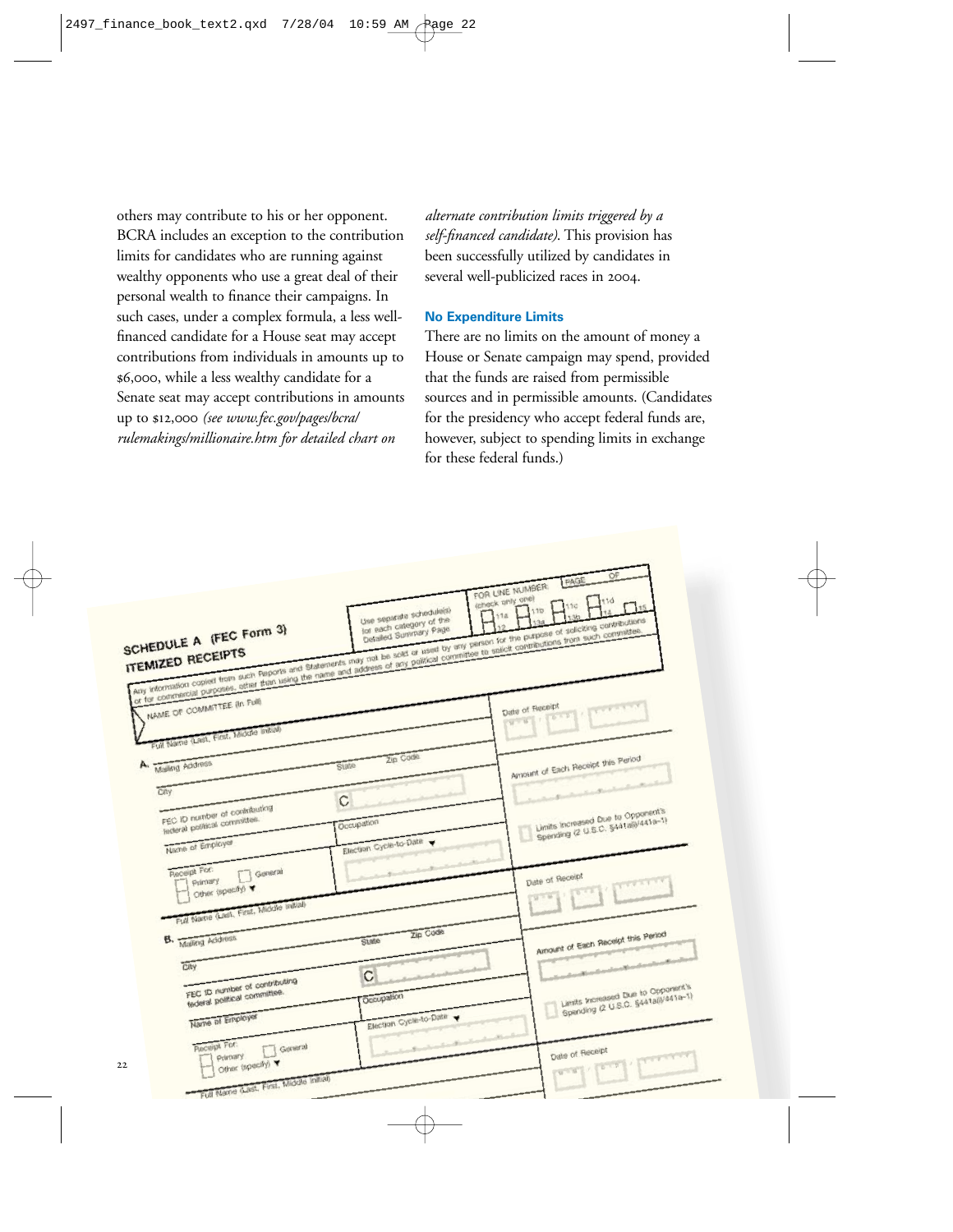#### **Disclosure**

Federal candidates must file periodic reports with the FEC that list each contribution of \$200 or more that the campaign received and each disbursement of \$200 or more that the campaign made. These reports must be filed by the candidate's committee on a semi-annual basis during non-election years and on a quarterly basis during election years *(see FEC Contribution and Expenditure Disclosure Required of Campaign Committees below)*.

Additional reports are also required before and after the election. The FEC makes these reports available to the public through several means, including its website, www.fec.gov.

#### **Solicitation Restrictions**

Federal candidates cannot receive or spend any non-federal funds – *i.e.*, funds that do not comply with the contribution limits and source prohibitions of federal law. Federal candidates are, however, currently allowed to solicit funds that comply with federal contribution limits and source prohibitions for the non-federal account of a state party. They can also make a general solicitation on behalf of non-profit organizations and charities that do not engage in political activity as their principal purpose if the solicitation does not specify how the funds will or should be used.

| Any information copied from such Reports and Statements may not be solid or used by any person for the purpose of soliciting contributions<br>SCHEDULE B (FEC Form 3)<br><b>ITEMIZED DISBURSEMENTS</b>                                                                                                     | Use separate schedule(s)                                   | OF<br>PAGE<br>FOR LINE NUMBER:<br>19 <sub>D</sub><br>(check only one)<br>21<br>$+7$                                                                       |
|------------------------------------------------------------------------------------------------------------------------------------------------------------------------------------------------------------------------------------------------------------------------------------------------------------|------------------------------------------------------------|-----------------------------------------------------------------------------------------------------------------------------------------------------------|
| Any information copied from such Reports and Statements may not be sold or used by any person for the purpose of soliciting contributions.<br>Any information copied from such Reports and Statements may not be sold or used by<br>NAME OF COMMITTEE (In Full)<br>Full Name (Last, First, Middle Initial) |                                                            | Date of Disbursement<br>TATALA<br>$1.1 - 1.$<br>$-11 - 11$<br>Amount of Each Disbursement this Period                                                     |
| А.<br>Mailing Address<br>City<br>Purpose of Disbursement                                                                                                                                                                                                                                                   | Zip Code<br>State<br>Category/<br>Type                     | Refund or Disposal of Excess<br>Contributions Required Under<br>11 C.F.R. 400.53                                                                          |
| Candidate Name<br>HOUSE<br>Office Sought:<br>Senate<br>President<br>District:<br>Full Name (Last, First, Middle Initial)                                                                                                                                                                                   | Disbursement For:<br>General<br>Primary<br>Other (specify) | Date of Disbursement<br>$\overline{Y} = \overline{Y} = \overline{Y} = \overline{Y}$<br>577<br>w<br>$-18$<br>u.<br>Amount of Each Disbursement this Period |
| <b>B.</b><br>Mailing Address<br>City<br>Purpose of Disbursement                                                                                                                                                                                                                                            | Zip Code<br>State                                          | Retund or Disposal of Excess<br>Category/<br>Contributions Required Under<br>Type<br>11 C.F.R. 400.53                                                     |
| Candidate Name<br>House<br>Office Sought:<br>Senate<br>President<br><b>District:</b><br>Full Name (Last, First, Middle Initial)                                                                                                                                                                            | Disbursement For:<br>General<br>Primary<br>Other (specify) | Date of Disbursement<br>$4 - 4 - 4 - 1$<br>٠.<br>M-MILES<br>23<br>Disbursement this Period                                                                |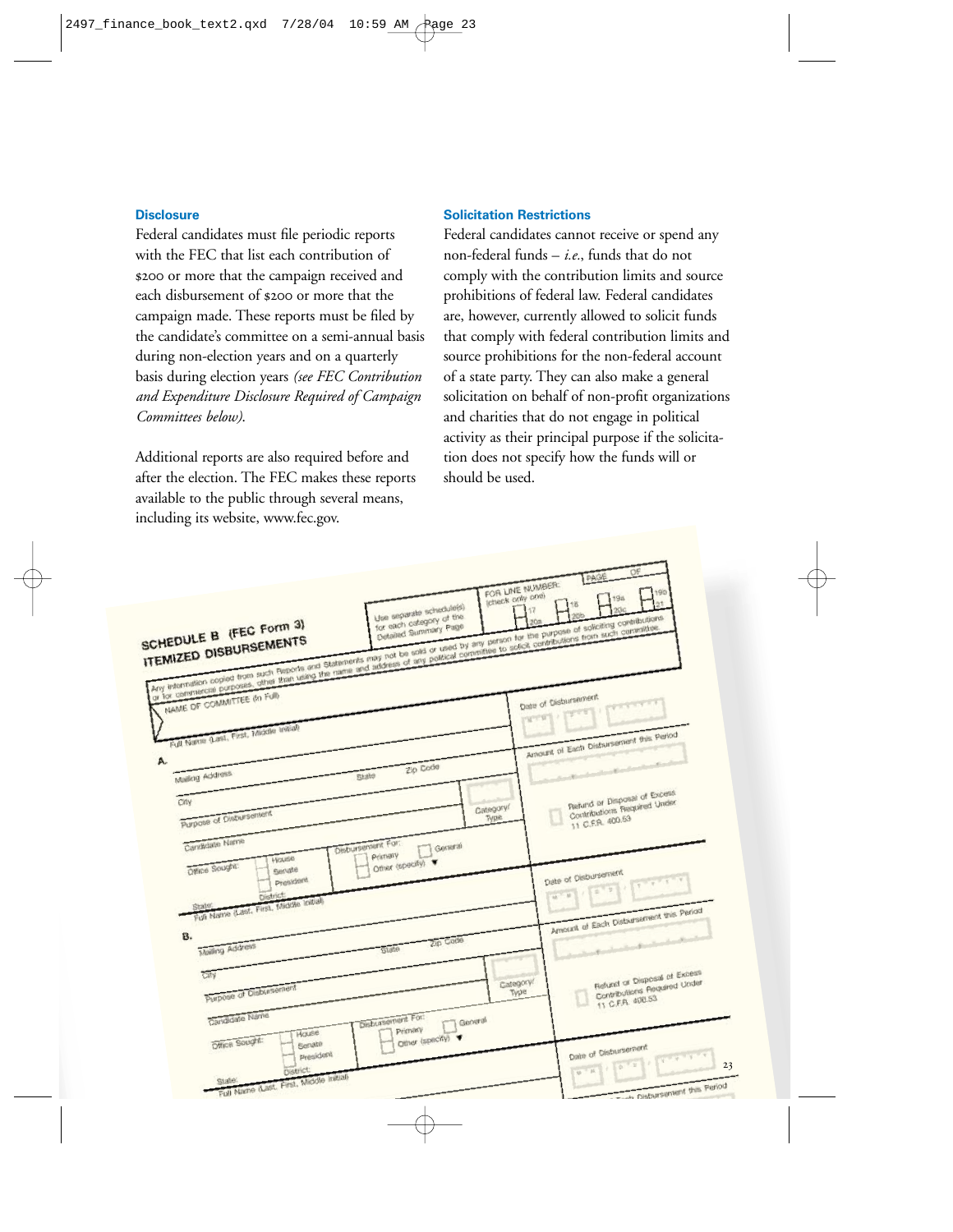#### **Types of National Party Committees**

Major political parties have several different national party committees: the central party committee (*i.e.*, the Democratic National Committee and the Republican National Committee), the House campaign committee (*i.e.*, the Democratic Congressional Campaign Committee and National Republican Congressional Committee), and the Senate campaign committee (*i.e.*, the National Republican Senatorial Committee and Democratic Senatorial Campaign Committee). The financial activities of these committees are regulated in a number of ways by federal law.

#### **Contribution Limits and Source Prohibitions**

Like federal candidates, the national party committees can raise only hard money, but subject to different limits. National party committees are permitted to receive contributions of up to \$25,000 per year from any individual or **non-multicandidate PAC** and up to \$15,000 per year from a **multicandidate PAC**. *(See page for extended discussion on political committees.)* They cannot raise any funds from corporations, labor unions or other restricted sources, although individuals affiliated with these entities can donate through the entities' connected PACs.

National party committees may make contributions directly to federal candidates of up to \$5,000 per election, with the exception of Senate candidates, to whom they may contribute a total of \$35,000 per candidate per election cycle. In addition, national party committees can make coordinated expenditures on behalf of their candidates. In House races, these coordinated expenditures by national party committees can reach a total of about \$30,000 per candidate. In Senate races, the amount depends on the population of the state, but ranges from a total of about \$60,000 in the smallest states to well over \$1 million in the largest states. In the presidential general election race, the Democratic and Republican National Committees can each spend about \$16 million in coordination with their respective presidential nominees.

#### **Independent Expenditures**

In addition to contributions and coordinated expenditures, the national party committees can also make an unlimited amount of independent expenditures on behalf of their House and Senate candidates. Like individuals, however, the party committees cannot coordinate any aspect of the timing, content, placement or use of these expenditures with their candidates. Whether they may do so on behalf of their publicly-funded presidential candidates is an unsettled legal question.

#### **Solicitation Restrictions**

Like federal candidates, national parties and their officers and agents cannot solicit, receive or spend any non-federal funds.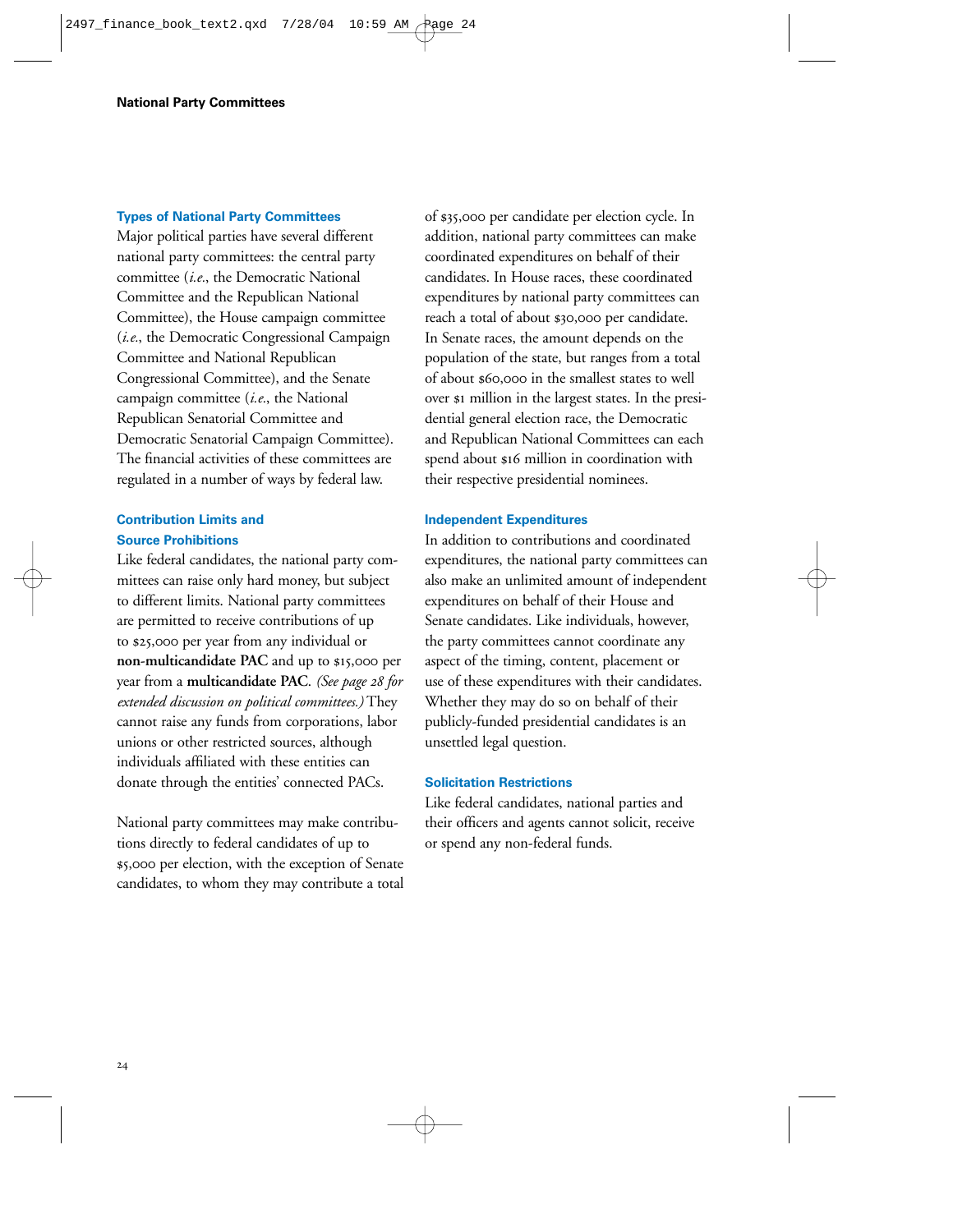| A national party<br>committee may            | Give to a<br>federal candidate                                                                                                                 | \$<br>\$                   | 5,000.<br>35,000. | per election for<br>President & House<br>per election for Senate |
|----------------------------------------------|------------------------------------------------------------------------------------------------------------------------------------------------|----------------------------|-------------------|------------------------------------------------------------------|
|                                              | Give to national, state and<br>local party committees                                                                                          |                            | unlimited         | transfers                                                        |
|                                              | Give to multicandidate<br><b>PACs</b>                                                                                                          | \$                         | 5,000.            | per year                                                         |
|                                              | Give to "Levin"<br>accounts                                                                                                                    | $\mathcal S$               | 0.                | prohibited                                                       |
|                                              | Spend on coordinated<br>expenditures                                                                                                           | \$                         | $0.02~x^*$        | voting age population<br>of USA (for President)                  |
|                                              |                                                                                                                                                | \$                         | $10,000.*$        | for the House                                                    |
|                                              |                                                                                                                                                | $\boldsymbol{\mathcal{S}}$ | $0.02 x^*$        | voting age population<br>of state (for Senate)                   |
|                                              | Spend on independent<br>expenditures or election-<br>eering communications                                                                     |                            | unlimited         | but disclosed                                                    |
| A national party<br>committee may<br>receive | From individuals                                                                                                                               | \$                         | 25,000.           | per year                                                         |
|                                              | From national, state and<br>local party committees                                                                                             |                            | unlimited         | transfers                                                        |
|                                              | From multicandidate<br><b>PACs</b>                                                                                                             | \$                         | 15,000.           | per year                                                         |
|                                              | From corporations,<br>unions, foreign nationals<br>without green cards,<br>section 527s not<br>registered with the<br>FEC or 501(c)4s or (c)6s | \$                         | 0.                | prohibited                                                       |
|                                              | * These base figures are indexed for inflation, so the<br>\$10,000 spending limit on House elections is really                                 |                            |                   |                                                                  |

approximately \$35,000 in 2004.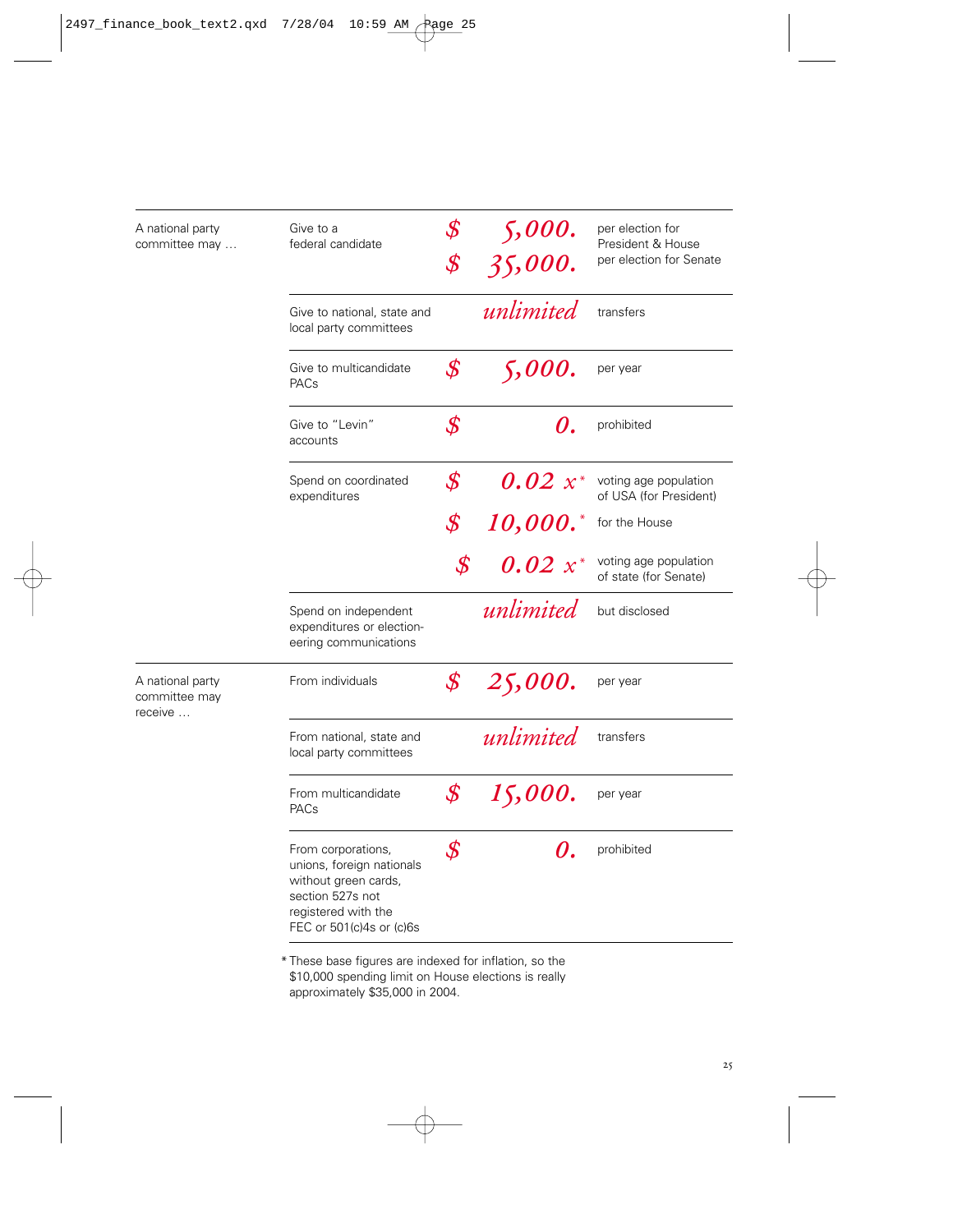#### **Contribution Limits and Source Prohibitions**

State party funds spent in connection with federal elections are generally subject to federal regulation and must be segregated in a separate bank account in which only federal funds are deposited. A state party committee can raise up to \$10,000 from an individual per year and up to \$5,000 from a political committee per year for this federal account. Corporations and labor unions cannot contribute from their general treasuries to a state party federal account, but their connected PACs may contribute up to \$5,000 per year.

State parties can contribute up to \$5,000 in federal funds per election to individual federal candidates. In addition, they can make limited coordinated expenditures on behalf of federal candidates in House and Senate races. The amounts they may spend are based on the same formulas used to determine the amounts allowed national party committees. A state party usually delegates its coordinated spending authority to a national party committee, which may then make coordinated expenditures up to the amount of the combined national and state party limits – about \$60,000 in the case of House candidates and double the sum established for the national party in a Senate race.

State rules regulate non-federal funds donated to state parties. These rules vary widely from state to state. Some states have contribution limits; others do not. Some states permit parties to raise corporate or union funds; others do not.

#### **Expenditures**

Since state parties, with limited exceptions, may spend only federal funds on **federal election activities**, they must use hard money not only to make contributions to federal candidates, but also to make expenditures on their behalf or to make any public communications that promote, support, attack or oppose federal candidates. Under BCRA, federal election activities that must be financed with hard money even when conducted by a state party include: (**1**) voter registration activity within 120 days of the election; (2) voter identification, get-out-the-vote activity or generic campaign activity conducted for an election in which a candidate for federal office appears on the ballot;  $(3)$  public communication that refers to a clearly identified federal candidate and promotes or attacks a candidate for that office; or  $(4)$  services provided during any month by an employee of a state, district or local committee of a political party who spends more than % of his or her compensated time during that month on activities connected with the federal election. So long as the money comes from federal funds, however, a state party may make independent expenditures on behalf of House and Senate candidates without limit, provided the spending is truly independent of the candidate. The state party cannot, of course, coordinate independent expenditures in any way with the candidates supported by these expenditures.

#### **State and Federal (Allocated) Activities**

Some state party activities affect both federal and non-federal elections. For example, if a state party conducts a voter registration drive or get-out-the-vote drive in a federal election year, this drive will have an influence on both state and federal elections. Under rules established by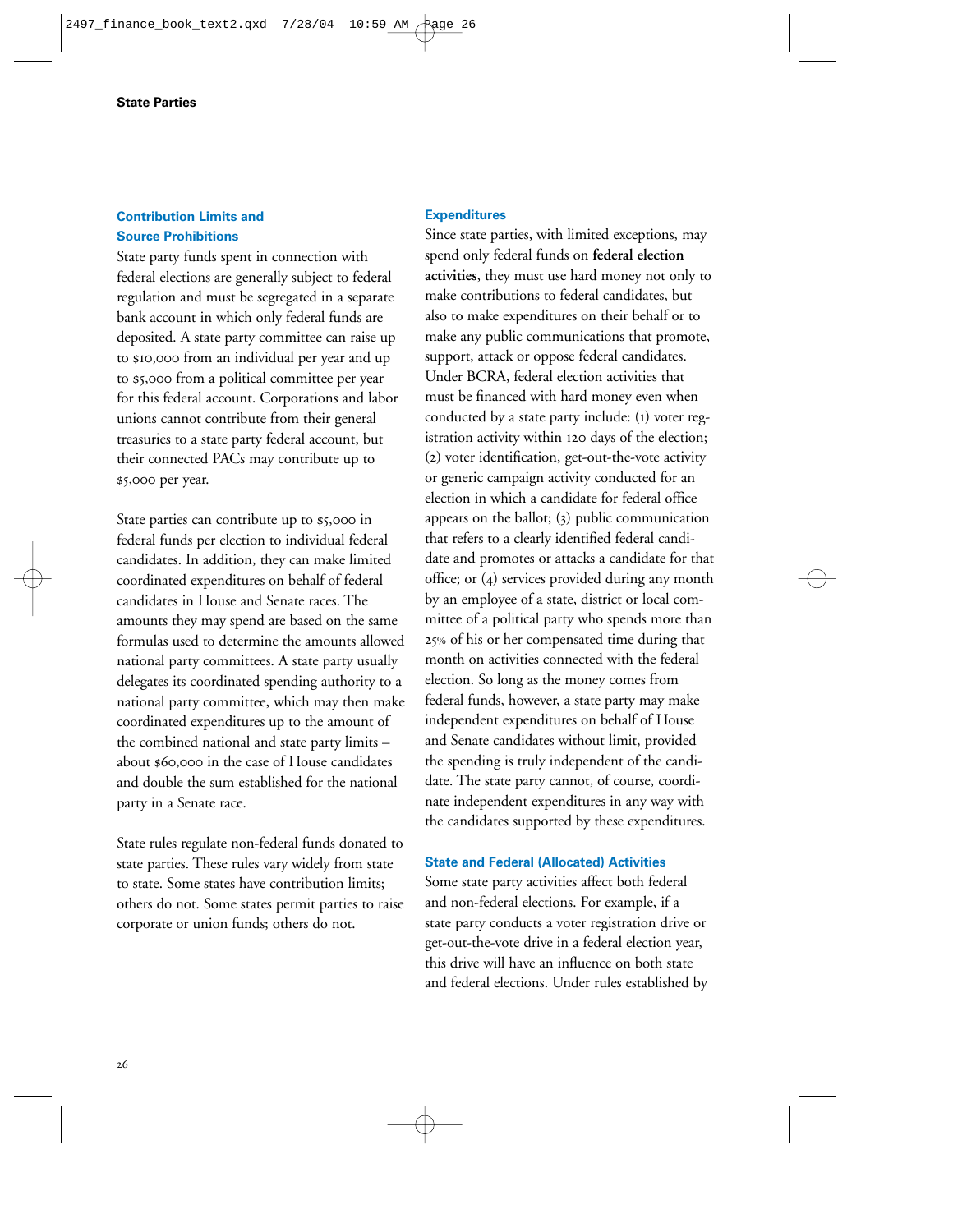A state party committee (federal account) may …

A state party committee (federal account) may receive …

| Give to a<br>federal candidate                                                                                                                 | $\mathcal S$ | 5,000.     | per election                                                            |
|------------------------------------------------------------------------------------------------------------------------------------------------|--------------|------------|-------------------------------------------------------------------------|
| Give to national, state and<br>local party committees                                                                                          |              | unlimited  | transfers                                                               |
| Give to multicandidate<br><b>PACs</b>                                                                                                          | \$           | 5,000.     | per year                                                                |
| Give to<br>"Levin" accounts                                                                                                                    | \$           | 0.         | prohibited                                                              |
| Spend on coordinated<br>expenditures                                                                                                           | $\mathcal S$ | $5,000.*$  | treated as a contribution<br>and subject to same<br>limit for President |
|                                                                                                                                                | \$           | $10,000.*$ | for the House                                                           |
|                                                                                                                                                | \$           | $0.02 x^*$ | voting age population<br>of state for Senate                            |
| Spend on independent<br>expenditures or election-<br>eering communications                                                                     |              | unlimited  | but disclosed                                                           |
| From individuals                                                                                                                               | \$           | 10,000.    | per year                                                                |
| From national, state and<br>local party committees                                                                                             |              | unlimited  | transfers                                                               |
| From multicandidate<br>PACs                                                                                                                    | $\mathcal S$ | 5,000.     | per year                                                                |
| From corporations,<br>unions, foreign nationals<br>without green cards,<br>section 527s not<br>registered with the<br>FEC or 501(c)4s or (c)6s | $\mathcal S$ | 0.         | prohibited                                                              |

These base figures are indexed for inflation, so the \* \$10,000 spending limit on House elections is really approximately \$35,000 in 2004.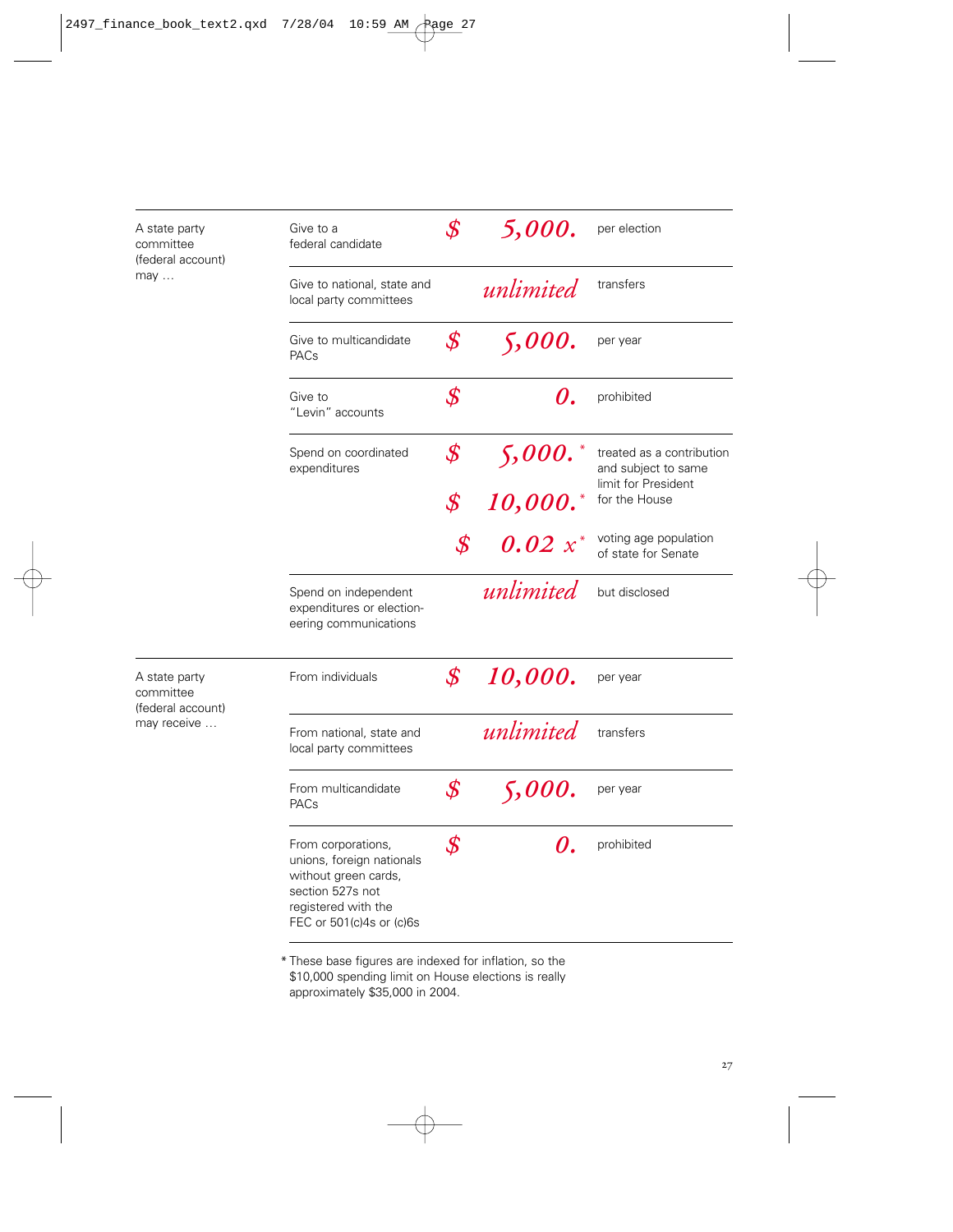the FEC, pursuant to BCRA, state parties may pay for these kinds of activities using a mixture of federal funds and funds raised under state law (which may permit, for instance, donations by corporations or unions prohibited by federal law). The monies raised under state law for these joint federal/non-federal activities are known as "**Levin Funds**" after Senator Carl Levin of Michigan, who proposed this provision of BCRA.

Levin funds are subject to a contribution limit of \$10,000 per donor (including from federally impermissible sources like corporations), if permitted by state law. If state law sets a lower contribution limit for donations to party committees, then the lower contribution limit applies. Monies raised under this provision may only be spent in conjunction with federal funds and may not be used to pay for broadcast advertising. The percentage of federal and non-federal funds to be used for Levin activities, which include generic party voter registration drives, voter identification programs, and get-out-the-vote efforts, is based on an allocation formula determined by the FEC.

#### **Disclosure**

All federal funds raised and spent by state parties must be reported to the FEC and are available to the public. A state or local party committee must file monthly disclosure reports of Levin Funds. These reports include all receipts and disbursements of federal funds used in federal election activity including the federal portion of all allocated expenses. See http://www.fec.gov/ pdf/forms/fecfrmx.pdf, Section H**1**, page **1**, for the FEC disclosure form.

#### **Types of Political Committees**

**Political committees** encompass all organizations that have the influencing of federal elections as their "major purpose" and that raise at least  $$1,000$  in contributions or spend at least  $$1,000$ for that purpose. Political party and **candidate committees** are just two types of political committees. There are several others, most notably political action committees (PACs).

There are two primary types of PACs: **connected PACs**, which are also known as **separate segregated funds**, and **non-connected PACs**. Connected PACs are political committees set up by corporations (including non-profit corporations) or labor unions. Corporations and unions can use their general treasury funds to pay the set-up, administrative, and solicitation costs of a connected committee. The PACs then solicit contributions and use the money they raise to make federal contributions and expenditures. With limited exceptions, connected PACs can solicit money only from particular individuals connected to their respective organizations. Union PACs, for example, can solicit only union members and their families, while corporate PACs can solicit only the corporation's shareholders and executive and administrative personnel and their families. By contrast, a non-connected or independent PAC, one which is not connected to any corporation or union, can solicit any person for a contribution. However, a non-connected PAC must pay its administrative and solicitation costs from the contributions it receives. The same basic rules regarding contributions and expenditures apply to both connected and non-connected PACs.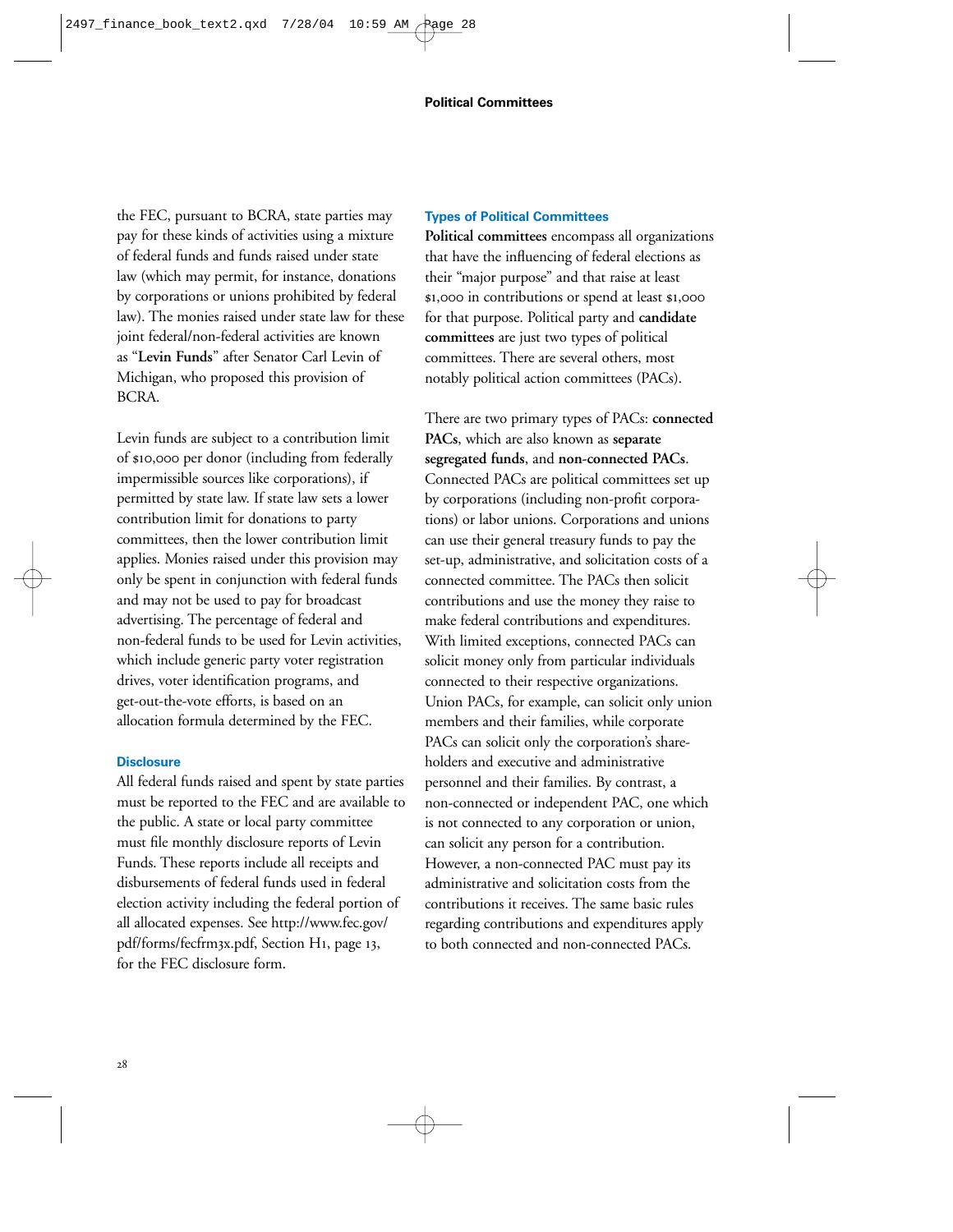Federal regulations allow federal officeholders to sponsor **Leadership PACs** in addition to their official campaign committees. A Leadership PAC can raise only hard money and is not affiliated with a campaign committee. A donor can give separate contributions (up to the acceptable

limits) to a Member's campaign committee and his or her Leadership PAC. Any funds, goods or services provided by a Leadership PAC to an authorized campaign committee are subject to the PAC contribution limits of \$5,000 per year.

| A multicandidate<br>PAC may         | Give to a federal<br>candidate or spend on<br>coordinated expenditures                                                                         | \$<br>5,000.  | per election                 |
|-------------------------------------|------------------------------------------------------------------------------------------------------------------------------------------------|---------------|------------------------------|
|                                     | Give to national party<br>committees                                                                                                           | \$<br>15,000. | per election                 |
|                                     | Give to state and local<br>party committees                                                                                                    | \$<br>5,000.  | per year                     |
|                                     | Give to multicandidate<br>PACs                                                                                                                 | \$<br>5,000.  | per year                     |
|                                     | Give to "Levin"<br>accounts                                                                                                                    | \$<br>10,000. | as permitted by<br>state law |
|                                     | Spend on independent<br>expenditures or election-<br>eering communications                                                                     | unlimited     | but disclosed                |
| A multicandidate<br>PAC may receive | From individuals                                                                                                                               | \$<br>5,000.  | per year                     |
|                                     | From national, state and<br>local party committees                                                                                             | \$<br>5,000.  | per year                     |
|                                     | From a multicandidate<br>PACs                                                                                                                  | \$<br>5,000.  | per year                     |
|                                     | From corporations,<br>unions, foreign nationals<br>without green cards,<br>section 527s not<br>registered with the<br>FEC or 501(c)4s or (c)6s | \$<br>0.      | prohibited                   |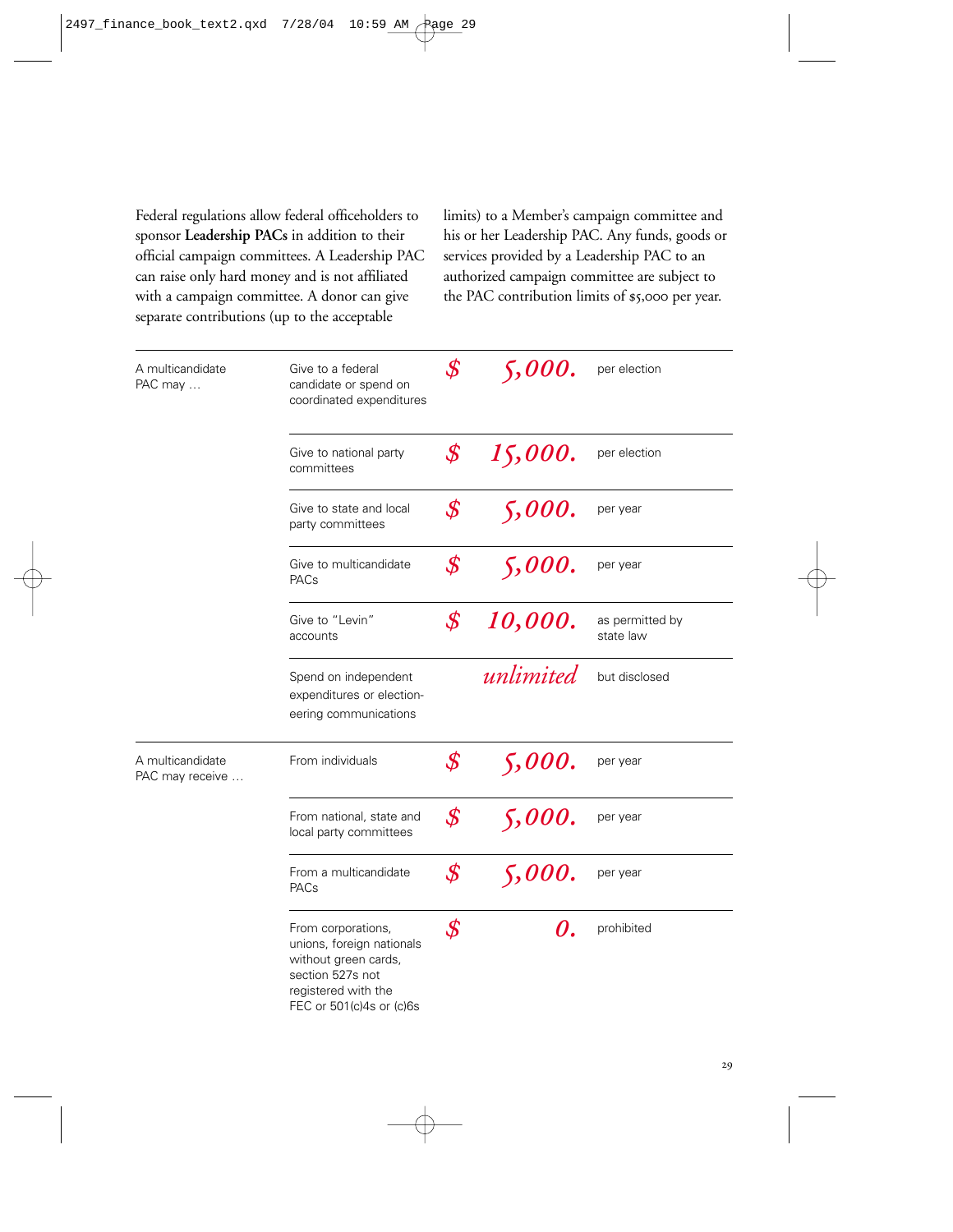#### **Contributions**

A PAC may accept contributions from individuals or other political committees of up to \$5,000 per year. A PAC cannot accept any contributions from corporations and unions.

A political committee may make contributions to other political committees. A committee that qualifies as a multicandidate political committee (one that has been registered with the FEC for at least six months, has received contributions from at least 50 people, and has made contributions to at least five federal candidates) may make contributions to a federal candidate of up to \$5,000 per year, contributions to a national party committee of up to \$15,000 per year, and contributions to another political committee of up to \$5,000 per year. A non-multicandidate PAC (one that does not receive contributions from more than 50 people and has not made contributions to more than four federal candidates) may make contributions to a federal candidate of up to \$2,000 per year, contributions to a national party committee of up to \$25,000 per year, and contributions to other political committees of up to \$5,000 per year.

#### **Expenditures**

A political committee may spend an unlimited amount of money on independent expenditures, including communications that expressly advocate the election or defeat of a federal candidate or other public communications that promote or attack candidates. Any expenditure that is coordinated with a candidate, however, is treated as a contribution to the candidate and is subject to the political committee's \$5,000 contribution limit.

#### **Allocated Activity**

A political committee can spend funds on voter mobilization activities, like voter registration or get-out-the-vote drives, which affect both federal and non-federal elections. To do so, the committee can set up a non-federal account and raise funds for that account that do not comply with federal contribution limits or source prohibitions, and spend those non-federal funds on state and local activity. The committee can then spend an allocated mixture of federal and non-federal funds for voter mobilization activities so long as those activities are not directed at supporting *particular* federal candidates. It is also permissible to spend allocated funds on public communications that support *both* particular federal and particular nonfederal candidates (*i.e.*, Vote for Senator X and Governor Y). The precise mixture of federal and non-federal funds is determined under FEC rules by the ratio of a committee's candidate-specific federal spending (such as for contributions to federal candidates) to the committee's overall spending *(see www.fec.gov for actual ratio regulations)*.

#### **Disclosure**

All political committees must file periodic reports with the FEC that disclose all contributions and disbursements over \$200 received or made by the committee. The FEC makes these reports available to the public in several ways, including its website, www.fec.gov.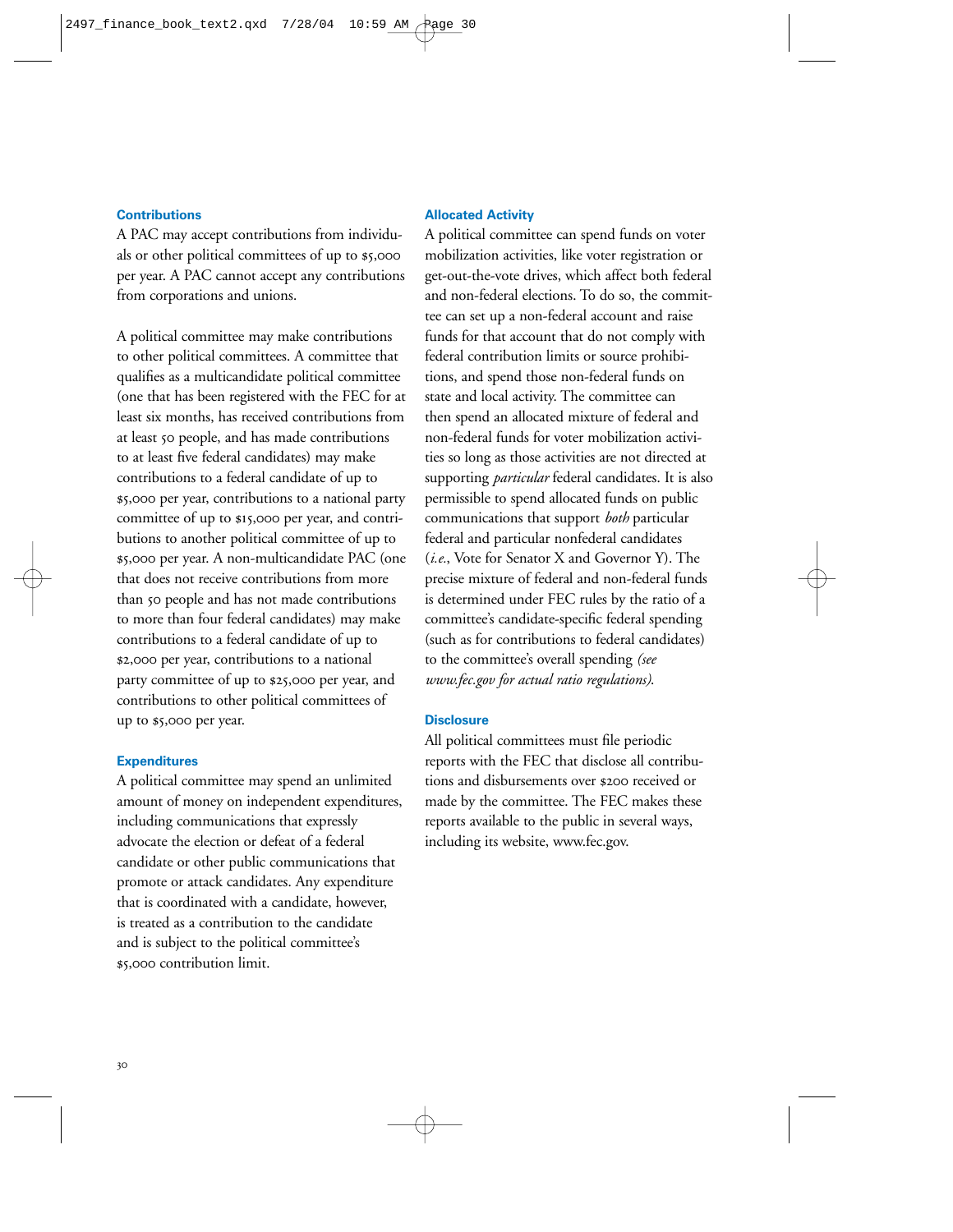Federal election law places similar restrictions on corporate and labor union political activity, and it makes few distinctions among different types of corporations. Whether the corporation is forprofit or non-profit by itself makes no difference.

#### **Contributions and Expenditures**

As a general rule, corporations and unions cannot make *any* contributions or expenditures to influence federal elections. There are, however, limited exceptions to this broad principle.

As noted above, corporations and unions may use their general treasury funds to set up and administer connected PACs and pay the costs incurred by the PAC to solicit contributions

from permitted individuals. Connected PACs are allowed to accept up to \$5,000 from any one individual or political committee and can use whatever funds they receive to make contributions and expenditures subject to federal limits and disclosure requirements.

A corporation or union may also spend treasury funds on communications directed to its own members, which are known as **internal communications**. These consist of a corporation's communications to its shareholders and executive and administrative personnel or a labor union's messages to its members. These communications can be on any subject, including an endorsement urging the election

| A corporation or<br>labor union may | Give to a federal<br>candidate                                                                | $\mathcal S$               |                         | prohibited                                                            |
|-------------------------------------|-----------------------------------------------------------------------------------------------|----------------------------|-------------------------|-----------------------------------------------------------------------|
|                                     | Give to national party<br>committees                                                          | \$                         | 0.                      | prohibited                                                            |
|                                     | Give to state and local<br>party committees                                                   |                            | state law               |                                                                       |
|                                     | Give to multicandidate<br><b>PACs</b>                                                         | $\mathcal S$               | 0.                      | prohibited (but may pay<br>administrative costs of<br>their own PACs) |
|                                     | Give to "Levin"<br>accounts                                                                   | $\boldsymbol{\mathcal{S}}$ | 10,000.                 | as permitted by<br>state law                                          |
|                                     | Spend on coordinated or<br>independent expendi-<br>tures, or electioneering<br>communications | \$                         | $\boldsymbol{\theta}$ . | prohibited                                                            |
|                                     | Spend on internal<br>communications                                                           |                            | unlimited               |                                                                       |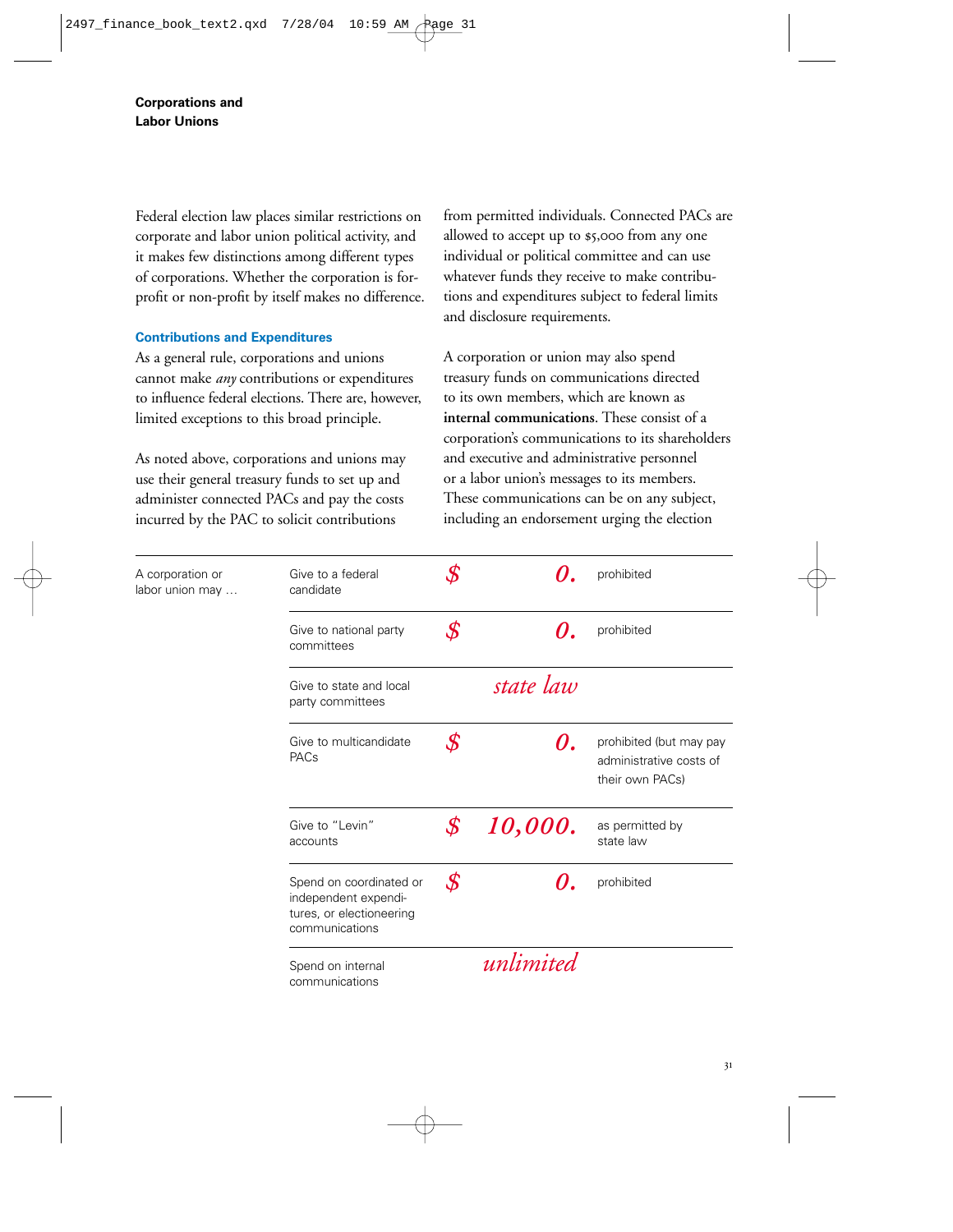or defeat of a federal candidate. A corporation or union may not post express advocacy communications relating to a federal candidate on its PAC website unless the access to the site is restricted to those members of the corporation or union's restricted class (employees and board for a corporation; union members for a union).

#### **Electioneering Communications**

Current law allows a corporation or labor union to spend an unlimited amount of treasury funds for ads that refer to federal candidates so long as the ads:

- do not contain express advocacy or solicit contributions;
- are not coordinated with a candidate or political party; and
- are not cable, satellite, or broadcast ads run in the period 30 days before a primary or days before a general election, targeted to the candidate's constituency.

A corporation or union's connected PAC, however, may spend an unlimited amount of money for such communications so long as they are not coordinated with a candidate committee or political party.

#### **Non-profit Corporations**

A few special types of corporations are subject to somewhat different rules. **Non-profit corporations**, which are typically organized as tax exempt organizations under section  $501(c)$  of the Internal Revenue Code, are subject to the same general rules as for-profit corporations: they may not use general treasury funds for contributions, expenditures, or electioneering communications, but they may set up a connected PAC to raise money for these purposes. Tax law, however, does not allow 501(c) organizations to have the influencing of elections as their primary purpose.

#### *Exemption for Certain Ideological Corporations*

Certain non-profit corporations are commonly called ideological non-profit corporations because their purpose is to educate the public about policy issues or advocate particular issues or political ideals. These non-profits may spend their general treasury funds on independent expenditures or electioneering communications without limit so long as such spending does not become their principal purpose. The non-profit must report any such expenditures over \$250 to the FEC. A non-profit corporation qualifies for this exemption only if it:

- has the promotion of political ideals as its only express purpose;
- does not engage in any business activity; •
- does not accept money from business corporations;
- does not have any shareholders or others who receive benefits that would discourage them from disaffiliating from the corporation because of its political positions; and
- qualifies as exempt under section 501(c)(4) of the tax code.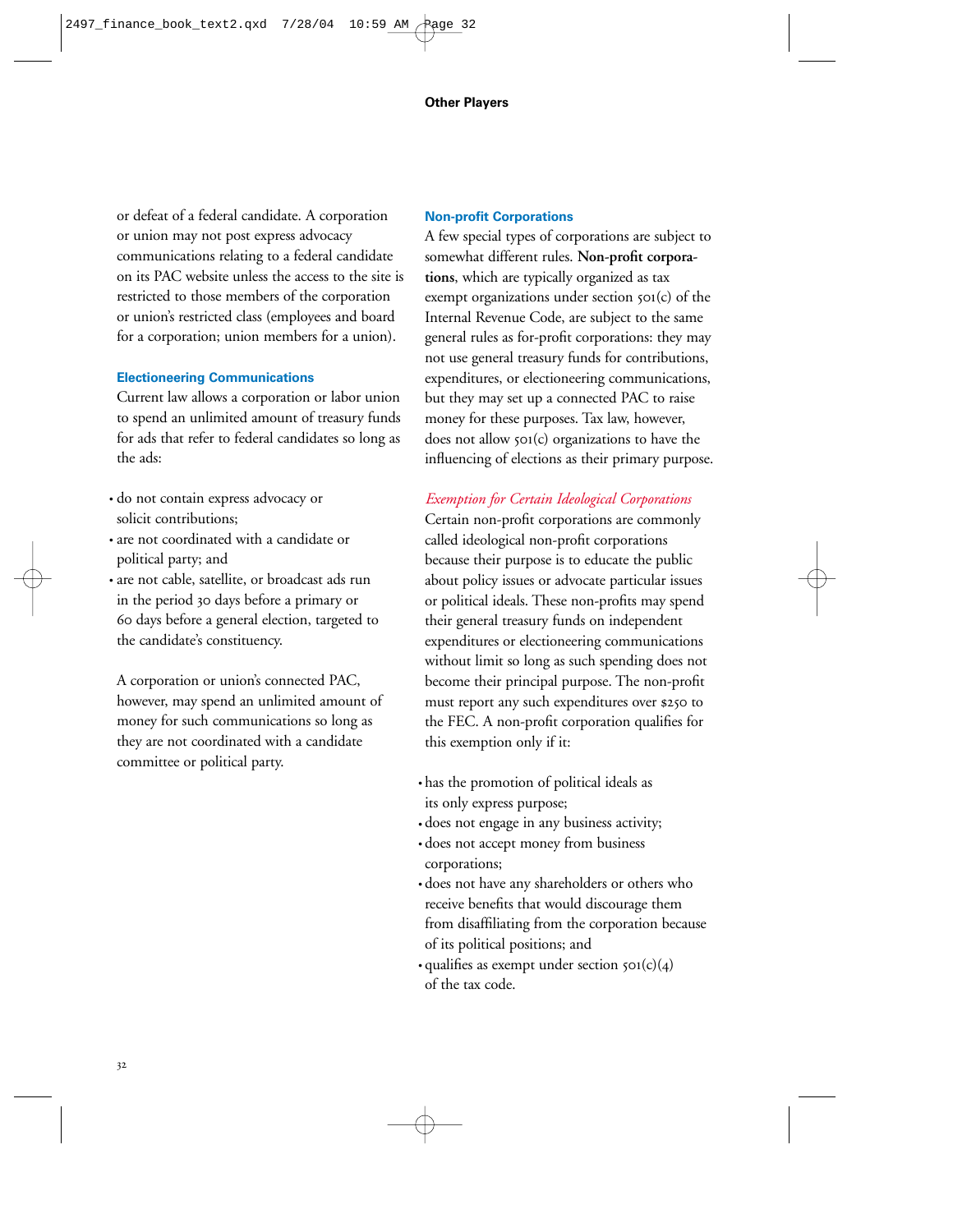Like other corporations, ideological non-profits may not make any contributions to federal candidates or political committees.

#### **Section 527 Groups**

Section 527 refers to the provision of the Internal Revenue Code that governs the tax treatment of **political organizations**. These are defined by the IRS as entities "organized and operated primarily" for the purpose of influencing the selection of candidates to elected or appointed office. Virtually all political committees – whether candidate committees, party committees, or PACs – are registered with the IRS under section 527. This section of the tax code provides that the contributions received and expenditures made by these committees will not be taxed.

While all political committees are **section**  organizations, not all 527 groups qualify as political committees subject to federal campaign finance law registration, reporting and contribution limit requirements. Organizations that engage only in activities to influence appointments – such as judicial nominations – or that influence only state and local elections are not considered federal political committees.

There is, however, ongoing controversy as to whether section 527 groups that only sponsor independent ads that promote or attack federal candidates, or engage in partisan voter drives, meet the definition of a federal political committee and therefore must register with the FEC and be subject to the contribution limits and source prohibitions that apply to such committees.

The sponsors of BCRA and reform groups have taken the position that any 527s whose major purpose is influencing specific federal elections, and which spend more than \$1,000 doing so, must register as political committees with the FEC and use only federal funds for their election activities. Legal complaints have been filed against these groups, which may be pursued in court depending on how they are resolved by the FEC.

The FEC is currently considering changes to its regulations that may clarify this matter. Until the FEC or the courts issue a definitive ruling on the question, some section 527 groups will likely continue to raise and spend unlimited soft money without registering as political committees and without complying with the federal campaign finance rules that apply to political committees.

All section 527 groups seeking to be exempt from tax, however, are subject to a provision in the tax law that requires them to report contributions of over \$200 per year and disbursements of over \$500 to the Internal Revenue Service (unless the group is already required to disclose to the FEC or to a state disclosure agency), which makes that data available to the public. The disclosure reports filed with the IRS by section 527 organizations can be accessed via the IRS website at http://forms.irs.gov/politicalOrgs Search/search/gotobasicSearch.action.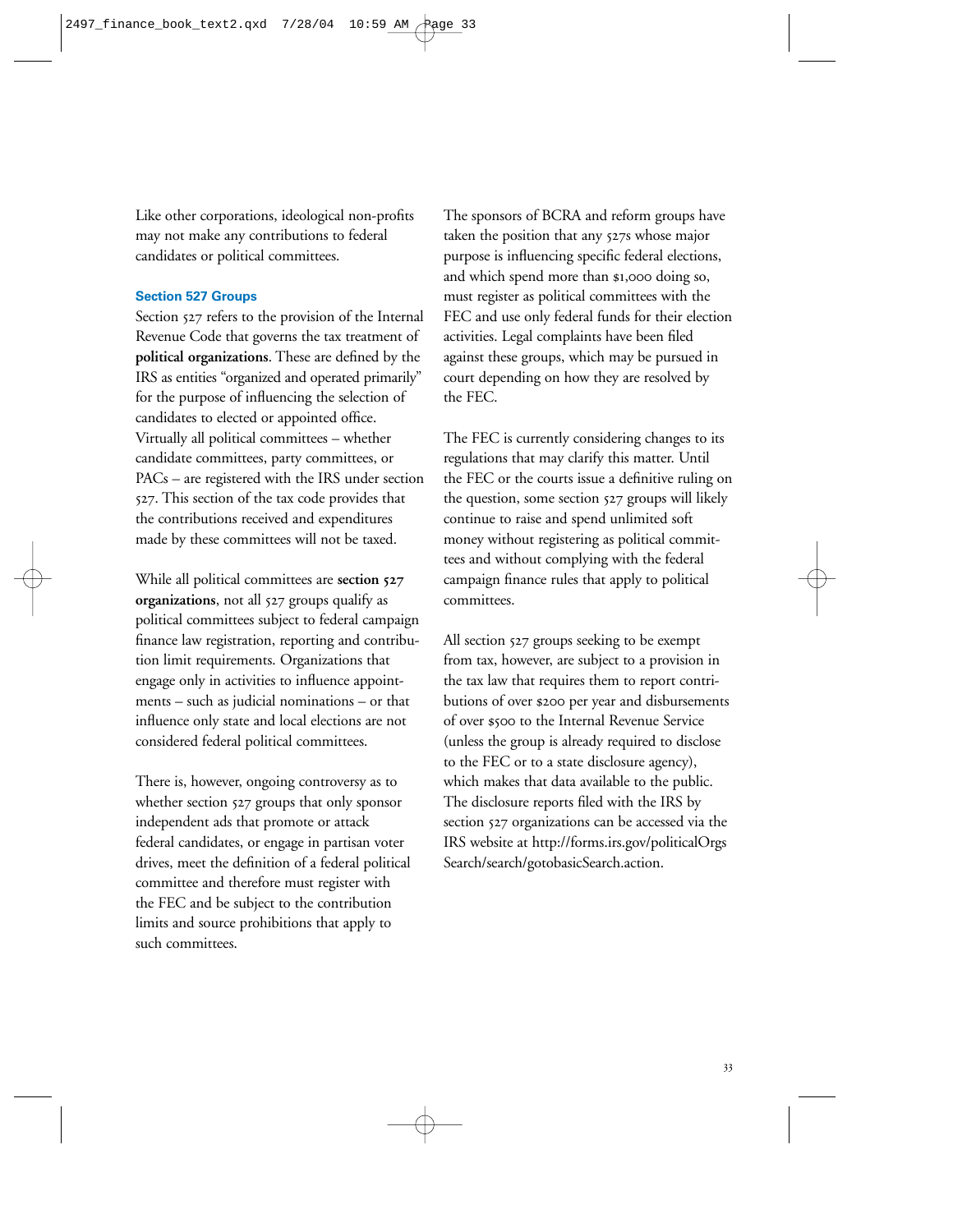|                                                                          | <b>Recipient</b>                                                                                               |                                                              |                                                               |  |  |  |  |
|--------------------------------------------------------------------------|----------------------------------------------------------------------------------------------------------------|--------------------------------------------------------------|---------------------------------------------------------------|--|--|--|--|
|                                                                          | Federal<br><b>Candidates</b>                                                                                   | <b>National Party</b><br><b>Committees</b>                   | <b>State Party</b><br><b>Committees</b><br>(federal accounts) |  |  |  |  |
| <b>Donors or Spender</b>                                                 |                                                                                                                |                                                              |                                                               |  |  |  |  |
| <b>Individuals*</b> (excluding foreign<br>nationals without green cards) | \$2,000 per<br>election <sup>1</sup> ;<br>\$37,500 per cycle                                                   | \$25,000 per year;<br>\$57,500 per cycle                     | \$10,000 per year;<br>\$37,500 per cycle                      |  |  |  |  |
| <b>National Party Committees</b>                                         | Senate candidates<br>\$35,000 per<br>election;<br>Presidential and<br>House candidates<br>\$5,000 per election | Unlimited transfers<br>of funds to other<br>party committees | Unlimited transfers<br>of funds to other<br>party committees  |  |  |  |  |
| <b>State Party Committees</b><br>(federal accounts)                      | \$5,000 per election                                                                                           | Unlimited transfers<br>of funds to other<br>party committees | Unlimited transfers<br>of funds to other<br>party committees  |  |  |  |  |
| <b>PACs</b> (multicandidate PACs)                                        | \$5,000 per year                                                                                               | \$15,000 per year                                            | \$5,000 per year                                              |  |  |  |  |
| <b>PACs</b> (non-multi candidate)<br>PAC <sub>s</sub> )                  | \$2,000 per year                                                                                               | \$25,000 per year                                            | \$10,000 per year                                             |  |  |  |  |
| <b>Corporations and Unions</b>                                           | Prohibited                                                                                                     | Prohibited                                                   | Prohibited                                                    |  |  |  |  |
| <b>Section 527 Organizations</b><br>not registered with the FEC          | Prohibited                                                                                                     | Prohibited                                                   | Prohibited                                                    |  |  |  |  |
| 501(c)(4s) and 501(c)(6s)                                                | Prohibited                                                                                                     | Prohibited                                                   | Prohibited                                                    |  |  |  |  |

\* Individuals are subject to a \$95,000 per two-year election cycle aggregate limit. Of that limit, there is a \$57,500 limit on federal non-candidate contributions,

including no more than \$37,500 to PACs and state/local parties' federal accounts, and a \$37,500 limit on federal candidate contributions.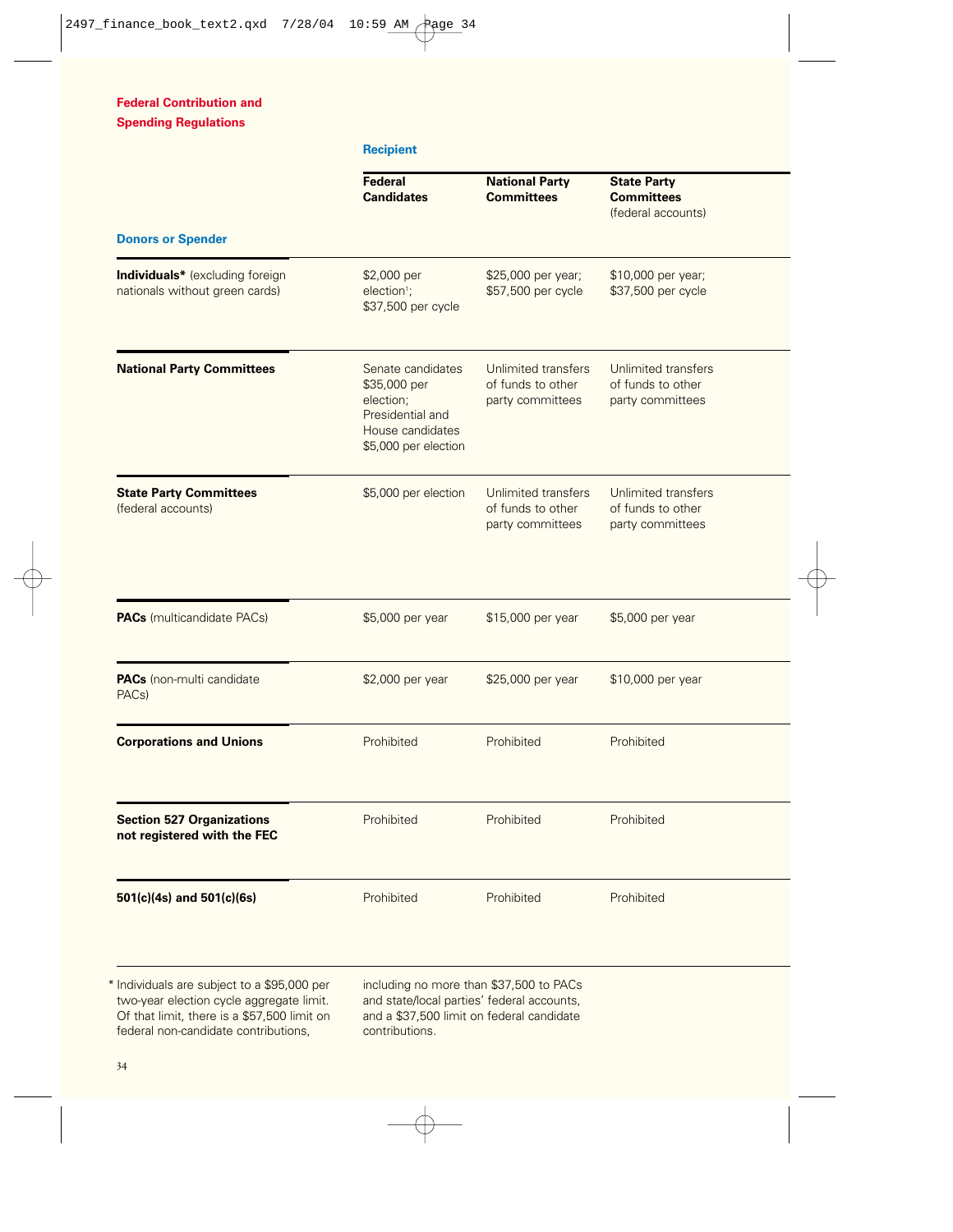| <b>Federal PACs</b><br>(non-connected<br>and segregated<br>funds)          | <b>Coordinated</b><br><b>Expenditures</b><br>(coordinated with<br>candidate)                                                                                  | Independent<br><b>Expenditures /</b><br><b>Express Advocacy</b><br>(not coordinated<br>with candidate) | <b>Electioneering</b><br><b>Communications</b>                                   | "Levin" Accounts                                 |
|----------------------------------------------------------------------------|---------------------------------------------------------------------------------------------------------------------------------------------------------------|--------------------------------------------------------------------------------------------------------|----------------------------------------------------------------------------------|--------------------------------------------------|
| \$5,000 per year;<br>\$37,500 per cycle                                    | \$2,000 per election<br><i>(considered)</i><br>contributions):<br>\$37,500 per cycle                                                                          | Unlimited, but<br>must be disclosed<br>to the FEC                                                      | Unlimited, but<br>must be disclosed<br>to the FEC                                | Whatever state<br>law permits,<br>up to \$10,000 |
| \$5,000 per year                                                           | See spending<br>formulas for types<br>of candidates <sup>2,3,4</sup> ;<br>coordinated<br>expenditures are<br>in addition to<br>contributions                  | Unlimited (except<br>to Presidential<br>candidates) <sup>5</sup><br>Must be disclosed                  | Unlimited, but<br>must be disclosed                                              | Prohibited                                       |
| \$5,000 per year                                                           | Pres. cand. \$5,000<br>per election (are<br>contributions);<br>Senate cand. <sup>3</sup> and<br>House cand. <sup>4</sup><br>(in addition to<br>contributions) | Unlimited, but<br>must be disclosed                                                                    | Unlimited, but<br>must be disclosed                                              | Prohibited                                       |
| \$5,000 per year                                                           | \$5,000 per year<br>(are contributions)                                                                                                                       | Unlimited, but<br>must be disclosed                                                                    | Unlimited, but<br>must be disclosed                                              | Whatever state<br>law permits,<br>up to \$10,000 |
| \$5,000 per year                                                           | \$2,000 per election<br><i>(considered)</i><br>contributions)                                                                                                 | Unlimited, but<br>must be disclosed                                                                    | Unlimited, but<br>must be disclosed                                              | Whatever state<br>law permits,<br>up to \$10,000 |
| Prohibited (but<br>may pay adminis-<br>trative costs of<br>connected PACs) | Prohibited                                                                                                                                                    | Prohibited                                                                                             | Prohibited                                                                       | Whatever state<br>law permits,<br>up to \$10,000 |
| Prohibited                                                                 | Prohibited                                                                                                                                                    | Prohibited if<br>incorporated                                                                          | Prohibited if<br>incorporated.<br>If not incorporated,<br>unlimited <sup>6</sup> | Whatever state<br>law permits,<br>up to \$10,000 |
| Prohibited                                                                 | Prohibited                                                                                                                                                    | Prohibited except<br>for qualifying<br>501(c)(4) MCFL<br>corporations                                  | Prohibited except<br>for qualifying<br>501(c)(4) MCFL<br>corporations            | \$10,000 if<br>permitted by<br>state law         |

Footnotes may be found on page 77.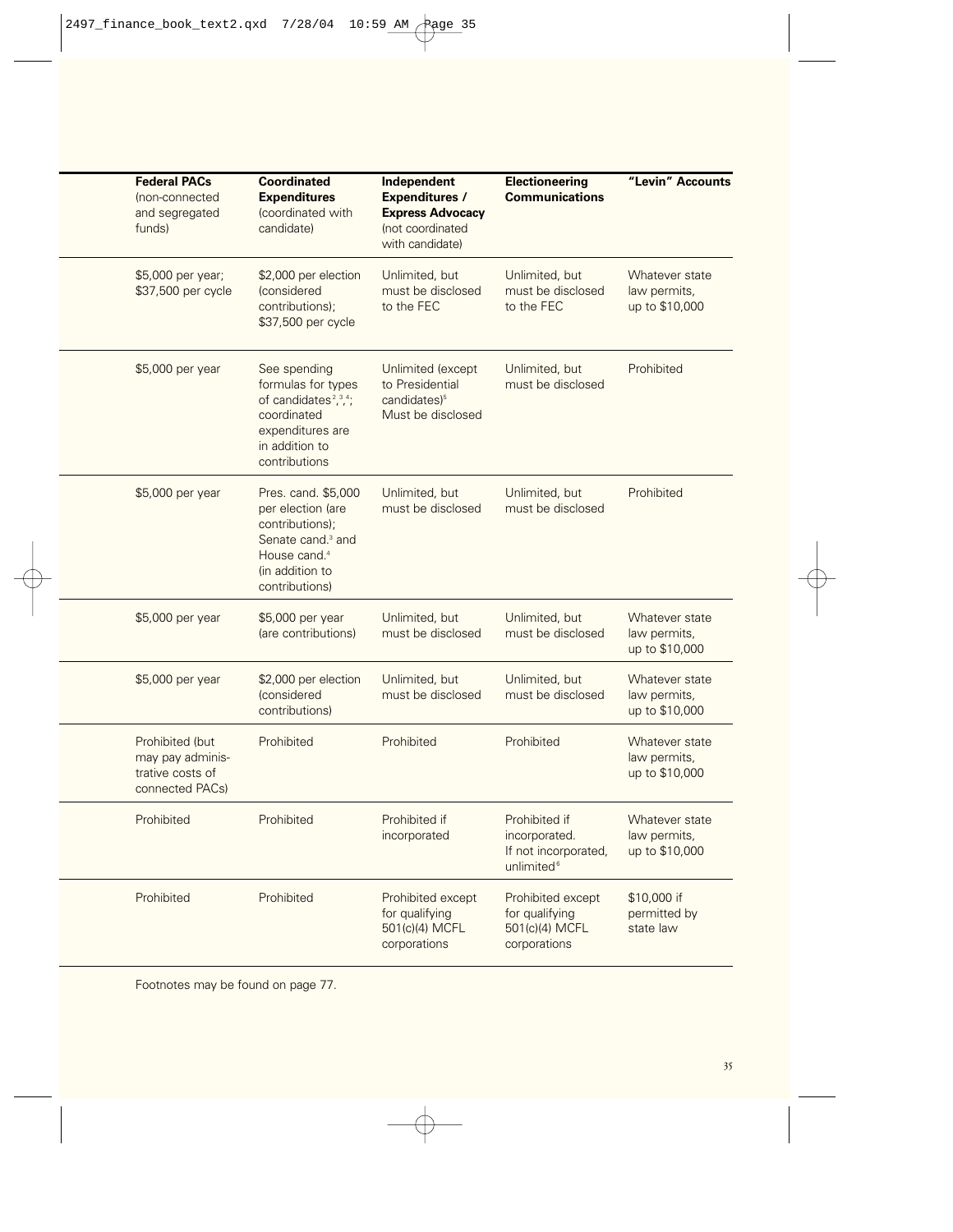### *III*

*Regulation of Political Advertising*

*Federal law now regulates political advertising in federal elections in three different ways: first, it determines who may fund certain forms of advertising (source requirements); second, it sets forth what advertisers must disclose about their funding to the FEC (disclosure requirements); and third, it states what they must say about themselves in their ads (sponsorship requirements). These regulations may apply to any person or any group that runs political advertisements.*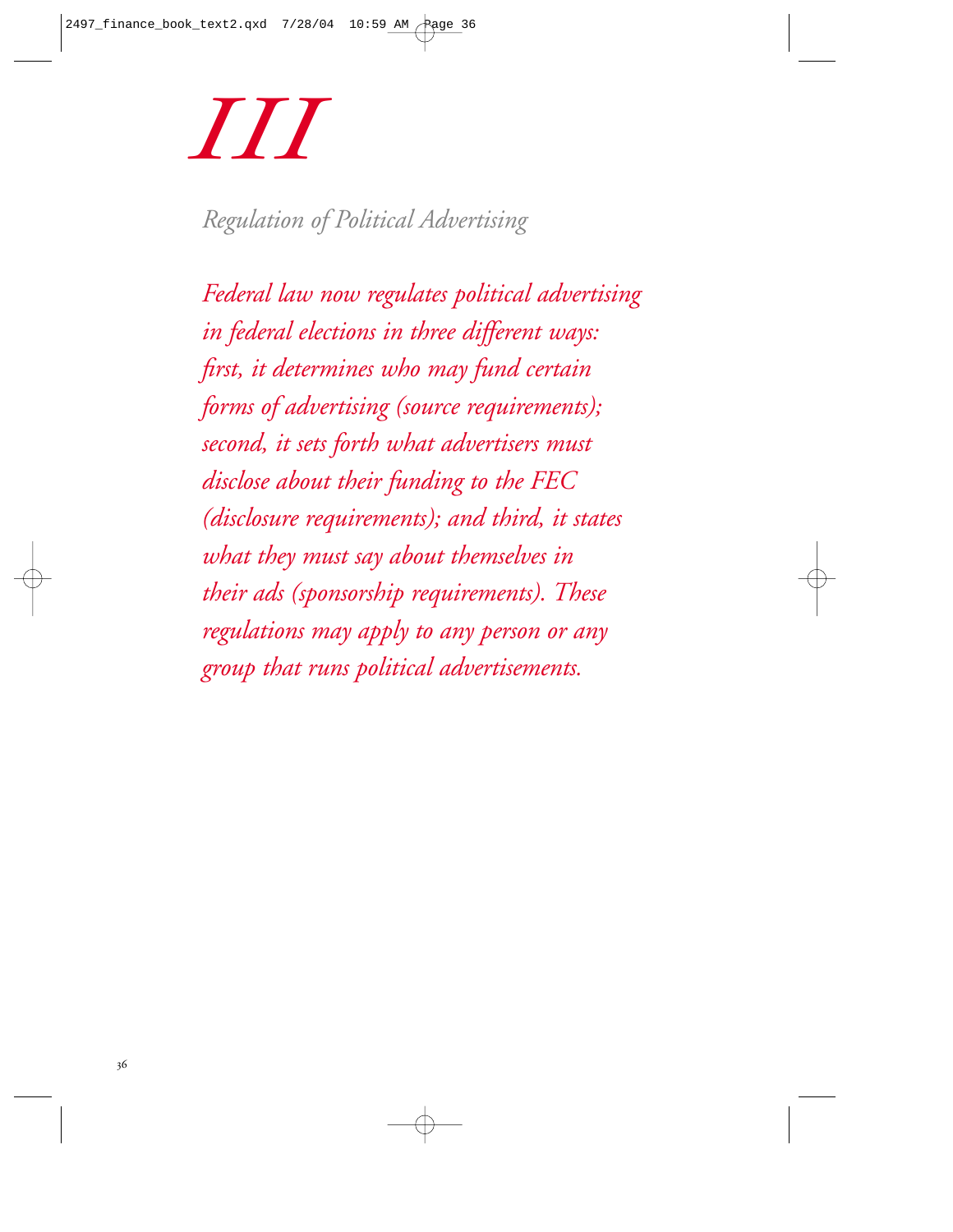Federal political committees (candidates, PACs, and federal, state, and local political party committees) may spend any amount of money on advertising for federal candidates provided that the money is raised in limited amounts and from legal donors (not corporations, labor unions or foreign nationals). That means that *no* party money can come from general corporate and union treasuries and that only a limited amount can come from a single political committee or from a single individual in a single election cycle. Individuals may spend an *unlimited* amount of their own funds on advertising for federal candidates, provided the spending is disclosed. Individual limits are discussed more fully on pages 17-20, as are the associated disclosure requirements.

The more interesting and pressing questions are: who else may fund advertising in federal elections and what must they disclose to the FEC about their activities? Two separate sets of regulations – express advocacy and electioneering communications – apply here.



### **The Old Standard:**

**Express and Issue Advocacy**

Express advocacy grew out of the post-Watergate amendments to FECA. On their face, these provisions were broad – one provision restricted expenditures "relative to a clearly identified candidate" and another required disclosure of expenditures used "for the purpose of … influencing" a federal election.

In *Buckley v. Valeo*, however, the Supreme Court found the phrases "relative to" and "for the purpose of … influencing" unconstitutionally vague and so rewrote the statute in order to "save" it. The Court interpreted the term expenditure to be limited to communications that included explicit words of advocating the election or defeat of a candidate. And the Court provided examples of such words of express advocacy, like "vote for," "elect," "support," "defeat," and "reject" – which came to be known as "magic words." Unless an advertisement contained such words or used phrases with a similar, unmistakable meaning, it would not be considered express advocacy but instead would comprise **issue advocacy**. Any money spent on issue advocacy would not constitute an expenditure that required disclosure or was possibly prohibited under federal law.

Between 1976 and 2002, this distinction between express and issue advocacy had two primary consequences. First, since the law barred corporations and unions from making any expenditures at all, they could not spend money from their general treasuries for express advocacy. They could, however, spend unlimited amounts on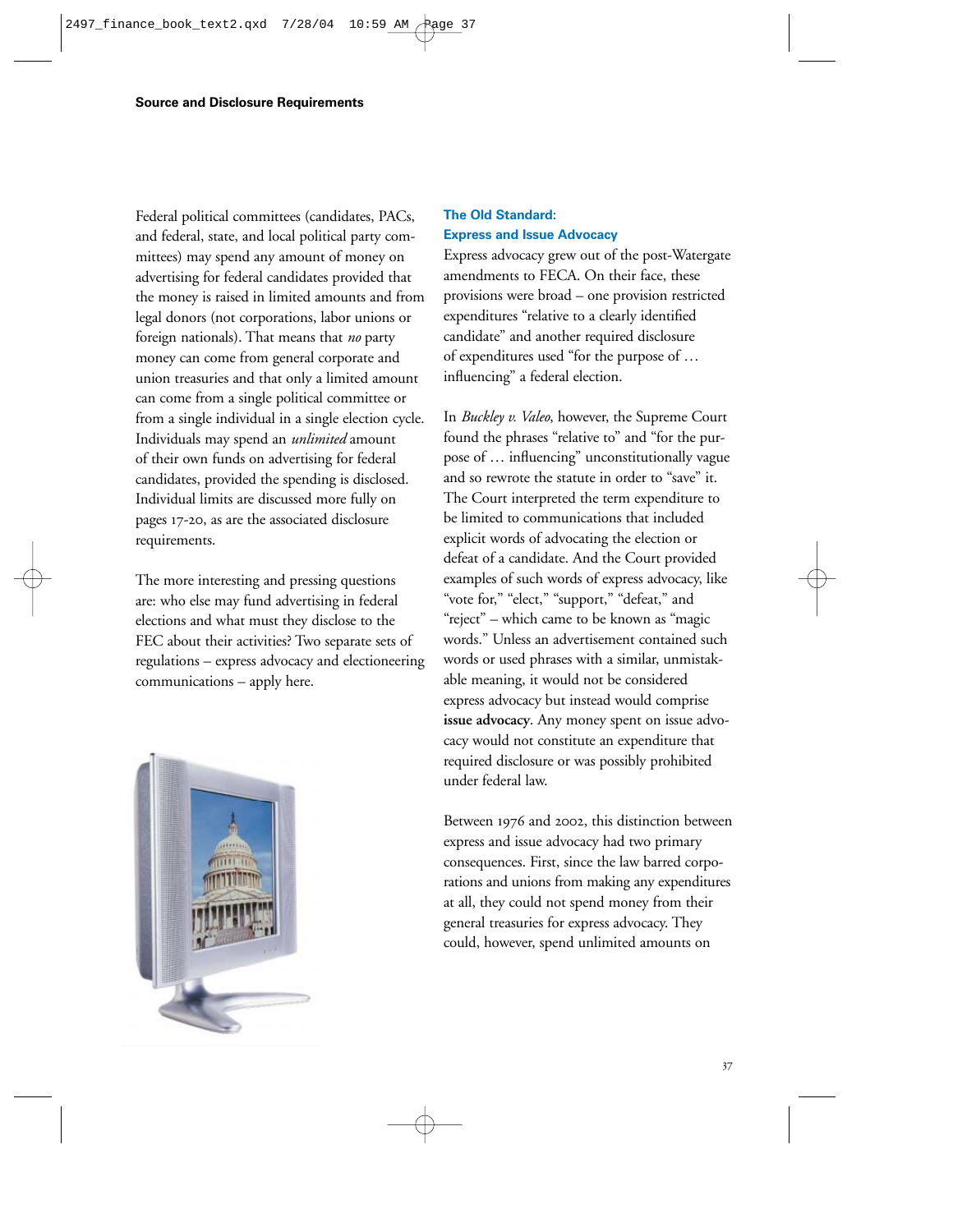#### **Case Study: The NRA**

issue advocacy since the money required for it did not count as an expenditure. In other words, although they could not directly fund any advertising containing what came to be called "magic words," they could fund as much advertising as they wanted that did not meet the express advocacy test. Individuals, by contrast, could spend unlimited amounts on either type of advocacy. Second, since federal law required FEC disclosure of permitted expenditures above a certain amount but required no disclosure of spending that did not constitute expenditures (or direct contributions), neither individuals, corporations, nor unions had to disclose any spending on issue advocacy. Thus, corporations, unions, and individuals could spend unlimited amounts on "issue advertising" in the midst of federal elections, referring to federal candidates, without having to disclose what they were doing. Their advertising would escape federal regulation entirely.

The result was predictable. Corporations, unions, and individuals largely evaded limits and disclosure by simply avoiding the use of magic words. They engaged robustly in electioninfluencing advocacy while avoiding express advocacy. As many, including the Supreme Court in *McConnell*, noted, however, issue ads featuring candidates became the functional equivalent of express advocacy. They had the same political effect.

Like many other corporations, the NRA, a taxexempt advocacy organization, exploited the distinction between express and issue advocacy to evade the campaign finance law's ban on spending from its general corporate treasury. In 2000, for example, the NRA spent a substantial amount of money on advertising designed to influence the outcome of the presidential race. Executive Vice President of the NRA, Wayne LaPierre, stated in a fundraising letter that he "spent what it took [in 2000] to defeat Al Gore, which amounted to millions more than we had on hand." He later testified that "[w]e took some money out of [NRA] reserves to cover the deficit …. [The Gore advertising] was probably … the main contributing factor." The NRA ran several different Gore ads – some funded out of its general treasury funds and some funded by its PAC, the NRA Political Victory Fund. The small differences between some of the ads run by the NRA and those run by its PAC show what little difference there is between advertisements that did and did not use magic words. The ads were virtually identical. The ones paid for from the corporation's general treasury simply omitted a few key terms. The differences appear in bold.

NRA Executive Vice President Wayne LaPierre described the two scripts as "exactly the same" because, he admitted, the reference to "the day of reckoning … at hand" in the NRA ad was to the day of the 2000 election. Simply by dropping the phrase "Vote George W. Bush for President" the NRA could place its full treasury, not just money its political action committee had independently solicited from NRA members, behind its advertising campaign.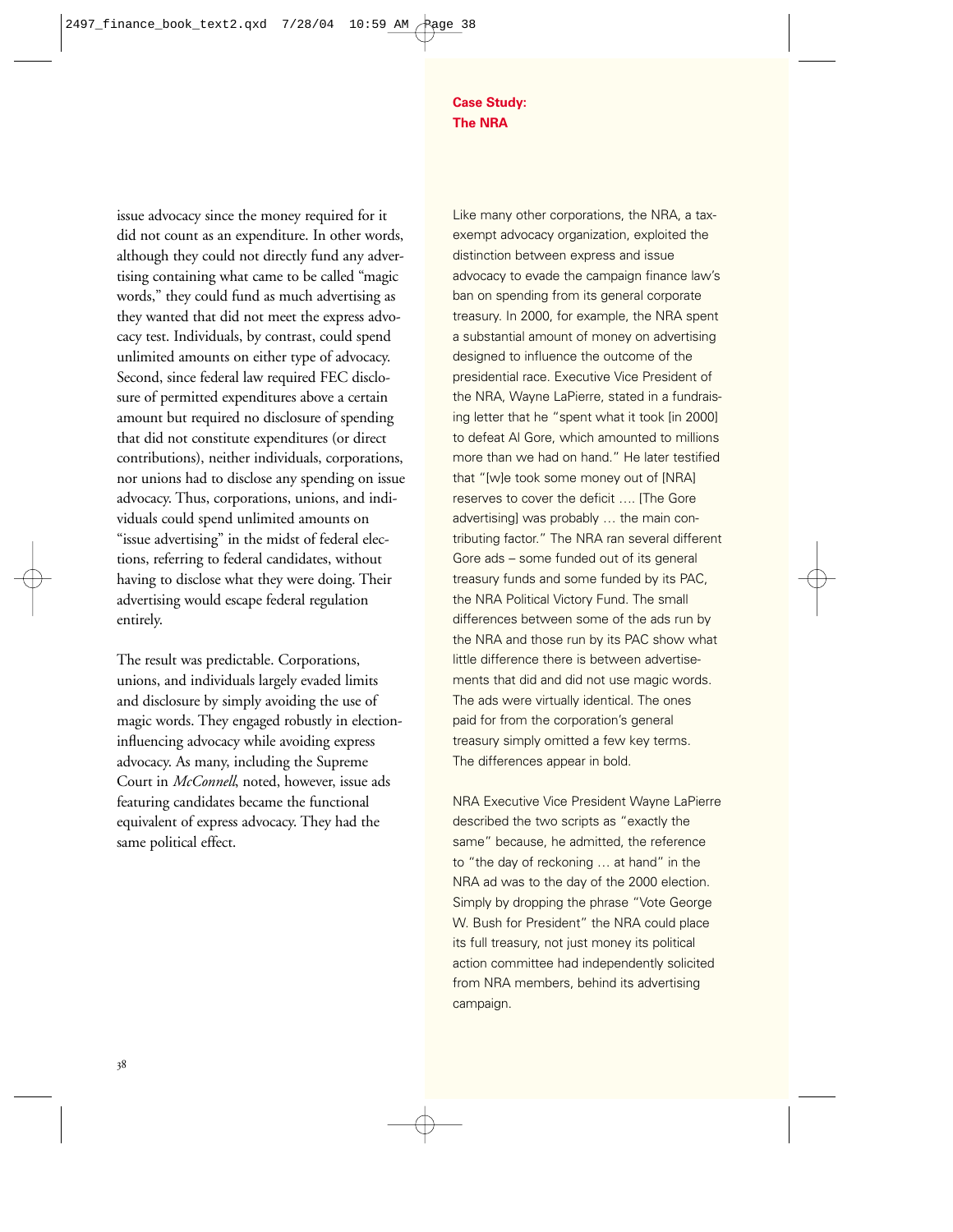#### **NRA PAC Advertisement**

#### **Heston:**

Did you know that right now in federal court, Al Gore's Justice Department is arguing that the Second Amendment gives you no right to own any firearm? No handgun, no rifle, no shotgun.

And when Al Gore's top government lawyers make it to the U.S. Supreme Court to argue their point, they can have three new judges handpicked by Al Gore if he wins this election.

Imagine … what would Supreme Court Justices Hillary Clinton, Charlie Schumer, and Dianne Feinstein do to your gun rights?

And what you think wouldn't matter any more. Because the Supreme Court has the final say on what the Constitution means.

When Al Gore's Supreme Court agrees with Al Gore's Justice Department and bans private ownership of firearms, that's the end of your Second Amendment rights.

**Please, vote freedom first. Vote George W. Bush for President.**

**Announcer: Paid for by the NRA Political Victory Fund and not authorized by any candidate or candidate's committee.**

#### **NRA Direct (Non-PAC) Advertisement**

**Heston: Other issues may come and go, but no issue is as important as our freedom. And the day of reckoning is at hand.**

Did you know that right now in federal court, Al Gore's Justice Department is arguing that the Second Amendment gives you no right to own any firearm? No handgun, no rifle, no shotgun.

And when Al Gore's top government lawyers make it to the U.S. Supreme Court to argue their point, they can have three new judges handpicked by Al Gore if he wins this election.

Imagine … what would Supreme Court Justices Hillary Clinton, Charlie Schumer, and Dianne Feinstein do to your gun rights?

And what you think wouldn't matter any more. Because the Supreme Court has the final say on what the Constitution means.

When Al Gore's Supreme Court agrees with Al Gore's Justice Department and bans private ownership of firearms, that's the end of your Second Amendment rights.

**Announcer: Paid for by the National Rifle Association.**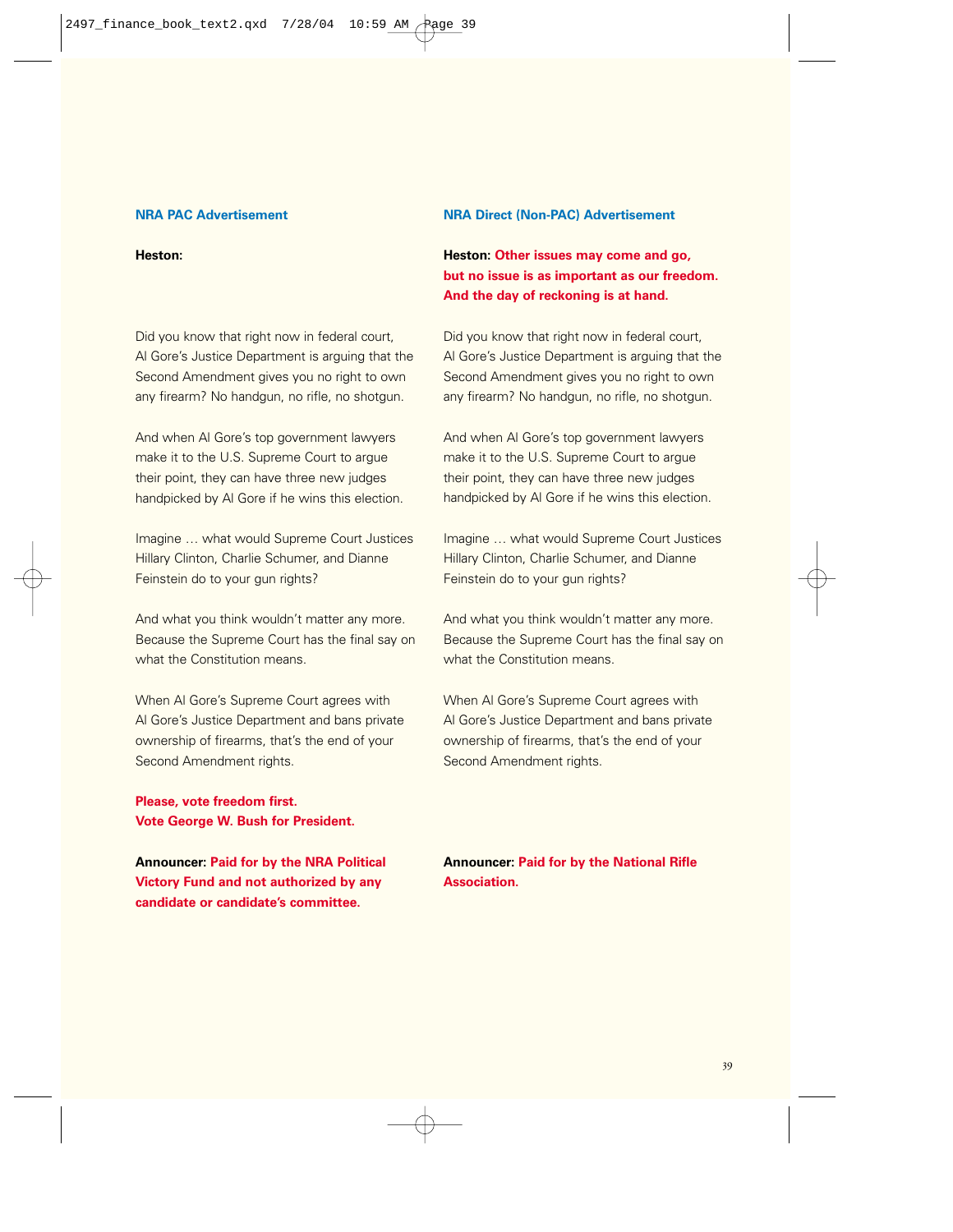#### **The FEC Definition**

The FEC wrote a definition of express advocacy into its regulations in 1995 which attempted to include both magic words (part one of the regulation) and a broader "facts and circumstances" test (part two). Part two stated that a communication was express advocacy if:

*When taken as a whole and with limited reference to external events, such as the proximity to the election, [it] could only be interpreted by a reasonable person as containing advocacy of the election or defeat of one or more clearly identified candidate(s) because –*

*(1) The electoral portion of the communication is unmistakable, unambiguous, and suggestive of only one meaning; and () Reasonable minds could not differ as to whether it encourages actions to elect or defeat one or more clearly identified candidate(s) or encourages some other kind of action.*

Legal opinion concerning this regulation was mixed. Although two circuit courts held that it was unconstitutional because it impermissibly expanded express advocacy beyond magic words, the FEC initially maintained that it would enforce this standard in all other circuits. A change in FEC Commissioners then led to a *de facto* stay in the Commission's use of part two of the regulation pending a Supreme Court ruling on express advocacy. Now that the Court has ruled in *McConnell* that "magic words" is not a constitutionally-mandated standard, it is unclear whether the FEC will again seek to apply part two, which remains on the books.

#### **The BCRA Standard: Electioneering Communications**

The Bipartisan Campaign Reform Act of (BCRA) addressed the problem posed by corporate and labor funded issue advocacy advertising by establishing an additional bright-line test to identify a new class of political communications subject to federal regulation, which it called electioneering communications. Its definition covers only: (**1**) broadcast, cable, and satellite communications; (2) that clearly identify a candidate for federal office;  $(3)$  are aired within 60 days before a general or 30 days before a primary election; and  $(4)$  can be received by 50,000 or more people in the jurisdiction the candidate seeks to represent. BCRA then applies this definition in two different ways. First, it requires disclosure of disbursements for any electioneering communications made by an individual or group totaling more than \$10,000 in a calendar year. Second, it bars business corporations and unions, as well as any nonprofit organization that receives any money from business corporations and unions, from spending any general treasury funds on electioneering communications.

The Supreme Court, in deciding the constitutional challenge to BCRA in the *McConnell* case, stated that the express advocacy standard was not required by the Constitution and upheld the new bright-line test for electioneering communications. The Court said that the express advocacy test centered on the existence or absence of the magic words, an exercise that had proved irrelevant to identifying political advertising subject to disclosure and funding rules. The magic words test, it thought, did not aid the "legislative effort to combat real or apparent corruption," and the Court recognized that BCRA was a legitimate effort to "correct the [test's] flaws."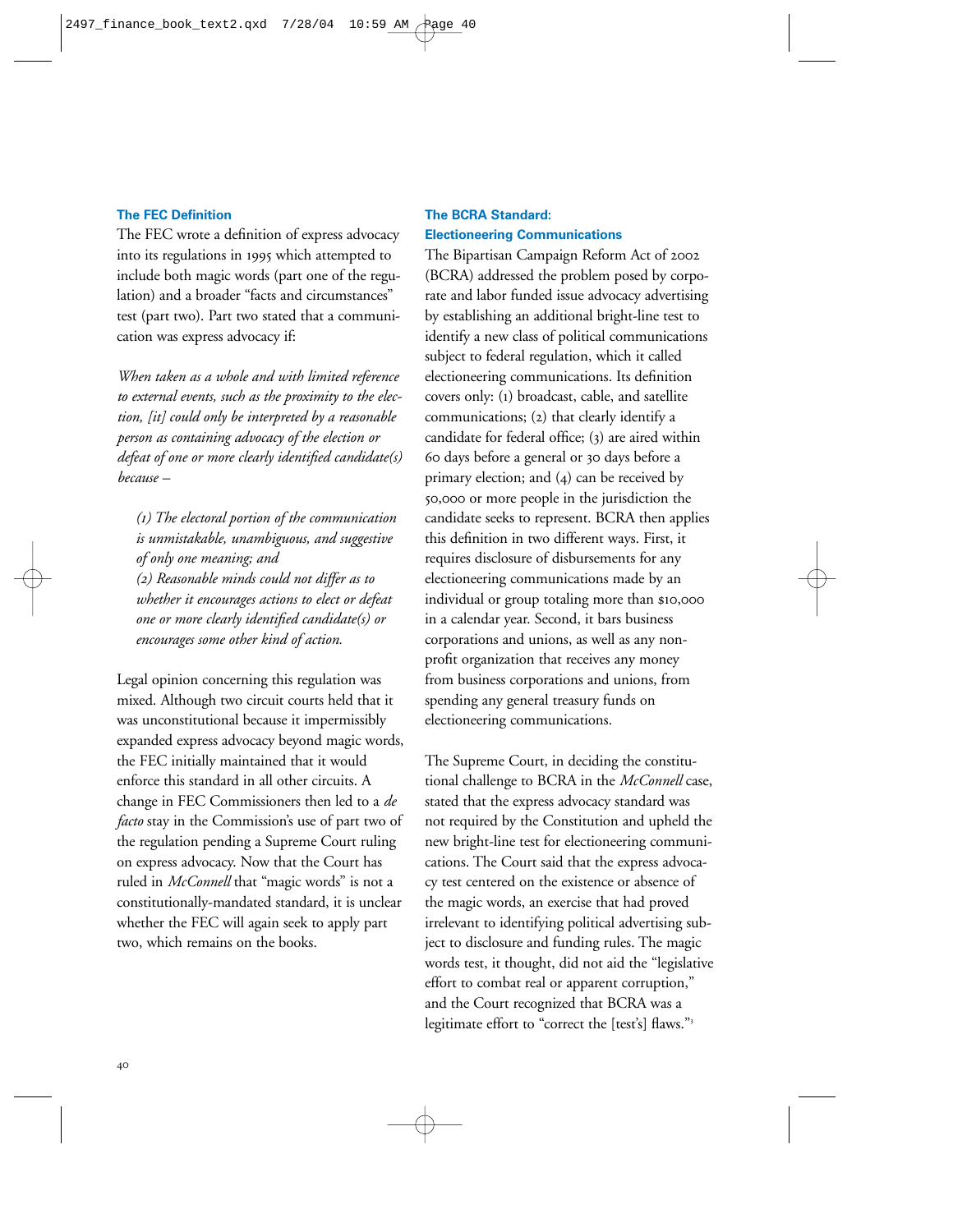#### **How the Standards Work Together**

As a result of years of congressional legislation and court decisions, there are now two regimes regulating the source and disclosure of federal political advertising. Under the old express advocacy regime, money spent on any advertisement featuring a clearly identified candidate for federal office that employs express advocacy – no matter how long before an election it appears, no matter what media it appears in, and no matter which jurisdiction, if any, it targets – counts as an expenditure. That means that corporations and unions cannot spend any

money from their general treasuries on these communications and that individuals, although they can spend unlimited amounts, must report any expenditure over \$250 to the FEC.

As noted above, whether the FEC will continue to attempt to use only magic words to define express advocacy (despite the Supreme Court's rejection of that concept both as a constitutional and practical matter in *McConnell*) or will utilize the broader "reasonable person" standard of part two of its regulation to identify express advocacy is unclear at this time.

#### **Checklist for Electioneering Communications**

#### **All four conditions must be met:**

- 1. Does it refer to an identifiable candidate for federal office?
- 2. Will it appear within 60 days before a general election or 30 days before a primary or special election?
- 3. Will it appear as part of a broadcast, cable, or satellite transmission?
- 4. Will it be targeted to the candidate's constituency (be viewable by at least 50,000 people there)?

#### **The Result:**

- 1. No money from a corporate or union general treasury.
- 2. Any money aggregating more than \$10,000 in a calendar year spent by individuals must be disclosed to the FEC.

Note that all four of the conditions must be met for an ad to be considered an electioneering communication. Thus, all newspaper and direct mail ads are excluded, as are ads more than 60 days before a general election or more than 30 days before a primary election. Internet ads, e-mails and websites are also not included in the definition of "electioneering communications".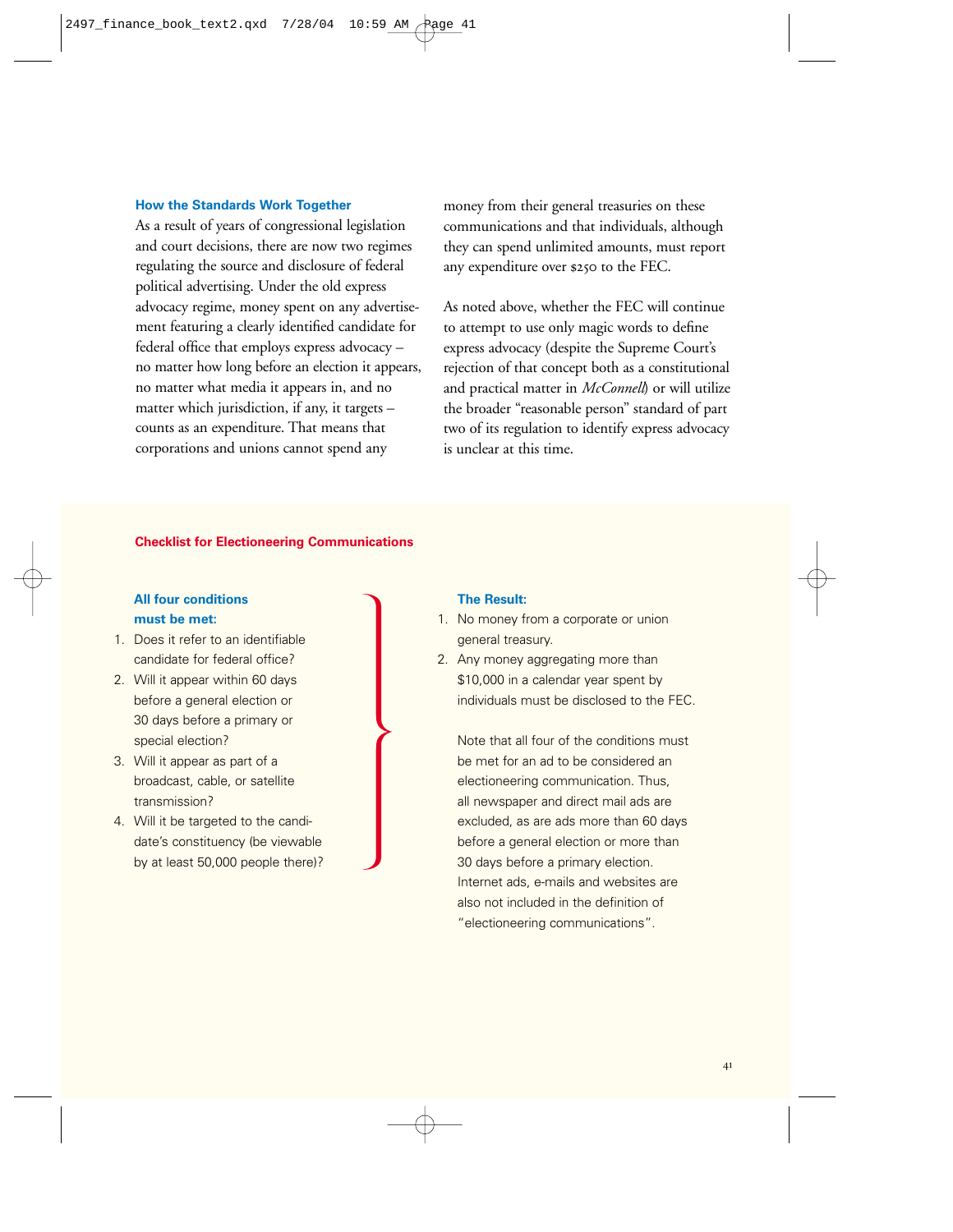Under the new electioneering communications regime, money spent on advertisements aired within 60 days before a general or 30 days before a primary or special election, featuring a clearly identified candidate for federal office, appearing on a broadcast, cable, or satellite medium, and targeting the candidate's constituency also effectively counts as an expenditure. Again, that means that corporations and unions cannot spend any money from their general treasuries on such ads and that individuals, although they can spend unlimited amounts, must disclose all expenditures over an aggregate of \$10,000 to the FEC. Because the magic words that define express advocacy are so easy to avoid, however,

the new electioneering communications regime effectively does most of the heavy lifting with respect to the regulation of political advertising.

The timeline below shows the reach of these two different regimes. Since express advocacy depends only on the words used, not at all on when the ad appears, federal candidate advertisements are always subject to it, although few, of course, will be run long before an election. Since electioneering communications have a temporal element as part of their definition, BCRA's new requirements kick in only during certain parts of the electoral cycle.

#### **Electioneering Communications Timeline**

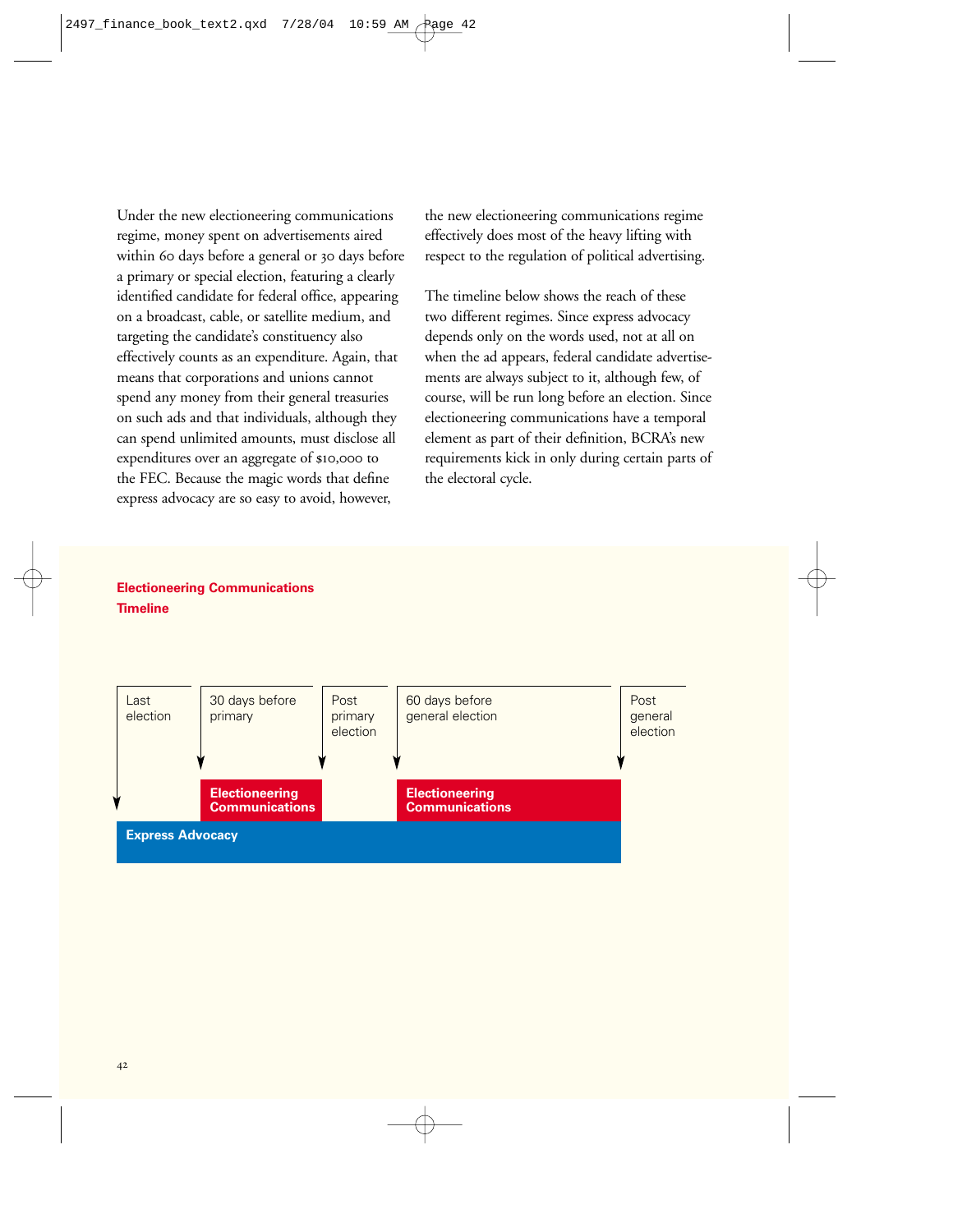#### **Case Study: Comparing Express Advocacy & Electioneering Communications Standards**

To understand the differences between these two standards, consider the following advertisement, which except for the final added sentence is identical to one broadcast in a 1996 Senate race in Arkansas:

**"Senate candidate Winston Bryant's budget as Attorney General increased 71%. Bryant has taken taxpayer funded junkets to the Virgin Islands, Alaska, and Arizona. And spent about \$100,000 on new furniture. Unfortunately, as the state's top law enforcement official, he's never opposed the parole of any convicted murderers. And almost 4,000 Arkansas prisoners have been sent back to prison for crimes committed while they were out on parole. Winston Bryant: government waste, political junkets, soft on crime. Vote against Bryant."**

Because of the last sentence, which contains magic words, the ad constitutes express advocacy and money spent for it would count as an expenditure no matter when the ad was aired, no matter what medium it appeared on, and no matter where in the country it appeared. Thus, corporations and unions would not be able to spend money from their general treasuries to fund it and an individual who spent money on it would have to disclose to the FEC what he was doing. Drop the last sentence, however, and the ad was no longer express advocacy. There were simply no magic words. Prior to BCRA, these final three words made all the difference. Without them, corporations and unions could spend money to run the ad from their general treasuries and never have to disclose what they were doing.

Under the new electioneering communications standard, however, the situation is more complex. The ad clearly meets the first requirement of an electioneering communication. By mentioning Bryant's name, it clearly identifies a federal candidate. In addition, the actual ad, which was broadcast in Arkansas in the period immediately before the Senate election, met the other three. It appeared within 60 days prior to the general election, was broadcast on television, and was targeted to Bryant's electorate – Arkansas. Under BCRA's new standard, then, this would constitute an electioneering communication and money spent on it would effectively count as an expenditure. Thus, disclosure would be required (if the overall amounts spent by the sponsor exceeded the disclosure threshold) and corporations and unions would not be able to spend any money for it from their general treasuries. Note that all this is true even if the ad does not contain the final three words. Although they make all the difference to whether the ad constitutes express advocacy, they make no difference as to whether it constitutes an electioneering communication. The tests are different even though their consequences, if met, are largely the same.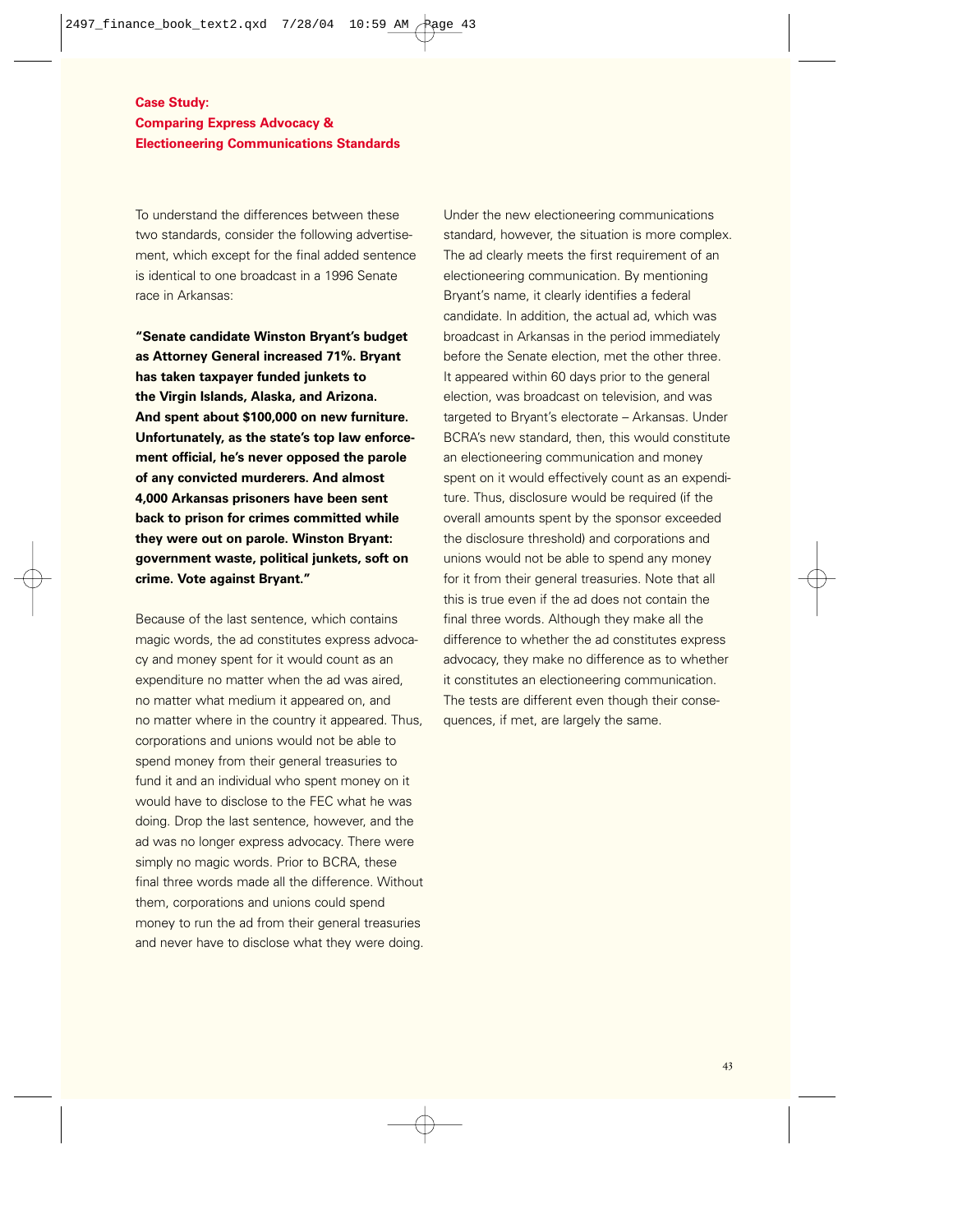FECA exempts much press coverage from regulation. It excludes from the definitions of contribution, expenditure, and electioneering communication any communication appearing in a news story, commentary, or editorial distributed through the facilities of any broadcasting station, unless such facilities are owned or controlled by any political party, political committee, or candidate.

The FEC takes the position that press entities are entitled to this exemption if they meet the statutory requirements *and* they are acting in their usual press capacity when they publish. The latter requirement stems from a **1<sup>1</sup>** case questioning whether the widespread distribution by *Reader's Digest* magazine of a video tape about Senator Edward Kennedy fell within the press exemption or represented a corporate political expenditure.

In *Readers Digest Association v. FEC* (509 F.Supp. **11**), a court held that the FEC could investigate whether the Readers Digest Association was acting in its capacity as a magazine publisher in distributing the tape in order to determine whether the press exemption was applicable. The FEC later determined not to take any action against *Reader's Digest*.

The FEC has not yet dealt with a number of issues relating to the press exemption, including whether and how it applies to Internet-based speech. Should an Internet publisher have to take advertising and have a news page like AOL or MSN, or be an affiliate of a print or broadcast media organization, like WashingtonPost.com or CNN.com, to enjoy the exemption? Should the exemption apply to bloggers or perhaps to anyone with a website? Does the exemption apply to paid advertising for a news story or commentary?

In FEC Advisory Opinion 1982-44, the Commissioner did indicate, that it was prepared to take a broad view of what constitutes commentary in the exemption, stating that:

*Although the statute and regulations do not define commentary, the Commission is of the view that commentary cannot be limited to the broadcaster. In the opinion of the Commission, commentary was intended to allow the third persons access to the media to discuss issues. The statute and regulations do not define the issues permitted to be discussed or the format in which they are to be presented under the commentary exemption nor do they set a time limit as to the length of the commentary.* 

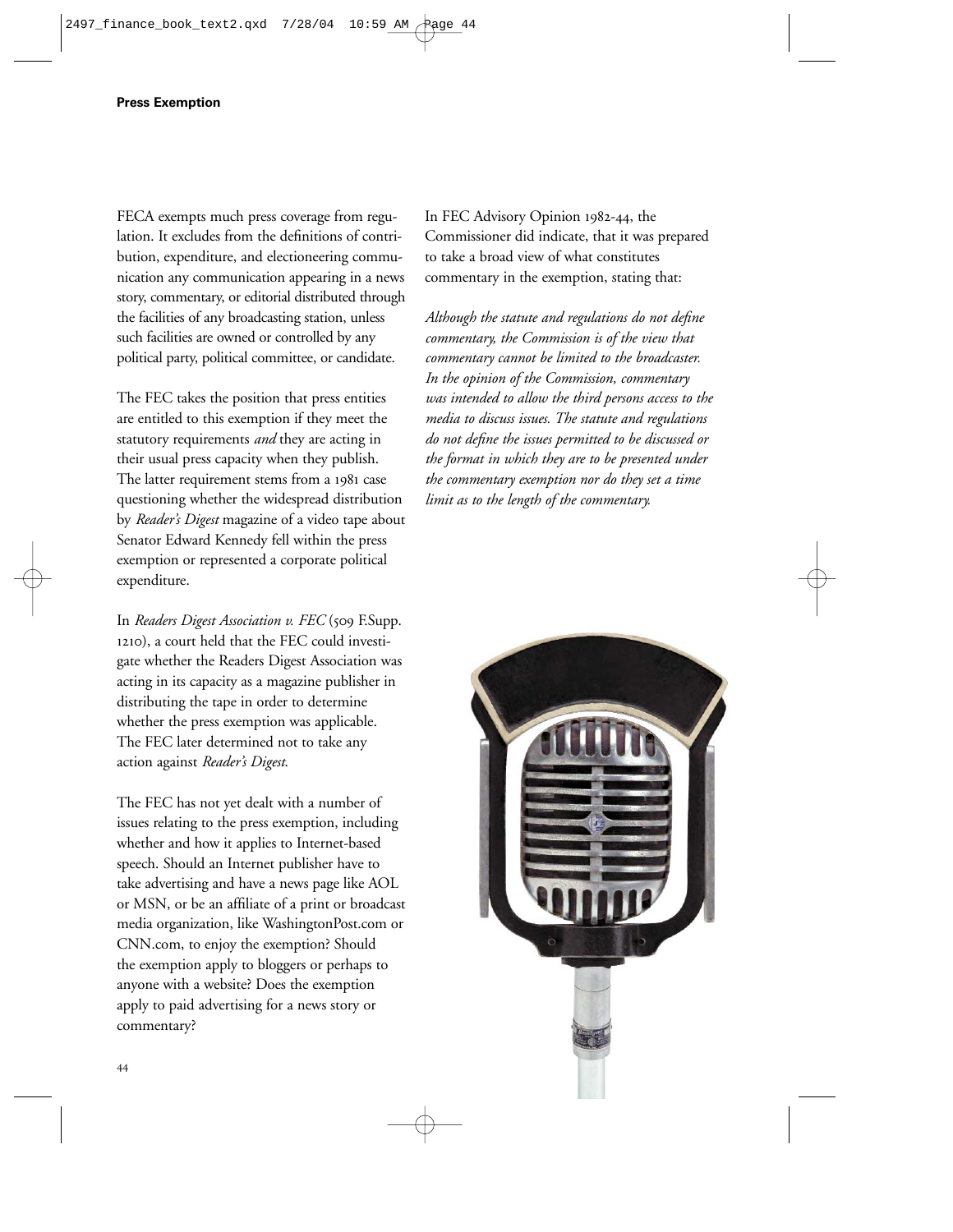#### **Sponsorship Identification Requirements: Federal Candidates**

#### **General**

Sponsors of political and election-related advertising must be disclosed in the advertisements at the time of airing. The Legal Center has produced a detailed *Campaign Media Guide* that offers examples of sponsorship language, which is available at: www.campaignlegalcenter.org. When federal candidates spend from their authorized campaign committees for so-called public communications, they must comply with FEC sponsorship identification requirements. Public communications include:

- broadcast, cable or satellite communications; •
- communications by means of newspaper, magazine, outdoor advertising facility, mass mailing or telephone bank to the general public;
- political committee internet websites accessible to the general public; and
- unsolicited e-mails of more than substantially similar communications. (Internet advertisements are *not* included in the definition of public communications.)

Every public communication financed with candidate campaign funds must include a statement that the communication has been paid for by the candidate's authorized campaign committee. Certain other public communications paid for by other persons or groups but authorized by federal candidates must also include sponsorship information. This requirement applies to public communications that either:

- are financed by political committees registered with the FEC;
- expressly advocate the election or defeat of a clearly identified federal candidate;
- solicit federal campaign contributions; *or* •
- are electioneering communications as defined in FEC regulations (*i.e.*, broadcast, cable or satellite communications that: (i) refer to a clearly identified candidate for federal office; (ii) are aired within 60 days before the candidate's general election or 30 days before her primary election; and (iii) are targeted to the candidate's electorate) (*see page 41*).

No matter which advertising medium is used, the advertisement must state who paid for the communication and identify the candidate who authorized it. These statements must appear in a clear and conspicuous manner. If the placement is easily overlooked or the statement is difficult to read or hear, it will fail to meet the law's requirements. Statements in printed public communications, for example, must appear in sufficient type size to be clearly readable (*e.g.*, **<sup>1</sup>**-point type for signs and posters measuring no more than 24 by 36 inches), with a reasonable degree of color contrast from the background and in a printed box set apart from other contents of the communication.

#### **Additional Special Rules for Radio and Television Advertising**

If the public communications described above appear on radio or television, they must also comply with additional sponsorship identification rules specified in FEC regulations.

*Radio:* The candidate must deliver an audio statement identifying himself and stating that he has approved the advertisement.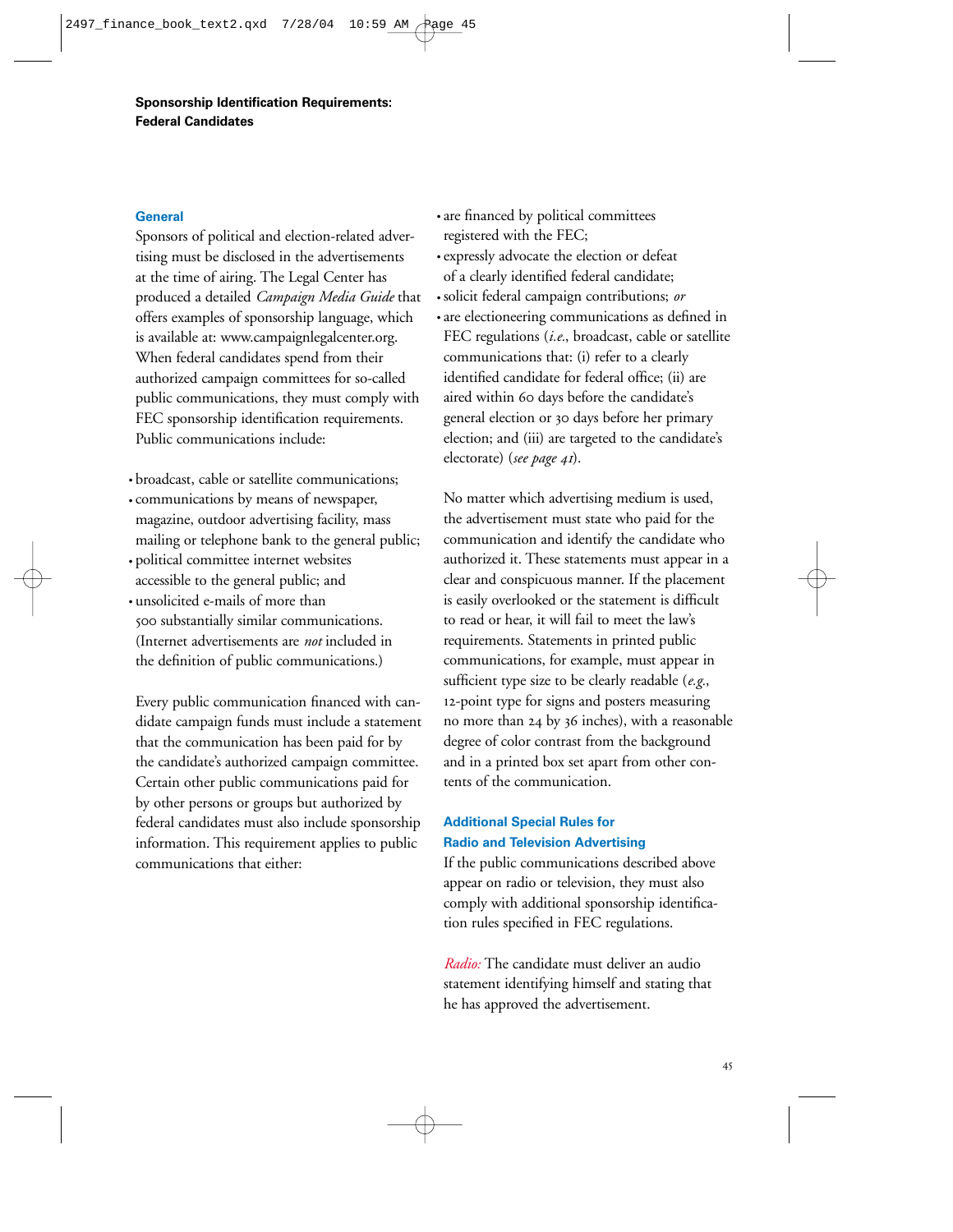**Sponsorship Identification Requirements: Individuals and Groups**

*Television, cable, or satellite:* The candidate must deliver a statement identifying herself and stating that she has approved the advertisement. The candidate must say the statement in a full-screen shot or in a voice-over accompanied by a clearly identified photographic or similar image of the candidate that occupies at least 80% of vertical screen height. A similar statement must also appear in writing at the end of the advertisement for a minimum of four seconds in letters at least 4% of vertical picture height and with a reasonable degree of color contrast from the background.

In addition, if the candidate's ads are broadcast at the broadcast station's **lowest unit charge** and make direct reference to another candidate for the same office, they must contain the following:

*Radio:* A personal audio statement by the candidate identifying the candidate and the office the candidate is seeking and indicating that the candidate has approved the broadcast.

*Television:* A clearly identifiable photographic or similar image of the candidate running the ad and a clearly readable printed statement identifying the candidate and stating both that the candidate has approved the broadcast and that the candidate's authorized committee has paid for it.

#### **Enforcement of Candidate Sponsorship Requirements**

Complaints against candidates for not including required statements in their public communications can be filed with the FEC *(see page for FEC contact information)*.

#### **General**

Under certain conditions, federal law requires that public communications neither paid for nor authorized by federal candidates contain certain sponsorship information. These requirements extend to public communications paid for by any person or group which either:

- are financed by a political committee registered with the FEC;
- expressly advocate the election or defeat of a clearly identified federal candidate;
- solicit federal campaign contributions; *or* •

are electioneering communications as defined • in FEC regulations (*i.e.*, a broadcast, cable or satellite communication which refers to a clearly identified candidate for federal office, is aired within 60 days of the candidate's general election or 30 days of his or her primary and is targeted to the candidate's electorate).

Meeting any one of these criteria triggers the disclaimer requirement. Regardless of the medium used (including e-mails sent to more than separate addresses in a calendar year and websites that contain express advocacy or solicit political donations), these "public communications" must clearly state the full name and permanent street address, telephone number or World Wide Web address of the person or group who paid for the communication and indicate that the communication is not authorized by any candidate or candidate's committee.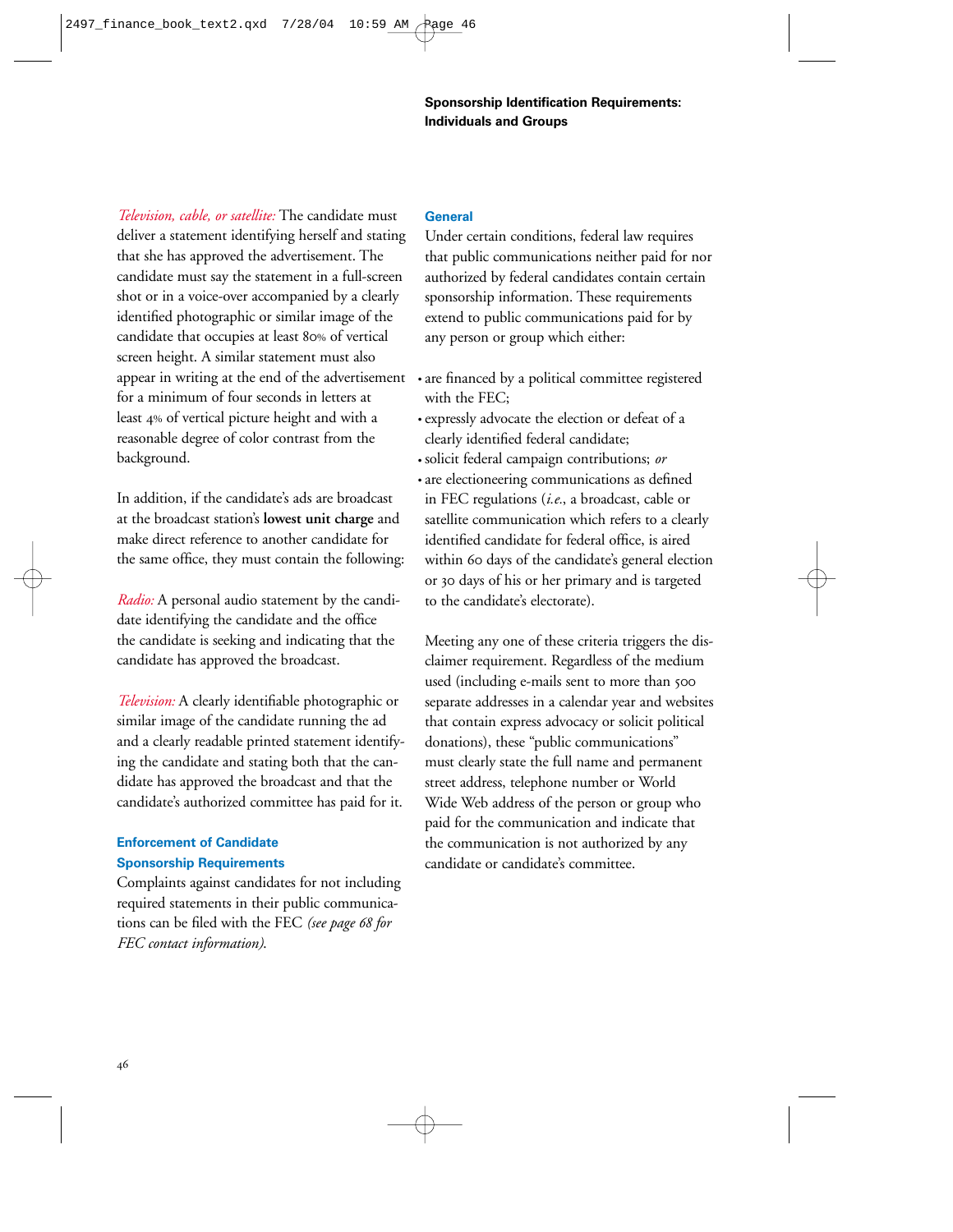The statement must appear in a clear and conspicuous manner. For printed public communications, it must be sufficiently large to be clearly readable (e.g., 12-point type for signs and posters measuring no more than  $24$  by  $36$  inches) with a reasonable degree of color contrast from the background and in a printed box set apart from the other contents of the communication.

#### **Additional Special Rules for Radio and Television Advertising**

If distributed through radio, television, cable, or satellite, the public communications described above must comply with the following additional sponsorship identification requirements. An organization that distributes public communications must also file a "Form 9" at the FEC if it spends more than \$10,000 in a calendar year on electioneering communications. See the FEC's website for the form.

*Radio:* The communication must include the following audio statement, spoken clearly: "[Name of payor] is responsible for the content of this advertising".

*Television, cable, or satellite:* The communication must include the same audio statement required for radio communications, conveyed by either an unobscured full-screen view of a representative of the payor or in voice-over. The similar statement must also appear in writing at the end of the communication for at least four seconds in letters at least 4% of vertical picture height and with a reasonable degree of color contrast from the background.

#### **Enforcement of Non-Candidate Sponsorship Disclaimer**

Complaints may be filed with the FEC against groups for not including a disclaimer in public communications. For additional information on sponsorship regulations, visit the FEC website and review the "Special Notices on Political Ads and Solicitations," at www.fec.gov/pages/ brochures/notices.htm.

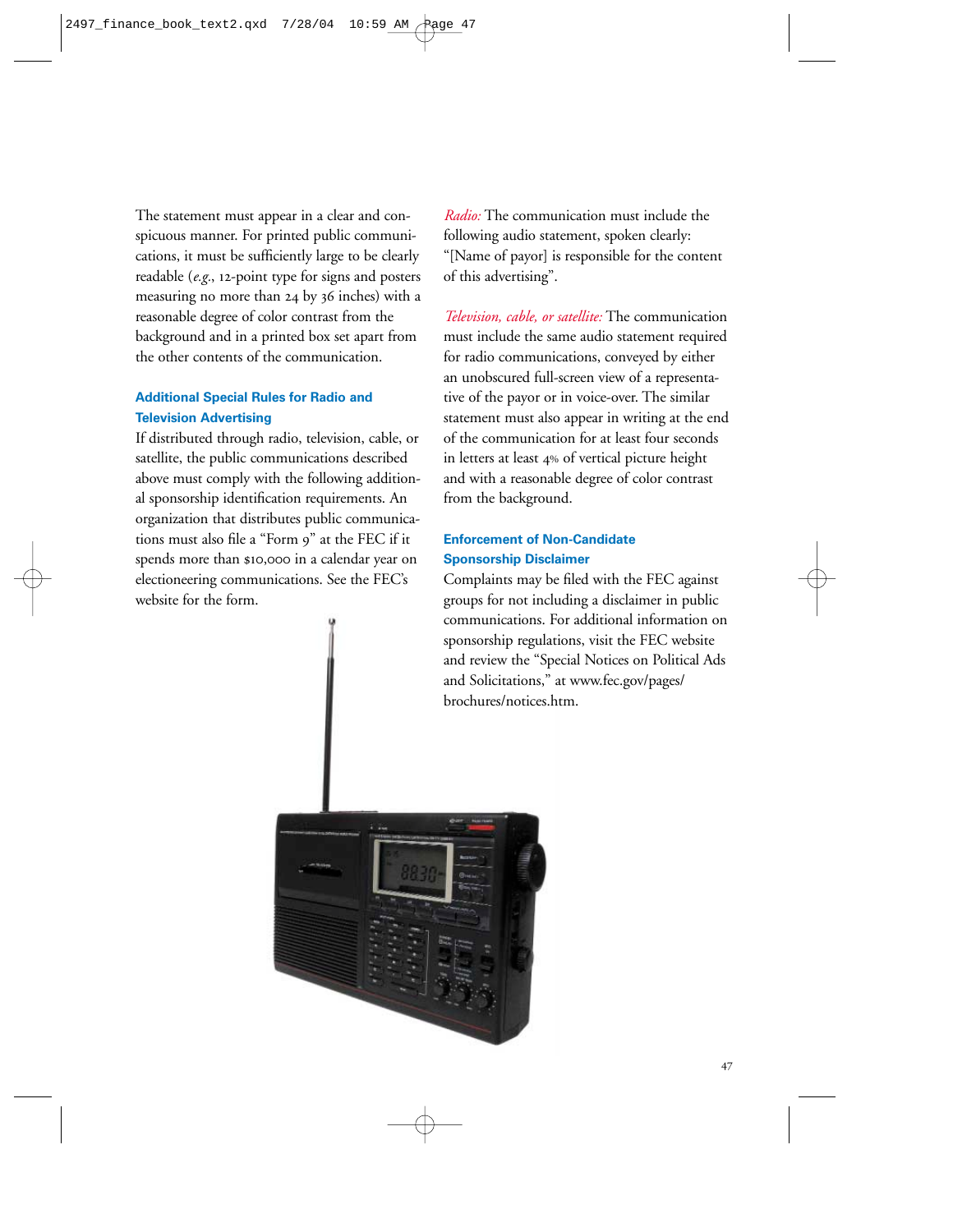# *IV*

*Public Funding of Presidential Elections*

*The 1 Federal Election Campaign Act Amendments established an innovative voluntary program of public financing for presidential elections. This program included a system of public matching funds for small individual contributions received by qualified presidential primary candidates, full public grants to finance general election campaigns, and subsidies to national party committees to cover the costs of national presidential nominating conventions. The program is administered and enforced by the FEC.*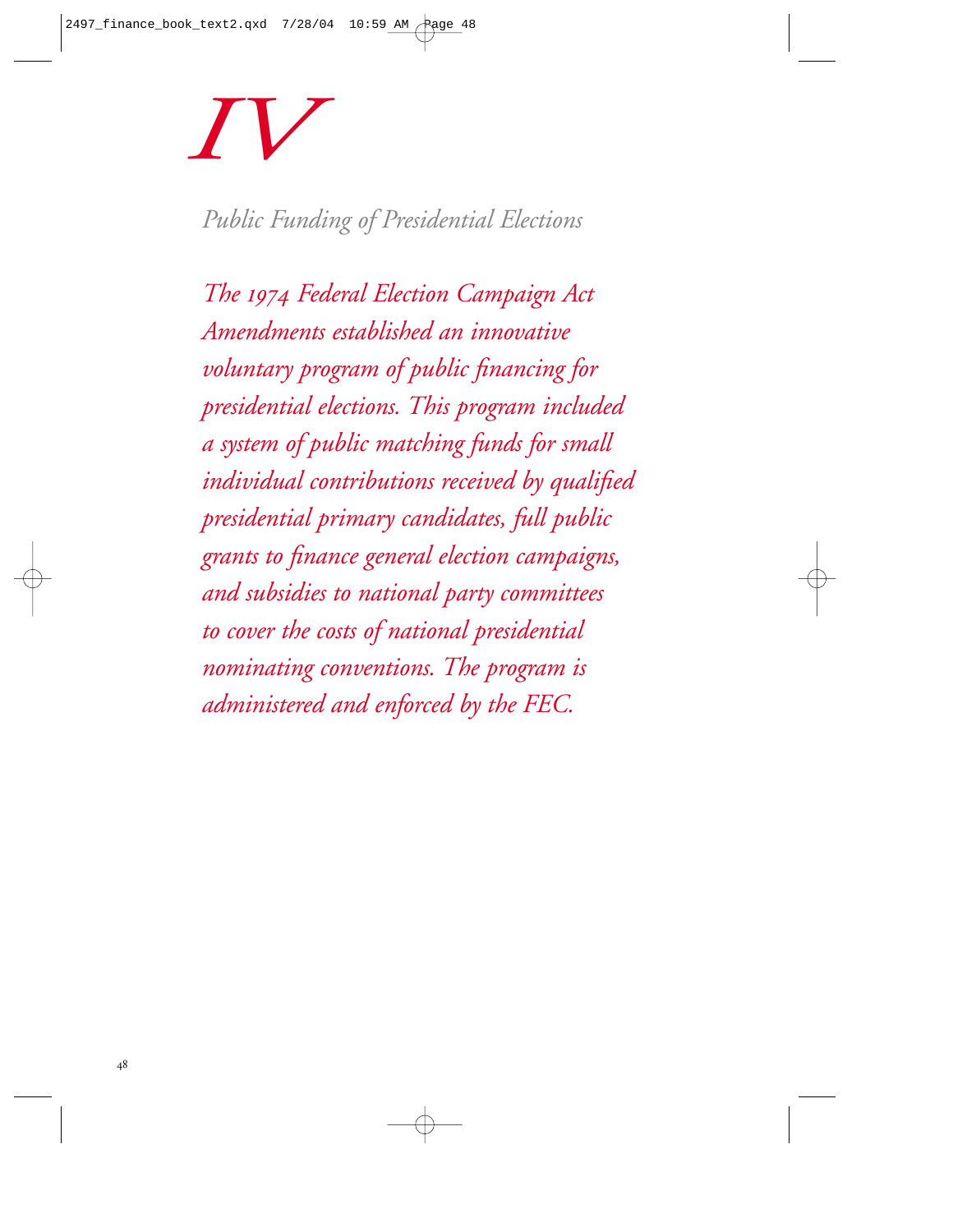#### **Background**

As part of the landmark 1974 Federal Election Campaign Act (FECA), Congress created a voluntary program of public financing for presidential elections that was designed to reduce the reliance on private funds and enhance the role of small individual donations in the financing of presidential campaigns. The program offers public monies to qualified candidates, including major and minor party candidates, and national party committees to help pay the costs of a presidential campaign. To qualify for public money, a candidate has to agree to limit the amount he or she will spend on a campaign. The program was thus designed to help level the financial playing field in the race for the nation's highest office.

The funding for this program, as established by the Revenue Act of **11**, comes from a tax checkoff on individual federal income tax forms. Originally, individuals who pay income taxes could check a box on the tax form to designate  $$1$  (or  $$2$  if filing a joint return) to the Presidential Election Campaign Fund, an account maintained by the U.S. Treasury, for the purposes of financing the costs of the program. In 1993, the amount of the checkoff was increased to \$3 for an individual or \$6 for a joint filer.

|                                                                                                                              | Department of the Treasury-Internal Revenue Service                                                                                                                                                                                                                                                                                                                                 | 2003                                                                                                  |                                                                                          | IRS Use Only -- Do not write at staple in this space<br>Your social security number                                                                                                                                                                                                                                                                                                                                             |  |
|------------------------------------------------------------------------------------------------------------------------------|-------------------------------------------------------------------------------------------------------------------------------------------------------------------------------------------------------------------------------------------------------------------------------------------------------------------------------------------------------------------------------------|-------------------------------------------------------------------------------------------------------|------------------------------------------------------------------------------------------|---------------------------------------------------------------------------------------------------------------------------------------------------------------------------------------------------------------------------------------------------------------------------------------------------------------------------------------------------------------------------------------------------------------------------------|--|
| Form<br>1040A                                                                                                                | U.S. Individual Income Tax Return                                                                                                                                                                                                                                                                                                                                                   |                                                                                                       |                                                                                          | Spouse's social security number                                                                                                                                                                                                                                                                                                                                                                                                 |  |
| Label<br>(See page 19.)<br><b>A</b><br>Ε                                                                                     | Lank russer<br>if a joint outant spearer's first name and initial                                                                                                                                                                                                                                                                                                                   |                                                                                                       | Apl. no.                                                                                 | Important!<br>You must enter your<br>SSN(s) above.                                                                                                                                                                                                                                                                                                                                                                              |  |
| ι<br>Use the<br>Ħ<br>IRS label.<br>$\epsilon$<br>E<br>Otherwise,<br>please print<br>or type.                                 | Home address jumples and street). If you have a P.O. box, see page 20.<br>City, trains or post office, state, and ZIP crobe. If you have a foreign address, see page 20.                                                                                                                                                                                                            |                                                                                                       |                                                                                          | Spouse<br>You<br>$\Box$ Yes $\Box$ No<br>$\Box$ Yes $\Box$ No                                                                                                                                                                                                                                                                                                                                                                   |  |
| Presidential<br><b>Election Campaign</b><br>(See page 20.)<br>1 <sup>1</sup><br>Filing<br>status<br>Check only<br>Exemptions | Note. Checking "Yes" will not change your tax or reduce your retund.<br>Do you, or your spouse if filing a joint return, want \$3 to go to this fund? .<br>Married filing jointly leven it only one had income)<br>Married filing separately. Enter spouse's SSN above and<br>6a D Yourself. If your parent (or someone else) can claim you as a<br>Spouse<br>b<br>Dependents:<br>c | dependent on his or her tax return, do not check box 6a.<br>(2) Dependent's social<br>security number | relationship to<br>you                                                                   | 4 1 Head of household (with qualifying person). See page 20.)<br>If the qualifying person is a child but not your dependent.<br>Qualitying widowler) with dependent child (See page 21.<br>6a and 6b<br>No. of children<br>on 6c who:<br>(4) of qualifying<br>· lived with<br>child for child<br>you<br>tax credit (see<br>· did not live<br>page 23)<br>with you due<br>to divorce or<br>⊓<br>separation<br>(see page 23)<br>٠ |  |
| If more than six<br>dopendents.<br>see page 21.                                                                              | Last name<br>(1) First name                                                                                                                                                                                                                                                                                                                                                         |                                                                                                       |                                                                                          | <b>Dependents</b><br>on <i>Gc</i> not<br>entered above<br>Add numbers<br>on lines<br>above                                                                                                                                                                                                                                                                                                                                      |  |
|                                                                                                                              | d Total number of exemptions claimed.                                                                                                                                                                                                                                                                                                                                               |                                                                                                       |                                                                                          | 8a                                                                                                                                                                                                                                                                                                                                                                                                                              |  |
| Income<br>Attach                                                                                                             | Wages, salaries, tips, etc. Attach Form(s) W-2.<br>8a Taxable interest. Attach Schedule 1 if required.<br>$\mathbf{I}$<br><b>b</b> Tax-exempt interest. Do not include on line 8a.                                                                                                                                                                                                  |                                                                                                       | 8 <sub>b</sub>                                                                           | 9a<br>10a                                                                                                                                                                                                                                                                                                                                                                                                                       |  |
| Form(s) W-2<br>here. Also<br>attach<br>Form(s)<br>1099-R if tax<br>was withheld.                                             | 9a Ordinary dividends. Attach Schedule 1 if required.<br><b>b</b> Qualified dividends (see page 25).<br><b>b</b> Post-May 5 capital gain distributions (see page 25).<br>10a                                                                                                                                                                                                        | Capital gain distributions (see page 25).                                                             | 9 <sub>b</sub><br>10 <sub>b</sub><br>Taxable amount<br>11 <sub>b</sub><br>(see page 25). | 11 <sub>b</sub>                                                                                                                                                                                                                                                                                                                                                                                                                 |  |
| If you did not<br>get a W 2, see                                                                                             | IRA<br>11a<br>distributions.<br>n <sub>n</sub>                                                                                                                                                                                                                                                                                                                                      | 11a                                                                                                   | 12 <sub>b</sub>                                                                          | Taxable amount<br>12 <sub>b</sub><br>(see page 26).<br>13<br>$1.4 - 1.4$                                                                                                                                                                                                                                                                                                                                                        |  |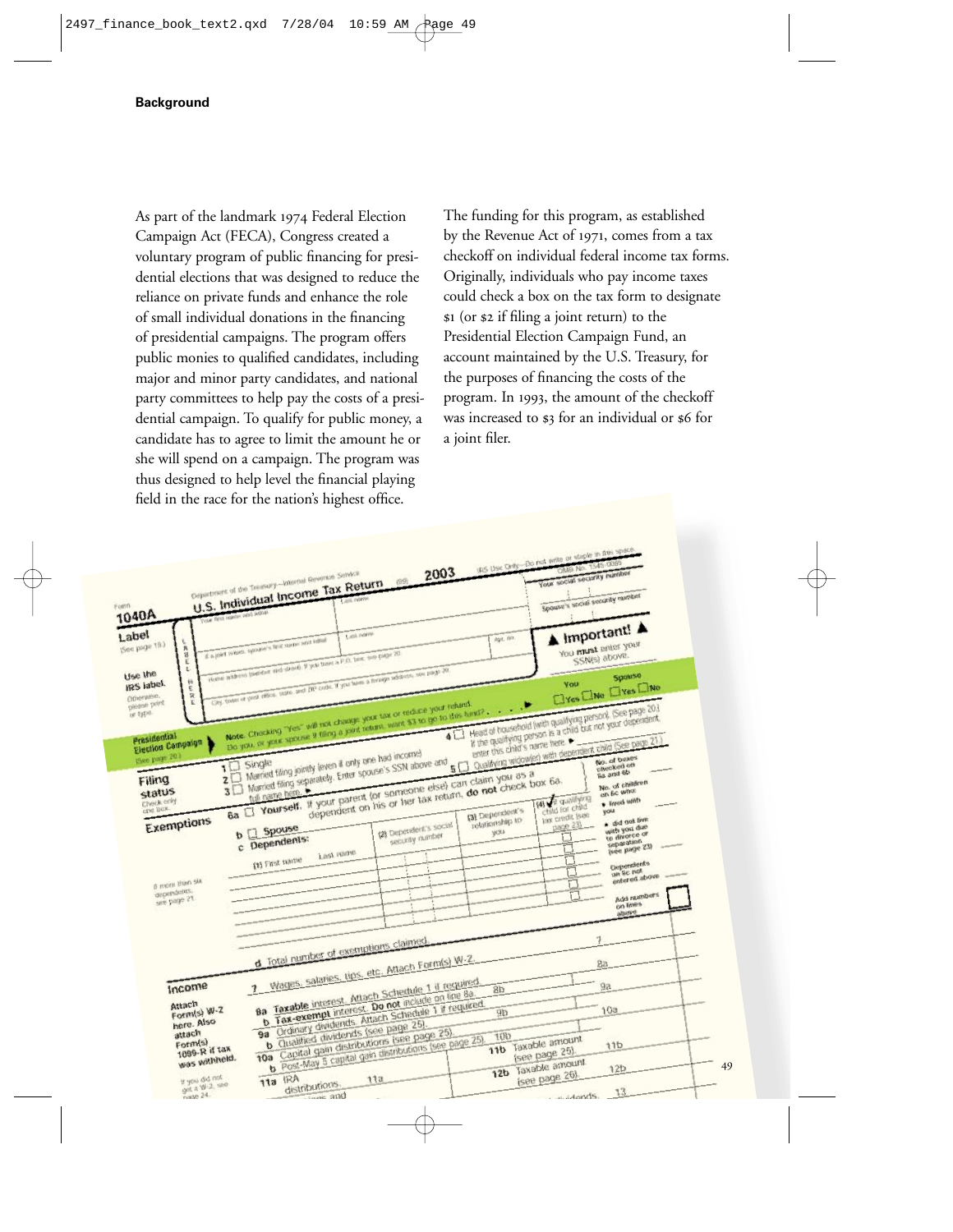Presidential candidates are subject to the same contribution limits and disclosure requirements as other federal candidates. They may accept contributions of up to \$2,000 per election from an individual and up to \$5,000 per election from a political action committee (PAC). They may not accept any corporate or labor union money, nor may they solicit or use any money that is not subject to federal contribution limits. Presidential candidates who accept public funds are also subject to additional restrictions. As a condition of eligibility to receive public money, a candidate must agree to abide by limits on campaign spending and agree to give no more than \$50,000 in personal funds for use in the campaign. Presidential contenders who decide not to accept public money face no limits on the amount of money their campaigns may spend and no limit on the amount they may spend from their personal resources.

During the primary stage of the presidential selection process, a candidate may become eligible for public matching funds that offer a dollar-for-dollar match on an amount up to for each individual contributor. Only candidates who seek the nomination by a political party to the office of President are eligible to receive primary matching funds. This includes candidates seeking to be the nominee of minor parties, such as the Natural Law Party or Green Party, that select a presidential nominee at a party convention, but do not hold state primaries or caucuses.

#### **Eligibility**

In order to qualify for matching funds, a candidate must meet certain eligibility requirements. Specifically, a candidate must:

- · raise at least \$5,000 in individual contributions of up to \$250 in twenty states (a total of at least  $$100,000$  nationwide);
- agree to limit spending from personal funds to \$50,000; and
- agree to abide by an aggregate ceiling on campaign spending and state-by-state spending limits.

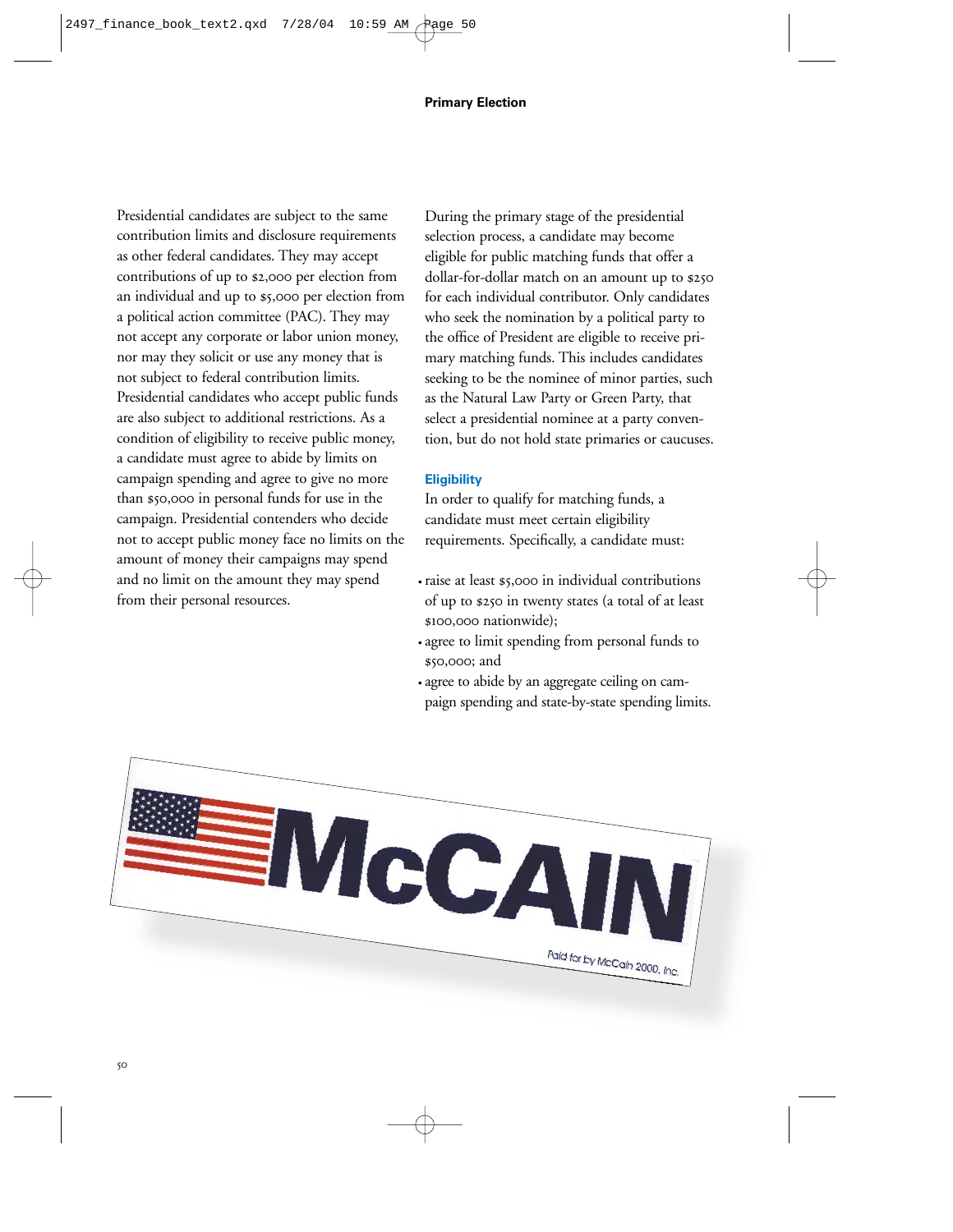To receive public funds, a candidate must agree to two types of spending limits. These limits apply to all the monies spent by a candidate from the time he or she becomes a candidate until the time that a nominee is chosen at the national party convention.

First, a candidate is subject to a limit on total primary campaign spending, which is often called the aggregate limit. This limit is based on a formula established in the 1974 FECA, which calls for a base limit of \$10 million, adjusted for inflation, plus an additional 20% for fundraising expenses. A candidate is also allowed to spend an additional amount to pay the legal and accounting costs incurred to comply with the law. In 1976, the first presidential election conducted under the public funding program, each candidate who accepted matching funds was allowed to spend about \$13 million during the primaries. In 2000, the FEC modified the spending limit by allowing a candidate to spend up to **1**% of the base limit on legal and compliance costs, excluding any expenses incurred to wind down a campaign after a candidate has dropped out of the race. In 2004, with these various adjustments included, each publicly funded candidate was allowed to spend a total of almost \$50 million seeking the presidential nomination.

In addition, the law limits how much a candidate may spend in each state. The amount allowed under these state ceilings depends on the voting-age-population in a state. In 2004, these state limits ranged from a minimum of about  $\frac{1}{4}$ ,  $\frac{1}{4}$ ,  $\frac{1}{4}$  a low population state like New Hampshire to more than \$15 million in California. These state limits, however, are governed by many complicated rules that determine the expenditures that count against a particular

state's ceiling. Consequently, they have not proven to be very effective in limiting candidate spending, and candidates are usually only concerned about state ceilings in Iowa and New Hampshire, the two states that traditionally start the presidential primaries.

#### **Payments**

Once a candidate has qualified for matching funds, any contribution of up to \$250 per contributor received after January **<sup>1</sup>** of the year before the election is eligible for matching. The first payments of public money are made on January **<sup>1</sup>** of the election year, and on a monthly basis thereafter. The maximum amount of matching money that a candidate may receive is one-half of the base aggregate spending limit. (In 2004, this would have equaled more than  $$18$  million, since the base limit of  $$10$  million set in 1974 had grown to more than \$37 million in 2004, as a result of the adjustments for inflation.)

Under rules adopted by the FEC, a candidate who fails to receive 10% of the vote in two consecutive state primaries in which he or she is on the ballot is no longer eligible to continue to earn matching funds. A candidate who fails to meet this threshold can restore eligibility by winning 20% of the vote in a subsequent state primary. Candidates who are eligible to receive matching funds, even though they may no longer be campaigning actively for the nomination, may continue to request public funds to pay off their campaign debts until late February or early March of the year following the election.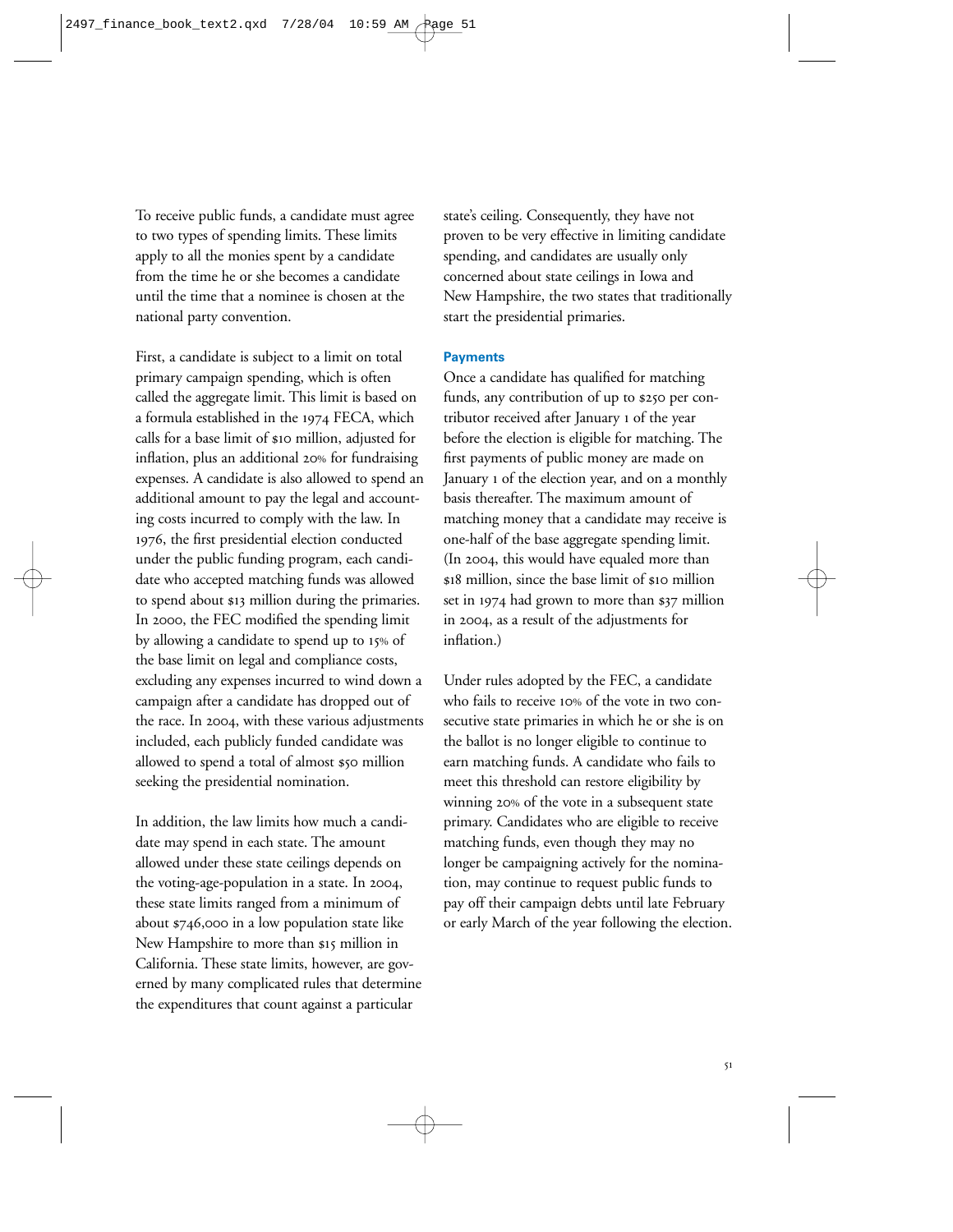In the general election, presidential candidates may receive a grant to finance the entire cost of a campaign. However, the general election program does make a distinction between major party candidates and minor party or new party candidates, and only provides the full amount of public money allowed under the law to major party candidates. Minor party or new party candidates may only qualify for a proportional subsidy.

#### **Major Party Candidates**

The presidential nominee of a major party who opts for public funding may receive a full public grant equal to the total amount that may be spent under the general election expenditure limit. A **major party candidate** is defined in the law as the nominee of a party that received at least 25% of the vote in the previous presidential general election. Since the beginning of the public funding program, only the Republican and Democrat parties have met this definition. The Republican and Democratic presidential candidates are therefore the only two candidates who receive the full public grant in the general election. The amount of this grant was originally set in 1974 at \$20 million plus adjustments for inflation. In 1976, the first general election grant

provided \$21.8 million to each of the major party nominees. By 2004, the amount of this grant had grown to \$74.6 million.

As in the primary election, a candidate may become eligible to receive public money by agreeing to limit personal spending on the campaign to no more than \$50,000 and by agreeing to abide by a national spending limit. There are no state-by-state spending caps in the general election. The major party nominees must also agree that they will not raise or spend additional private contributions for their campaigns, with the exception of monies that they are allowed to raise to finance legal and compliance costs.

Any private monies raised to pay for general election legal, accounting and compliance costs (known as GELAC funds) must come from contributions permissible under federal law. So individuals are limited to giving \$2,000 for this purpose, and no corporate or labor union funds may be used. While this is considered a "minor exemption" in the general rule against additional fundraising, the amounts received can be significant. In 2000, Democrat Al Gore raised **<sup>11</sup>** million in compliance money; Republican George Bush raised \$7.5 million.

| <b>How Public Funding Works</b>                              |      |       |         |
|--------------------------------------------------------------|------|-------|---------|
| Total Amount Contributed by Individual                       | \$25 | \$300 | \$2.000 |
| Amount of Contribution Eligible on a Dollar for Dollar Match | \$25 | \$250 | 250     |
| <b>Total Amount Received by the Candidate</b>                | \$50 | \$550 | \$2.250 |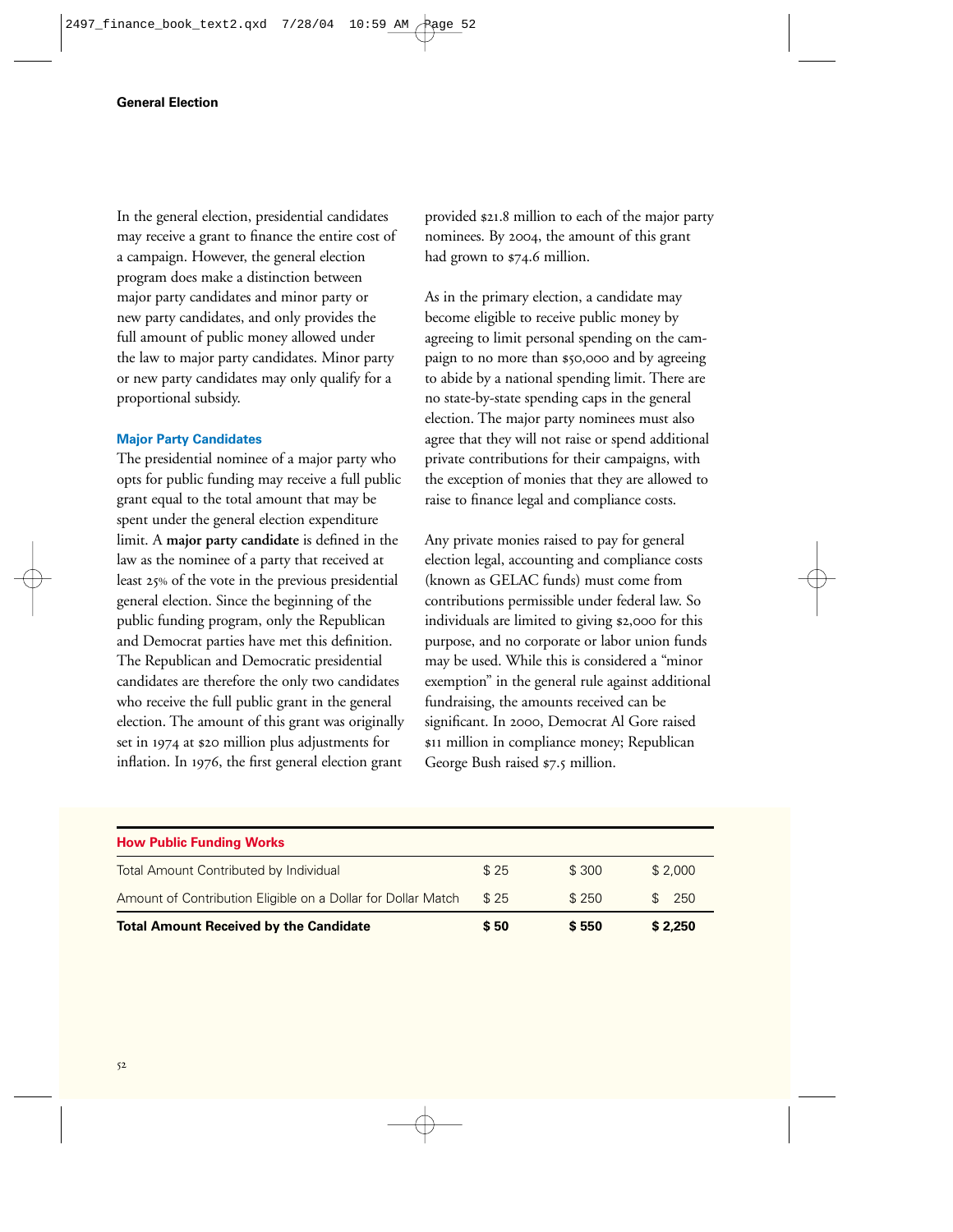#### **Non-Major Party Candidates**

A non-major party candidate or minor party candidate (*i.e.*, the nominee of a party that did not receive at least 25% of the vote in the prior presidential election) can qualify for a proportionate share of the general election grant. The exact amount of this partial subsidy is based on the share of the vote the party received in the previous election as compared to the average vote received by the major parties. In order to be eligible for public money, the party's candidate in the previous election had to receive at least % of the national vote. The party then qualifies for a proportionate share of the public grant based on their share of the vote. So, for example, in 1996 and 2000, the Reform Party candidate received a partial public funding grant based on the share of the national vote Ross Perot received in 1992 and 1996. Candidates who qualify for a partial share of public funding in the general election may raise additional private contributions, subject to the federal contribution limits, up to the total amount of the general election spending ceiling. In addition to agreeing to abide by the national spending ceiling, a candidate must also agree to limit personal spending to no more than \$50,000 in order to be eligible to receive a partial public funding grant.

Candidates representing new parties or a minor party that has not previously received 5% of the national vote can also qualify for a post-election share of the public grant by receiving 5% of the national vote. In this instance, a candidate may request a partial public funding payment based on the share of the vote received in the election. For example, in 1980, John Anderson, the nominee of the National Unity Party, received more than 5% of the vote in the 1980 election, and, after the election, received more than \$4 million (slightly less than one-fifth of what the major party candidates received at the start of the general election) to help pay for the costs of his campaign. If the National Unity Party had nominated a presidential candidate in 1984 (it did not), the Party would have qualified for a partial public grant in 1984.

| <b>Presidential Public Funding</b>         |      |                                                 |      |  |  |  |
|--------------------------------------------|------|-------------------------------------------------|------|--|--|--|
| <b>Aggregate Spending Limits 1996-2004</b> | 1996 | 2000                                            | 2004 |  |  |  |
| Elections:                                 |      |                                                 |      |  |  |  |
| <b>Total Primary</b>                       |      | \$37.1 Million \$45.60 Million \$50.37 Million  |      |  |  |  |
| General                                    |      | \$61.82 Million \$67.56 Million \$74.62 Million |      |  |  |  |
| <b>National Nominating Convention</b>      |      | \$12.36 Million \$13.51 Million \$14.92 Million |      |  |  |  |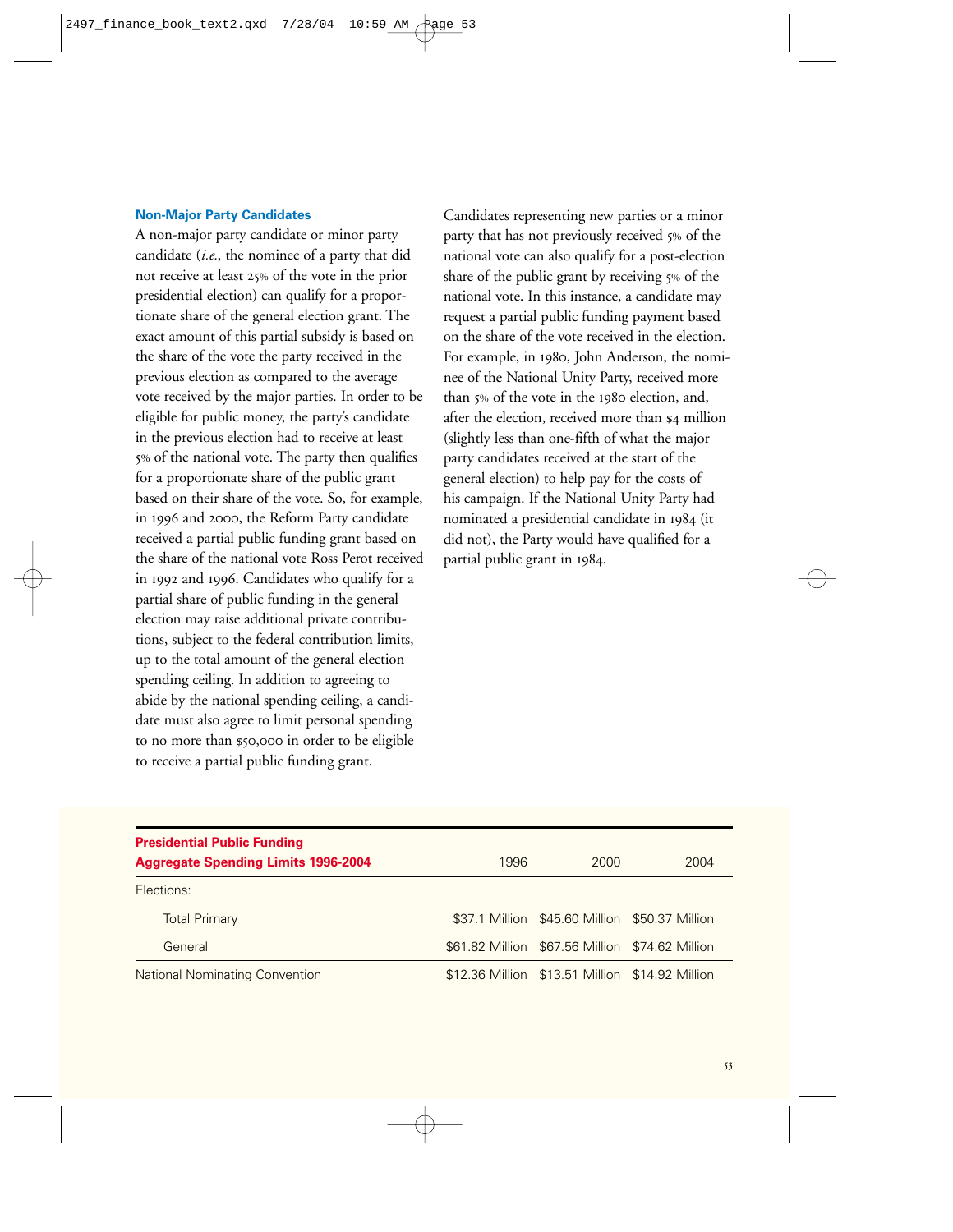The public funding program also provides national party committees with subsidies to finance their presidential nominating conventions. Each major party is entitled to receive a basic grant that was originally set in 1974 at \$2 million, with adjustments for inflation. This base amount has been increased twice and, in , each major party – the Democrats and Republicans – received \$14.9 million in public funds to pay for their conventions. Minor parties may also qualify for a partial public grant to pay for their nominating conventions on the same proportionate basis as described above for general election funding. To be eligible, a minor party had to receive at least 5% of the national vote in the previous presidential election.

#### **Private Fundraising for Conventions**

1992- 2004



Data: *Campaign Finance Institute*

This party money is not the only source of convention funding. Certain supplemental services may also be provided by host committees, which are defined as any local group, such as a civic association, business organization, convention bureau, or chamber of commerce, which is registered as a non-profit organization and whose principal purpose is to encourage commerce in the convention host city. The host city may, for example, provide additional public transportation to and from the convention site or a business may sell or rent chairs, podiums, tables or other equipment to the convention committee at discounted rates. Additionally, many host cities have utilized  $501(c)(3)$  charitable accounts to raise private funds for convention activities. However, these host committee funds may not be used to finance political activities at the convention.

After the 2000 election, the FEC rewrote the convention rules to allow corporations to contribute funds to convention host committees, regardless of whether the corporations had business interests in the city (the previous standard). This has allowed corporations to continue to be involved in the financing of party conventions, despite the prohibition on soft money to national party committees. *(See Private Fundraising for Conventions chart, left.)*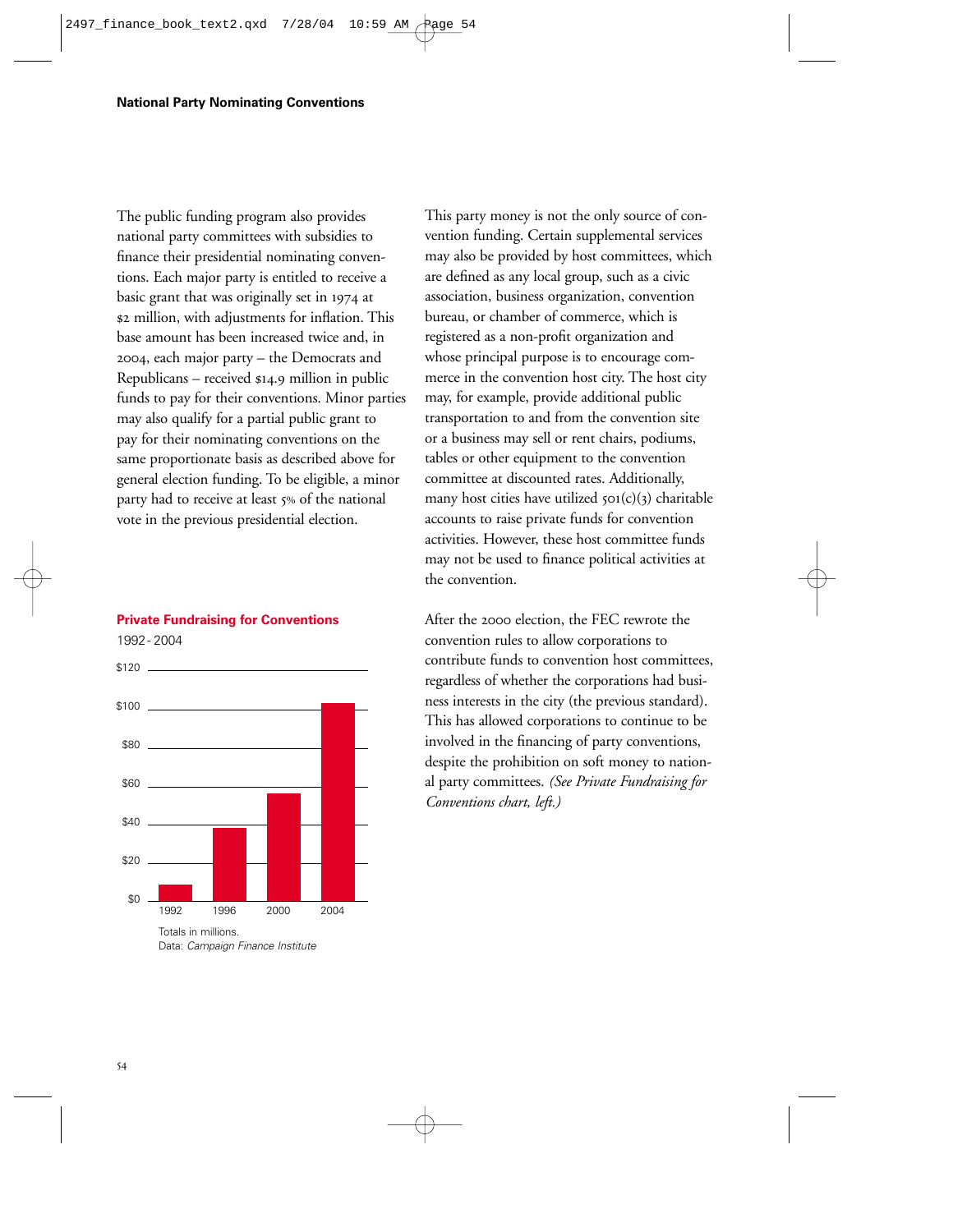The presidential public funding system has been under strain in recent years. Revenue trends for the funding of the program show a continuing decline in taxpayer checkoff rates, as well as a decline in the monies available to the program in recent election cycles. These financial concerns have been exacerbated by payment priorities established in the law that require the U.S. Treasury to first set aside the sums needed for the general election, then the convention subsidies, and finally, the matching fund payments. This has, at times, led to temporary shortfalls in the amount of money available to meet matching fund payments early in the presidential election year. In 2000, for example, the FEC was unable to make timely matching fund payments to candidates for a number of months.

A greater problem relates to the spending limits, especially during the primary campaign. The front-loading of the presidential selection process – the decisions by states to move the scheduling of their respective presidential primaries or caucuses to earlier and earlier dates in the election year – has increased the need to spend money early in the process and increased the cost of presidential primary campaigns. The spending ceilings, however, have not been revised to reflect these changes in the process, and thus have become a major strategic concern for candidates, who now face the possibility of running out of room to spend money as early as March of the

election year. This has led many candidates to question whether the benefits offered by public funds are worth the strategic risks created by the spending restrictions.

In 2000, George W. Bush became the first major party presidential nominee to decide to forgo public matching funds and spending limits during the primaries. In 2004, both major party nominees, President George W. Bush and Senator John Kerry, have chosen to opt out of the system during the primary campaign. Howard Dean, one of the principal contenders for the Democratic nomination, also decided to refuse public funds.

The experience of the 2004 campaign has highlighted the inadequacies of the increasingly outdated rules of the public funding system and the need for major revisions in the law. In November 2003, the same Members of Congress who served as the primary sponsors of the Bipartisan Campaign Reform Act – Senators John McCain and Russell Feingold and Representatives Martin Meehan and Christopher Shays – introduced legislation to address the problems of the public funding program. This legislation would increase the amount of the tax checkoff, allow qualified candidates to receive matching funds before the beginning of the election year, and raise the ceilings on spending.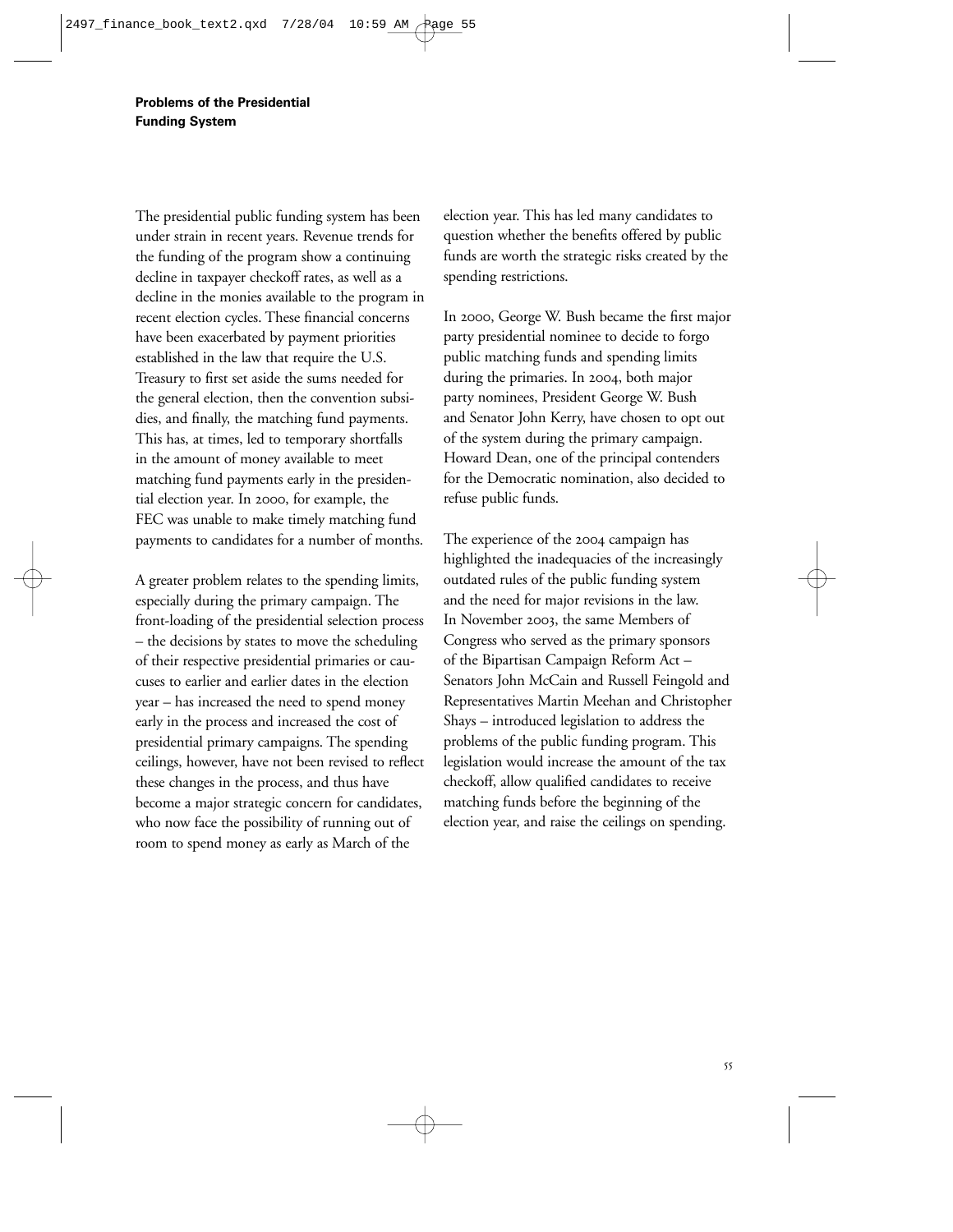# *V*

*The Federal Election Commission*

*The Federal Election Commission was created by Congress in 1 to administer and enforce the Federal Election Campaign Act, the principal federal statute governing the financing of federal campaigns. The following is a summary of the purpose, structure and work of the FEC, and a critique of its current shortcomings.*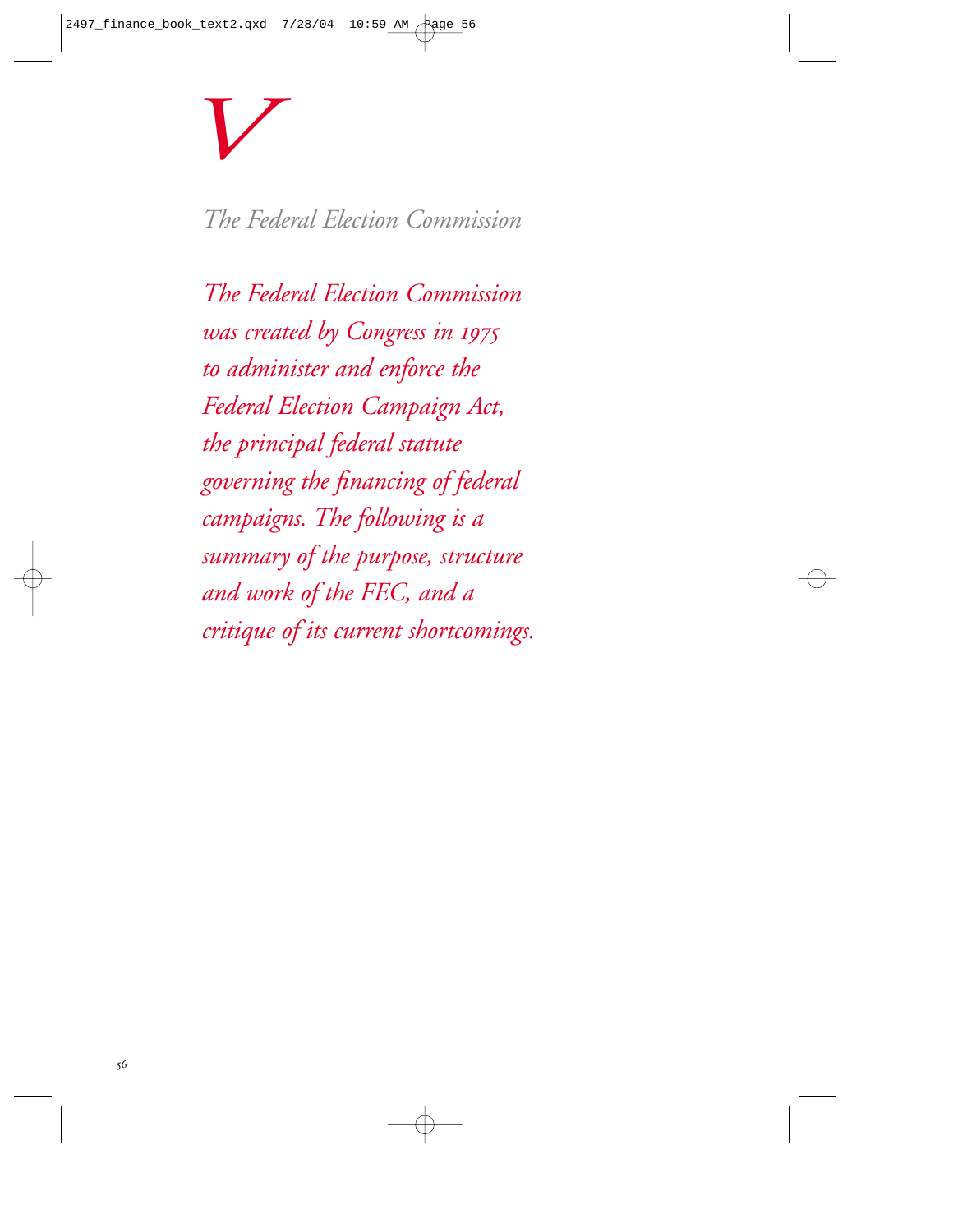Prior to 1975, there was no independent agency responsible for administering federal campaign finance laws. The Clerk of the House and the Secretary of the Senate were responsible for disclosure reports, but it was difficult for the public to gain access to those reports through their offices. Moreover, the reports only had to be kept on file for a period of two years. The U.S. Department of Justice had the authority to conduct criminal investigations of alleged violations of federal campaign laws, but it rarely exercised this authority. Consequently, enforcement of campaign finance laws prior to the creation of the FEC was weak and ineffective.

Under the provisions of FECA, Congress gave the Federal Election Commission exclusive authority to:

- issue advice and write regulations interpreting campaign finance laws;
- enforce the campaign finance laws (limited to civil jurisdiction);
- disclose to the public all reports filed by federal political committees; and
- administer the presidential public funding system.

The FEC is superficially modeled after other federal regulatory agencies, including the Federal Communications Commission (FCC) and the Federal Trade Commission (FTC). However, unlike virtually every other federal administrative agency, it has an even number of Commissioners (six) and must have the support of a majority

(four Commissioners) to take any action. The law that established the agency states that no more than three of the six Commissioners can be from the same political party; as a practical matter, this means that the Commission is made up of three Republicans and three Democrats. Commissioners are formally nominated by the President and confirmed by the Senate, but in practice each political party's leaders select "their" Commissioners, and then provide the names to the President, who typically nominates the individuals who have been proposed. Each Commissioner serves a term of six years with two seats (one from each party) open for new appointments every two years. This "paired" process results in very little scrutiny of nominees by the Senate in the confirmation process, because each party is viewed as having selected "its" nominee. Furthermore, the Commission has an unusually "weak" office of chairman. The chair rotates among the six-Commissioners on an annual basis, and the occupant has no power to hire or fire senior personnel. The agency's structure – an even number of Commissioners, a partisan split of three Commissioners from each party, and the requirement that there be at least four votes to take any action (thus requiring a bipartisan vote) – all serve to limit the FEC's ability to act and thus undermine its ability to use its regulatory and enforcement powers to great effect. The Commission has a history of splitting 3-3 on important enforcement and policy issues, resulting in no action by the FEC.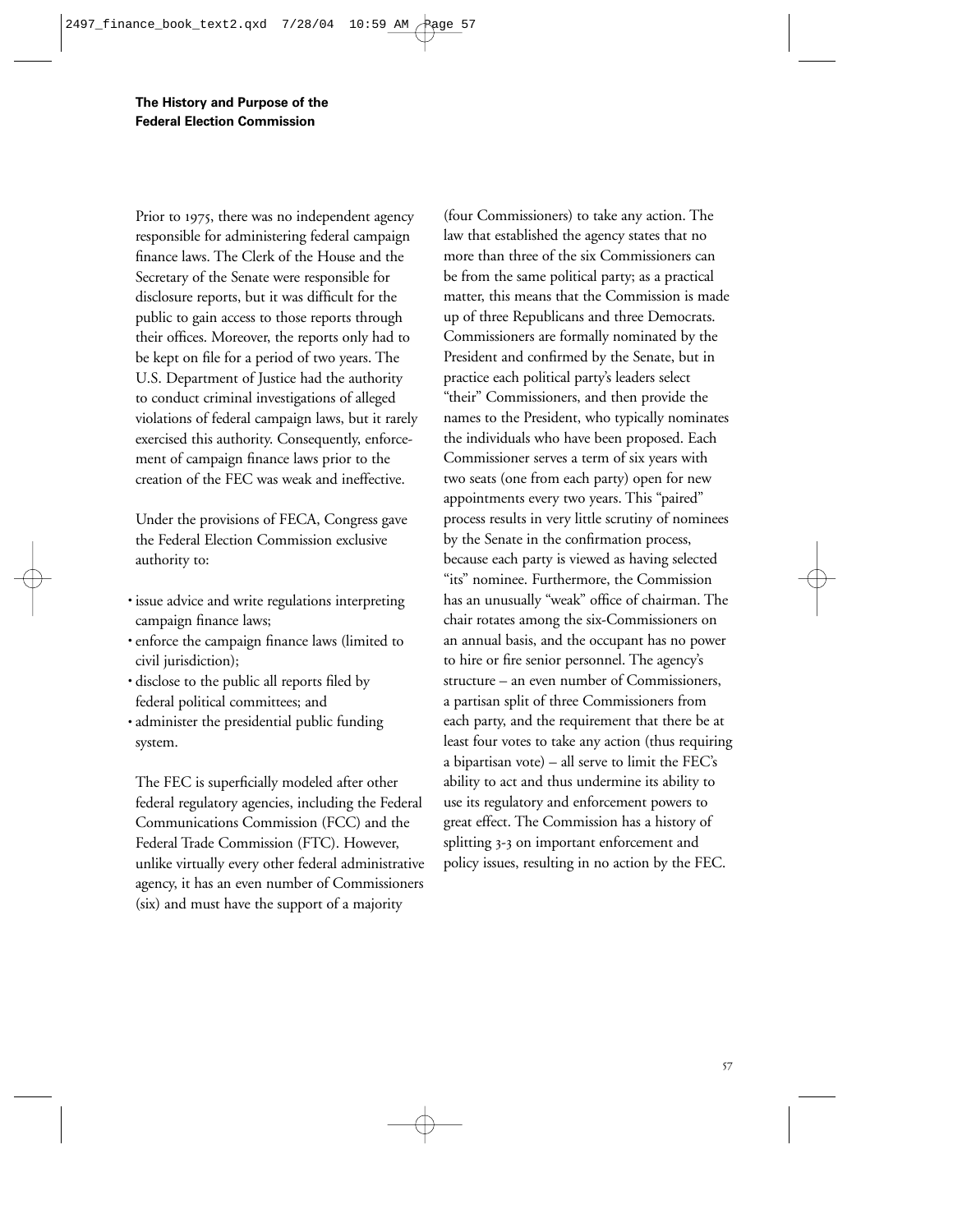The FEC has four primary responsibilities. They are to:

- disclose campaign finance information to the public;
- clarify the law through advisory opinions and regulations;
- enforce the law through investigations, audits and fines; and
- administer the presidential public funding system.

#### **Disclose Contributions and Expenditures**

The Commission administers the disclosure of the amounts and sources of monies raised and spent in federal elections. Specifically, the FEC is the recipient of regular disclosure reports filed by federal candidates, PACs, and political party committees, including state and local party monies spent on federal election-related activities and independent expenditure and electioneering communication reports. The Commission reviews the reports for accuracy and timeliness and makes the reports publicly available online within 48 hours. The financial data is also entered into the FEC's database, and the Commission produces analyses and historical comparisons of campaign finance data at regular intervals and makes this information available to the public. American government scholar Thomas Mann has noted that the United States provides greater and faster disclosure of political contributions and expenditures than any other democracy.

Access to the FEC's database, including scanned images or electronic copies of financial reports, is available at the **FEC Public Records Office**, which is open to the public, or on the internet at www.fec.gov/pubrec *(see p. for contact information)*.

As part of its efforts to improve disclosure and the efficacy of the law, the Commission also engages in substantial educational outreach intended to promote greater voluntary compliance with federal campaign finance law. This educational outreach includes a toll-free telephone and fax hotline, conferences, roundtable discussions and publications. The FEC also hosts conferences annually where the Commissioners and staff conduct technical workshops on campaign finance laws, including reporting and other compliance matters. Information on these programs is available at www.fec.gov/pages/infosvc.htm#anchor474101.

#### **Clarify the Law**

As is the case with other federal regulatory agencies, the FEC is responsible for interpreting the law and applying its provisions to particular circumstances. The FEC carries out this responsibility primarily by issuing rules to implement provisions of the law and by responding to Advisory Opinion Requests from organizations and individuals who seek guidance on the application of the law to specific activities.

#### *Rulemaking Process*

Part of the Commission's responsibilities are to interpret federal election law and promulgate rules for the regulated community through rulemakings. The Commission begins by drafting a proposed rule and publishing a Notice of Proposed Rulemaking in the *Federal Register*.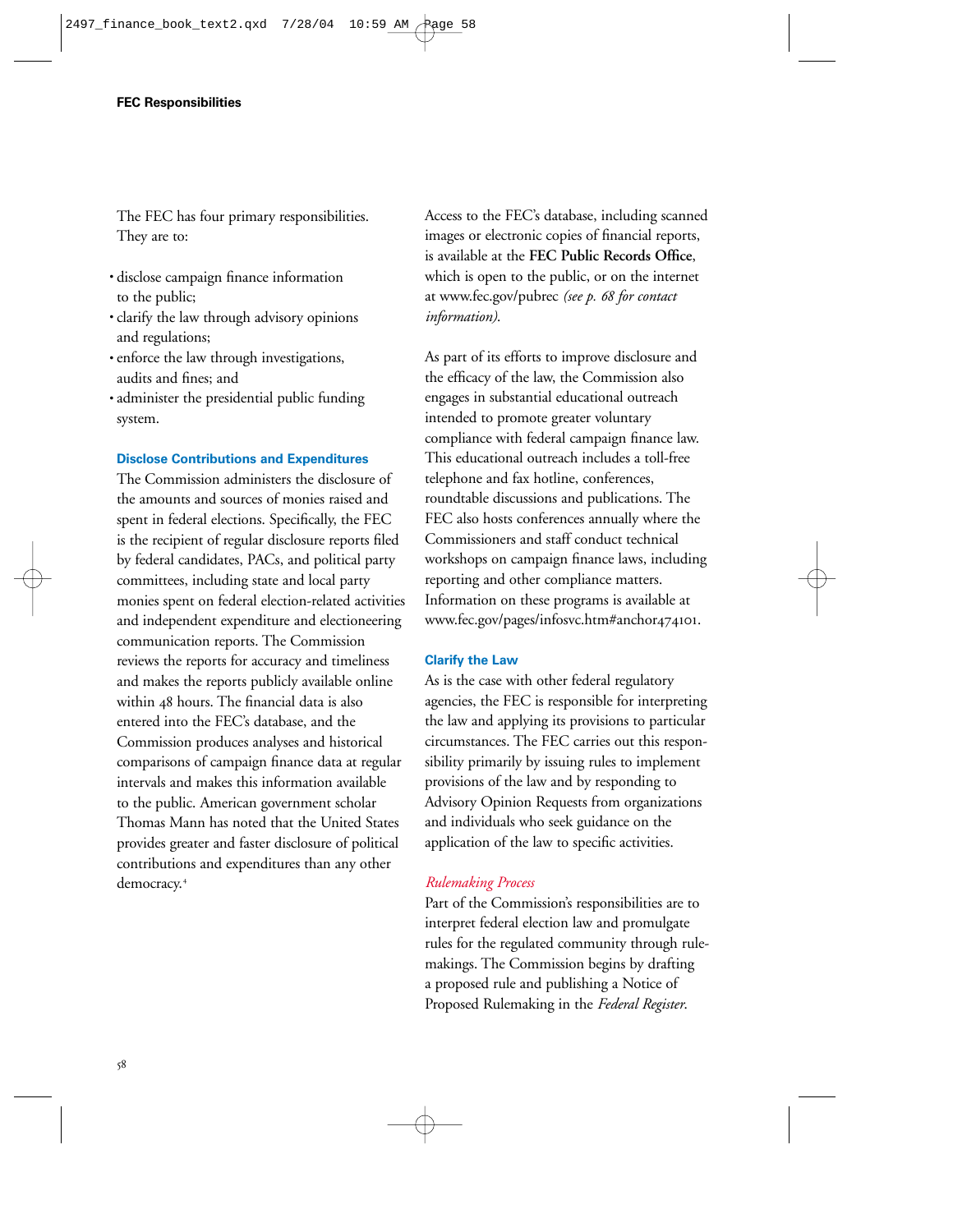(These notices are also available on the Commission's website at www.fec.gov/register.htm.) A notice includes a request for written comments from the public and regulated entities. Thereafter, the Commission may hold hearings at which members of the public can testify. Further staff drafts usually follow, culminating in a decision by the Commission to issue a new rule or to end or postpone the rulemaking. Individuals and groups may also ask the Commission to initiate a rulemaking by filing a petition that sets forth the proposed rule and the reasons for it. *(See http://eqs.sdrdc.com/ eqs/searcheqs.)*

Rules issued by the FEC may be challenged in court as being "contrary to law." For instance, the congressional sponsors of BCRA have filed suit in federal court against some of the FEC's new regulations, saying that the regulations fail to adequately implement the new law.

#### *Advisory Opinions*

The FEC uses an Advisory Opinion process to answer specific questions raised by individuals and organizations who seek guidance on how the law affects their proposed activities. In responding to an advisory opinion request, the Commissioners consider the specific circumstances outlined by the individual or organization making the request. The request for an opinion must be based on an action an individual or organization plans to undertake; the Commission does not issue advisory opinions in response to hypothetical questions or circumstances. The Commission posts advisory opinion requests on its website and provides an opportunity for public comments on the request. The Office of General Counsel (OGC) issues a draft response, which is then debated and voted upon by the Commissioners at a public meeting. The FEC is required to act within 60 days of receipt (absent extensions) of the original inquiry. The requestor may follow the direct guidance of the advisory opinion without risk of later being found to have violated the law. Advisory opinions also serve as precedents for other individuals or organizations in the same circumstances. *(See the FEC's Advisory Opinions at http://herndon.sdrdc.com/ao/.)*

#### *Legislative Recommendations*

As part of its annual reporting requirements to Congress, the FEC makes legislative recommendations. Some recommendations seek technical adjustments to the law that would enable the FEC to work more effectively, while others are more policy-oriented (for example, in the Commission proposed an increase in the amount of money that authorized candidate committees may give to other authorized candidate committees).

#### **Enforce Disclosure, Contribution Limits and Sources**

The FEC is charged with enforcing the laws as passed by Congress, as interpreted by the courts and as implemented by the Commission through regulations, advisory opinions, and judicial actions. Failures to comply with the law are handled by the Commission through a complaint process (where the Commission may seek civil, but not criminal, penalties) and an administrative fine program.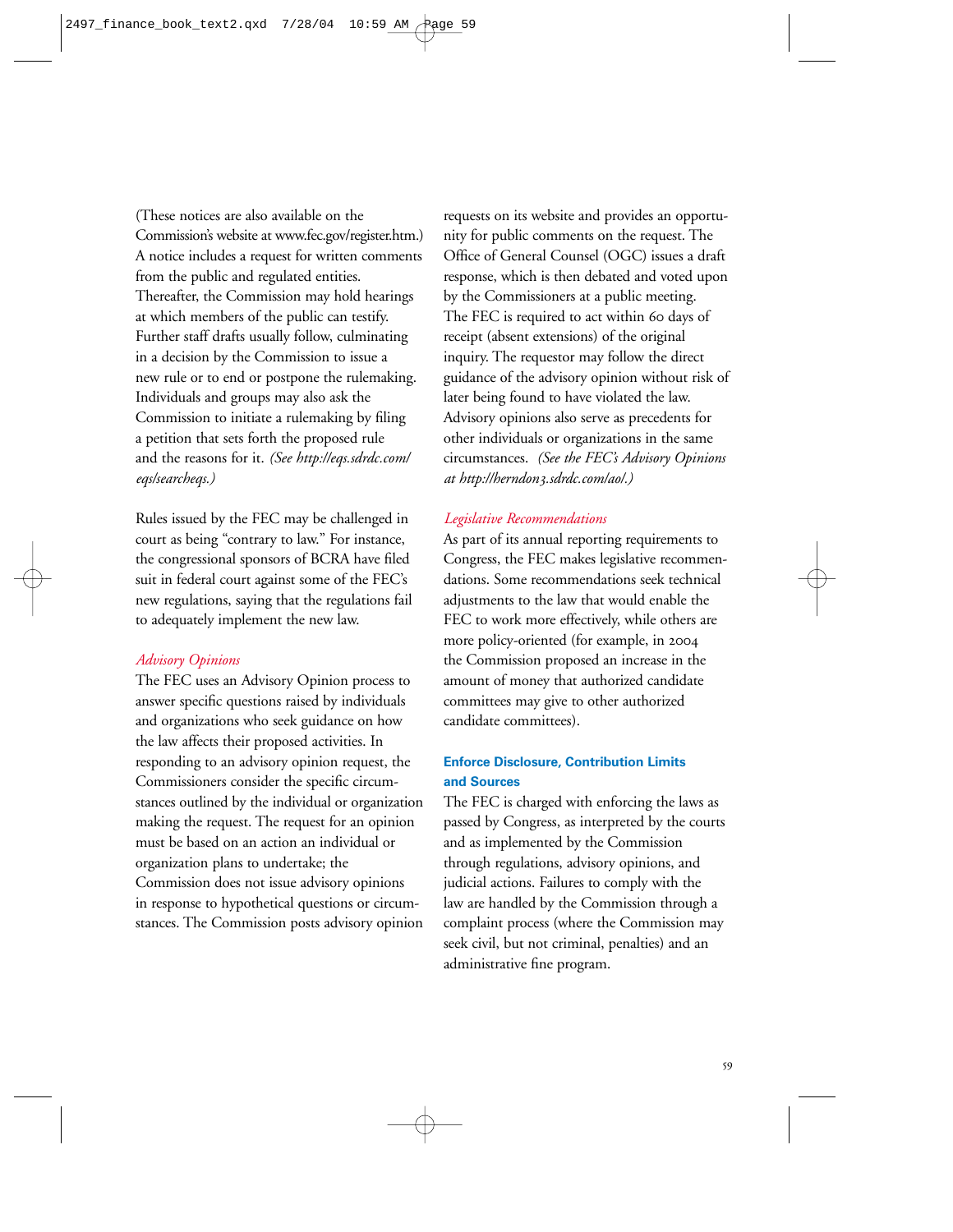#### *Complaint Process*

Anyone who believes a violation of federal election laws has occurred may file a complaint with the FEC. A complaint is a statement of the facts relating to the alleged violation of the law and includes any supporting documentation. A complaint initiates an enforcement process called a Matter Under Review or MUR. It must contain the complainant's name and address (no anonymous complaints may be considered), and the complaint must be signed, sworn to and notarized. *(See page <sup>1</sup> sidebar on facts needed to file a complaint.)*

One difficulty with the FEC's enforcement process is that it is cumbersome and lengthy. Current FEC Commissioner Scott Thomas has stated that the "procedural requirements and their attendant time allowances make it difficult – if not impossible – for the Commission to resolve a complaint in the same election cycle in which it is filed."<sup>5</sup> Many complaints take four or five years to resolve, and others are dismissed without investigation by the FEC because of a lack of resources. As noted above, controversial partisan matters can result in a 3-3 deadlock at the Commission level, resulting in no further action.

The FEC enforcement process works as follows: **<sup>1</sup>**. First, a complaint is filed (or a complaint is generated internally by the FEC based on its own findings or referrals from the Department of Justice). Once a complaint is received and accepted by the OGC (basic complaint criteria must be met), a copy is sent to the person or group accused of violating the law, and they are given an opportunity to respond. A complaint can be made public by the person or organization filing it, but an FEC investigation of a complaint and all correspondence in the matter is confidential until the Commission concludes its review.

. Second, the complaint is reviewed by the OGC and rated for importance according to standards within the Enforcement Priority System. Standards include "the intrinsic seriousness of the alleged violation, the apparent impact the alleged violation had on the electoral process, the topicality of the activity, and the development of the law and subject matter."

. Third, because of limitations on resources and funds, only some of the complaints filed are investigated by FEC staff. Other complaints, considered stale or less significant, are simply closed without any action. Active cases are analyzed by the General Counsel, who prepares a first report to the Commission that defines the legal and factual issues and recommends to the Commissioners whether or not there is "reason to believe" that a violation of federal law has occurred. If no reason to believe is found (by a vote of at least four Commissioners), the case is dismissed. If the Commissioners agree (again, by a majority vote) that there is "reason to believe," the OGC is authorized to pursue an investigation.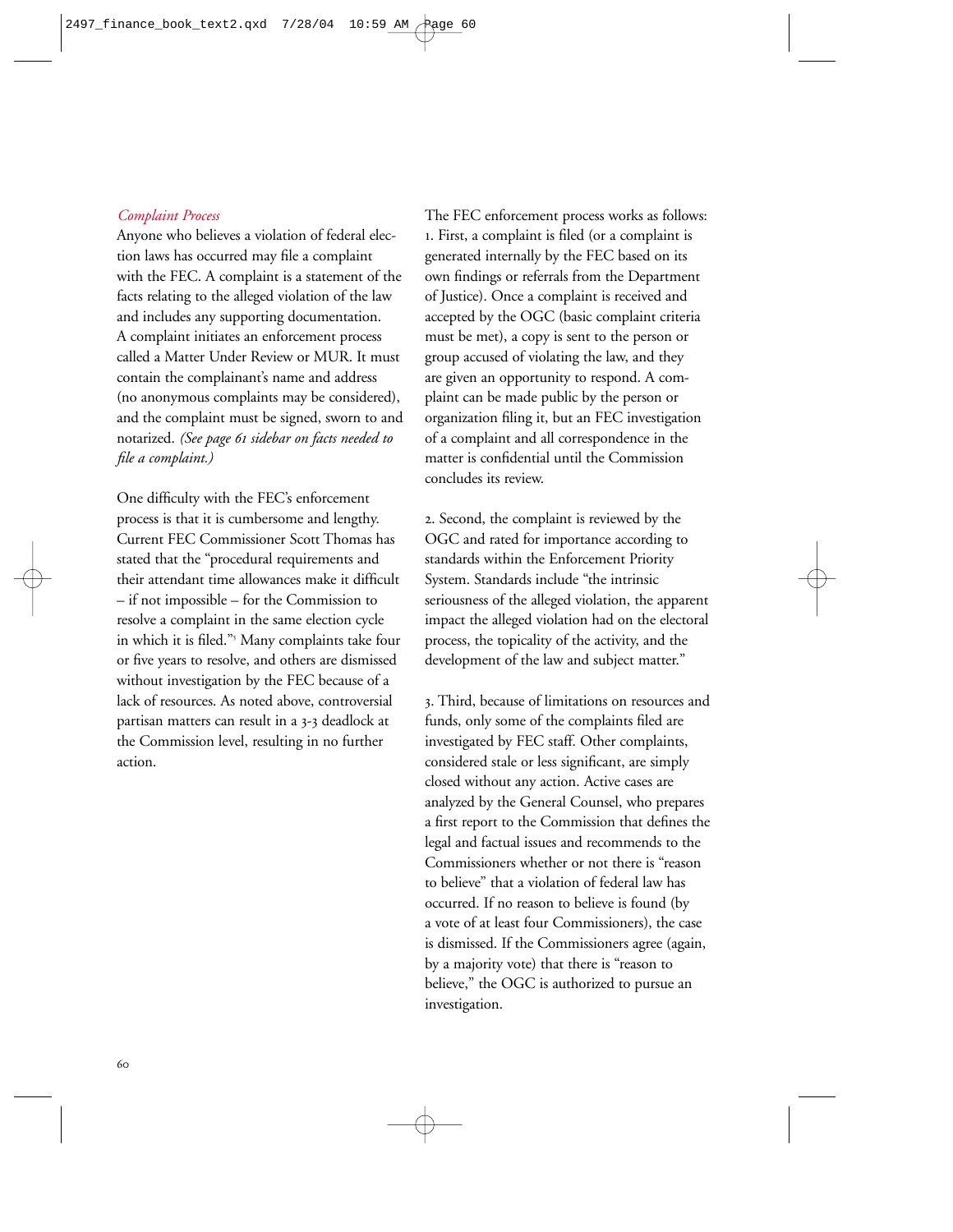#### **Facts Needed to File a Complaint**

. The FEC can issue subpoenas for testimony and documents. Based on their findings, the Office of General Counsel will produce a second report that advises whether the Commission should find "probable cause to believe" that a violation of federal campaign finance law has occurred or not. If probable cause is found, the respondent has 15 days to reply to the counsel's assessment, and then both the counsel's probable cause report and the reply brief are reviewed by the Commissioners. As always, four votes are necessary to either dismiss the case or find probable cause to believe. If the Commission deadlocks on the case by a 3-3 vote (as it sometimes does in controversial matters), the case is closed without action and the complainant is so notified.

. If the Commission concludes that there is probable cause to believe, the FEC must attempt to resolve the issue through "informal methods of conference, conciliation, and persuasion." This negotiating process usually results in a signed Conciliation Agreement between the FEC and the violator(s). Conciliation agreements typically involve an admission of wrongdoing by the respondent, and the payment of a civil monetary penalty. In cases where no conciliation agreement is reached, the Commission can file a civil lawsuit against the respondent in federal court, requesting that the court find a violation and impose a civil penalty.

There are two opportunities for judicial review of the complaint process. First, any complainant may petition the U.S. District Court for the District of Columbia to review the agency's failure to act if a complaint is not resolved 120 days after the filing of the complaint. Second, once the complaint is formally closed by

#### **Complaints Must:**

- State the full name and address **•** of complainant
- **•** Be signed, sworn to, and notarized
- Clearly show specific violations under **•** the Commission's jurisdiction
- Clearly identify each person or group **•** allegedly in violation
- **•** If available, include documentation of alleged violation (news clippings, correspondence, etc.)

For more information on complaints, visit www.fec.gov/pages/brochures/complain.htm

the Commission, the complainant may file suit in federal court arguing that the Commission's resolution of the matter was "arbitrary and capricious" and wrong as a matter of law. In order to succeed in bringing such a court challenge, the complainant must demonstrate "constitutional standing" (that he or she is personally injured by the Commission's action or inaction, including being deprived of information which should be available to the public).

Campaign finance law requires that the FEC keep enforcement matters confidential until they have ended. Once a complaint has been closed, the documents involved in that complaint, including those received through subpoena, are made available for public review. Some of these documents have recently been posted online at http://eqs.sdrdc.com/eqs/searcheqs. *(See case studies of FEC complaints reviewed by the courts, page .)*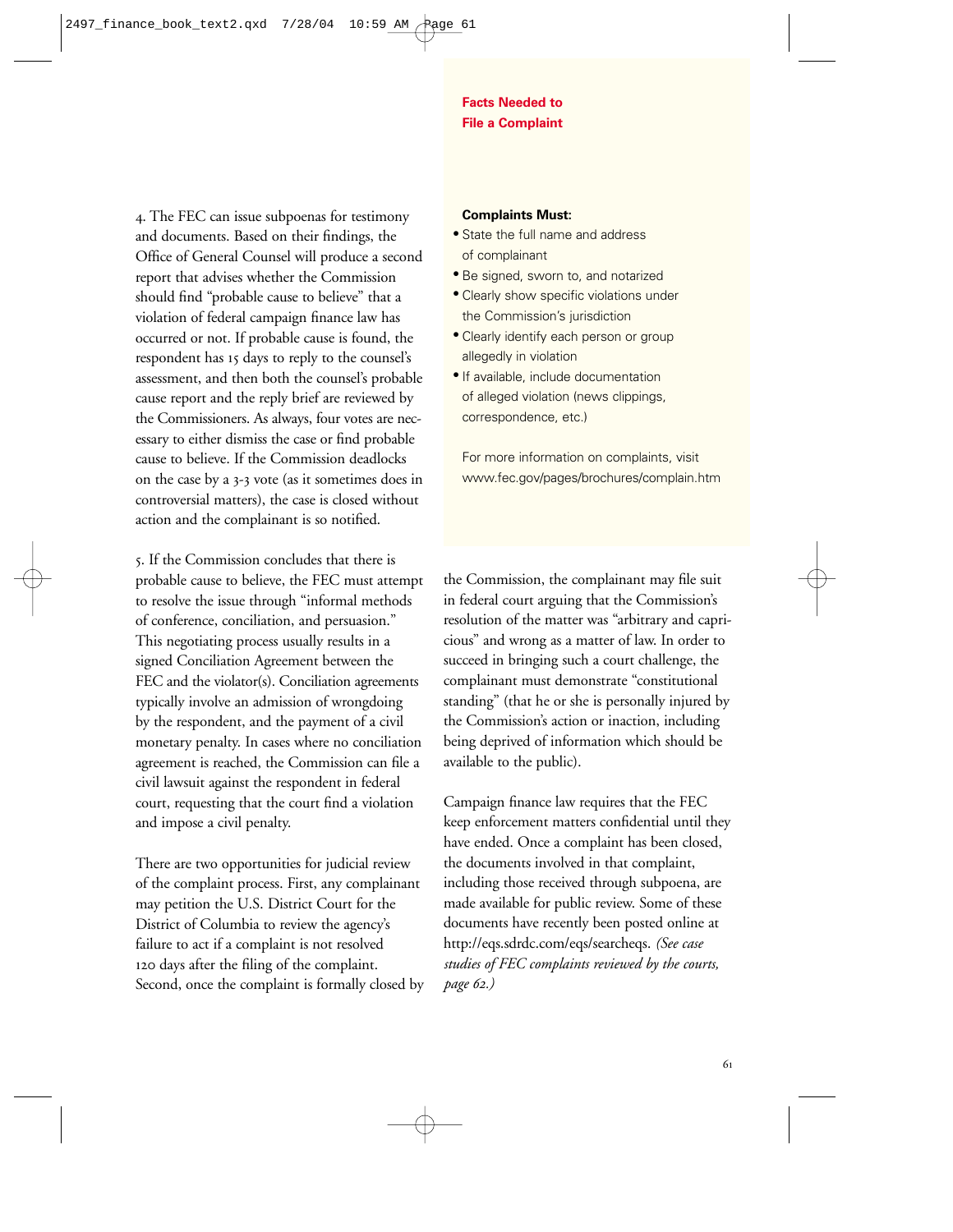#### **Case Study: FEC Enforcement Action Mandated by the Courts**

In the November 1992 general election, no candidate for a U.S. Senate seat in Georgia won a majority of the vote and three weeks later a second election was held between the two top candidates.

The Democratic Senatorial Campaign Committee (DSCC) and the National Republican Senatorial Committee (NRSC) each had limits on what they could spend on behalf of their respective candidates in the Georgia Senatorial general election. By election day, the NRSC had spent its maximum, while the DSCC had not. The NRSC requested an advisory opinion from the FEC to determine whether the subsequent election would qualify as a second general election or as a run-off. If the FEC determined that it qualified as a second general election, the DSCC and the NRSC each would be given a new spending limit; otherwise, the original general election spending limits would stay in place. The FEC never issued an opinion after splitting 3-3 on the matter. The NRSC went ahead and spent nearly the full amount permitted for a general election on the second election, while the DSCC did not exceed the balance remaining from its original spending allowance.

The DSCC proceeded to file a complaint with the FEC, alleging that the NRSC had violated federal law in exceeding the original spending allowance. The FEC split 3-3 on whether or not to proceed with the matter by initiating an investigation, and therefore dismissed the DSCC's complaint. The DSCC brought suit before the U.S. District Court for the District of Columbia.

On November 14, 1994, the court determined that the second election qualified as a run-off election and ordered the FEC to vacate its dismissal of the DSCC's complaint and initiate appropriate enforcement proceedings against the NRSC.

#### **Case Study: FEC Prodded Into Action by the Courts**

On May 14, 1993, the Democratic Senatorial Campaign Committee (DSCC) filed a complaint with the FEC, alleging that the National Republican Senatorial Committee (NRSC) had made illegal contributions in relation to the 1992 Senate races. After nearly 600 days had passed without any action on the part of the FEC, the DSCC filed suit in the United States District Court for the District of Columbia, claiming that the FEC's failure to act in any significant way was "arbitrary and capricious."

Based on its analysis of a number of factors for determining reasonableness of the FEC's action, the court determined that the FEC's failure to take meaningful action for such an extended period of time was contrary to law. While noting that the FEC had in the meantime initiated action on the complaint while the suit was pending, the court further warned that if any future inactivity of this nature should occur "the need for additional judicial intervention may well be compelling."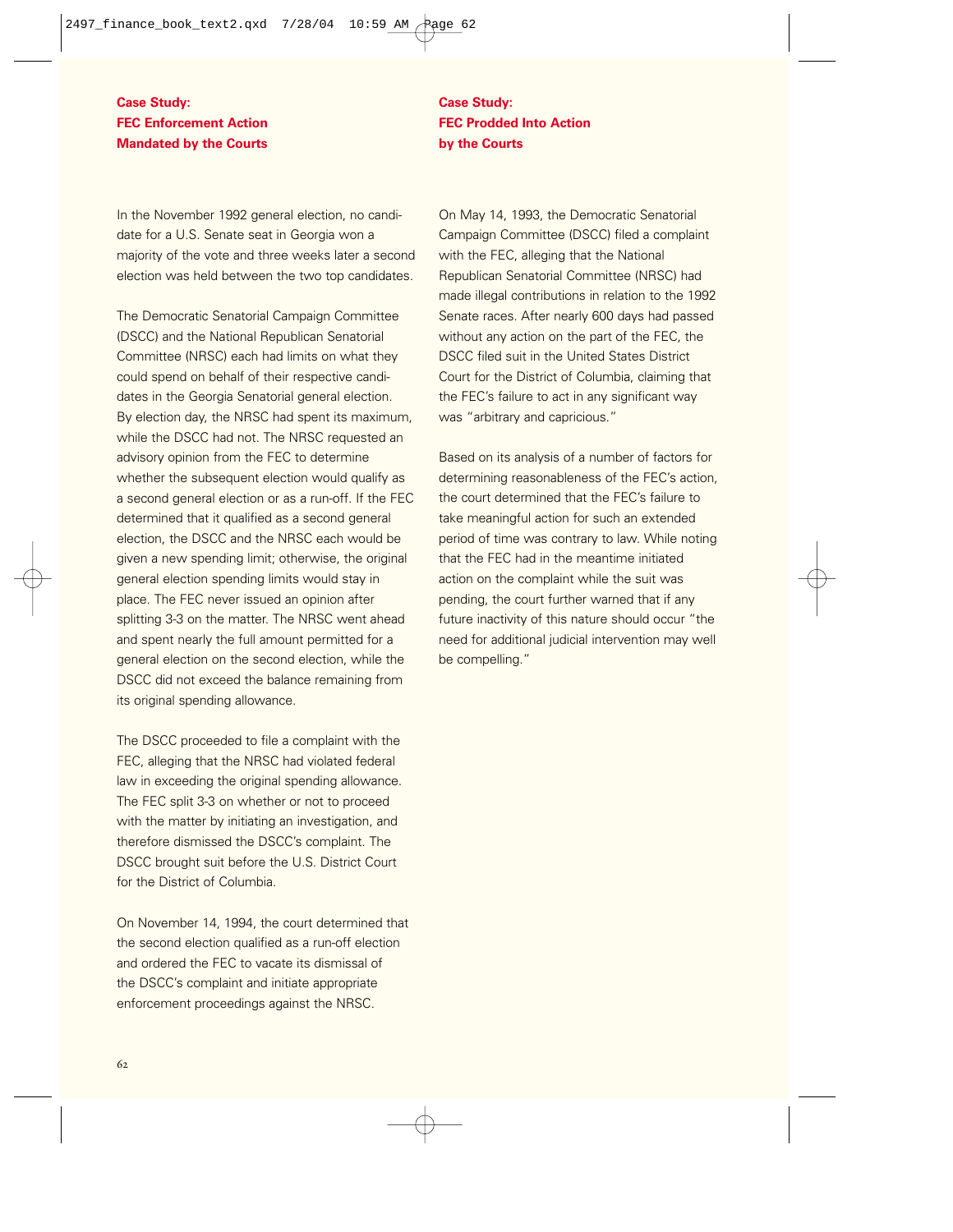#### *Administrative Fine Program*

The Administrative Fine Program (or "traffic ticket" system, as it is often called) was started in July 2000 in order to better assure the timeliness of reports filed with the Commission. The program allows the FEC to assess civil penalties on candidates or political committees that fail to report on time, fail to report at all, or fail to report properly. This program takes into account how late the report is, the relative electionsensitivity of the report, and past violations. The fines are on an automatic schedule.

#### **Administer the Presidential Public Funding System**

The presidential public funding system is detailed in the previous chapter. Principally, the FEC certifies that the qualified candidates have met the eligibility requirements, authorizes payments to candidates and the political parties, and audits campaign accounts of publicly funded presidential primary and general election candidates.



Congress structured the FEC agency in such a way as to curb its authority and enforcement powers. Congress wanted an agency that would enforce the law, but it did not want an overly powerful or autonomous agency. Accordingly, Congress limited its jurisdiction, curbed its enforcement authority, and created a laborious enforcement process that makes it difficult for the Commission to act quickly or contrary to the interests of one of the major parties. Congress also denied the FEC the authority to investigate anonymous complaints and the ability to conduct random financial audits of candidates.

For the Commission to impose a civil penalty, it must reach an agreement with the respondent in the conciliation process. Absent an agreement, the Commission may not impose a sanction, but must instead seek a sanction from the court. All criminal prosecutions must be referred to and pursued by the Justice Department.

Some advocates for reform have recommended that changes to the FEC include strengthening the enforcement powers and altering the structure of the Commission to enable a tie-breaking vote. Senators McCain and Feingold and Congressmen Shays and Meehan introduced legislation in July of 2003 calling for a new "Federal Elections Administration" to replace the FEC. This new FEA would have three members with the chair serving a 10-year term and the two other Commissioners (each from a separate political parties) serving six-year terms. The new agency would also have substantially strengthened enforcement powers.

In July of 2004, Senator Lott (R-MS) scheduled Senate hearings on the FEC and voiced support for changing the structure of the FEC to prevent future tie votes.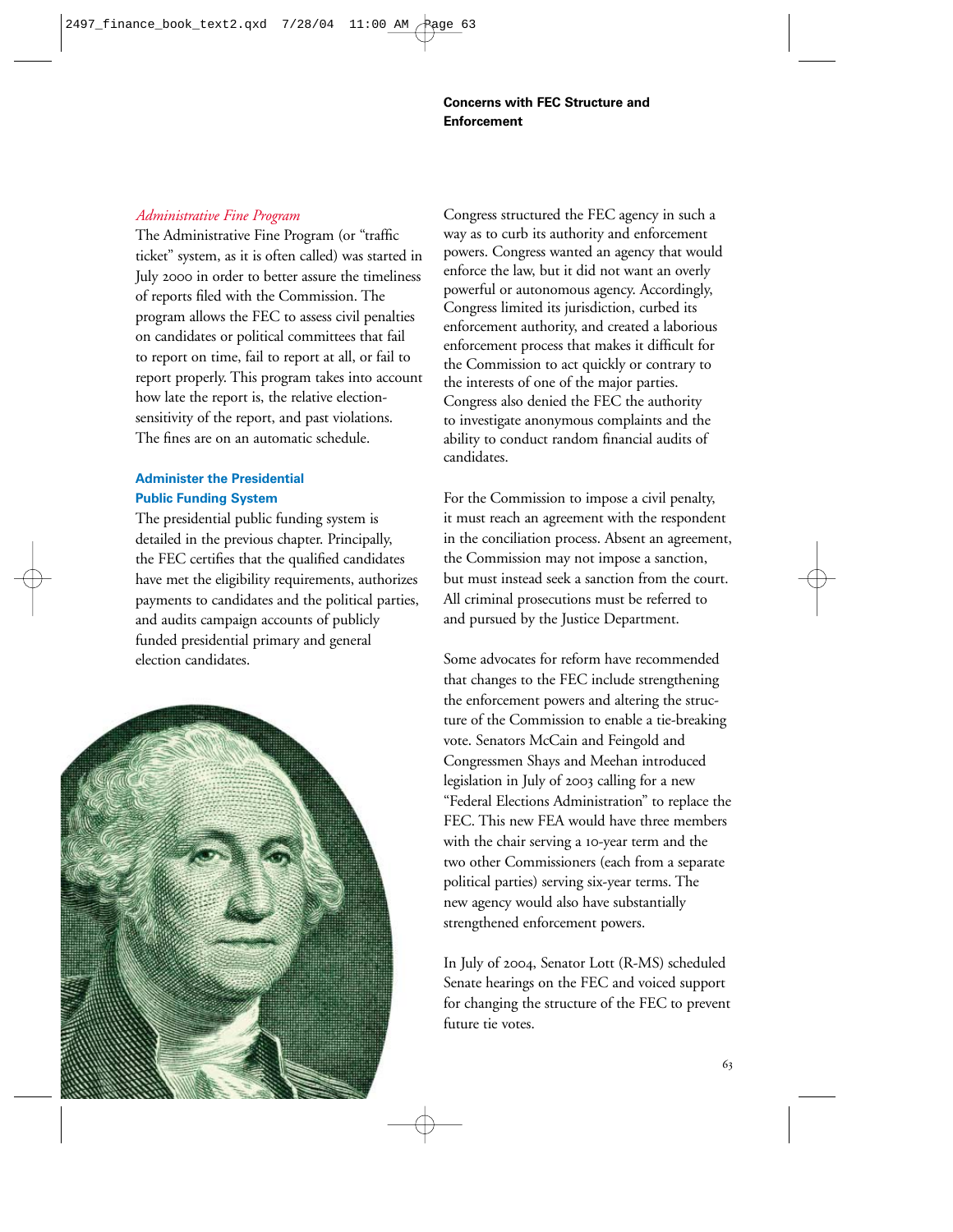## *VI*

*Resources: Where to Go for More Information on Campaign Finance*

#### **Campaign Finance Laws**

The Federal Election Campaign Act: http://www.fec.gov/law/feca.pdf

The Bipartisan Campaign Reform Act of 2002: http://www.fec.gov/pages/bcra/bcra\_update.htm

FEC Regulations: http://www.fec.gov/law/cfr/11\_cfr.html

FEC Guide to BCRA: http://www.fec.gov/pdf/guidesup03.pdf

FEC Guide to Major BCRA Resources: http://www.fec.gov/pages/bcra/major\_resources bcra.htm

FEC Guide to BCRA Litigation Documents: http://www.fec.gov/pages/bcra/litigation.htm

FEC Advisory Opinions Related to BCRA: http://www.fec.gov/pages/bcra/aos\_bcra.htm

Guide to BCRA Reporting: http://www.fec.gov/pages/bcra/bcra\_reporting.htm

BCRA Regulations by Topic: http://www.fec.gov/pages/bcra/rulemakings/ rulemakings\_bcra.htm

FEC Guide to Campaign Finance Law Resources: http://www.fec.gov/finance\_law.html

FEC Court Case Abstracts: http://www.fec.gov/pdf/cca.pdf

FEC Topical Brochures: http://www.fec.gov/brochures.html

Campaign Finance Institute eGuide: http://www.cfinst.org/eguide/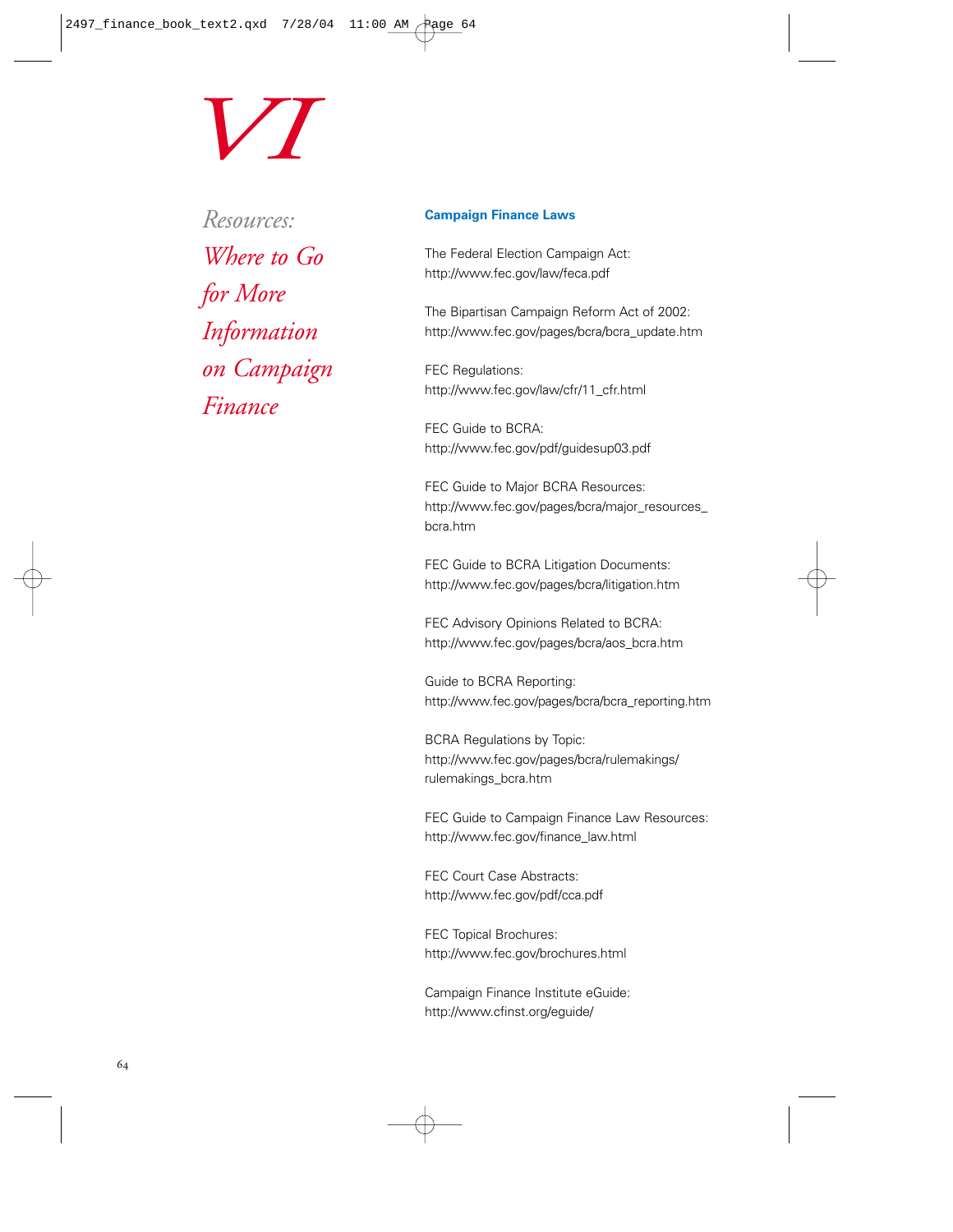#### **Publications**

"20 Year Report," Federal Election Commission, 1995, (www.fec.gov/pages/20year.htm).

*Campaign Finance Reform: A Sourcebook*, edited by Anthony Corrado, Thomas Mann, Daniel Ortiz, Trevor Potter and Frank Sorauf, Brookings Institution, 1997, Second edition forthcoming (see http://www.brookings.edu/gs/cf/newsourcebk.htm for new chapters of forthcoming book).

*Campaign Finance Reform: Beyond the Basics*, by Anthony Corrado, The Century Foundation, 2000.

*Campaign Finance "Reform": The Good, the Bad, and the Unconstitutional*, by James Bopp, Jr., The Heritage Foundation, 1999, (http://www.heritage.org/Research/GovernmentReform/BG1308E S.cfm).

*Financing the 2000 Election*, edited by David B. Magleby, Brookings Institution Press 2002, (see http://www.brook.edu/press/books/Financing\_200 0\_election.HTM for table of contents and sample chapter).

*Inside the Campaign Finance Battle*, edited by Anthony Corrado, Thomas E. Mann and Trevor Potter, Brookings Institution Press, 2003, (see http://www.brook.edu/press/books/insidethecampaignfinancebattle.htm for table of contents).

*The Last Hurrah? Soft Money and Issue Advocacy in the 2002 Congressional Elections*, edited by David B. Magleby and J. Quin Monson, Brookings Institution Press, 2004, (see http://www.brook.edu/press/books/lasthurrah.htm for table of contents and sample chapter).

*Legislative Labyrinth: Congress and Campaign Finance Reform*, edited by Diana Dwyre, Victoria A. Farrar-Myers, Congressional Quarterly Books, 2000.

*Political Money: Deregulating American Politics, Selected Writings on Campaign Finance Reform*, by Annelise Anderson, Hoover Institution Press, 2000.

*The Presidential Public Funding Program*, Federal Election Commission Booklet, 1993.

Project FEC, "No Bark, No Bite, No Point," issued by Democracy 21, 2002, (www.democracy21.org).

*Public Financing of Presidential Candidates and Nominating Conventions*, Campaign Finance Institute Report, 2003, (http://www.cfinst.org/presidential/pdf/FEC\_Com ments\_conventions.pdf).

*Public Funding of Presidential Elections*, Federal Election Commission Brochure, 1996.

*Report on the Changing Nature of Conventions*, The George Washington University, 2004, (http://www.gwu.edu/~action/2004/chrnconv.html).

*Selling Out*, by Mark Green, ReganBooks, 2002.

*Unfree Speech: The Folly of Campaign Finance Reform*, by Bradley A. Smith, Princeton University Press, 2001.

*The Washington Post* Campaign Finance Resource Page, (www.washingtonpost.com/wpsrv/politics/special/campfin/links.htm).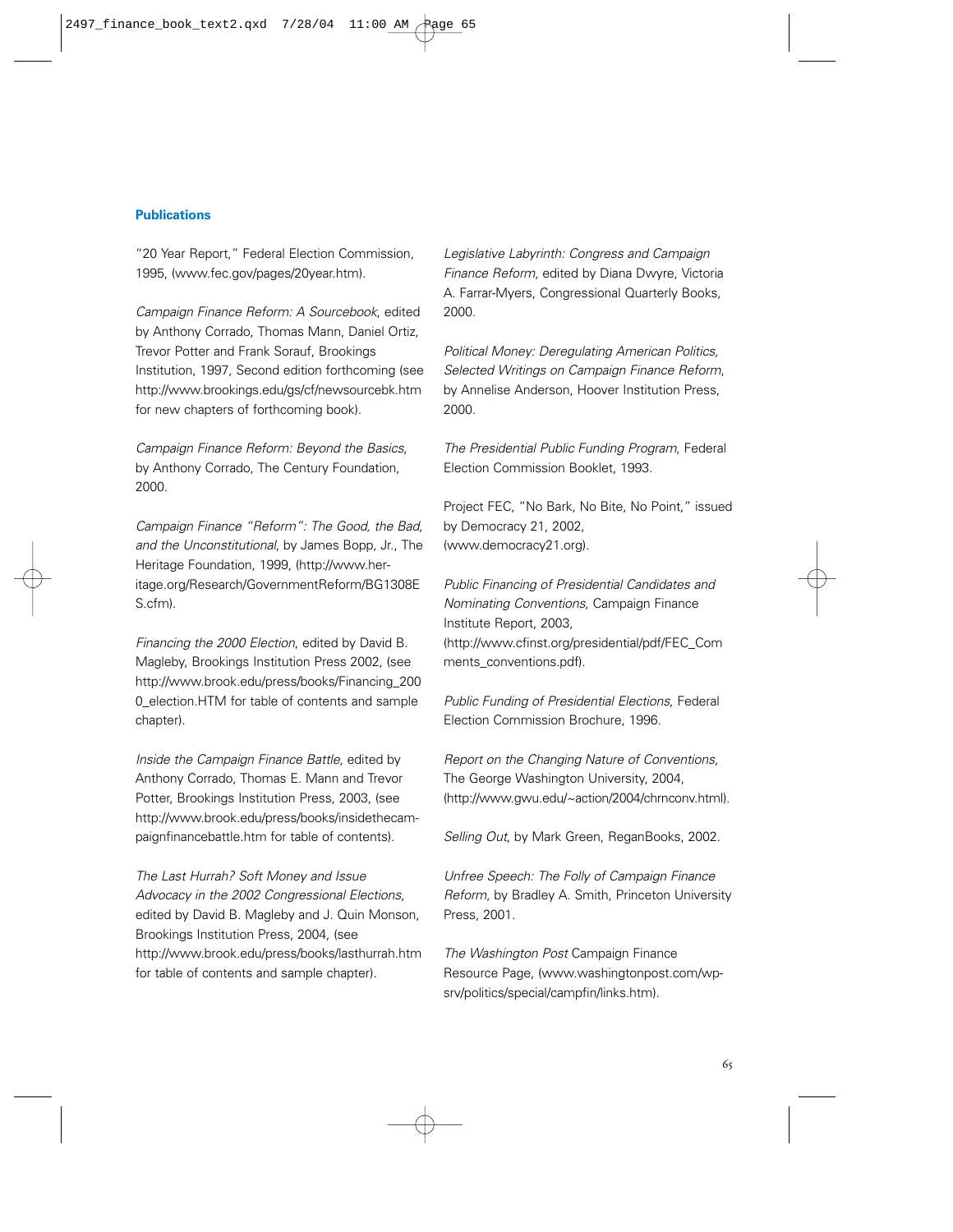#### **Research and Advocacy Websites:**

The Alliance for Better Campaigns: http://www.bettercampaigns.org

The Annenberg Public Policy Center: http://www.appcpenn.org

The Campaign Finance Information Center: http://www.campaignfinance.org/

The Campaign Finance Institute: http://www.cfinst.org

The Campaign Legal Center: http://www.campaignlegalcenter.org

The Center for Responsive Politics: http://www.opensecrets.org

The Center for Governmental Studies: http://www.cgs.org

The Center for Public Integrity: http://www.publicintegrity.org

Common Cause: http://www.commoncause.org

C-SPAN: http://www.c-span.org/congress/ campaignfinance.asp

Democracy 21: http://www.democracy21.org

Democracy Matters: http://www.democracymatters.org/

The Greenlining Institute: http://www.greenlining.org/ Hoover Institution: http://www.campaignfinancesite.org/

Interfaith Alliance: http://www.callforreform.org

League of Women Voters: http://www.lwv.org

National Voting Rights Institute: http://www.nvri.org

Policy Almanac: http://www.policyalmanac.org/government/ campaign\_finance.shtml

Political Money Line: http://www.fecinfo.com/

Project Vote-Smart: http://www.vote-smart.org

Public Agenda: http://www.publicagenda.org/issues/ frontdoor.cfm?issue\_type=campaign\_finance

Public Campaign: http://www.publicampaign.org

Public Citizen: http://www.citizen.org

The Reform Institute: http://www.reforminstitute.org

Stanford Law School: http://www.law.stanford.edu/library/ campaignfinance/

U.S. Public Interest Research Group: http://www.pirg.org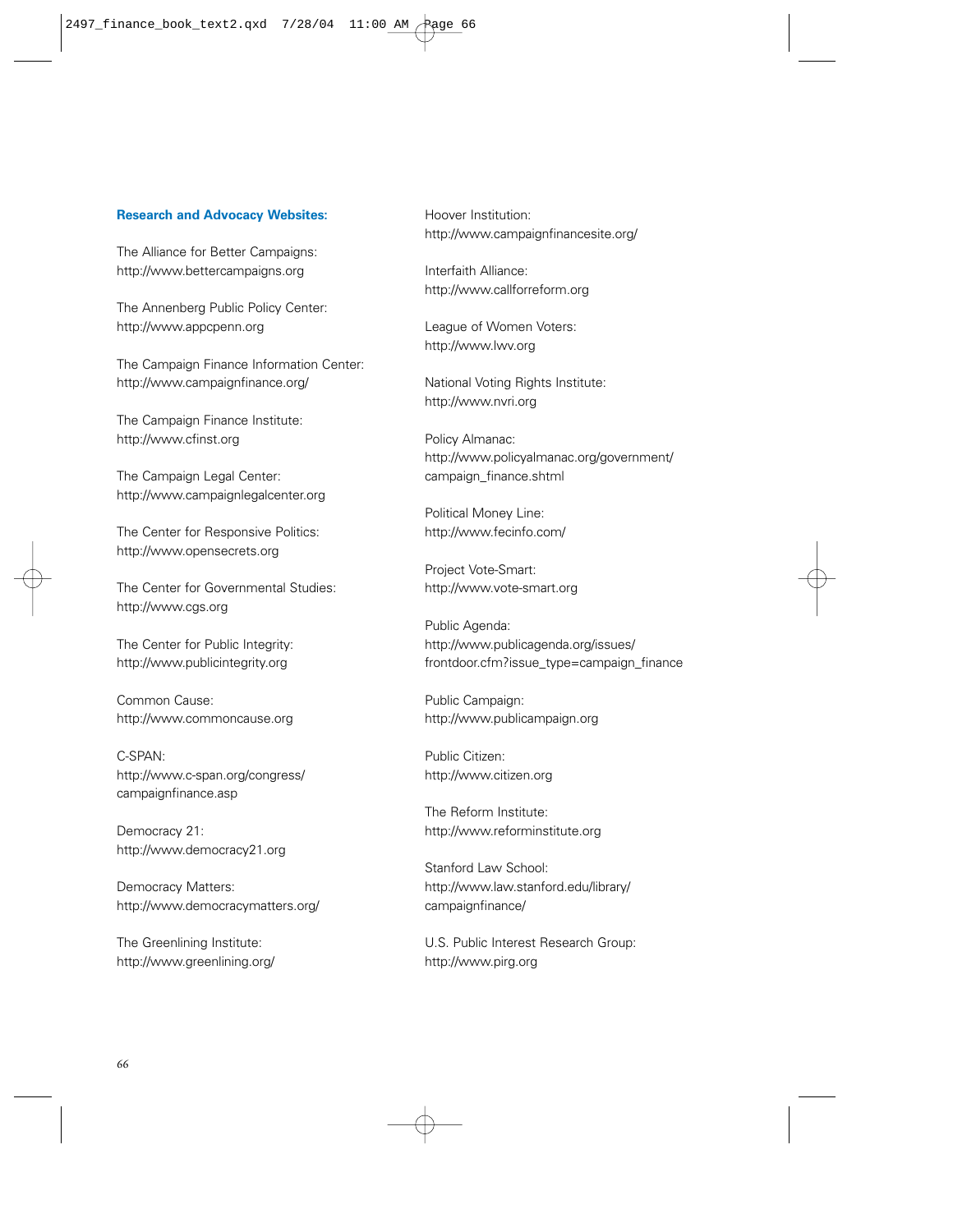#### **Think Tank Websites:**

The American Enterprise Institute: http://www.aei.org

The Aspen Institute: http://www.aspeninst.org

The Brookings Institution: http://www.brookings.edu/gs/cf/cf\_hp.htm

The Brennan Center for Justice: http://www.brennancenter.org

The Cato Foundation: http://www.cato.org

Heritage Foundation: http://www.heritage.org



#### **Government Websites:**

Congress' Official Website: http://thomas.loc.gov

The Federal Election Commission: http://www.fec.gov

Internal Revenue Service, Political Organization Search: http://forms.irs.gov/politicalOrgsSearch/search/ gotobasicSearch.action

The United States Code: http://www4.law.cornell.edu/uscode/ or http://uscode.house.gov/usc.htm

The United States House of Representatives: http://www.house.gov

The United States Senate: http://www.senate.gov

#### **Political Party Websites:**

Democratic National Party: http://www.dnc.org

Green Party: http://www.greenpartyus.org

Libertarian Party: http://www.lp.org/

Reform Party: http://www.reformparty.org

Republican National Party: http://www.rnc.org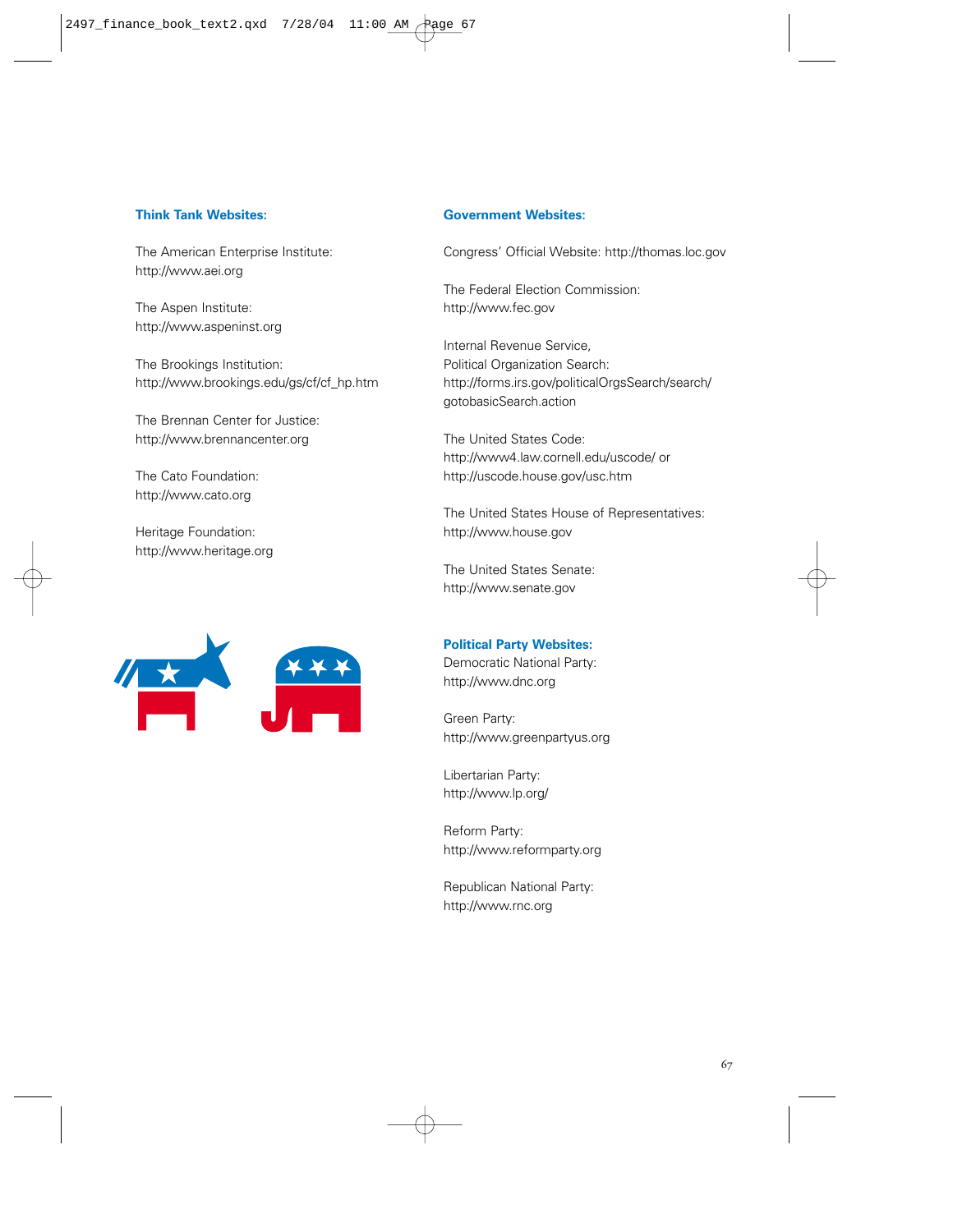

*Federal Election Commission Contact Information*

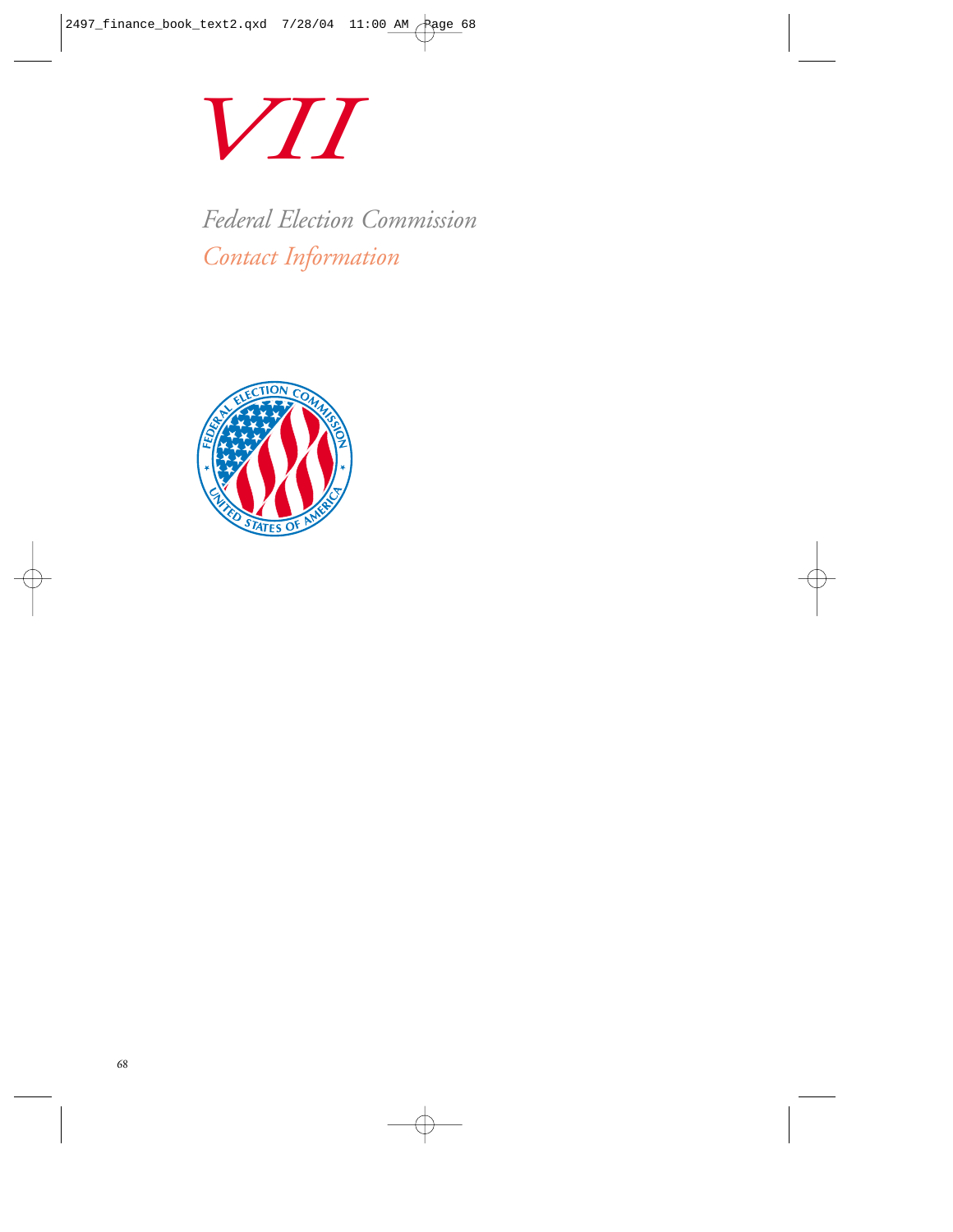#### **The Federal Election Commission**

999 E Street, NW Washington, DC 20463 Phone: (202) 694-1100 Phone: (800) 424-9530 Phone: (202) 219-3336 (TDD for the hearing impaired) Fax: (202) 501-3413

#### **Information Division**

Phone (800) 424-9530, option #1, then option #3 or (202) 694-1100

#### **Press Office**

Located at the address above, ground floor – must bring picture ID. Phone: (800) 424-9530, option #2

#### **Public Records Office**

Located at address above, ground floor – must bring picture ID. Phone: (800) 424-9530, option # 3 (toll free) e-mail: pubrec@fec.gov

#### **Fax Service**

Call (202) 501-3413 either from fax machine or touch-tone phone. Voice-guided instructions will prompt you throughout the call to find the documents you are interested in having faxed to you. The FEC has more than 600 publications and documents immediately available upon request.

#### **Complaints**

For instructions on how to file a compliant, contact the Information Division (202) 694-1100, or go to: http://www.fec.gov/pages/brochures/ complain.htm (see also page 59 for guidance on filing a complaint).

For information on the status of FEC complaints, contact the Press Office (contact information listed above) or use the FEC's Enforcement Query System at: http://eqs.sdrdc.com/eqs/searcheqs.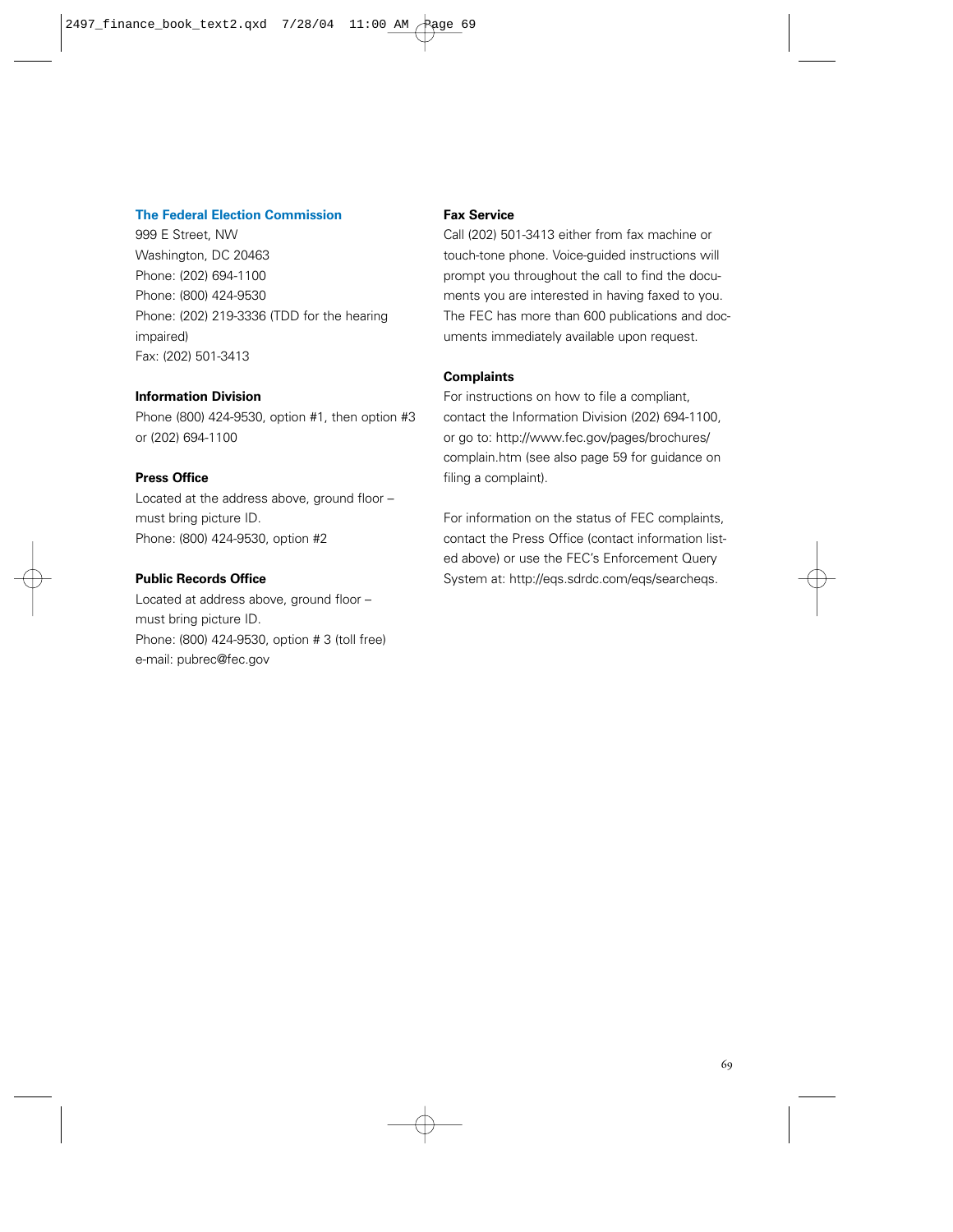## *VIII*

*Glossary*

#### **BCRA**

BCRA is an acronym for the Bipartisan Campaign Reform Act of 2002, which is also known as McCain-Feingold after its two primary sponsors in the U.S. Senate. BCRA amended existing law. Among its most important provisions were a ban on soft money in federal elections and new regulations for electioneering communications.

#### **Candidate Committee**

Candidate committees are the official political committees of federal candidates. Every federal candidate is required to register an authorized candidate committee with the Federal Election Commission. This committee serves as the official depository for the candidate's official campaign funds.

**Connected Political Action Committee (PAC)** See *Separate Segregated Funds*.

#### **Contribution**

A contribution is the giving of money or anything of value – subject to certain specific statutory exceptions – to a federal candidate or political committee for its use in influencing a federal election.

#### **Contribution Limit**

Federal law limits the amounts individuals and PACs can give to candidates, political parties, and political committees. These limits regulate both specific contributions and aggregate contributions by individuals.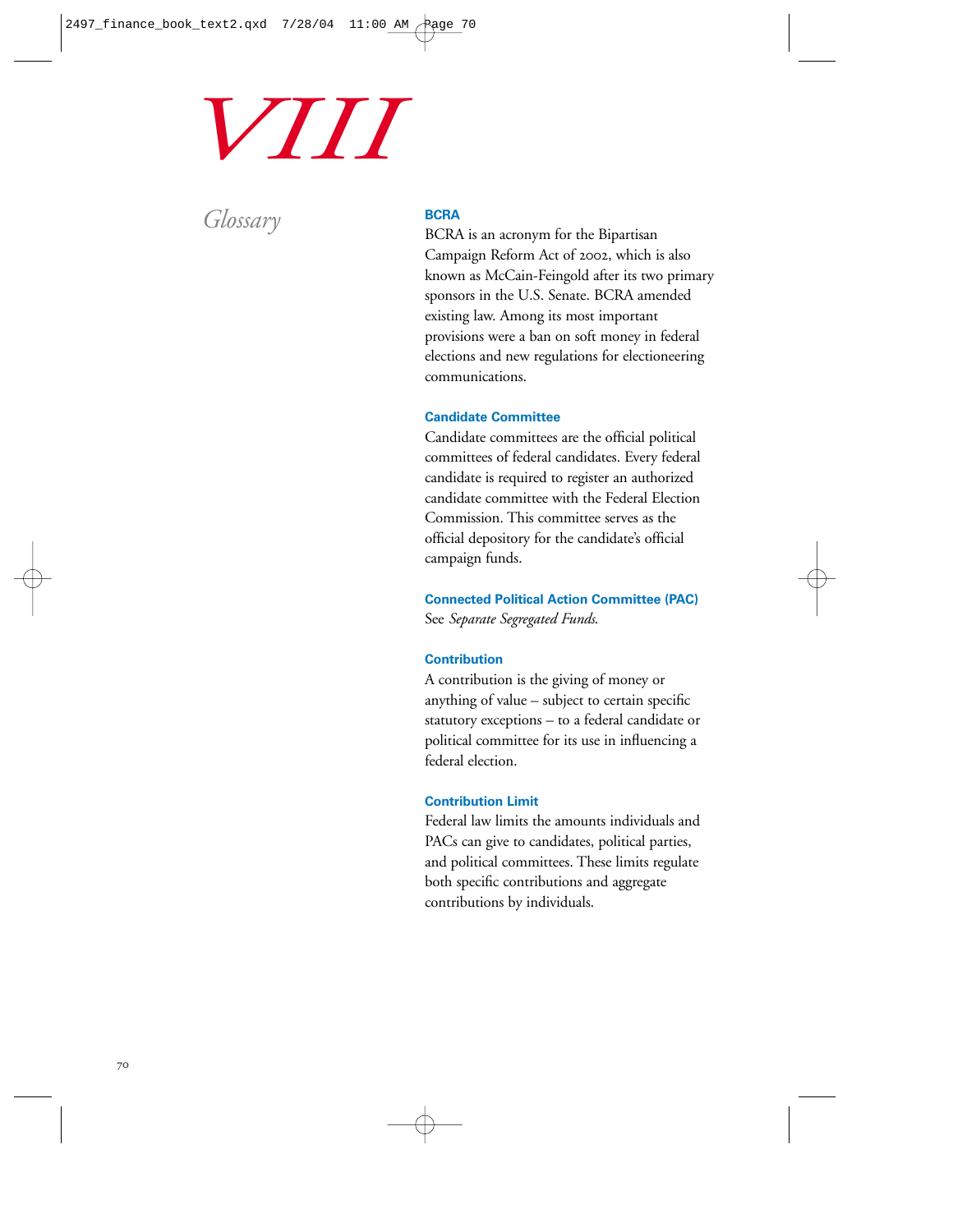# **Coordination**

Coordination is consulting, cooperating, or working in concert with or at the request or suggestion of a candidate or party committee. Expenditures made in coordination with a candidate or party committee are treated as in-kind contributions to that candidate or party committee. They are subject to all the limits and disclosure requirements that apply to such contributions. BCRA overturned the FEC's existing regulations on coordinated spending on communications and ordered it to adopt new regulations on the subject. The FEC has since established a three-part test to determine whether a communication is coordinated. That test looks to (i) the source of the payment, (ii) the communication's content, and (iii) the interactions between the spender and the candidate or party committee or vendors used by them. The regulation is currently under judicial review.

# **Disclosure**

Certain contributions and expenditures to influence federal elections must be reported to a federal authority, usually the Federal Election Commission. The authority then makes these reports available to the public. The FEC, for example, posts the disclosure reports it receives online and makes them available at its office for public inspection.

# **Electioneering Communications**

Any broadcast, cable, or satellite communication clearly identifying a federal candidate that appears within 30 days before a primary or special election or 60 days before a general election, and is accessible by at least 50,000 members of the candidate's constituency is an electioneering communication. BCRA regulates the type of funding that can be used for these communications.

#### **Expenditure**

An expenditure is the disbursement of money or anything of value – subject to certain specific statutory exceptions – for the election or defeat of a federal candidate. Expenditures differ from contributions in that the spender or the spender's agent, not a different person or entity, maintains control over how the money will be ultimately used.

Expenditures come in two types. An expenditure made in cooperation with a candidate, the candidate's campaign committee, or a political party committee is a coordinated expenditure and is treated as a contribution. An expenditure made without such cooperation is an independent expenditure. Independent expenditures are not subject to limits on the amount that may be spent, unlike contributions.

## **Express Advocacy**

According to FEC regulations, this type of communication is one (a) that uses particular "magic words" like "elect," "defeat," "vote for," or "vote against," or (b) when taken as a whole and with limited reference to external events, such as the proximity to the election, can only be interpreted by a "reasonable person" as advocating the election or defeat of one or more clearly identified candidate(s).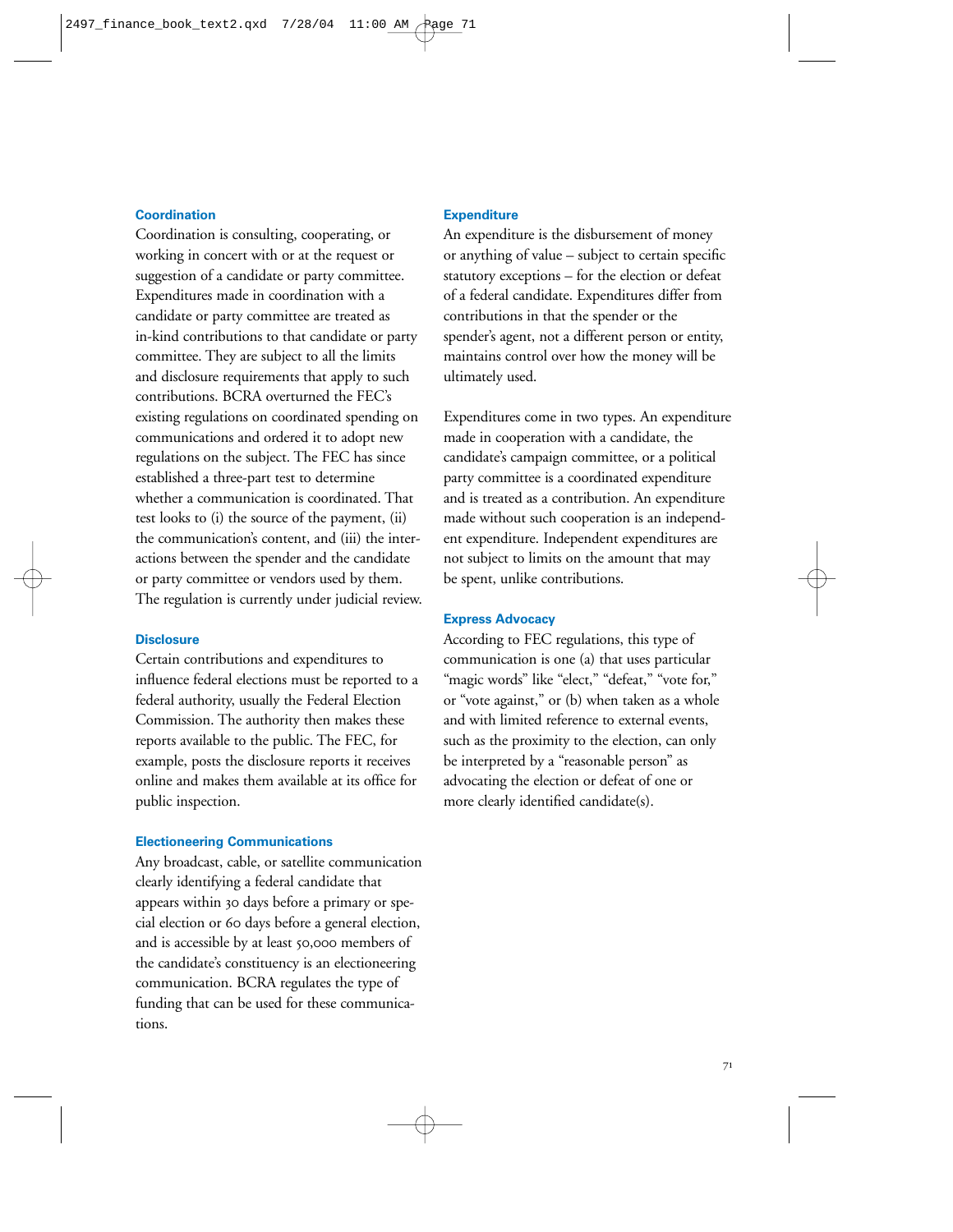## **The Federal Election Campaign Act**

The Federal Election Campaign Act of **1<sup>1</sup>** is the statute that serves as the basis for current federal campaign finance regulation. It has been amended extensively four times: in 1974 in response to Watergate, in 1976 in response to the Supreme Court's opinion in *Buckley*, in 1979 to allow parties to raise and spend additional funds for individual volunteer activities, and in by the Bipartisan Campaign Reform Act (BCRA).

## **Federal Election Commission**

The Federal Election Commission is the federal agency responsible for administering and enforcing most federal campaign finance laws. The FEC was created by the **1974 FECA** Amendments and the method of appointing Federal Election Commissioners was modified by the 1976 FECA Amendments.

# **Federal Election Activity**

Under BCRA, "federal election activities" must be financed with hard money even when conducted by a state party. Federal election activities include voter registration activity within 120 days of the election; voter identification, get-out-the-vote activity, or generic campaign activity conducted for an election in which a candidate for federal office appears on the ballot; a public communication that refers to a clearly identified federal candidate and promotes or attacks that candidate; and services provided by an employee of a state, district or local political party committee who spends more than 25% of his or her compensated time during a single month on activities connected with the federal election.

## **Hard Money**

Hard money is money or anything of value that a political committee receives that satisfies federal contribution limits, source restrictions, and disclosure requirements. Before BCRA, national political party committees could solicit and receive money for certain uses, most notably to finance generic party activities and issue advocacy advertisements, that was not subject to federal contribution limits and source prohibitions. After BCRA, national party committees are only allowed to use federally regulated funds to pay for their political activities.

## **Internal Communications**

Internal communications are partisan communications between a corporation and its shareholders and executive and administrative personnel, or between a labor union and its members. These communications can be on any subject, including an endorsement urging the election or defeat of a federal candidate.

## **Issue Advocacy**

Any communication that does not expressly advocate the election or defeat of a clearly identified federal candidate is termed issue advocacy. It does not primarily have to relate to policy issues rather than candidates. Before BCRA, FECA did not regulate issue advocacy. BCRA now regulates issue advocacy that qualifies as an "electioneering communication" and issue advocacy by any federal political committee.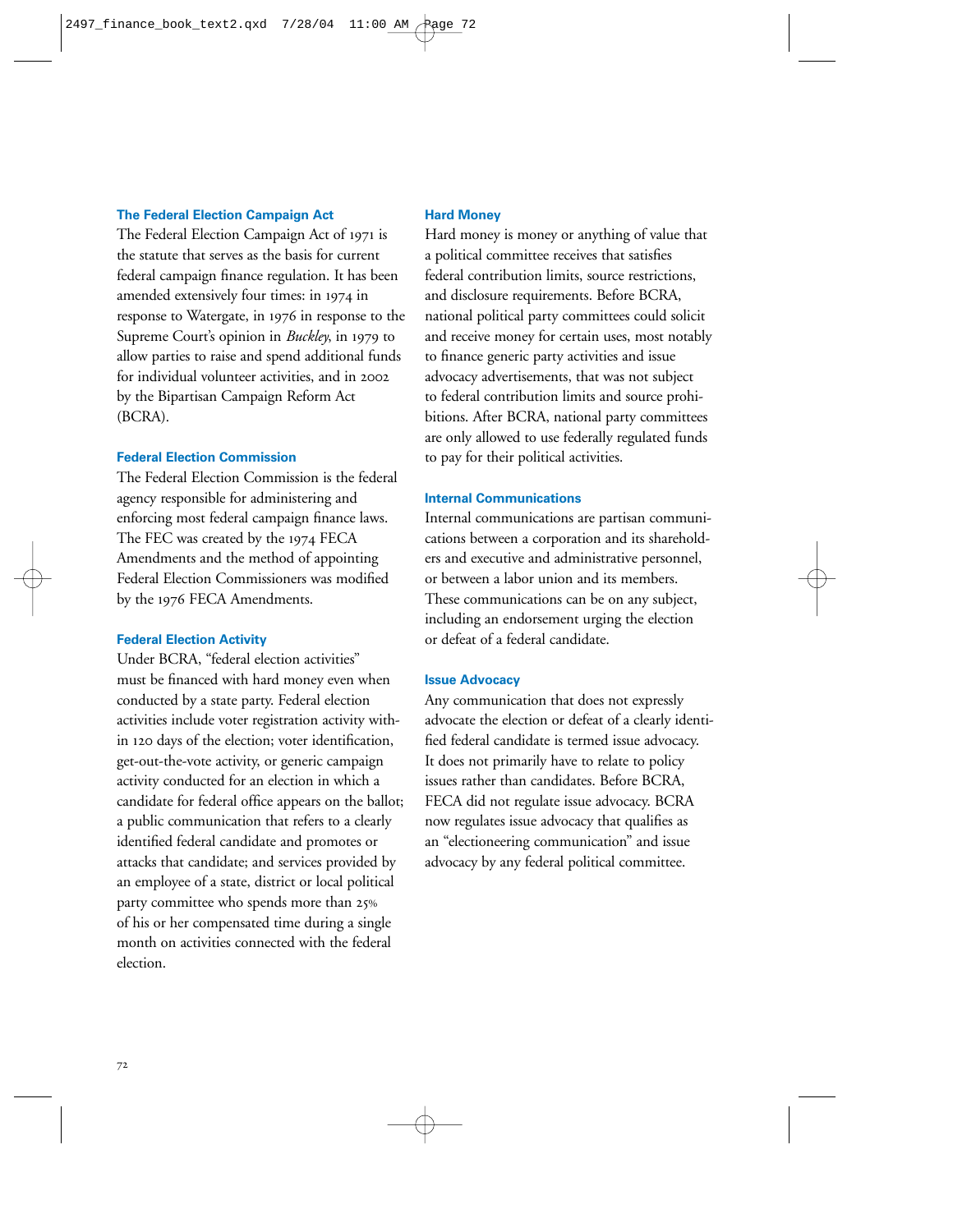## **Leadership Political Action Committee (PAC)**

Leadership PACs, sometimes called personal PACs, are non-connected political action committees that serve the political interests of a member of Congress. The FEC has allowed federal officeholders to sponsor leadership PACs in addition to their official campaign committees. Leadership PACs may accept hard money contributions of up to \$5,000 per year.

# **Levin Funds**

Levin funds are contributions to state, district or local political party committees that are permitted under federal law for specific purposes and are limited to \$10,000 per year per donor, so long as allowed by state law. If state law allows, they can come from sources ordinarily impermissible under federal law, like corporations or labor unions. If state law sets a lower contribution limit for donations to party committees, then the lower contribution limit applies. Levin funds may only be spent in conjunction with federal funds and may not be used to pay for broadcast advertising. The percentage of federal and non-federal funds to be used for "Levin activities," which include generic party voter registration drives, voter identification programs, and get-out-the-vote efforts, is based on an allocation formula determined by the FEC.

# **Lowest Unit Charge**

The lowest unit rate for the same class and amount of broadcast time for the same period that a television or radio station offers to its best commercial advertisers. In some circumstances this rate must be offered to a legally qualified federal candidate.

# **Multicandidate Political Action Committee (PAC)**

A type of political action committee. To qualify for this status, a PAC must have been registered with the FEC for at least six months, have received contributions from at least 50 people, and have made contributions to at least five federal candidates. A multicandidate PAC may contribute up to \$5,000 per year to a particular federal candidate, up to \$15,000 per year to a national party committee, and up to \$5,000 per year to another political committee.

## **National Party Committees**

Each national party has three separate committees that work to support their candidates – a national party committee, a senatorial committee, and a congressional committee. Respectively, these committees are: the Republican National Committee, the National Republican Senatorial Committee, the National Republican Congressional Committee; and the Democratic National Committee, the Democratic National Senatorial Committee, and the Democratic Congressional Campaign Committee.

# **Non-connected Political Action Committee (PAC)**

Non-connected PACs, also known as independent PACs, are political action committees not officially affiliated with another entity. Unlike connected PACs, they must pay their set-up, administration, and solicitation expenses out of the contributions they receive.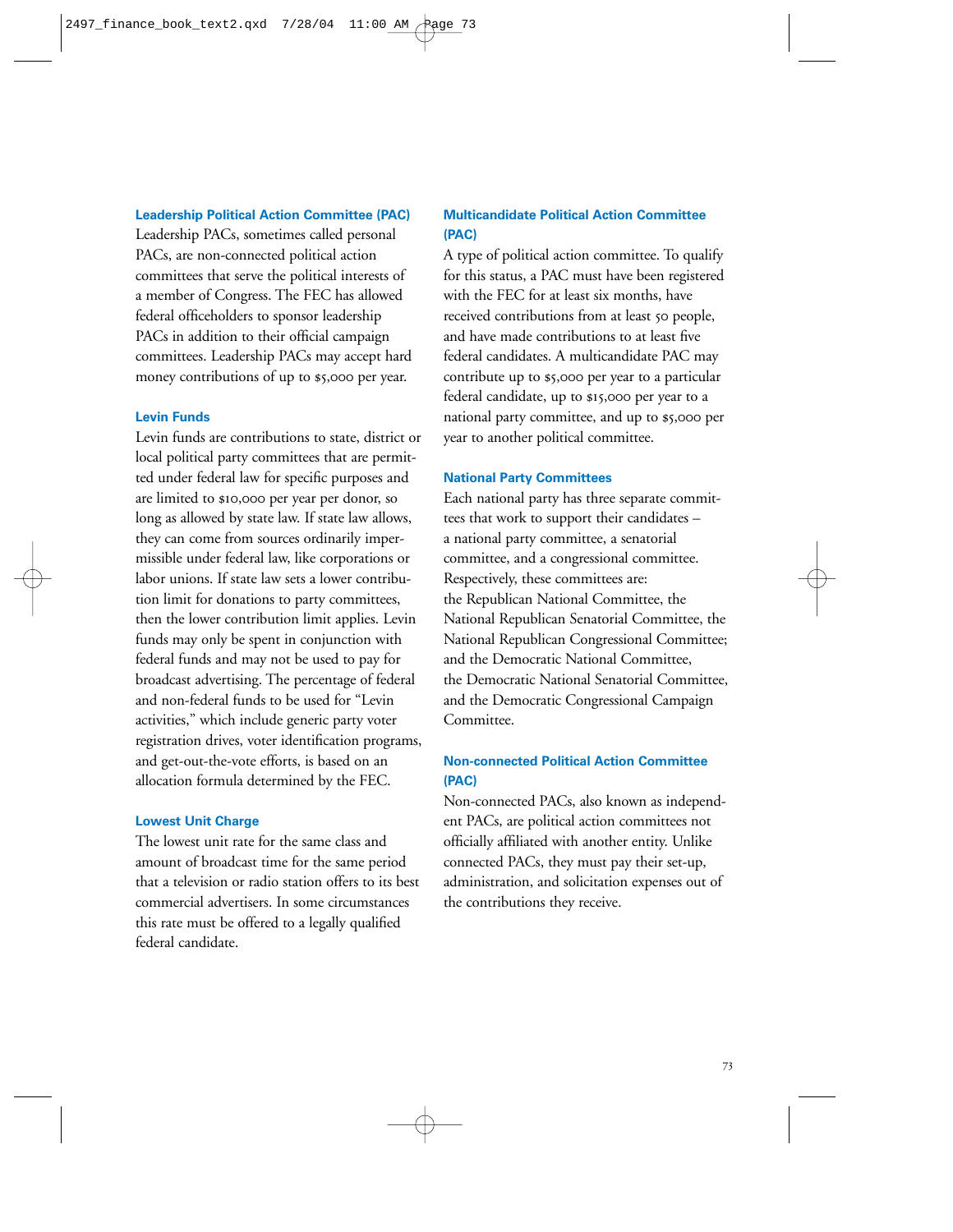## **Non-profit Corporations**

Non-profit corporations are typically organized as tax exempt organizations under section  $\zeta$ <sup>o1</sup>(c) of the Internal Revenue Code and are subject to the same general rules as for-profit corporations: they may not use general treasury funds for contributions, expenditures, or electioneering communications, but, with the exception of  $501(c)(3)$  charities, they may set up a connected PAC to raise money for these purposes. Tax law, however, does not allow 501(c) organizations to have the influencing of elections as their primary purpose.

# **Non-multicandidate Political Action Committee (PAC)**

A type of political action committee that does not qualify for mulitcandidate PAC status. Non-multicandidate PACs may contribute up to \$2,000 per year to a federal candidate, up to \$25,000 per year to a national party committee, and up to \$5,000 per year to another political committee.

## **Party Committee**

Party committees are the political committees that represent political parties. They are part of the official party structure at the national, state, or local level and control the funds the party itself can spend on influencing federal elections.

# **Political Action Committee (PAC)**

Political action committees (PACs) are political committees officially independent of parties and candidates. They come in two types: connected PACs and non-connected PACs. Almost all PACs at the federal level are multicandidate committees that have been registered with the FEC for more than 6 months, have received contributions from at least 50 people, and have made contributions to at least five federal candidates. These committees may contribute up to \$5,000 per election to a federal candidate.

## **Political Committee**

In general, the following four types of entities are considered to be political committees under federal law: (i) corporate and union separate segregated funds; (ii) organizations which in a single calendar year either receive more than \$1,000 in contributions or make more than  $$1,000$  in expenditures, and whose "major purpose" is to engage in political activities; (iii) national party committees and state and local party committees raising or spending funds for federal elections; and (iv) federal candidate committees.

# **Political Organizations** See *Section Organizations*.

#### **Public Communications**

Communications that are made publicly on broadcast television or radio, a digital broadcast system, a cable system or via e-mail or the web. Disclosure regulations may apply if a public communication is an electioneering communication or contains express advocacy.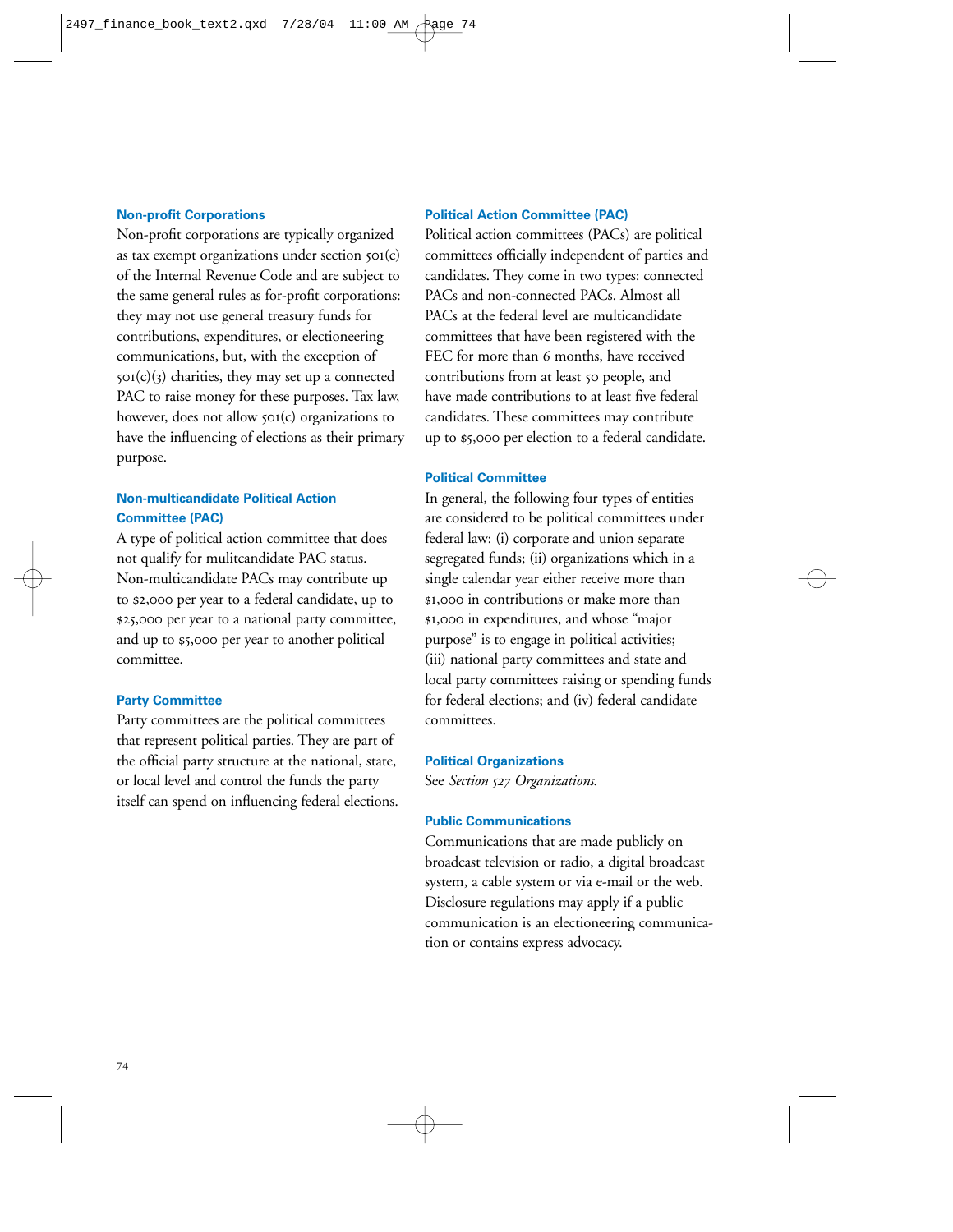## **Section 527 Organizations**

Section 527 is the provision of the Internal Revenue Code that governs the tax treatment of "political organizations" which are organized and operate primarily for the purpose of influencing the selection of candidates to elected or appointed office. This section of the tax code provides that the contributions received and expenditures made by these committees will not be taxed.

All federal political committees – whether candidate committees, party committees, or  $PACs$  – are section  $527$  organizations, as are state and local political organizations, and a smaller number of organizations not registered and reporting with any election agency. It is this latter group that the media usually means when it refers to " $527s$ " raising and spending soft money in federal elections.

# **Separate Segregated Funds**

Separate segregated funds are PACs whose set-up, administration, and solicitation costs are paid for by another entity, usually a union or business corporation. Connected PACs can only solicit contributions from certain individuals connected to the organization sponsoring them.

# **Soft Money**

Soft money is money or anything of value that is given or spent for federal election purposes outside of federal contribution limits, source restrictions, and disclosure requirements. Prior to the adoption of BCRA, soft money was the term used to refer to the non-federal monies raised by party committees and used to pay a share of the costs of federal-election-related activities. National parties were banned from receiving or using soft money under BCRA. After BCRA, the most controversial form of soft money has been the monies donated to section 527 tax exempt political organizations not registered as federal political committees that engage in independent activity to influence federal elections.

## **Source Prohibition**

Source prohibitions completely ban expenditures or contributions by particular types of entities, most notably business corporations, unions, and foreign nationals.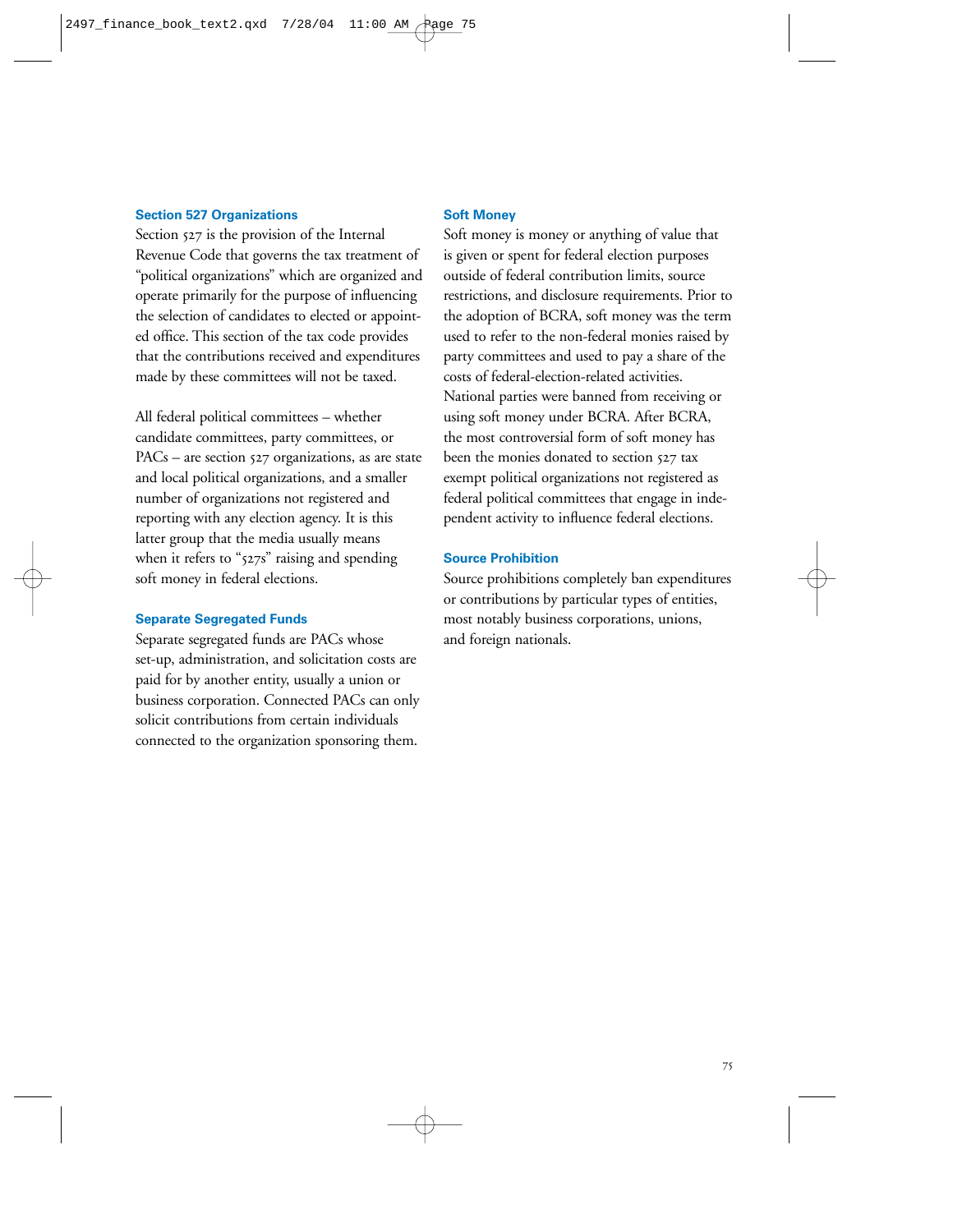

# *Index & Footnotes*

527 organizations 21, 25, 27, 29, 33, 34, 75 Advisory opinions 44, 58, 59, 62, 64 Allocated activity 26, 28, 30 Assessments 5-7 Bipartisan Campaign Reform Act 1, 9, 12, 13, 40, 55, 64, 70, 72 *Buckley v. Valeo* 10, 12, 15, 37, 72 Candidate committee 28, 32, 33, 59, 70, 74, 75 Complaints 33, 46, 47, 59-63, 69 Connected PACs 24, 26, 28, 31, 32, 35, 73-75 Contribution limits 7, 10, 13, 16-20, 22-24, 26, **28-30**, 33, 50, 53, 59, 70, 72, 73, 75, 77 Coordination 19, 24, 71 Disclosure 6, 8-10, 15, 16, 20, 23, 28, 30, 31, 33, **36-38**, 40, 41, 43, 50, 57-59, 71, 72, 74-76 Electioneering communications 9, 13, 15, 17, 18, 20, 25, 27, 29-32, 35, 37, 40-47, 58, 70-72, 74 Expenditures 17, 18, 20, 24-27, 29, 30-32, 35, 58, 71, 77 Express advocacy 12, 15, 19, 20, 32, 35, 37, 38, **40-43**, 46, 71, 74 FEC Public Records Office 58 Federal Corrupt Practices Act 6, 8 Federal election activities 26, 72, Federal Election Campaign Act 8-13, 44, 48-51, 57, 64 Federal Election Commission 9-11, 14-25, 28-30, **32-40, 44-51, 55-63, 67-69, 72** Feingold, Russell 12, 55, 63 Fines 61, 63 Hard money 10, 13, 24-27, 72, 73 Hatch Act 7 Internal communications 31, 72 Issue advocacy 15, 37-48, 72 Leadership PACs 29, 73

Levin funds 17, 25-27, 28-31, 35, 73 Lowest unit charge  $46, 73$ Magic words **35-43**, 71 Major party candidate 52 McCain, John 55, 63 *McConnell v. Federal Election Commission* **<sup>1</sup>**, **1**, **-<sup>1</sup>** McConnell, Mitchell **<sup>1</sup>** Meehan, Martin 12, 19, 55, 63 Millionaires' amendment 20, 21 Multicandidate PAC 17, 21, 24, 25, 27-31, 34, 73, 74 National party committees 6, 8, 9, 13, 14, 17, 18, **24-26, 29-31, 34, 48, 51, 54, 72-74** National Rifle Association (NRA) 14, 38, 39 Non-connected PACs 28, 35, 73, 74 Non-major party candidate 21, 24, 30, 74 Non-multicandidate PACs 21, 24, 30, 74 Non-profit corporations 23, 28, 31-33, 54, 74 Pendleton Civil Service Act 5-7 Political Action Committees 7-9, 12, 17, 18, 20, **21, 24-35, 37-39, 44, 50, 58, 60, 73-75** Presidential Election Fund 9, 10, 20, 48-58, 63 Public communications 20, 26, 30, 45-47, 72, 74 Roosevelt, Theodore Separate segregated funds 28, 70, 74, 75 Shays, Christopher 12, 14, 19, 55, 63 Soft money 9, 11-15, 54, 70, 75 Source prohibitions 16, 20, 23, 24, 26, 30, 33, 72, 75 Sponsorship requirements 36, 45-47 Taft-Hartley Act 7, 13 Teapot Dome Scandal Tillman Act 6, 13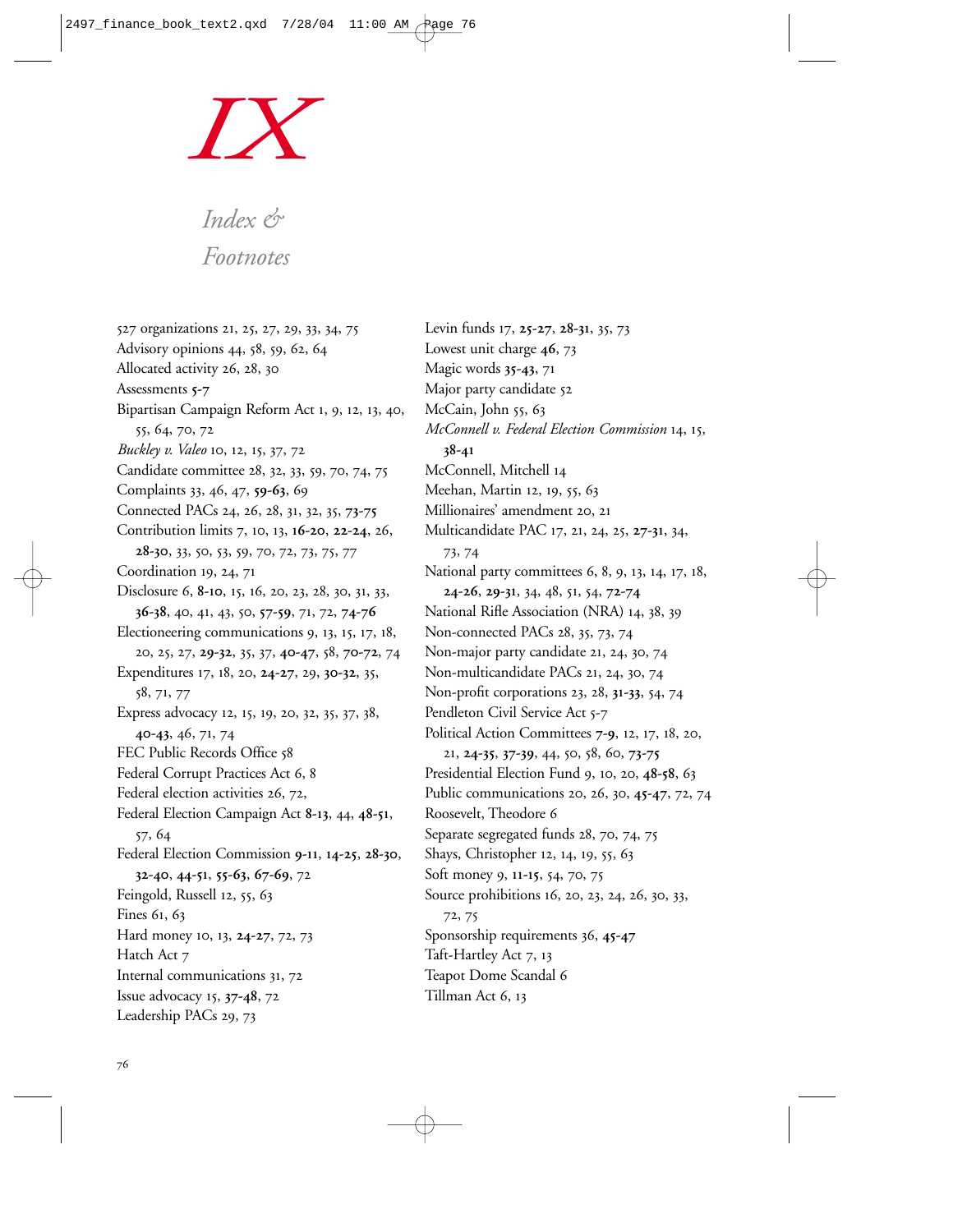# **Footnotes**

- **<sup>1</sup>** Herbert Croly, *Marcus Alonzo Hanna: His Life and Work* (New York: Macmillan, 1912), p. 325.
- Corrado, Anthony, "Money and Politics: A History of Federal Campaign Finance Law," *The New Campaign Finance Sourcebook* (Washington: Brookings Institution, forthcoming), page **1**-**1**. Draft chapter, revised January , available at http://www.brookings.edu/ dybdocroot/gs/cf/sourcebk01/HistoryChap.pdf.
- *McConnell v. FEC*, 520 U.S. [*\_\_*], 124 S.Ct. 619, 634, 654, 738 (2003).
- Thomas Mann, "The FEC: Administering and Enforcing Campaign Finance Law" in *Campaign Finance Reform: A Sourcebook*, (Washington: Brookings Institution forthcoming), www.brookings.edu/gs/cf/ newsourcebk.htm.
- Project FEC, "No Bark, No Bite, No Point," issued by Democracy 21, 2002, www.democracy**1**.org.
- **<sup>1</sup>** With the "Millionaires' Provision," the contribution limits are increased (tripled to \$6,000 for a House candidate and up to \$12,000 for a Senate candidate). Where applicable, any amount over \$2,000 does not apply against the individual's aggregate contribution limit.
- Coordinated expenditure limits for national party committees to Presidential candidates is limited to \$.02 x Voting Age Population in the United States x the cost of living adjustment. For 2004, this figure is \$16,249,699.00.
- Coordinated expenditure limits for party committees (both national and state) to Senatorial candidates is limited to the greater of \$20,000 or \$.02 x Voting Age Population of the state x the cost of living adjustment. See state by state chart at www.fec.gov/pdf/ record/2004/mar 04.pdf. Coordinated expenditure limit increases when the "Millionaires' Provision" is triggered.
- Coordinated expenditure limits for party committees (both national and state) to House candidates is limited to \$10,000 x the cost of living adjustment, which for 2004 is \$37,310. Coordinated expenditure limit increases when the "Millionaires' Provision" is triggered.
- A national party committee cannot make independent expenditures for its presidential candidate if it is also designated as the authorized committee of its presidential candidate.
- <sup>6</sup> If not incorporated, unlimited so long as using only funds contributed by individuals and disclosed to the FEC if over \$10,000.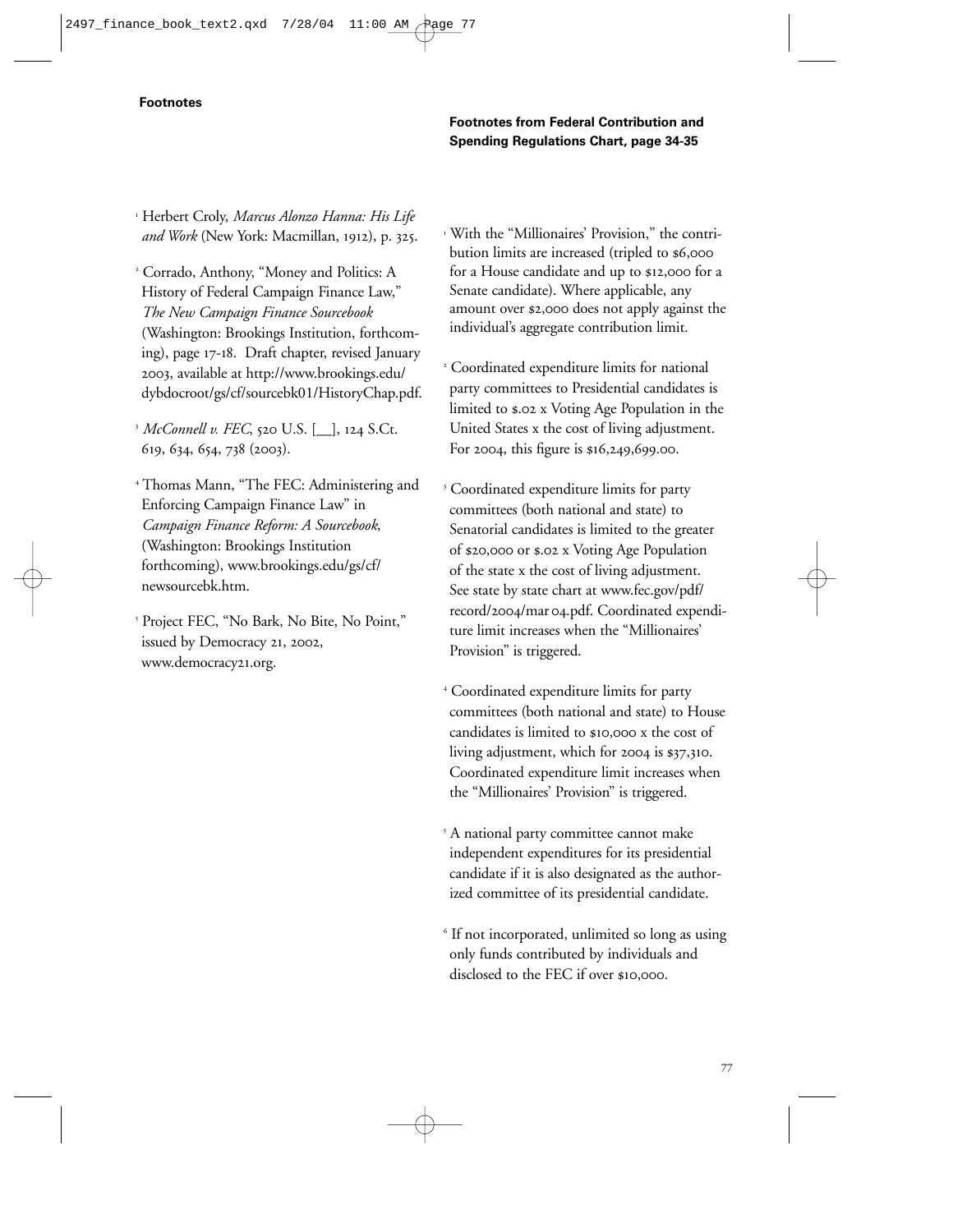

*Acknowledgements*

The Campaign Legal Center and the University of Virginia School of Law Foundation gratefully acknowledge lead funding for this *Guide* provided by The Pew Charitable Trusts and the generous support of The Joyce Foundation for additional research and publication of the *Guide,* including the expanded on-line version.

This *Guide* was written and edited by Trevor Potter, Dan Ortiz, Tony Corrado, Marianne Viray (Campaign Legal Center Managing Director), Donald Simon (Partner, Sonosky, Chambers, Sachse, Endreson & Perry, LLP), and Kirk Jowers (Legal Center Deputy General Counsel). We also thank Marianne Viray for managing the production of the hard copy and web-based versions.

We also extend our thanks to Campaign Legal Center Assistant Managing Director Shannon Robertson and Summer Associates and/or Interns: Tiffany Guglielmetti, Sherri Higgins, Ben Kingery, Marilee Miller, Matt Sanderson, and Will Tully for their work which made this *Guide* possible.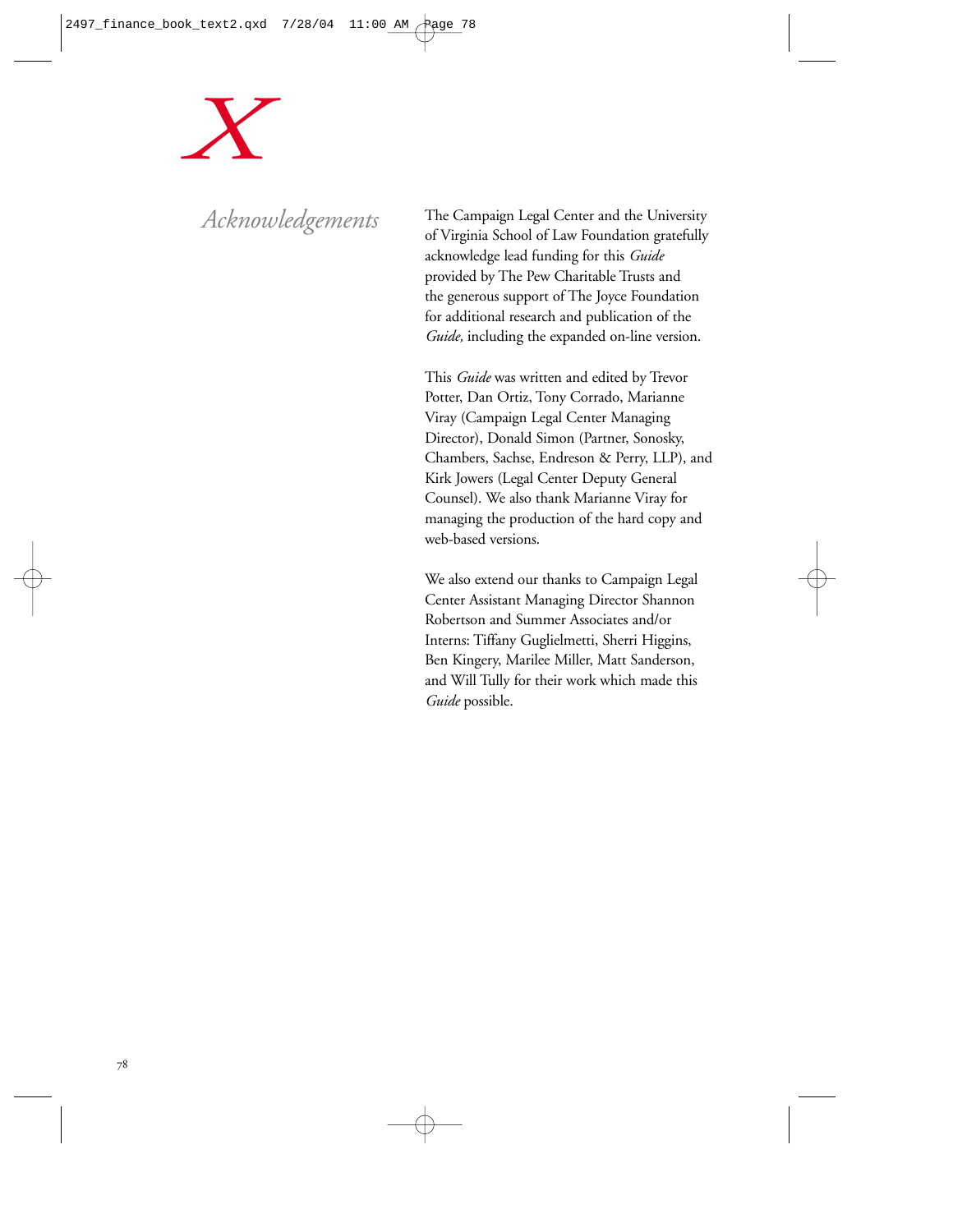The Campaign Legal Center is a nonpartisan, nonprofit organization which works in the areas of campaign finance, communications and government ethics. We represent the public interest in administrative and legal proceedings where the nation's campaign finance and related media laws are enforced: at the Federal Election Commission (FEC), the Federal Communications Commission (FCC), the Internal Revenue Service (IRS), and in the courts.

In the campaign finance area, the Legal Center joins the legal and policy debate about disclosure, political advertising, contribution limits, enforcement issues and many other matters. Most recently, our attorneys were members of the legal team that successfully defended the Bipartisan Campaign Reform Act of 2002 (commonly called McCain-Feingold) before the U.S. Supreme Court. We also participate in FEC Advisory Opinion

and rulemaking proceedings as the agency continues to interpret and enforce the new law.

In the area of media law, the Legal Center shapes political broadcasting policy by promoting awareness and enforcement of political broadcasting laws through Federal Communications Commission rulemaking proceedings, congressional action and public education.

We also work to develop reasonable, nonpartisan solutions to the ethics problems that often arise in Washington. The Legal Center currently leads an ideological diverse coalition of ten government watchdog groups working to reform the congressional ethics oversight system.

*The Campaign Finance Guide* is an important part of our efforts to educate the public on campaign finance laws.

www.campaignlegalcenter.org